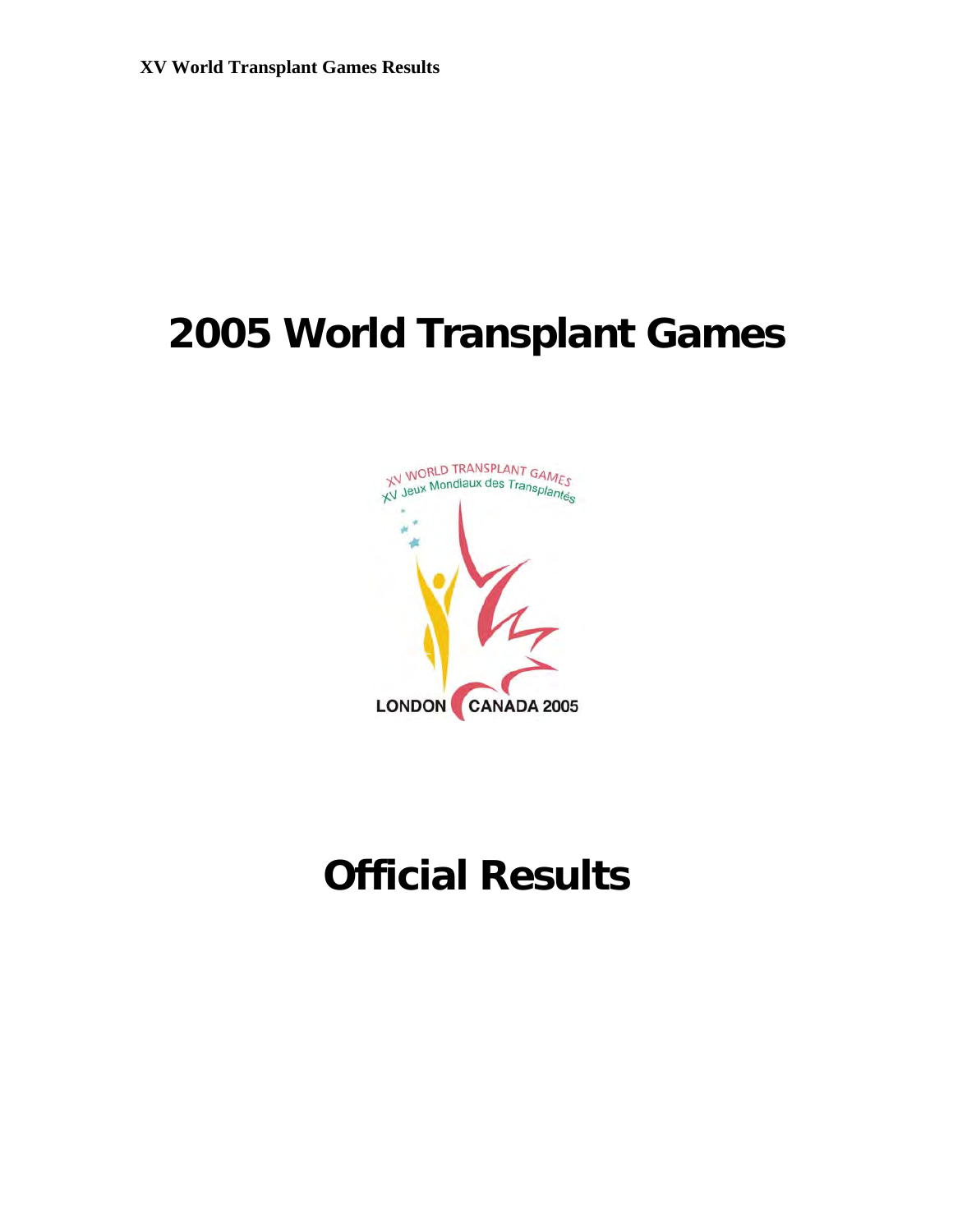### **Table of Contents**

|                                       | Page            |
|---------------------------------------|-----------------|
| <b>Official Medal Standings</b>       | 1               |
| <b>Junior / Child Medal Standings</b> | $\overline{2}$  |
| <b>5 Pin Bowling</b>                  | $3 - 4$         |
| Male                                  | 3               |
| Female                                | $\overline{4}$  |
| <b>10 Pin Bowling</b>                 | $5 - 12$        |
| Male Singles / Pairs                  | $5 - 9$         |
| Female Singles / Pairs                | $10 - 12$       |
| <b>Athletics</b>                      | $13 - 33$       |
| <b>Adult Male</b>                     | $13 - 14$       |
| <b>Adult Female</b>                   | 14 - 15         |
| Senior Male                           | $15 - 17$       |
| Senior Female                         | $17 - 18$       |
| <b>Super Senior Male</b>              | $18 - 22$       |
| <b>Super Senior Female</b>            | $22 - 24$       |
| Veteran Male                          | $24 - 26$       |
| Veteran Female                        | $26 - 27$       |
| Super Veteran Male                    | $27 - 29$       |
| Super Veteran Female                  | $29 - 30$       |
| Children Male                         | $30 - 31$<br>32 |
| Children Female<br>Junior Male        |                 |
| Junior Female                         | $32 - 33$<br>33 |
|                                       |                 |
| <b>Badminton</b>                      | $34 - 38$       |
| Male Singles / Doubles                | $34 - 36$       |
| Female Singles / Doubles              | $36 - 37$       |
| Children / Junior Singles             | $37 - 38$       |
| Cycling                               | $39 - 44$       |
| Male 5km Time Trials                  | $39 - 40$       |
| Female 5km Time Trials                | 41              |
| Male 20km Road Race                   | $42 - 43$       |
| Female 20km Road Race                 | 44              |
| Golf                                  | $45 - 49$       |
| Male                                  | $45 - 47$       |
| Female                                | $48 - 49$       |
| <b>Lawn Bowls</b>                     | $50 - 51$       |
| Male Singles / Open Pairs             | 50              |
| Female Singles / Open Pairs           | $50 - 51$       |
| <b>Mini Marathon</b>                  | $52 - 54$       |
| Male 5km                              | $52 - 53$       |
| Female 3km                            | $53 - 54$       |
| Rowing                                | 55              |
|                                       |                 |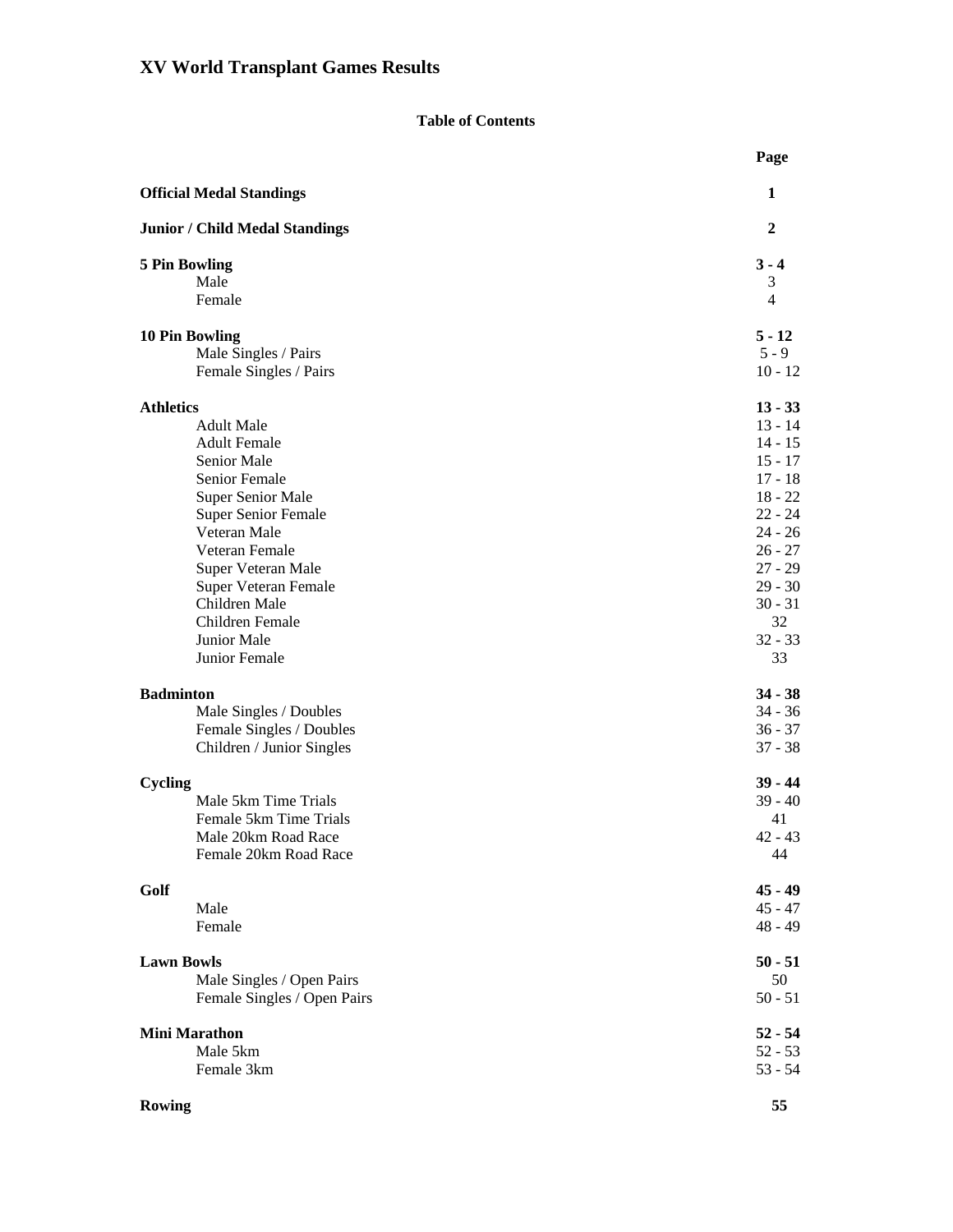### **Table of Contents (continued)**

|                                       | Page      |
|---------------------------------------|-----------|
| <b>Squash</b>                         | 56        |
| Swimming                              | $57 - 74$ |
| 50m Butterfly                         | 57        |
| 100m Breaststroke                     | 58        |
| 50m Backstroke                        | $59 - 60$ |
| 100m Freestyle                        | $61 - 62$ |
| 200m Freestyle Relay (Female)         | 62        |
| 200m Individual Medley Relay (Male)   | 63        |
| 400m Freestyle                        | $63 - 64$ |
| 200m Freestyle                        | $64 - 65$ |
| 50m Freestyle                         | $65 - 68$ |
| 50m Backstroke (Junior / Child)       | 69        |
| 100m Backstroke                       | $69 - 70$ |
| 50m Breaststroke                      | $70 - 72$ |
| 50m Butterfly (Junior / Child)        | $72 - 73$ |
| 200m Individual Medley                | 73        |
| 25m Butterfly (Child)                 | 73        |
| 25m Backstroke (Child)                | 73        |
| 25m Breaststroke (Child)              | 73        |
| 25m Freestyle (Child)                 | 74        |
| 200m Individual Medley Relay (Female) | 74        |
| 200m Freestyle Relay (Male)           | 74        |
| <b>Table Tennis</b>                   | $75 - 79$ |
| Male Singles / Doubles                | 75 - 77   |
| Female Singles / Doubles              | $77 - 78$ |
| Child / Junior Singles                | $78 - 79$ |
| <b>Tennis</b>                         | $80 - 83$ |
| Male Singles / Doubles                | $80 - 82$ |
| Female Singles / Doubles              | 82        |
| <b>Open Mixed Doubles</b>             | $82 - 83$ |
| Child / Junior Singles                | 83        |
| <b>Volleyball</b>                     | 83        |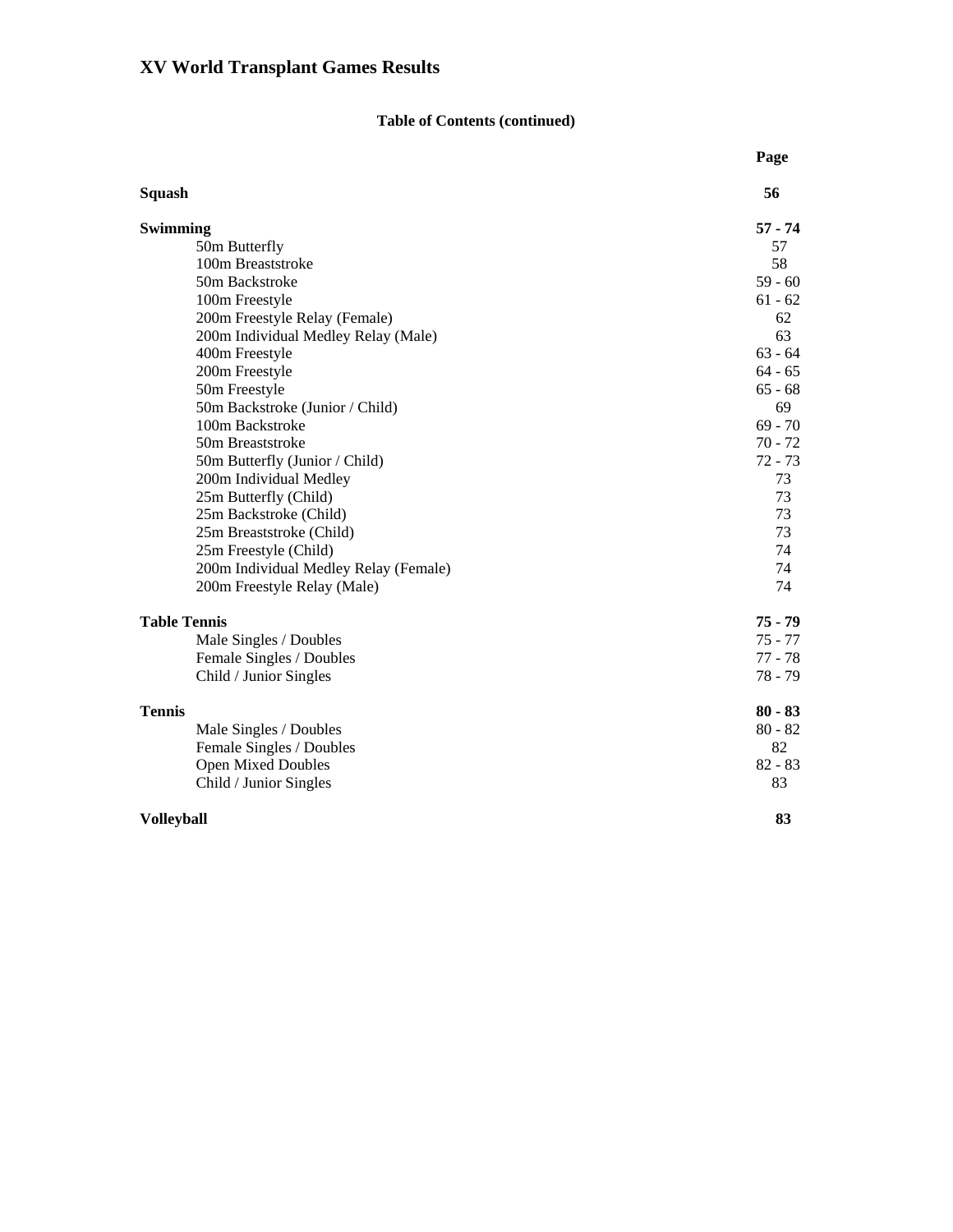### **Official Medal Standings**

| Place           | Country               | Gold             | <b>Silver</b>    | <b>Bronze</b>    | <b>Total</b>            |
|-----------------|-----------------------|------------------|------------------|------------------|-------------------------|
| 1               | <b>United Kingdom</b> | 61               | 51               | 57               | 169                     |
| $\overline{2}$  | <b>United States</b>  | 50               | 42               | 31               | 123                     |
| 3               | <b>Australia</b>      | 40               | 32               | 24               | 96                      |
| $\overline{4}$  | Canada                | 29               | 21               | 17               | 67                      |
| 5               | <b>Netherlands</b>    | 17               | 14               | 13               | 44                      |
| 6               | <b>Hungary</b>        | 17               | 12               | 13               | 42                      |
| 7               | <b>Germany</b>        | 13               | 14               | 12               | 39                      |
| 8               | <b>Italy</b>          | 14               | 16               | $\overline{9}$   | 39                      |
| 9               | <b>France</b>         | 13               | $\,8\,$          | 12               | 33                      |
| 10              | <b>Finland</b>        | 17               | $\overline{5}$   | $8\,$            | 30                      |
| 11              | Spain                 | $\,8\,$          | $\overline{7}$   | 9                | 24                      |
| 12              | <b>Ireland</b>        | $\overline{7}$   | $\overline{4}$   | 6                | 17                      |
| 13              | Japan                 | 8                | $\overline{4}$   | 5                | 17                      |
| 14              | <b>Argentina</b>      | 9                | $\overline{4}$   | $\mathbf{1}$     | 14                      |
| 15              | Slovenia              | 1                | 6                | $\overline{7}$   | 14                      |
| 16              | <b>Switzerland</b>    | $\overline{2}$   | $\overline{4}$   | $\overline{7}$   | 13                      |
| 17              | Greece                | $\overline{2}$   | 1                | 9                | 12                      |
| 18              | <b>South Africa</b>   | 6                | $\overline{4}$   | $\overline{2}$   | 12                      |
| 19              | <b>Sweden</b>         | $\overline{2}$   | 3                | 5                | 10                      |
| 20              | <b>Denmark</b>        | 3                | $\overline{2}$   | $\overline{c}$   | $\overline{7}$          |
| 21              | Austria               | $\overline{2}$   | $\overline{2}$   | $\overline{2}$   | 6                       |
| 22              | Malaysia              | $\overline{4}$   | 1                | 1                | 6                       |
| 23              | <b>Norway</b>         | 1                | 3                | $\overline{2}$   | 6                       |
| 24              | Poland                | 3                | 3                | $\boldsymbol{0}$ | 6                       |
| 25              | <b>Thailand</b>       | $\overline{2}$   | 1                | 3                | 6                       |
| 26              | <b>Belgium</b>        | $\boldsymbol{0}$ | $\overline{2}$   | 3                | 5                       |
| 27              | <b>Mexico</b>         | 1                | $\overline{2}$   | $\mathbf{1}$     | $\overline{\mathbf{4}}$ |
| 28              | Venezuela             | $\overline{2}$   | $\overline{2}$   | $\boldsymbol{0}$ | $\overline{\mathbf{4}}$ |
| 29              | <b>Brazil</b>         | $\overline{2}$   | 1                | $\boldsymbol{0}$ | $\mathbf{3}$            |
| 30              | China                 | $\boldsymbol{0}$ | $\boldsymbol{0}$ | 3                | $\mathbf{3}$            |
| 31              | <b>Israel</b>         | $\boldsymbol{0}$ | 1                | $\overline{2}$   | $\mathbf{3}$            |
| 32              | <b>New Zealand</b>    | 1                | $\boldsymbol{0}$ | $\overline{2}$   | $\mathbf{3}$            |
| 33              | <b>Singapore</b>      | $\boldsymbol{0}$ | $\overline{c}$   | $\mathbf{1}$     | $\mathbf{3}$            |
| 34              | Slovakia              | $\boldsymbol{0}$ | $\mathbf{1}$     | $\overline{c}$   | $\overline{\mathbf{3}}$ |
| 35              | Tunisia               | $\boldsymbol{0}$ | $\boldsymbol{0}$ | 3                | $\overline{\mathbf{3}}$ |
| 36              | Kuwait                | $\boldsymbol{0}$ | 1                | $\mathbf{1}$     | $\overline{2}$          |
| $\overline{37}$ | <b>Czech Republic</b> | $\mathbf{1}$     | $\boldsymbol{0}$ | $\boldsymbol{0}$ | 1                       |
| 38              | <b>Philippines</b>    | $\boldsymbol{0}$ | 1                | $\boldsymbol{0}$ | $\mathbf{1}$            |
| $\overline{39}$ | Romania               | $\boldsymbol{0}$ | $\mathbf{1}$     | $\boldsymbol{0}$ | $\mathbf{1}$            |
| 40              | Portugal              | $\boldsymbol{0}$ | $\boldsymbol{0}$ | $\boldsymbol{0}$ | $\bf{0}$                |
| 41              | <b>Puerto Rico</b>    | $\boldsymbol{0}$ | $\boldsymbol{0}$ | $\boldsymbol{0}$ | $\boldsymbol{0}$        |
| 42              | Sudan                 | $\boldsymbol{0}$ | $\boldsymbol{0}$ | $\boldsymbol{0}$ | $\bf{0}$                |
| 43              | <b>Turkey</b>         | $\boldsymbol{0}$ | $\boldsymbol{0}$ | $\boldsymbol{0}$ | $\bf{0}$                |
| 44              | <b>Ukraine</b>        | $\boldsymbol{0}$ | $\boldsymbol{0}$ | $\boldsymbol{0}$ | $\bf{0}$                |
| 45              | <b>Uruguay</b>        | $\boldsymbol{0}$ | $\boldsymbol{0}$ | $\boldsymbol{0}$ | $\bf{0}$                |
| 46              | <b>Vietnam</b>        | $\boldsymbol{0}$ | $\boldsymbol{0}$ | $\boldsymbol{0}$ | $\boldsymbol{0}$        |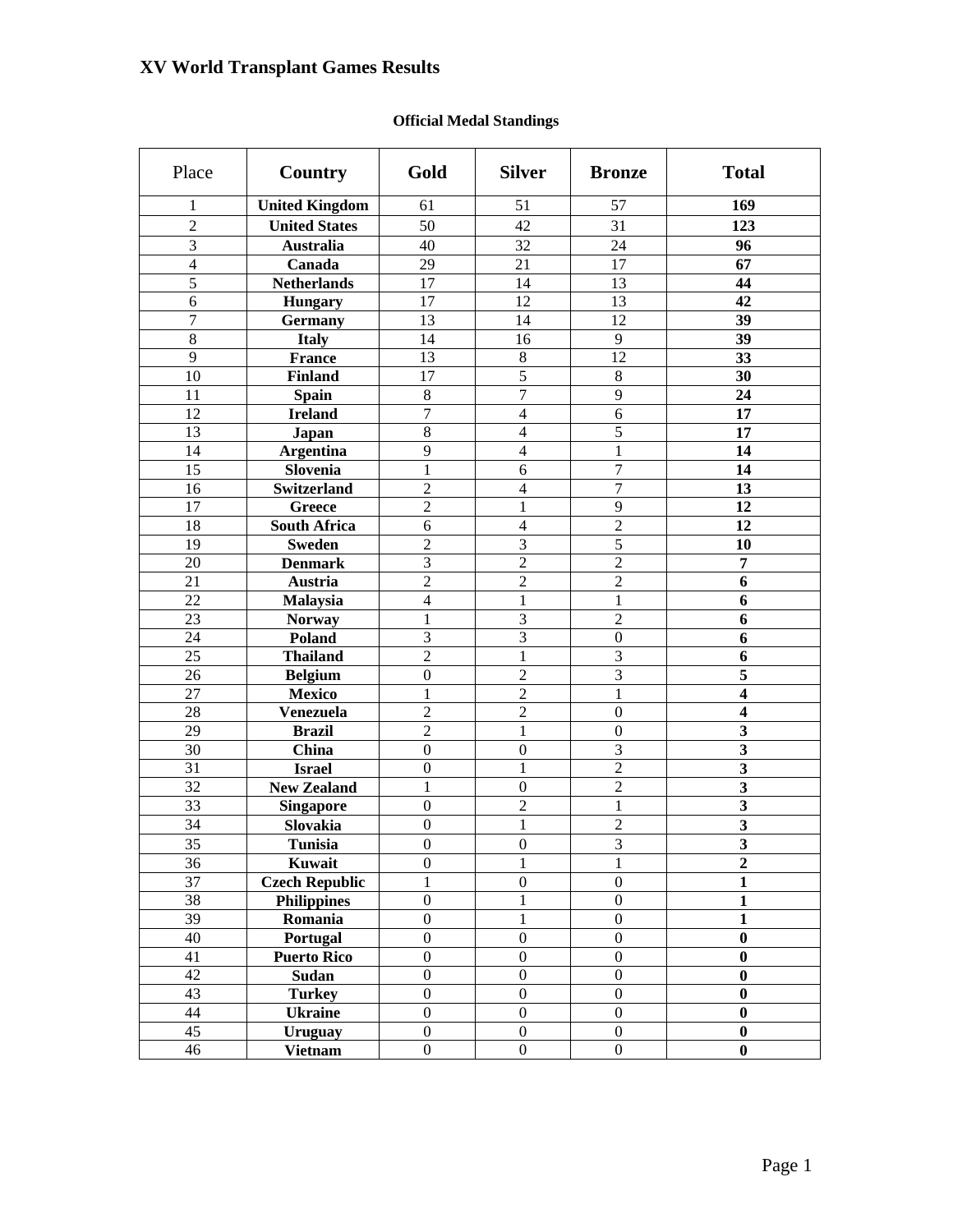| Place | Country               | Gold           | Silver           | <b>Bronze</b>  | <b>Total</b>     |
|-------|-----------------------|----------------|------------------|----------------|------------------|
|       | <b>United Kingdom</b> | 23             | 16               | 11             | 50               |
| 2     | Canada                | 18             | 16               | 10             | 44               |
| 3     | <b>United States</b>  | 21             | 11               | 9              | 41               |
| 4     | <b>Netherlands</b>    | 7              | 5                | 3              | 15               |
| 5     | <b>Belgium</b>        | 4              | 5                | 0              | $\boldsymbol{9}$ |
| 6     | <b>Italy</b>          | $\overline{4}$ | $\overline{c}$   | $\overline{c}$ | 8                |
| 7     | <b>Switzerland</b>    | 2              | 3                | 3              | 8                |
| 8     | Japan                 | 4              | $\overline{2}$   |                | 7                |
| 9     | <b>Germany</b>        | 3              | $\overline{c}$   |                | 6                |
| 10    | <b>France</b>         | $\overline{0}$ | 3                | 2              | 5                |
| 11    | <b>Australia</b>      | $\overline{2}$ | $\overline{2}$   | 0              | 4                |
| 12    | <b>Denmark</b>        |                | $\boldsymbol{0}$ |                | $\overline{2}$   |
| 13    | <b>Finland</b>        | $\overline{0}$ | $\overline{2}$   | 0              | 2                |
| 14    | <b>Poland</b>         | $\overline{0}$ |                  |                | $\mathbf{2}$     |
| 15    | <b>Hungary</b>        |                | $\Omega$         | 0              |                  |
| 16    | Kuwait                | $\overline{0}$ | 0                |                |                  |

### **Junior / Child Medal Standings**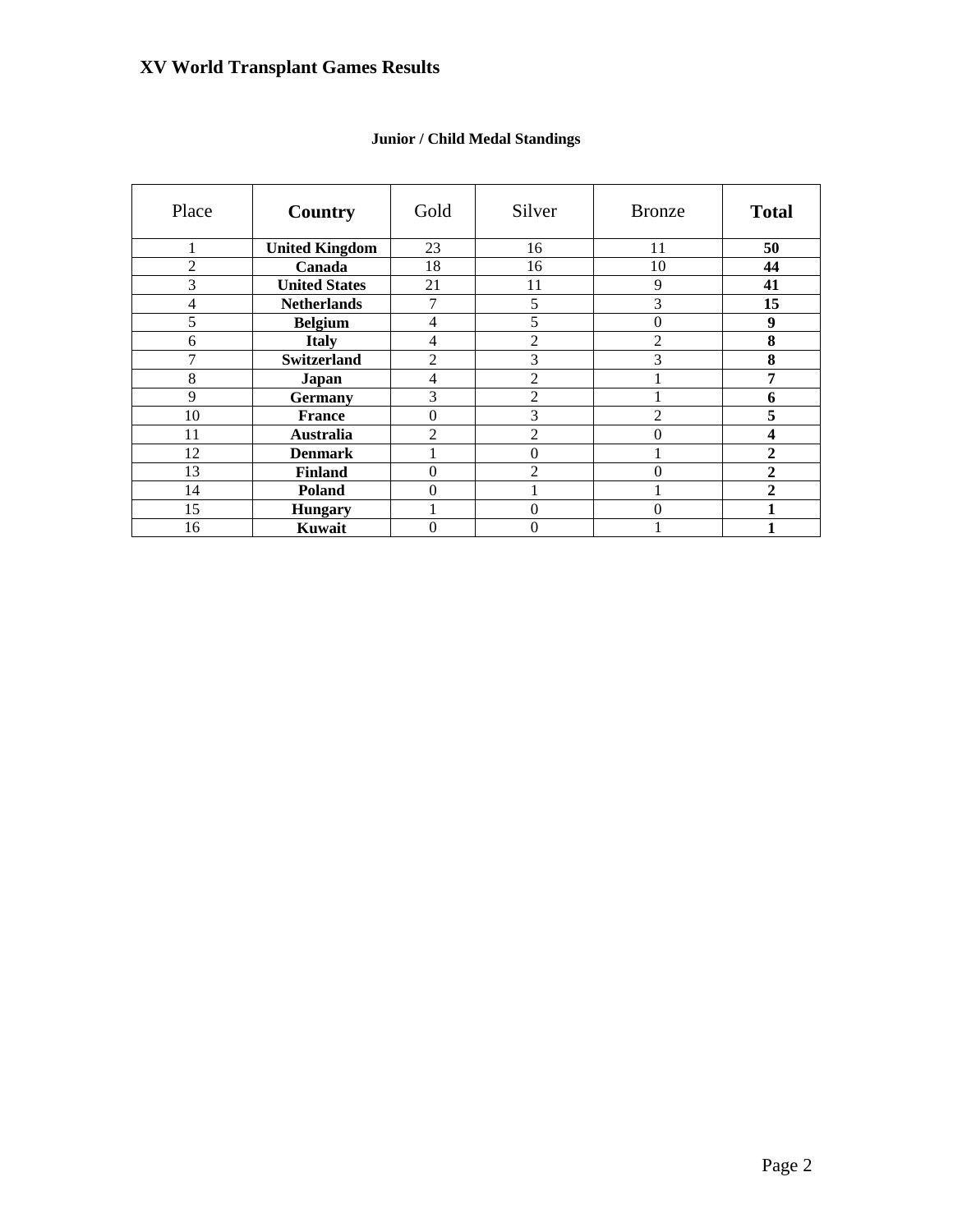### **5 Pin Bowling**

#### **Child 5 and Under Male**

| Competitor                                            | r<br>'oınts | Place |
|-------------------------------------------------------|-------------|-------|
| Tyler.<br>'ISA<br>Harrald<br>$\overline{\phantom{a}}$ | ہ کر ا      | Gold  |

### **Child 6 – 9 Male**

| Competitor                    | Points | Place         |
|-------------------------------|--------|---------------|
| Hunter Messer - USA           | 375    | Gold          |
| John Frias - Canada           | 366    | Silver        |
| Ryley Brotman - Canada        | 358    | <b>Bronze</b> |
| Victor White                  | 354    | 04            |
| Jack Palmer - Canada          | 340    | 05            |
| Kareem El-Tyeb - Canada       | 322    | 06            |
| Jacob Kingdon-Kramer - Canada | 321    | 07            |

### **Child 10 – 13 Male**

| Competitor                 | Points | Place         |
|----------------------------|--------|---------------|
| Robby Delzell - USA        | 397    | Gold          |
| Brandon Dunham - USA       | 380    | Silver        |
| Jesse Jacob - USA          | 323    | <b>Bronze</b> |
| Petteri Mikander - Finland | 302    | 04            |
| Jere Kettunen - Finland    | 288    | 05            |
| Jay Robertson - Canada     | 269    | 06            |
| Hardeep Chumber - Canada   | 162    | 07            |

### **Junior 14 – 15 Male**

| Competitor                       | Points | Place         |
|----------------------------------|--------|---------------|
| Cameron Lloyd - UK               | 311    | Gold          |
| Thomas Spencer - UK              | 278    | Silver        |
| Andrew Cinderella - USA          | 251    | <b>Bronze</b> |
| Alexander Rijs-Nielsen - Denmark |        | 04            |

#### **Junior 16 – 17 Male**

| Competitor               | Points | Place         |
|--------------------------|--------|---------------|
| Jonathan Fox - UK        | 380    | Gold          |
| Charles Dyson - UK       | 375    | Silver        |
| Tiziano Esposito - Italy | 307    | <b>Bronze</b> |
| Matthew Dodd - UK        | 260    | 04            |
| Glenn Spiers - UK        | 234    | 05            |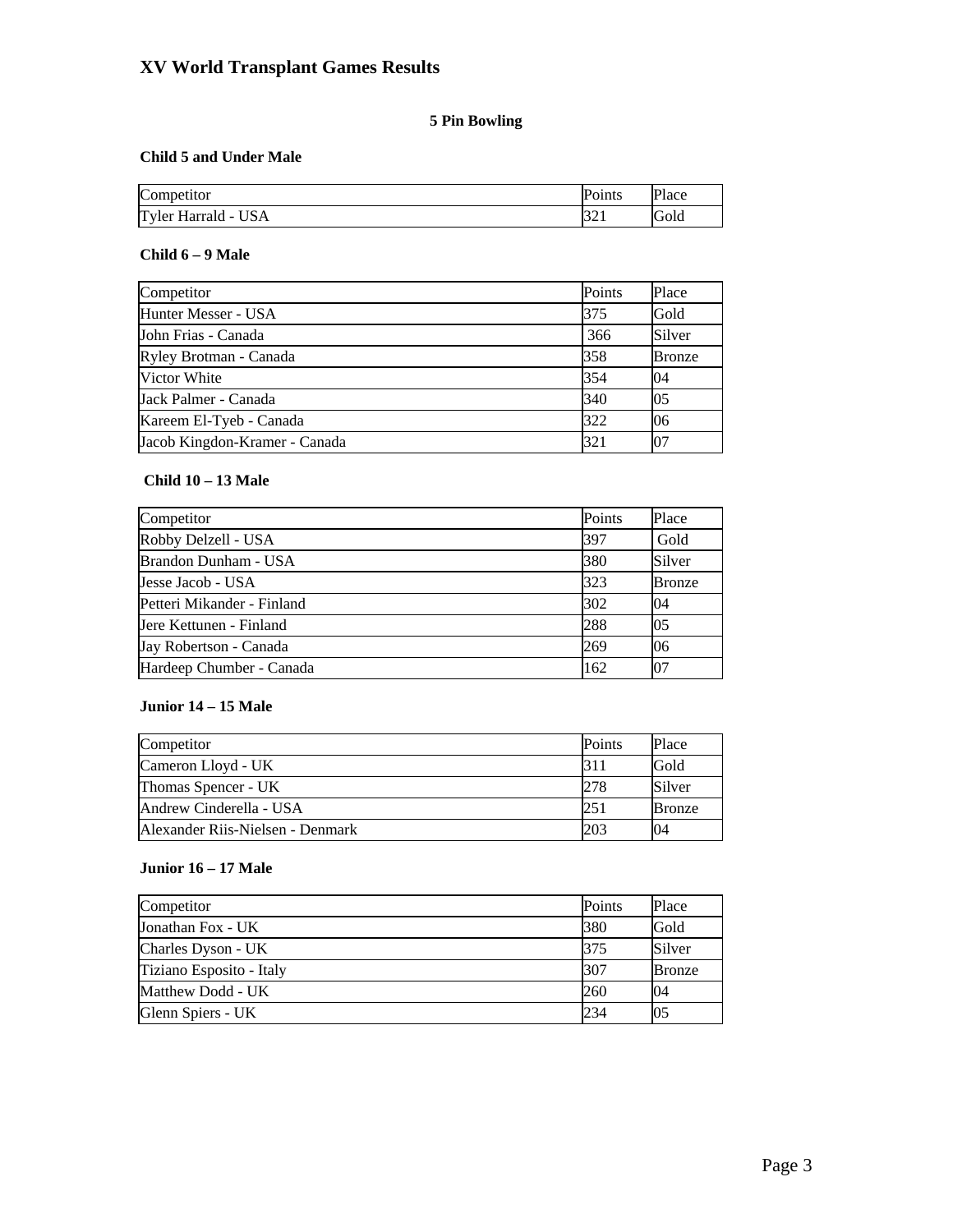#### **Child 6 – 9 Female**

| Competitor                 | <b>Points</b> | Place  |
|----------------------------|---------------|--------|
| Caitlin Touchet - USA      | 354           | Gold   |
| Lindsea Friesen - USA      | 284           | Silver |
| Jordyn Griffin - Australia | 269           | Bronze |
| Olivia Barron - Canada     | 250           | 04     |
| Sarah Marshall - Canada    | 221           | 05     |

#### **Child 10 – 13 Female**

| Competitor               | Points | Place         |
|--------------------------|--------|---------------|
| Emily Morgan - Canada    | 230    | Gold          |
| Samantha Eastop - Canada | 180    | Silver        |
| Alyssa Dawson - Canada   | 171    | <b>Bronze</b> |
| Shivan Friesen - USA     | 163    | 04            |

#### **Junior 14 – 15 Female**

| Competitor        | Points    | Place |
|-------------------|-----------|-------|
| Sara Castro - USA | Ωû<br>272 | Gold  |

#### **Junior 16 – 17 Female**

| Competitor            | <b>Points</b> | Place         |
|-----------------------|---------------|---------------|
| Louise Wentworth - UK | 305           | Gold          |
| Julia Gough - UK      | 267           | Silver        |
| Charlene Mills - UK   | 259           | <b>Bronze</b> |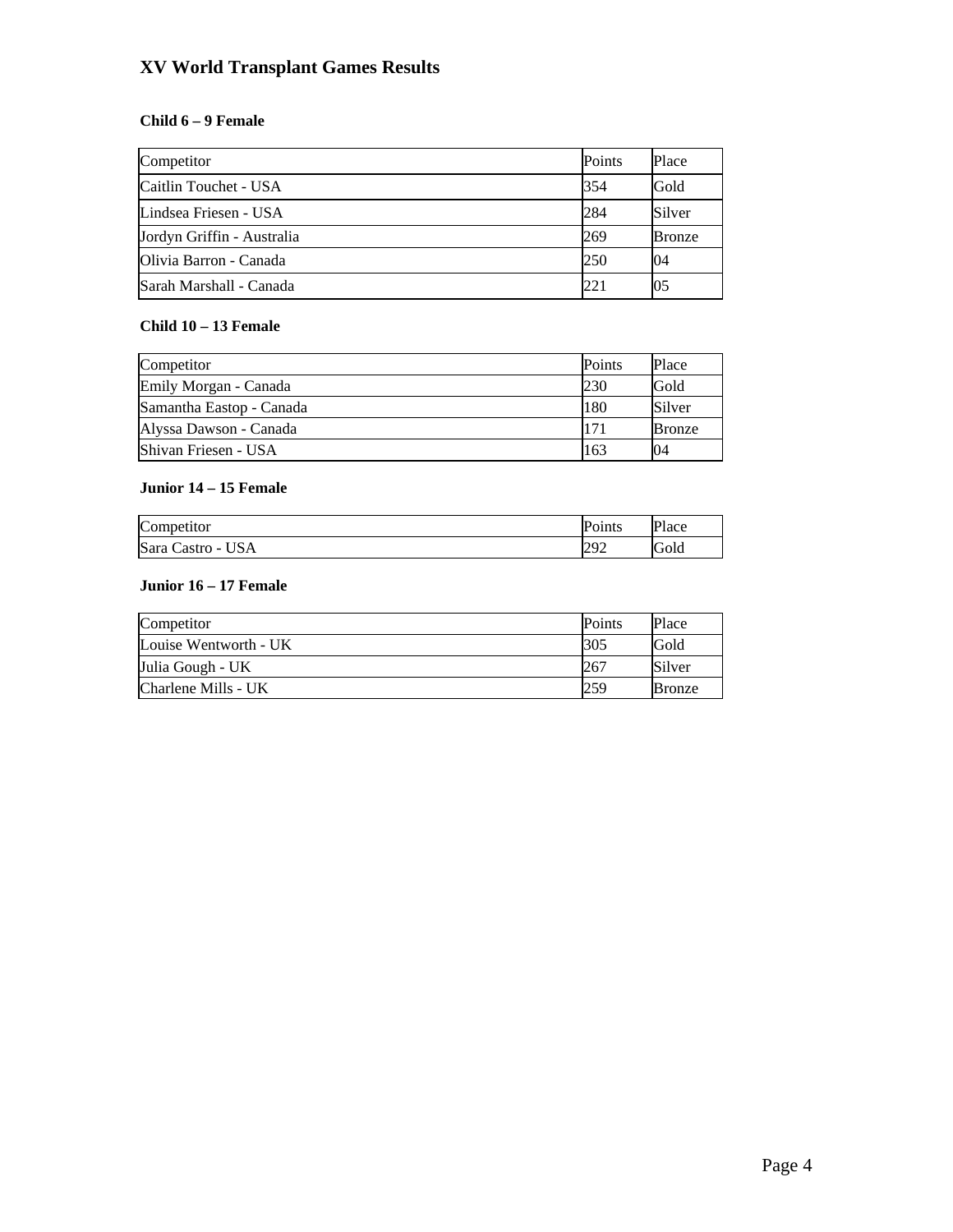### **10 Pin Bowling**

### **Adult Male Singles**

| Competitor                                                         | Points | Place         |
|--------------------------------------------------------------------|--------|---------------|
| Chad Gerber - USA<br>584                                           |        | Gold          |
| Thaddeus Maciak - USA<br>437                                       |        | Silver        |
| 421<br>Fekonja Vojko - Slovenia                                    |        | <b>Bronze</b> |
| 414<br>Allan Poulsen - Denmark                                     |        | 04            |
| 395<br>Federico Salton - Italy                                     |        | 05            |
| Mark Dinnar - Australia<br>393                                     |        | 06            |
| Sergio Rene Perez Gonzalez - Mexico<br>391                         |        | 07            |
| Roald Anderson - Netherlands<br>383                                |        | 08            |
| 380<br>Kasper Lehmann - Denmark                                    |        | 09            |
| Glen Mclennan - New Zealand<br>368                                 |        | 10            |
| Mickael Gerard - France<br>361                                     |        | 11            |
| 245<br>Murray Beehan - UK                                          |        | 12            |
| 233<br>Nicola Marcantonio - Italy<br>Andrew Oliver - Canada<br>186 |        | 13<br>14      |
|                                                                    |        |               |
| <b>Senior Male Singles</b>                                         |        |               |
| Competitor                                                         | Points | Place         |
| Ioannis Manikas - Greece                                           | 580    | Gold          |
| Konstantinos Mokkas - Greece                                       | 506    | Silver        |
| John Nokas - USA                                                   | 488    | <b>Bronze</b> |
| Josko Simic - Slovenia                                             | 488    | 03            |
| Hector Romero - Mexico                                             | 480    | 05            |
| Vlad Krndija - Canada                                              | 450    | 06            |
| Glen Frewin - Australia                                            | 443    | 07            |
| Per Ivar Myrbekk - Norway                                          | 443    | 07            |
| Rickard Nordstrom - Sweden                                         | 442    | 09            |
| Alexander Walker - UK                                              | 422    | 10            |
| Stelios Dermitzakis - Greece                                       | 415    | 11            |
| Todd Lawrence - Canada                                             | 414    | 12            |
| Edward Sabat - Canada                                              | 404    | 13            |
| Teodor Calin - Romania                                             | 390    | 14            |
| Franc Kukovec - Slovenia                                           | 384    | 15            |
| Ryan Zinn - USA                                                    | 337    | 16            |
| Simon Hayward - New Zealand                                        | 327    | 17            |
| Andrew Waddington - Australia                                      | 327    | 17            |
| Aaron Bell - New Zealand                                           | 302    | 19            |
| Philippe Camus - France                                            | 285    | 20            |
| Thayalan Pather - South Africa                                     | 277    | 21            |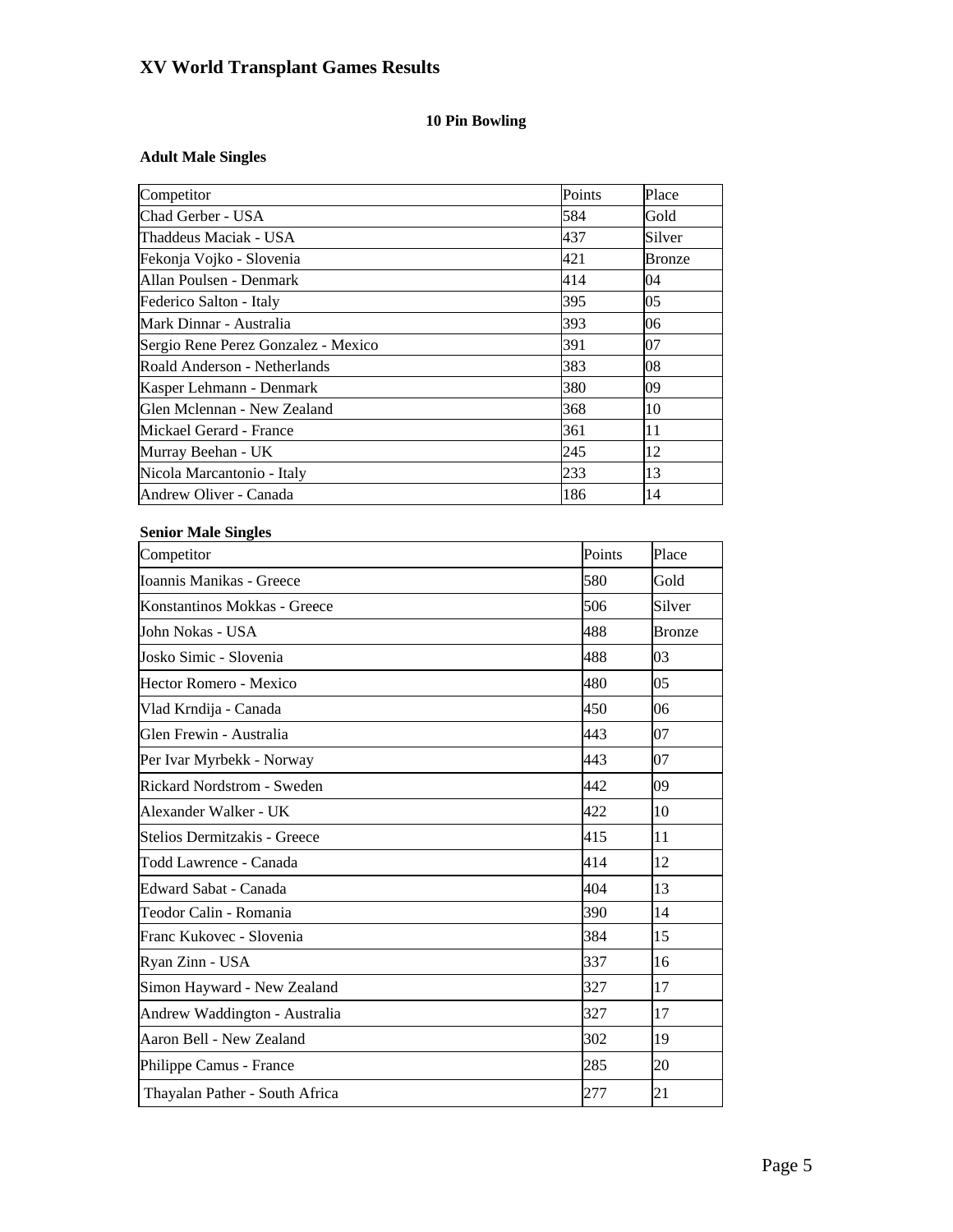#### **Super Senior Male Singles**

| Competitor                        | Points | Place         |
|-----------------------------------|--------|---------------|
| Akiyoshi Noguchi - Japan          | 526    | Gold          |
| Gerald Colter - USA               | 498    | Silver        |
| Vatovec Vleo - Slovenia           | 496    | <b>Bronze</b> |
| Antony Harding - Australia        | 463    | 04            |
| Alan Hurst - Australia            | 462    | 05            |
| Mark Graves - USA                 | 450    | 06            |
| R. Prpich - USA                   | 444    | 07            |
| Neale Coulch - Australia          | 426    | 08            |
| Jeff Peters - USA                 | 421    | 09            |
| Mogens Lundsberg - Denmark        | 421    | 09            |
| Istvan Mihalcsik - Hungary        | 405    | 11            |
| Michael Dwyer - Ireland           | 397    | 12            |
| Paolo Pironti - Italy             | 393    | 13            |
| Nikolaos Kamaratos - Greece       | 378    | 14            |
| Michael El Latif - Greece         | 356    | 15            |
| Roussetos Drosos - Greece         | 347    | 16            |
| Istvan Sule - Hungary             | 346    | 17            |
| Gavriil Legatos - Greece          | 346    | 17            |
| Raffaele Giuliano - Italy         | 344    | 19            |
| Jan De Kock - South Africa        | 341    | 20            |
| Philippe Brocard - France         | 341    | 20            |
| Yvon Henin - Belgium              | 341    | 20            |
| Wilko Busschers - Netherlands     | 340    | 23            |
| Giuseppe Mangano - Italy          | 338    | 24            |
| Wayne Kelly - Australia           | 338    | 24            |
| Enzo Di Giovambattista - Italy    | 337    | 26            |
| Suwan Bamrung - Thailand          | 327    | 27            |
| Fausto Batella - Italy            | 323    | 28            |
| Georg Thurner - Italy             | 321    | 29            |
| Ioannis Papanikolaou - Greece     | 321    | 29            |
| Ganasen Padayachee - South Africa | 316    | 31            |
| David Meyer - USA                 | 310    | 32            |
| Serge Dubois - France             | 308    | 33            |
| Francis Burke - Ireland           | 302    | 34            |
| Jiri Nidl - Czech Republic        | 290    | 35            |
| Nordine Kacimi - Italy            | 289    | 36            |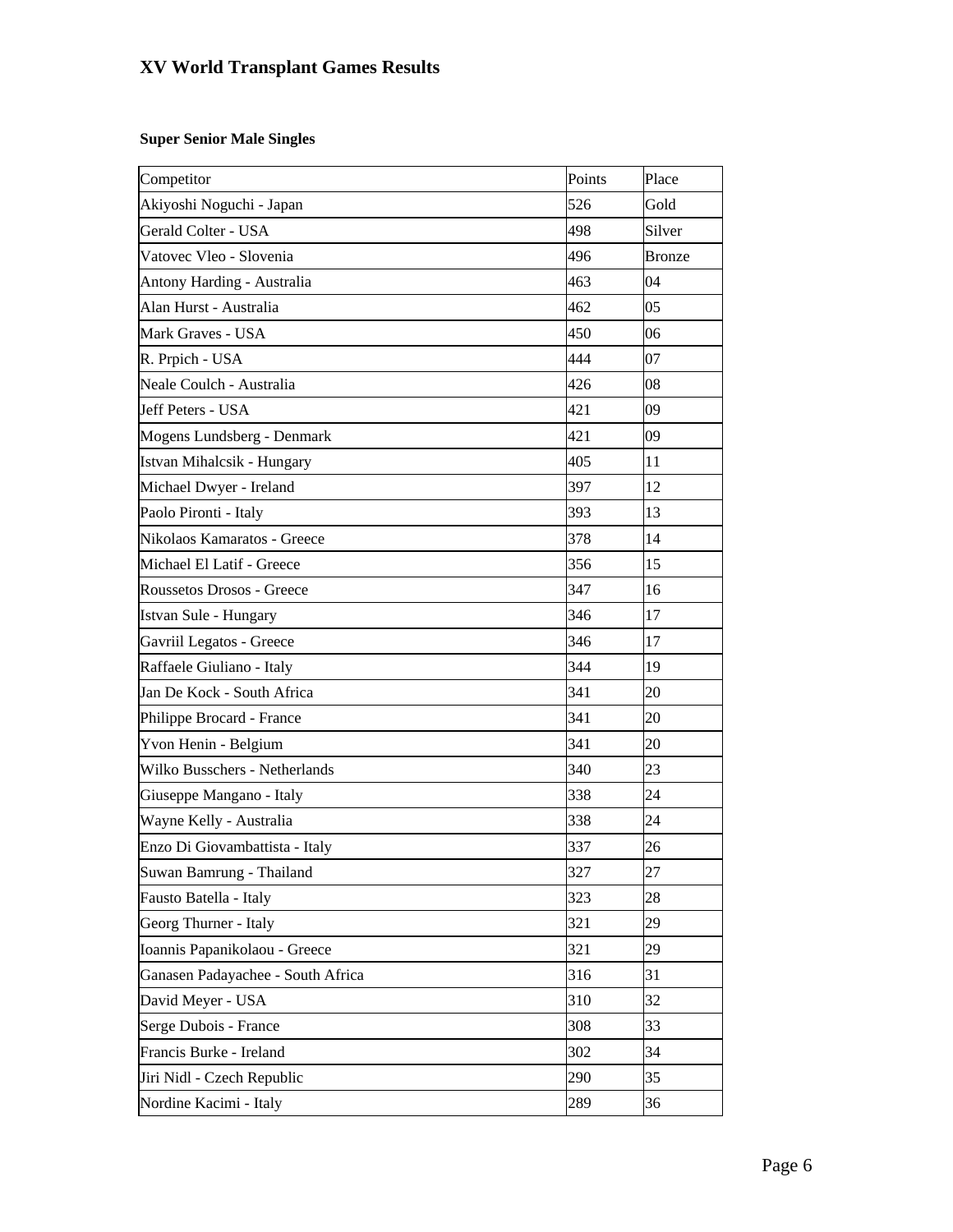| Jean-Jacques Guitteny - France | 284 |    |
|--------------------------------|-----|----|
| Lucio Fior - Italy             | 255 | 38 |
| Stephen Hayman - New Zealand   | 246 | 39 |
| Juan Carranza - Spain          | 200 | 40 |
| Ali Abdel Malek - Tunisia      | 169 | 4. |

### **Veteran Male Singles**

| Competitor                         | Points | Place           |
|------------------------------------|--------|-----------------|
| Michel Luongo - France             | 570    | Gold            |
| Peter Elek - Hungary               | 519    | Silver          |
| Arild Bryhn - Norway               | 502    | <b>Bronze</b>   |
| Hans Gabriel - Sweden              | 487    | 04              |
| Gyula Szep - Hungary               | 479    | 05              |
| Miran Ohnjec - Slovenia            | 477    | 06              |
| Phanom Thongkrua - Thailand        | 474    | 07              |
| Thongchai Panchabuse - Thailand    | 472    | 08              |
| Marvin Meissner - Canada           | 459    | 09              |
| Stephen Feldheim - USA             | 447    | 09              |
| Daniel Horvat - Slovenia           | 442    | 11              |
| Damien Ingwerse - Australia        | 436    | 12              |
| Garry Campbell - Ireland           | 426    | 13              |
| Glen Brashear - USA                | 418    | 14              |
| Kaare Saether - Norway             | 403    | 15              |
| Mauri Kuotola - Finland            | 403    | 15              |
| Hugo Boyce - Ireland               | 393    | 17              |
| Graeme Martyn - Australia          | 393    | 17              |
| Carlo Silvi - Italy                | 389    | 19              |
| Terry Mcmullan - Ireland           | 387    | 20              |
| Jiri Smid - Czech Republic         | 381    | $\overline{21}$ |
| Somyot Akapaiboon - Thailand       | 347    | 22              |
| Lawrence Baker - Australia         | 345    | 23              |
| Tom Devereux - Ireland             | 340    | 24              |
| Esa Tero - Finland                 | 338    | 25              |
| Jean Acciaro - France              | 335    | 26              |
| Anders Olsson- Sweden              | 329    | $\overline{27}$ |
| Magnus Elovsson - Sweden           | 322    | 28              |
| Michel Mougin - France             | 317    | 29              |
| Walter Tschepp - Austria           | 313    | 30              |
| Brian Myerson - Australia          | 309    | 31              |
| Tomas Drevikovsky - Czech Republic | 304    | 32              |
| Franklin Bialystok - Canada        | 292    | 33              |
| Jorma Wilen - Finland              | 287    | 34              |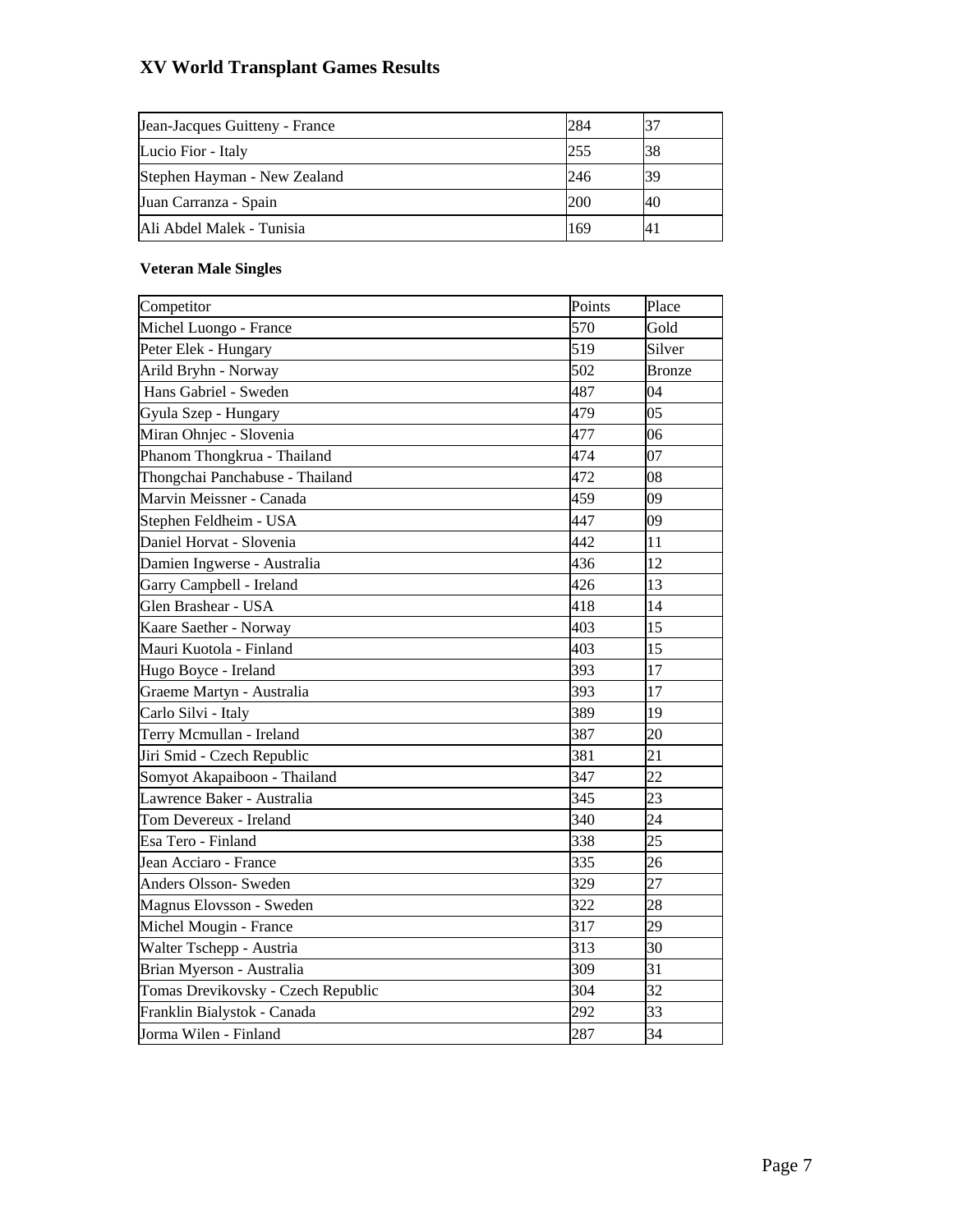### **Super Veteran Male Singles**

| Competitor                     | Points | Place  |
|--------------------------------|--------|--------|
| Joseph Stott - USA             | 452    | Gold   |
| Dominador Fermin - Phillipines | 437    | Silver |
| Kaino Kiviaho - Finland        | 436    | Bronze |
| Robert Mcblain - Australia     | 401    | 04     |
| lAsko Rasanen- Finland         | 380    | 05     |
| Brian Hain - USA               | 361    | 06     |
| Peter Prichard - Australia     | 329    | 07     |
| Keith Galdino - Australia      | 322    | 08     |
| Eamonn Malone - Ireland        | 311    | 09     |
| Jerry Shoemaker - USA          | 284    | 10     |
| Thomas Awad - Canada           | 260    | 11     |
| Carlo Maffeo - Italy           | 220    | 12     |
| Noboru Yamamoto - Japan        | 218    | 13     |
| Edvin Johansen - Norway        | 185    | 14     |

#### **Adult Male Pairs**

| Competitor                       | Points | Place         |
|----------------------------------|--------|---------------|
| Lehmann / Poulsen - Denmark      | 865    | Gold          |
| Vojko / Kukovec - Slovenia       | 864    | Silver        |
| Maciak / Pripich - USA           | 857    | <b>Bronze</b> |
| Cassie / Milburn - New Zealand   | 660    | 04            |
| Marcantonio / Pregnolato - Italy | 657    | 05            |
| Fekonja / Kukovec - Slovenia     | 565    | 06            |
| Gonzalez / Romero - Mexico       | 525    | 07            |
| Gerrard / Mougin - France        | 419    | 08            |
| Dinnar / Sheridan - Australia    | O      | DSO           |

#### **Senior Male Pairs**

| Competitor                      | Points | Place         |
|---------------------------------|--------|---------------|
| Nokes / Feldheim - USA          | 1011   | Gold          |
| Gabriel / Nordstrom - Sweden    | 919    | Silver        |
| Krndija / Schouten - Canada     | 868    | <b>Bronze</b> |
| Camus / Millet - France         | 837    | 104           |
| Silva / Prenner - Italy         | 730    | 05            |
| Waddington / Frewin - Australia | 711    | 06            |
| Hayman / Haywood - New Zealand  | 597    | 107           |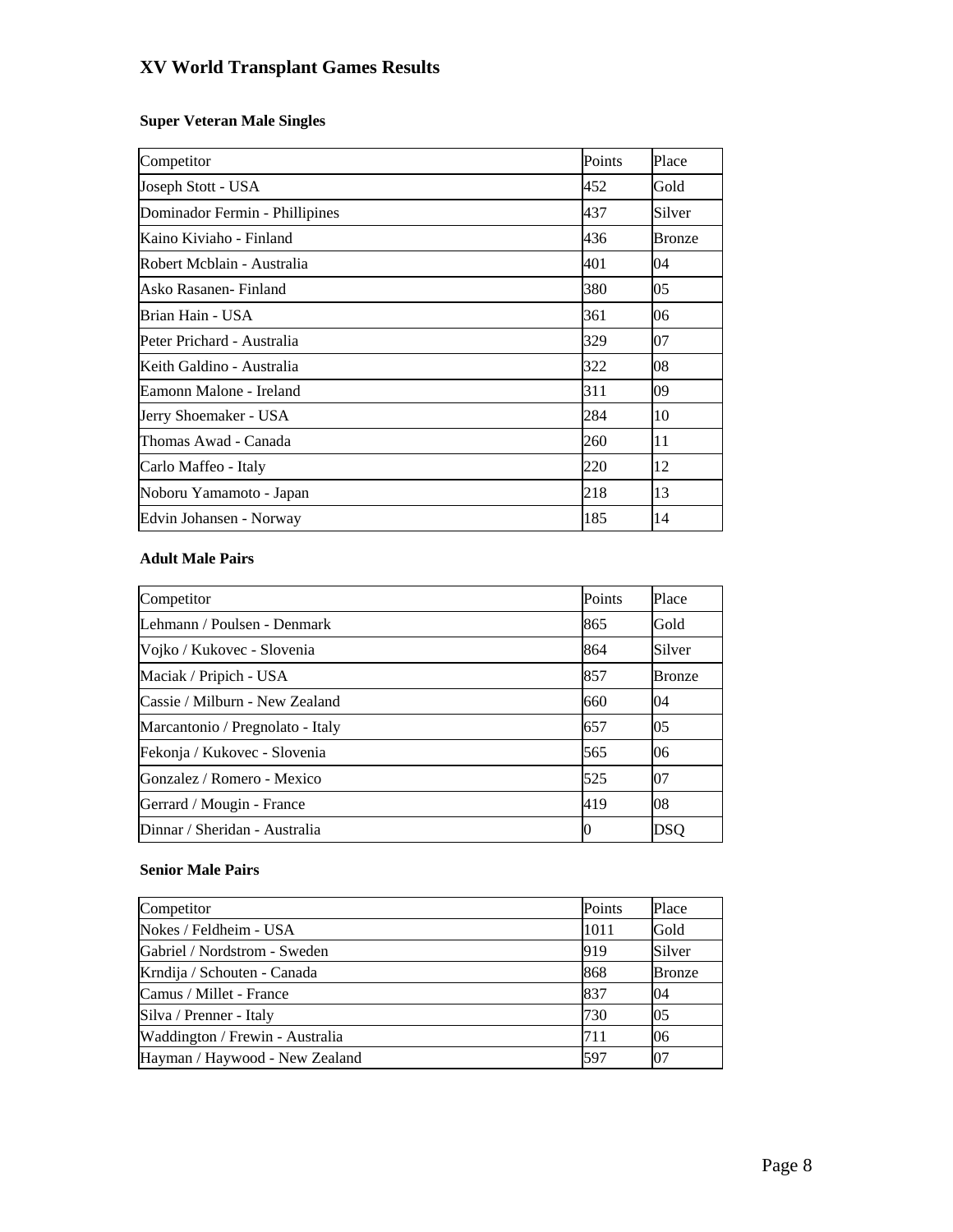### **Super Senior Male Pairs**

| Competitor                        | Points | Place         |
|-----------------------------------|--------|---------------|
| Mihalcsik / Sule - Hungary        | 964    | Gold          |
| Harding / Hurst - Australia       | 911    | Silver        |
| Nickolaos / Pangiotis - Greece    | 896    | <b>Bronze</b> |
| Peters / Graves - USA             | 889    | 04            |
| Papanikolsool / El Latif - Greece | 874    | 05            |
| Vleo / Simic - Slovenia           | 870    | 06            |
| Brocard / Dubois - France         | 838    | 07            |
| Elio / Maria - Italy              | 773    | 08            |
| Raffaele / Pironti - Italy        | 766    | 09            |
| Coulch / Kelly - Australia        | 760    | 10            |
| Fazzi / Turner - Italy            | 727    | 11            |
| Fausio / Giovambattista - Italy   | 688    | 12            |
| Gjanasen / De Kock - South Africa | 656    | 13            |
| Romboult / Guitteny - France      | 636    | 14            |
| Legitus / Rousocos - Greece       | 615    | 15            |
| Giuseppe / Carlo - Italy          | 595    | 16            |
| Fior / Kadmi - Italy              | 565    | 17            |
| Burke / Malone - Ireland          | 498    | 18            |

#### **Veteran Male Pairs**

| Competitor                     | Points | Place         |
|--------------------------------|--------|---------------|
| Elek / Szep - Hungary          | 974    | Gold          |
| Brashear / Stott - USA         | 899    | Silver        |
| Cleary / Ingwersen - Australia | 864    | <b>Bronze</b> |
| McBlain / Martyn - Australia   | 757    | 04            |
| Deveraux / Boyce - Ireland     | 736    | 05            |
| Tero / Napankangas - Finland   | 721    | 06            |
| Kuoltola / Willen - Finland    | 699    | 07            |
| Baker / Long - Australia       | 661    | 08            |
| Olsson / Elovsson - Sweden     | 611    | 09            |

### **Super Veteran Male Pairs**

| Competitor                       | <b>Points</b> | Place  |
|----------------------------------|---------------|--------|
| Busslers / Dijkman – Netherlands | 716           | Gold   |
| Blain / Rassanen - Finland       | 650           | Silver |
| Pritchard / Galdino - Australia  | 598           | 03     |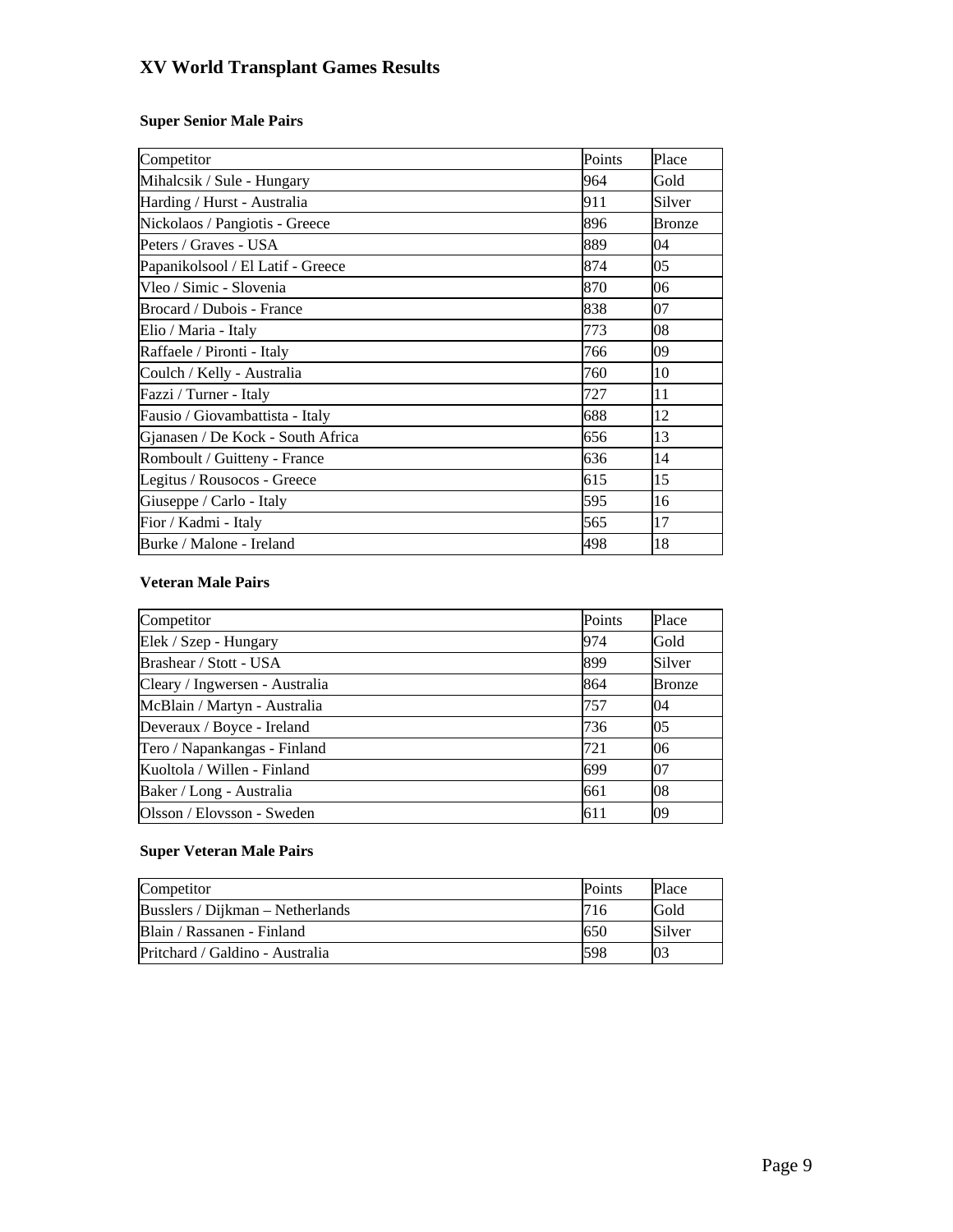### **Adult Female Singles**

| Competitor                 | Points | Place         |
|----------------------------|--------|---------------|
| Marisa Mcfate - USA        | 459    | Gold          |
| Trudy Glass - Australia    | 392    | Silver        |
| Jamie Bourassa - Canada    | 314    | <b>Bronze</b> |
| Iuliana Marinoiu - Romania | 302    | 04            |
| Emma Walsh Ireland         | 273    | 05            |
| Yuko Matsukura - Japan     | 273    | 05            |
| Rachel Eagleton - Ireland  | 236    | 07            |
| Sonia Mahroug - Tunisia    | 225    | 08            |
| Jennifer Tuohy - Ireland   | 222    | 09            |
| Kaylee Davidson - UK       | 165    | 10            |

### **Senior Female Singles**

| Competitor                          | Points | Place  |
|-------------------------------------|--------|--------|
| Heather Bishop - Canada             | 472    | Gold   |
| Teresa Snyder - USA                 | 449    | Silver |
| Sawalee Khuanawatbundith - Thailand | 347    | Bronze |
| Theresia Braun Obkircher - Italy    | 346    | 04     |
| Rose Dalton - Ireland               | 342    | 05     |
| Mari Inoue - Japan                  | 316    | 06     |
| Angela Sherlock - Ireland           | 309    | 07     |
| Sonia Treacy - Ireland              | 295    | 08     |
| Sandra De La Durantaye - Canada     | 356    | 09     |
| Noriko Mizutani - Japan             | 242    | 10     |
| Narjes Ayari - Tunisia              | 241    | 11     |
| Lorencic Mojca - Slovenia           | 229    | 12     |
| Sandra Doyle - Ireland              | 200    | 13     |

### **Super Senior Female Singles**

| Competitor                     | Points | Place  |
|--------------------------------|--------|--------|
| Zsuzsanna Czovekne - Hungary   | 440    | Gold   |
| Lyn Budge - Australia          | 437    | Silver |
| Marrijanne Lauridsen - Denmark | 387    | Bronze |
| Mary Siers - USA               | 363    | 04     |
| Masayo Shibahara - Japan       | 336    | 05     |
| Elena Linzalata - Italy        | 315    | 06     |
| Janice Gill - USA              | 306    | 07     |
| Yumiko Kikuchi - Japan         | 303    | 08     |
| Dawn Fenton - UK               | 294    | 09     |
| Anette Falt - Sweden           | 292    | 10     |
| Tarja Savolainen - Finland     | 277    | 11     |
| Carole Mainville - Canada      | 265    | 12     |
| Sandra Holdsworth - Canada     | 254    | 13     |
| Florence Mauge -               | 252    | 14     |
| Sheryl Stadnichuk - Canada     | 241    | 15     |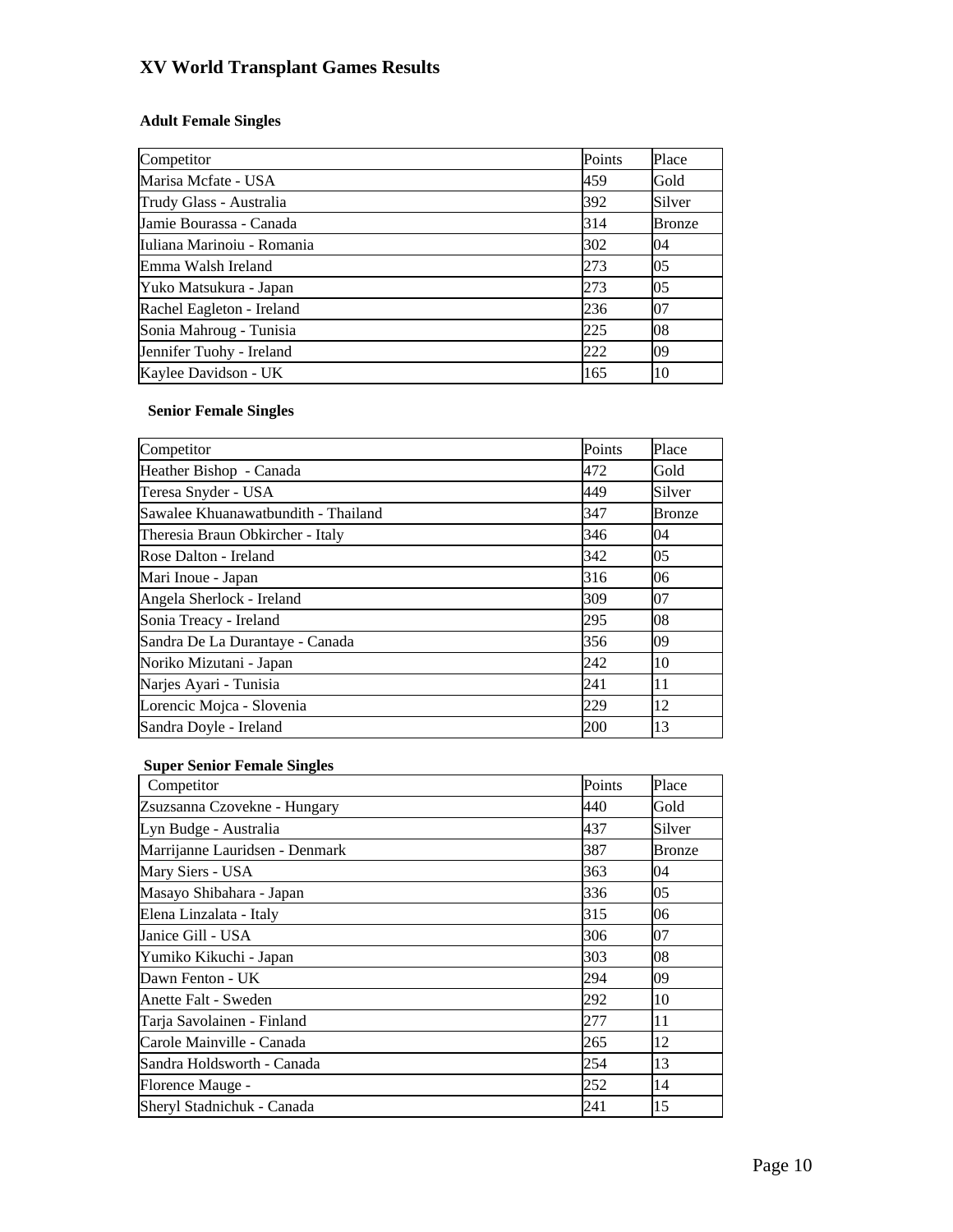| Sandi Johnston - Canada               | 238 |    |
|---------------------------------------|-----|----|
| Ineke Lambinon-Stemkens - Switzerland | 223 |    |
| Jiraporn Yoonuch - Thailand           | 193 |    |
| Loretta Young - Australia             | 187 | 19 |
| Bridie Nicholson - Ireland            |     |    |

#### **Super Veteran Female Singles**

| Competitor                 | Points | Place  |
|----------------------------|--------|--------|
| Heather Edgell - Australia | 402    | Gold   |
| Lynne Beaver - USA         | 367    | Silver |
| Barbara Mclean - Australia | 318    | Bronze |
| Muriel Baker - Australia   | 309    | 04     |
| Jill Coughnan - Australia  | 261    | 05     |
| E Manley - USA             | 214    | 06     |
| Giuseppa Coco - Italy      | 182    | 07     |

#### **Adult Female Pairs**

| Competitor                    | Points | Place          |
|-------------------------------|--------|----------------|
| Glass / Johannson - Australia | 887    | Gold           |
| Marinolu / Mojcenu - Romania  | 812    | Silver         |
| Seemann / Lauridsen - Denmark | 793    | <b>Bronze</b>  |
| Fredette / Shields - Canada   | 779    | 04             |
| Walsh / Tuohy - Ireland       | 633    | 0 <sub>5</sub> |
| Treacy / Doyle - Ireland      | 528    | 06             |

#### **Senior Female Pairs**

| Competitor                          | Points | Place            |
|-------------------------------------|--------|------------------|
| Snyder / Collins - USA              | 882    | Gold             |
| De la Durantaye / Denault - Canada  | 714    | Silver           |
| Inoue / Kikuchi - Japan             | 707    | <b>Bronze</b>    |
| Linzalata / Braun Obkircher - Italy | 703    | 04               |
| Sherlock / Jackson - Ireland        | 678    | $\overline{0.5}$ |
| Mojca / Zdravka - Slovenia          | 544    | 06               |
| Dalton / Nicholson - Ireland        | 517    | 07               |

#### **Super Senior Female Pairs**

| Competitor                    | <b>Points</b>   | Place  |
|-------------------------------|-----------------|--------|
| Masayo / Zinpo Japan          | 762             | Gold   |
| Budge / Russell - Australia   | 494             | Silver |
| Mainville / Johnston - Canada | 43 <sup>2</sup> | 03     |

#### **Veteran Female Pairs**

| Competitor                | Points | Place  |
|---------------------------|--------|--------|
| Szabo / Ekes - Hungary    | 900    | Gold   |
| Folco / Obexer - Italy    | 576    | Silver |
| Coco / Invernizzi - Italy | 409    |        |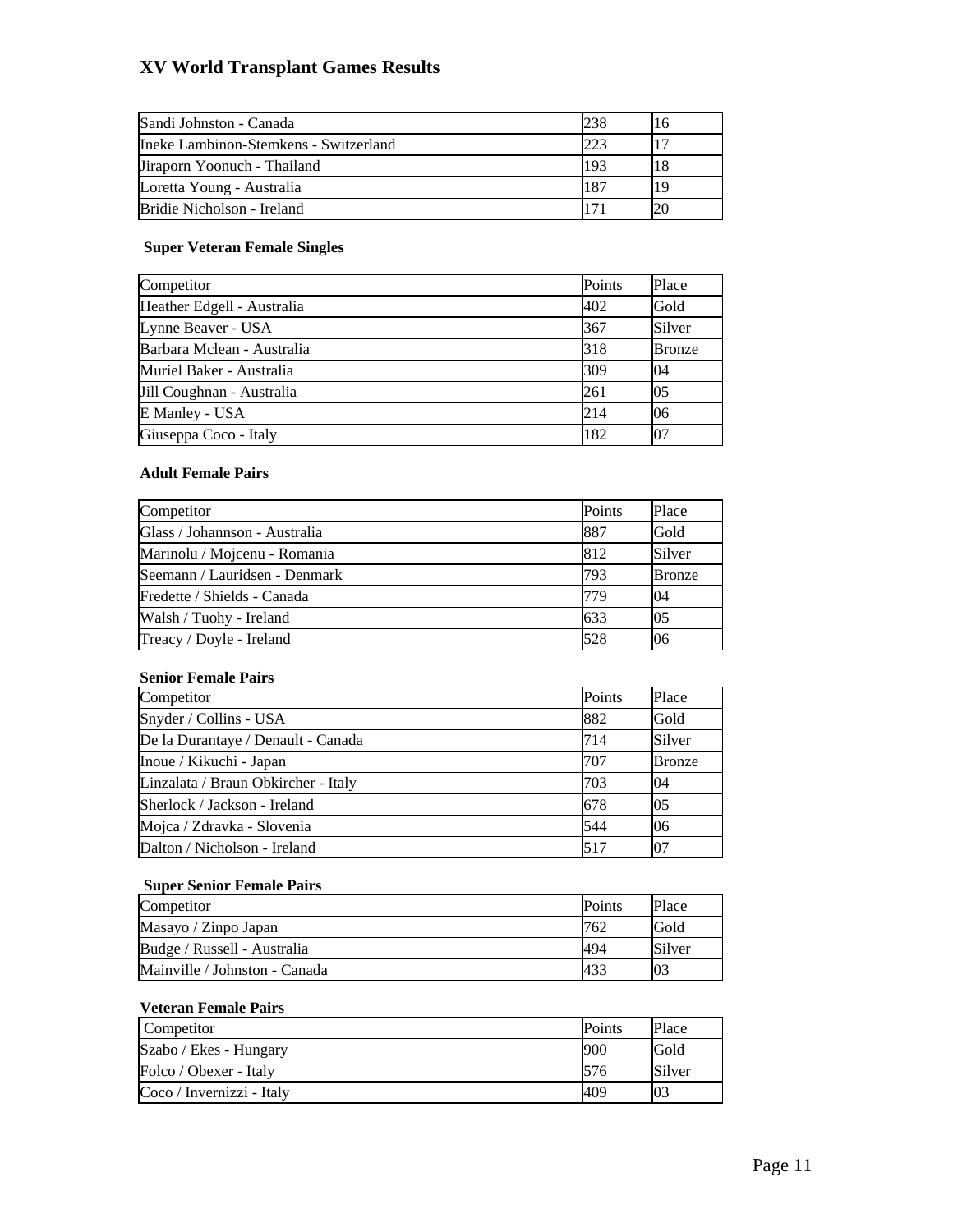### **Super Veteran Female Pairs**

| Competitor                   | <b>Points</b>   | Place  |
|------------------------------|-----------------|--------|
| Manley / Beaver - USA        | 64 <sub>1</sub> | Gold   |
| Edgley / McLean - Australia  | 603             | Silver |
| Coughren / Baker - Australia | 588             | 03     |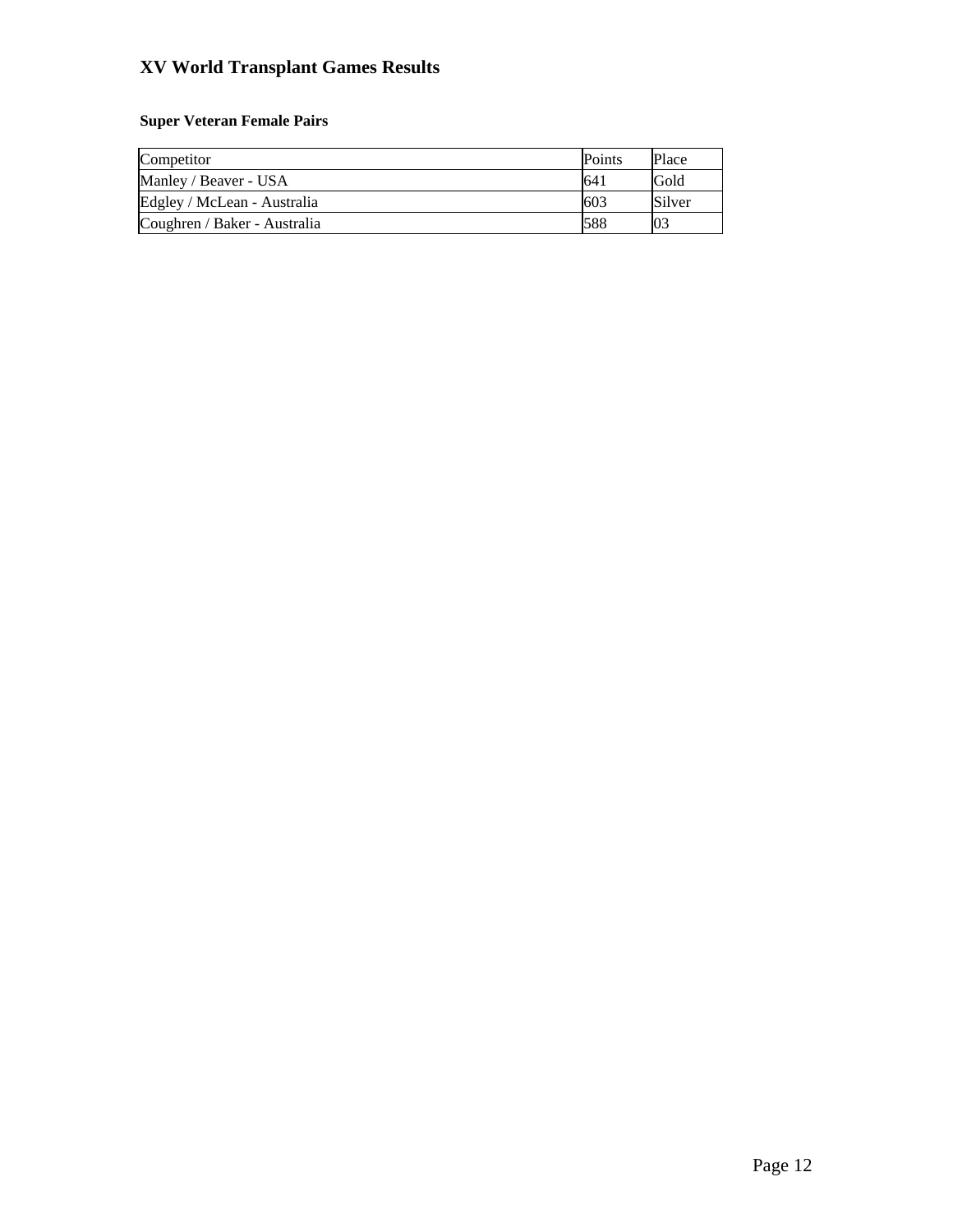#### **Athletics**

#### **100m Adult Male**

Gold - Kyle Lingenfelter - USA - 12.22 Silver - Frederico Salton - Italy - 12.38 Bronze - Eleftherios Aglaniotakis - Greece - 12.84 4th place - Gordon Denison - Canada - 13.16 5th place - Paul Brennan - UK - 13.25 6<sup>th</sup> place - Albert Guiterrez - USA - 14.35

#### **200m Adult Male**

#### **Heat 1**

Kyle Lingenfelter - USA 25.94 Q Gordon Denison - Canada 27.11 Q Frederico Salton - Italy 27.39 Q Antti Pollari - Finland 27.55 Q David Rebrec - Slovenia 27.89 Q Alajimi Abdulhadi - Kuwait 30.21 --

#### **Heat 2**

Matteo Marchesi - Italy 26.40 Q Eleftherios Aglaniotakis - Greece 27.36 Q Paul Brennan - UK 27.51 Q Albert Guiterrez - USA 29.30 --

#### **Final**

Gold – Lingenfelter – USA – 24.81  $Silver - Salton - Italy - 25.72$ Bronze – Dennison – Canada – 26.70  $4<sup>th</sup> Place - Marchesi - Italy - 26.92$  $5<sup>th</sup> Place - Brennan - UK - 27.19$  $6<sup>th</sup> Place – Aglaniotakis – Greece – 27.31$ 7th Place – Rebrec – Slovenia – 28.37  $8<sup>th</sup>$  Place – Pollari – Finland – 29.76

#### **400m Adult Male**

Gold - Ville Ojanen - Finland - 56.67 Silver - Gordon Denison - Canada - 59.03 Bronze - Eleftherios Aglaniotakis - Greece - 1.06.10 4th Place - Antti Pollari - Finland - 1.08.24 5<sup>th</sup> Place - Alajimi Abdulhadi - Kuwait - 1.17.89  $6<sup>th</sup>$  Place - Nick Pomone - UK - 1.20.21

#### **800m Adult Male**

Gold - Ville Ojanen - Finland - 2.22.63 Silver - Gordon Denison - Canada - 2.23.14 3<sup>rd</sup> Place - Benjamin Ziehr - USA - 2.23.64

#### **1500m Race Adult Male**

Gold - Ville Ojanen – Finland - 8.27.68 Silver - Benjamin Ziehr – USA - 8.27.78 Bronze - Meddi Rezgui - Tunisia - 8.44.01 4th Place - Austin Magruder - USA 9.07.81 5th Place - Mark Black - Canada 10.11.59  $6<sup>th</sup>$  Place - 10.11.67 06 7th Place - Yusuke Kurata - Japan - 10.14.03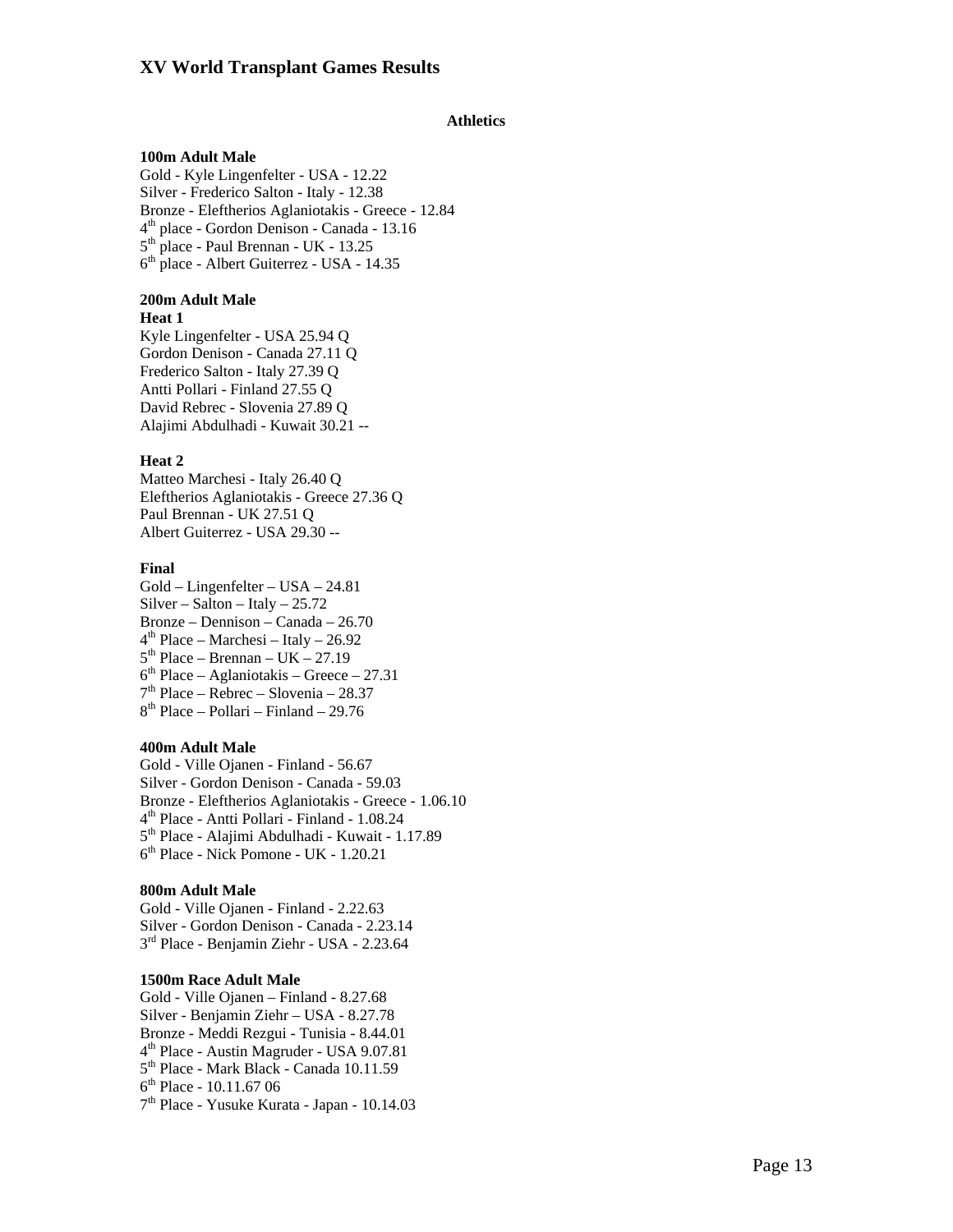#### **5km Race Walk Adult Male**

Gold - Thomas Motsch - France - 31.47.0 2nd Place - Scott Miller - Australia - 34.57.4

#### **Shot Put Adult Male**

Gold - Antti Pollari - Finland Silver - Justin Plas - USA Bronze - Peta Paras - Australia<br>4<sup>th</sup> Place - Nicola Marcantonio - Italy<br>5<sup>th</sup> Place - Darren Martin - Canada

#### **Cricket Ball Throw Adult Male**

Gold - Glen McLennan - New Zealand Silver - Justin Plas - USA Bronze - Albert Guiterrez - USA<br>  $4^{\text{th}}$  Place - Scott Miller - Australia<br>  $5^{\text{th}}$  Place - Matteo Marchesi - Italy<br>  $6^{\text{th}}$  Place - Thaddeus Maciak - USA<br>  $7^{\text{th}}$  Place - Colm Clifford - Ireland<br>  $8^{\text{th}}$  Place -

#### **Long Jump Adult Male**

Gold - Matteo Marchesi - Italy Silver - Kyle Lingenfelter - USA Bronze - Brent Dueck - Canada<br>  $4^{\text{th}}$  Place - David Rebrec - Slovenia<br>  $5^{\text{th}}$  Place - Alajimi Abdulhadi - Kuwait<br>  $7^{\text{th}}$  Place - Albert Guiterrez - USA<br>  $8^{\text{th}}$  Place - Amaury Maret - France

#### **High Jump Adult Male**

Gold - Brent Dueck - Canada

#### **100m Adult Female**

Gold - Gemma Pickett - UK - 13.88 Silver - Tuija Suvilehto - Finland - 13.96 Bronze - Anna Burnett - UK - 14.50<br>  $4^{\text{th}}$  Place - Szilvia Adamasky - Hungary - 16.63<br>  $5^{\text{th}}$  Place - Emma Walsh - Ireland - 16.80<br>  $6^{\text{th}}$  Place - Jamie Bourassa - Canada - 17.29<br>  $7^{\text{th}}$  Place - Gabrielle Stei

#### **200m Adult Female**

Gold - Tuija Suvilehto - Finland - 29.85 Silver - Anna Burnett – UK- 29.90<br> $3<sup>rd</sup>$  Place - Emma Walsh - Ireland - 34.04

### **400m Adult Female**

Gold - Kate Farne - Australia - 1.09.50

**800m Adult Female**   $2<sup>nd</sup> Place - Katherine$  - Katheryn Knox – UK - 3.45.49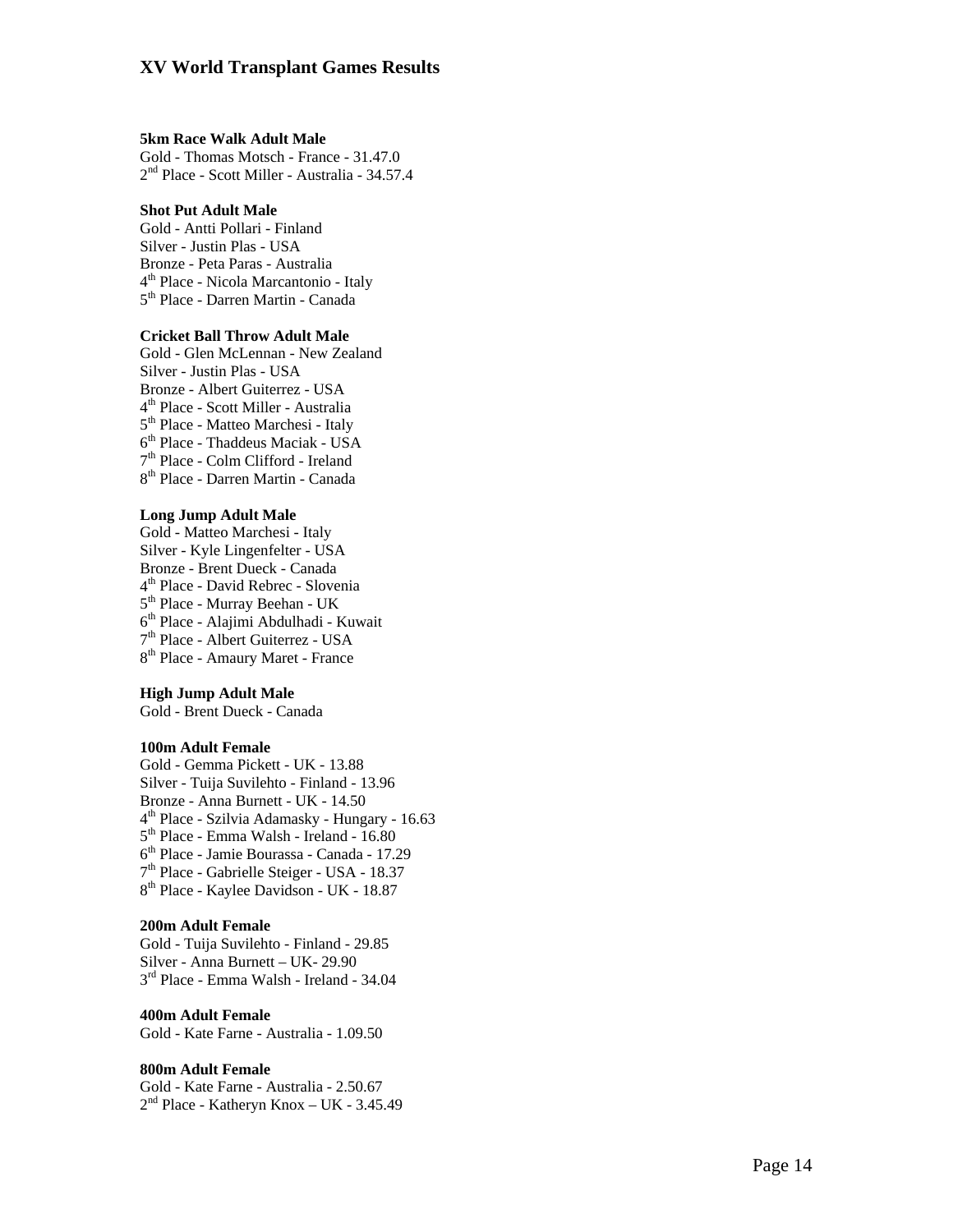#### **1500m Adult Female**

Gold - Kate Farne - Australia - 6.01.72 Silver - Lisa Shelfer - UK - 6.52.77 02<br> $3<sup>rd</sup>$  Place - Katheryn Knox - UK - 7.31.32 03

#### **3km Race Walk Adult Female**

Gold - Kate Farne - Australia 17.51.3 Silver - Elka Johansson - Australia 25.45.9 Bronze - Sonia Mahroug - Tunisia 28.08.5<br>4<sup>th</sup> Place - Aline Fredette - Canada 33.41.0

#### **Shot Put Adult Female**

Gold - Seona Rough - Australia Silver - Szllvia Adamasky - Hungary Bronze - Emma Walsh - Ireland<br>4<sup>th</sup> Place – Jorie Von Ohlen - USA<br>5<sup>th</sup> Place - Sonia Mahroug - Tunisia<br>6<sup>th</sup> Place - Jennifer Tuohy - Ireland

#### **Cricket Ball Throw Adult Female**

Gold - Rachel Reynold - UK Silver - Gemma Pickett - UK Bronze - Seona Rough - Australia<br>4<sup>th</sup> Place - Szilvia Adamasky - Hungary<br>5<sup>th</sup> Place - Gabrielle Steiger - USA<br>6<sup>th</sup> Place - Trudy Glass - Australia<br>7<sup>th</sup> Place - Elka Johansson - Australia<br>8<sup>th</sup> Place - Jennifer Tuohy -

#### **Long Jump Adult Female**

Gold - Tuija Suvilehto - Finland Silver - Szilvia Adamasky - Hungary Bronze - Seona Rough - Australia<br>4<sup>th</sup> Place - Gabrielle Steiger - USA

#### **High Jump Adult Female**

Gold - Seona Rough - Australia 1.20 Gold - Tuija Suvilehto - Finland 1.20

#### **100m Senior Male**

Gold - Xabier Lacosta – Spain - 11.59 Silver - Sebastien Larochelle - Canada - 11.71 Bronze - Jose Montesdeoca - Spain - 12.47<br>  $4^{\text{th}}$  Place - Pierre Lazard - Canada - 12.60<br>  $5^{\text{th}}$  Place - Ryan Zinn - USA - 12.80<br>  $6^{\text{th}}$  Place - Hitoshi Totsuka - Japan - 12.83<br>  $7^{\text{th}}$  Place - Philippe Millet

#### **200m Senior Male**

Gold - Xabier Lacosta - Spain 25.08 Silver - Pierre Lazard - Canada 25.93 Bronze - Ryan Zinn - USA 26.30<br>  $4<sup>th</sup> Place$  - Hitoshi Totsuka - Japan 26.55<br>  $5<sup>th</sup> Place$  - Tony Miskelly - UK 27.75<br>  $6<sup>th</sup> Place$  - Michael Campbell-Sores - Australia 28.21<br>  $7<sup>th</sup> Place$  - Matt Labauve - USA 30.62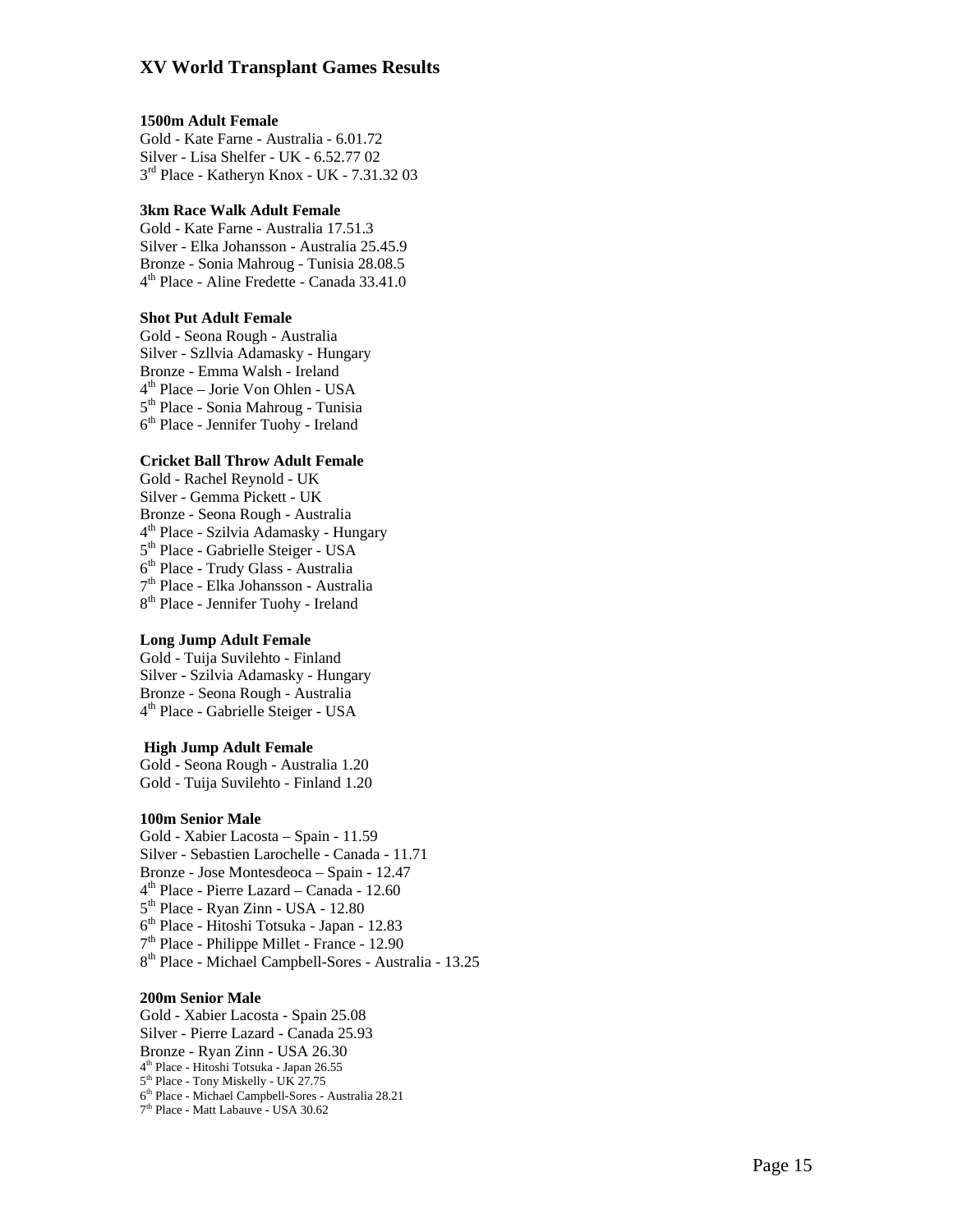#### **400m Senior Male**

Gold - Pablo Grunewald - Argentina 55.66 Silver - Robert Kolatschek - Canada 58.94 Bronze - Tony Miskelly - UK 1.00.71<br>  $4<sup>th</sup>$  Place - James Nolan - Ireland 1.03.00<br>  $5<sup>th</sup>$  Place - Alexander Walker - UK 1.05.94<br>  $6<sup>th</sup>$  Place - Matt Labauve - USA 1.06.41<br>  $7<sup>th</sup>$  Place - Randy Zell - USA 1

#### **800m Senior Male**

Gold - Jamie Tapia - Mexico 2.24.84 Silver - Walker Alexander - UK 2.30.03 Bronze - Laszlo Venyercsan - Hungary 2.31.94<br>4<sup>th</sup> Place - Jerry Kettunen - Finland 2.43.66<br>5<sup>th</sup> Place - Almutairi Talal - Kuwait 3.20.28

#### **1500m Senior Male**

Gold - Pablo Grunewald - Argentina 5.00.72 Silver - Jamie Tapia - Mexico 5.04.65<br>Bronze - Lilian-Regis Debray - France 5.19.12  $4<sup>th</sup>$  Place - Hiroki Ishil - Japan 5.20.67<br> $5<sup>th</sup>$  Place - Laszlo Venyercsan - Hungary 5.29.42  $6<sup>th</sup>$  Place - Matt Labauve - USA 6.07.25

#### **5km Race Walk Senior Male**

Gold - Laszlo Venyercsan - Hungary 27.30.6 Silver - Martin Graham - UK 33.14.5 Bronze - Peter Piras - Australia 33.20.4<br>  $4^{\text{th}}$  Place - Victor Frias - Argentina 38.28.6<br>  $5^{\text{th}}$  Place - Stuart Kaye - UK 36.55.7<br>  $6^{\text{th}}$  Place - Frank Clarke - UK 37.43.7<br>  $7^{\text{th}}$  Place - Naoshi Tamakuma - Ja

#### **Cricket Ball Throw Senior Male**

Gold - Naoshi Tamakuma - Japan Silver - Franc Kukovec - Slovenia Bronze - Hiroki Ishil - Japan<br>  $4^{\text{th}}$  Place - Simon Harris - UK<br>  $5^{\text{th}}$  Place - James Paxton - USA<br>  $6^{\text{th}}$  Place - Konstantinos Mokkas - Greece<br>  $7^{\text{th}}$  Place - Philippe Millet - France<br>  $8^{\text{th}}$  Place - Juan 10th Place - Boyd Cassie - New Zealand 11th Place - Vlad Krndija - Canada 12th Place - Kevin Lewis - Canada 13th Place - Tamas Laczo - Hungary

#### **Shot Put Senior Male**

Gold - Harold Jones - USA Silver - Peter Collins - UK Bronze - Konstantinos Mokkas - Greece 4<sup>th</sup> Place - Isisoros Matskidis - Greece 5<sup>th</sup> Place - Alberto Hernandez - Spain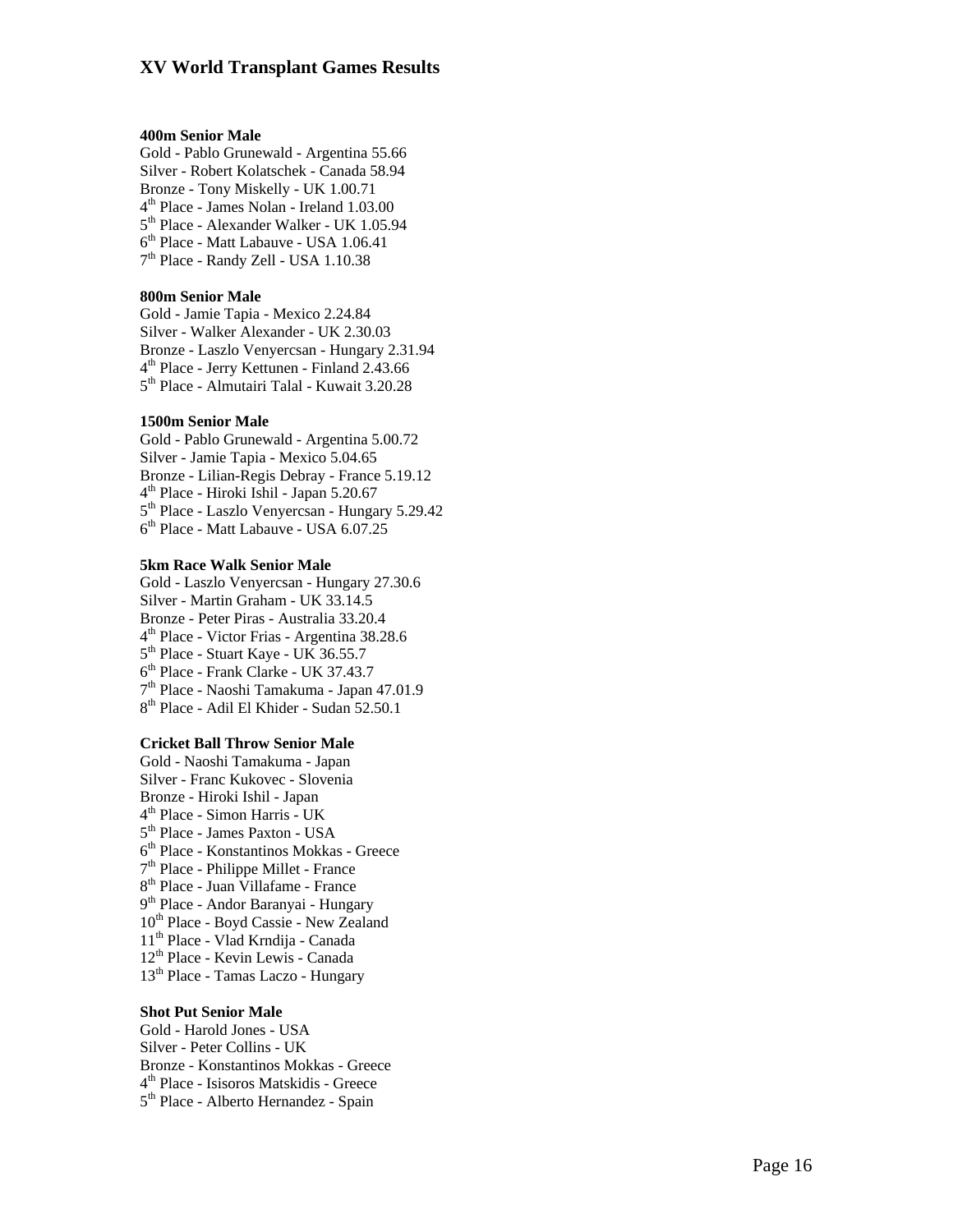$6<sup>th</sup> Place - Akram Hamza - Tunisia  
\n7<sup>th</sup> Place - Ryan Zinn - USA  
\n8<sup>th</sup> Place - Erwin Triepels - Netherlands  
\n9<sup>th</sup> Place - Tamas Laczo - Hungary$ 10th Place - Kougias George - Greece

#### **Long Jump Senior Male**

Gold - Xabier Lacosta - Spain Silver - Jose Montesdeoca - Spain  $4^{\text{th}}$  Place - Giorgos Tsibinis - Greece<br>  $5^{\text{th}}$  Place - Andreas Eckerth - Germany<br>  $6^{\text{th}}$  Place - Roman Dunda - Czech Republic<br>  $7^{\text{th}}$  Place - Isidoros Matskidis - Greece<br>  $8^{\text{th}}$  Place - James Paxton - USA 10<sup>th</sup> Place - Randy Zell - USA

#### **High Jump Senior Male**

Gold - Robert Kolatschek - Canada Silver - Andreas Eckerth - Germany Bronze - Isidoros Matskidis - Greece Bronze - Juha Ojastenmaki - Finland<br>5<sup>th</sup> Place - Roman Dunda - Czech Republic<br>6<sup>th</sup> Place - Giorgos Tsibinis - Greece<br>7<sup>th</sup> Place - Konstantinos Mokkas - Greece<br>8<sup>th</sup> Place - Alexander Walker - UK<br>9<sup>th</sup> Place - Stelios D

#### **100m Senior Female**

Gold - Danalyn Adams - USA 13.74 Silver - Lija Ignatiew - Finland 15.62<br>Bronze - Theresia Braun Obkircher - Italy 16.70  $4<sup>th</sup>$  Place - Isabelle Labbe - France 16.83<br> $5<sup>th</sup>$  Place - Debbie Fowler - Australia 17.60  $6<sup>th</sup>$  Place - Rodiaca Ageroaie - Romania 24.05

#### **200m Senior Female**

Gold - Danalyn Adams - USA 29.54 Silver - Elisa Negri - Italy 33.52<br>3<sup>rd</sup> Place - Lija Ignatiew - Finland 36.02

#### **400m Senior Female**

Gold - Lynn Hindle - UK 1.36.57

#### **800m Senior Female**

Gold - Helen Hayton - UK 3.12.70 Silver - Lorencic Mojca - Slovenia 3.56.50<br><sup>3rd</sup> Place - Sarah Smith - UK 4.00.51

### **1500m Race Senior Female**

Gold - Lynn Hindle - UK 7.09.85 2nd Place - Zoe Dixon - UK 7.10.98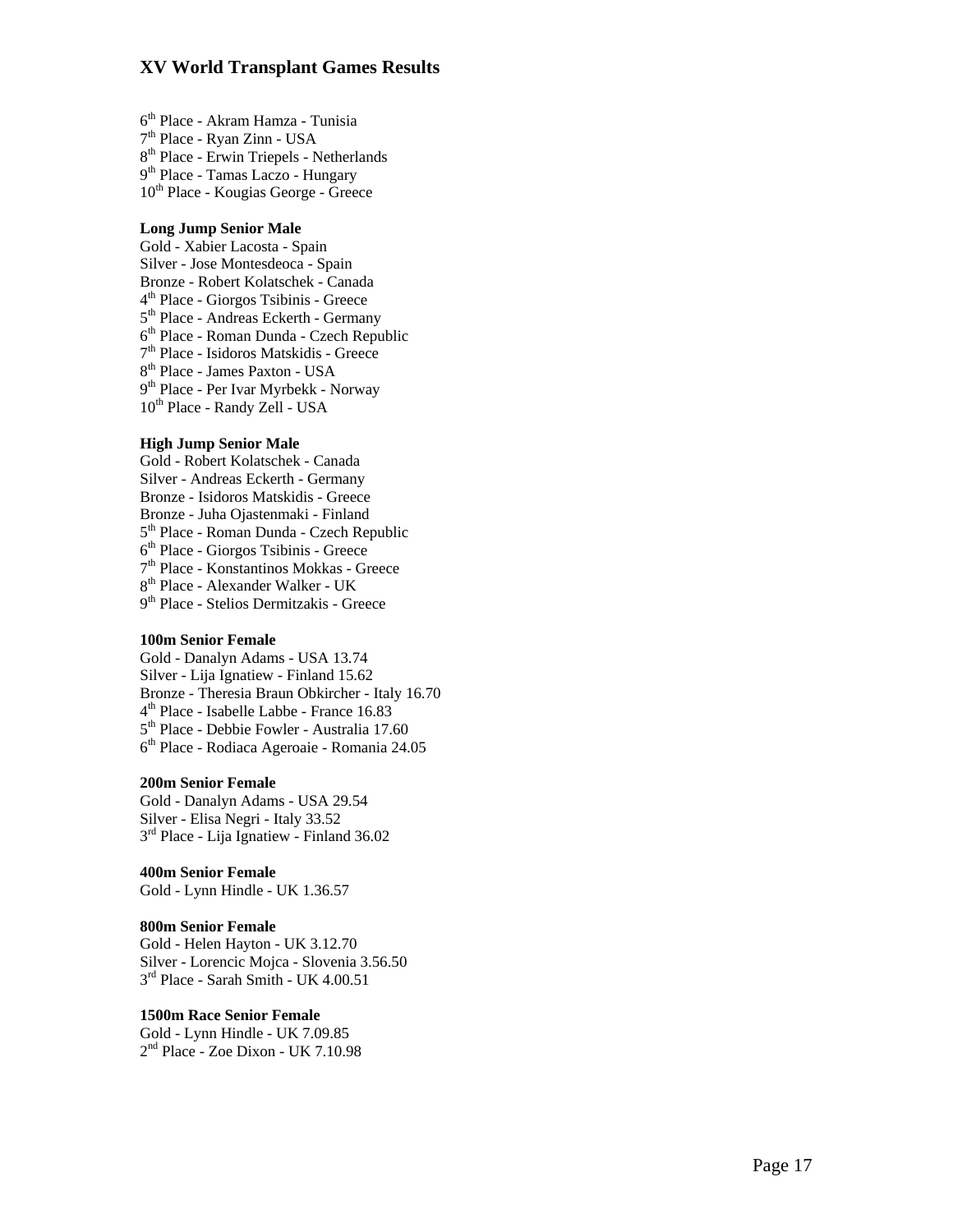#### **3km Race Walk Female**

Gold - Elizabeth Hosford - UK 22.23.4 Silver - Gail Smyth - Australia 23.03.7 Bronze - Theresia Braun Obkircher - Italy 23.18.1<br>  $4<sup>th</sup>$  Place - Narjes Ayari - Tunisia 24.14.1<br>  $5<sup>th</sup>$  Place - Rose Dalton - Ireland 25.10.6<br>  $6<sup>th</sup>$  Place - Isabel Lefebvre - Canada 28.50.4<br>  $7<sup>th</sup>$  Place

#### **Cricket Ball Throw Senior Female**

Gold - Rosana Mato - Argentina Silver - Gail Smyth - Australia Bronze - Momoyo Tamura - Japan<br>  $4^{\text{th}}$  Place - Julie Anderson - Canada<br>  $5^{\text{th}}$  Place - Sandra De La Durantaye - Canada<br>  $6^{\text{th}}$  Place - Sawalee Khuanawatbundith - Thailand<br>  $7^{\text{th}}$  Place - Angela Sherlock - Irel

#### **Shot Put Senior Female**

Gold - Rosana Mato - Argentina Silver - Martina Schmidt - Germany Bronze - Elizabeth Hosford - UK<br>  $4^{\text{th}}$  Place - Kathy Tachynski - Canada<br>  $5^{\text{th}}$  Place - Isabelle Labbe - France<br>  $6^{\text{th}}$  Place - Angela Sherlock - Ireland<br>  $7^{\text{th}}$  Place - Sandra De La Durantaye - Canada<br>  $8^{\text$ 

#### **Long Jump Senior Female**

Gold - Rosana Mateos - Argentina Silver - Lija Aignatiew - Finland Bronze - Sarah Smith - UK<br>4<sup>th</sup> Place - Kathy Tachynski - Canada<br>5<sup>th</sup> Place - Debbie Fowler - Australia<br>6<sup>th</sup> Place - Isabelle Labbe - France<br>7<sup>th</sup> Place - Sonia Treacy - Ireland

#### **High Jump Senior Female**

Gold - Kathy Tachynski - Canada Silver - Debbie Fowler - Australia Bronze - Mari Inoue - Japan Bronze - Lisa Innes - UK<br>5<sup>th</sup> Place - Lija Aignatiew - Finland

#### **100m Super Senior Male Heat 1**

Brian Armstrong - UK 13.02 Theodoros Servetis - Greece 13.15 David Smith - Canada 13.99 Robert Benson - Australia 14.62 Walter Rettenegger - Austria 14.64 Giuseppe Mangano - Italy 16.55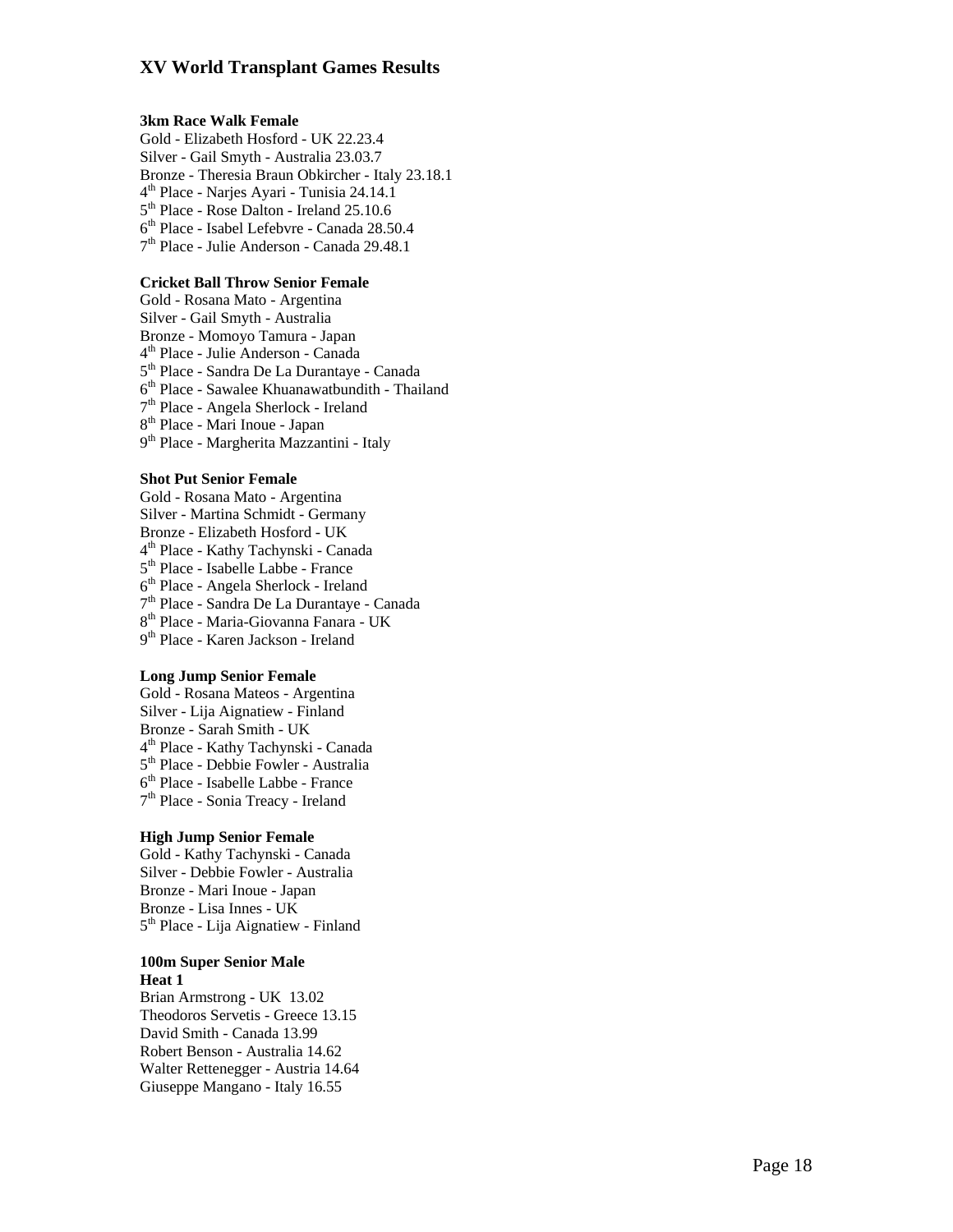#### **Heat 2**

Reginald Wickliff - USA 12.27 Nicholas Farley - Australia 14.56 Hector Benitez - Uruguay 15.61 David Meyer - USA 36.77

#### **Heat 3**

Georg Thurner - Italy 12.51 Andre Lassooig – Netherlands 12.73 Jozsef Schaff - Hungary 13.71 Suwan Bamrung - Thailand 14.35 Paolo Pironti - Italy 14.52 John Cormican - Ireland 15.48

#### **Heat 4**

Colin Hammond - UK 14.47 Gebhard Neu - Germany 14.97 Robert McCullough - Canada 15.79 Patrick McArdle - Canada 16.24 Keith Stewart - USA 17.75

#### **Final**

Gold - Reginald Wickliff - USA 12.35 Silver - Georg Thurner - Italy 12.63<br>Bronze - Andre Lassooij - Netherlands 12.75 4<sup>th</sup> Place - Suwan Bamrung - Thailand 14.26<br>5<sup>th</sup> Place - David Smith - Canada 14.51

#### **200m Super Senior Male Heat 1**

Lassooij – Netherlands – 27.53 Bamrung – Thailand – 29.42 Van Israel – Belgium – 30.70  $Neu - Germany - 32.66$ Mangano – Italy – 35.49

#### **Heat 2**

Wickliff – USA – 24.85 Thurner – Italy –  $26.06$ Paulus – USA – 27.14 Smith – Canada – 29.20 Schaff – Hungary – 29.27 Farley – Australia – 31.43 McArdle – Canada – 33.62

#### **Final**

Gold - Reginald Wickliff - USA 25.36 Silver - Andre Lassooij - Netherlands 26.53 Bronze - Don Paulus - USA 27.06<br>4<sup>th</sup> Place - David Smith - Canada 29.42<br>5<sup>th</sup> Place - Suwan Bamrung - Thailand 29.59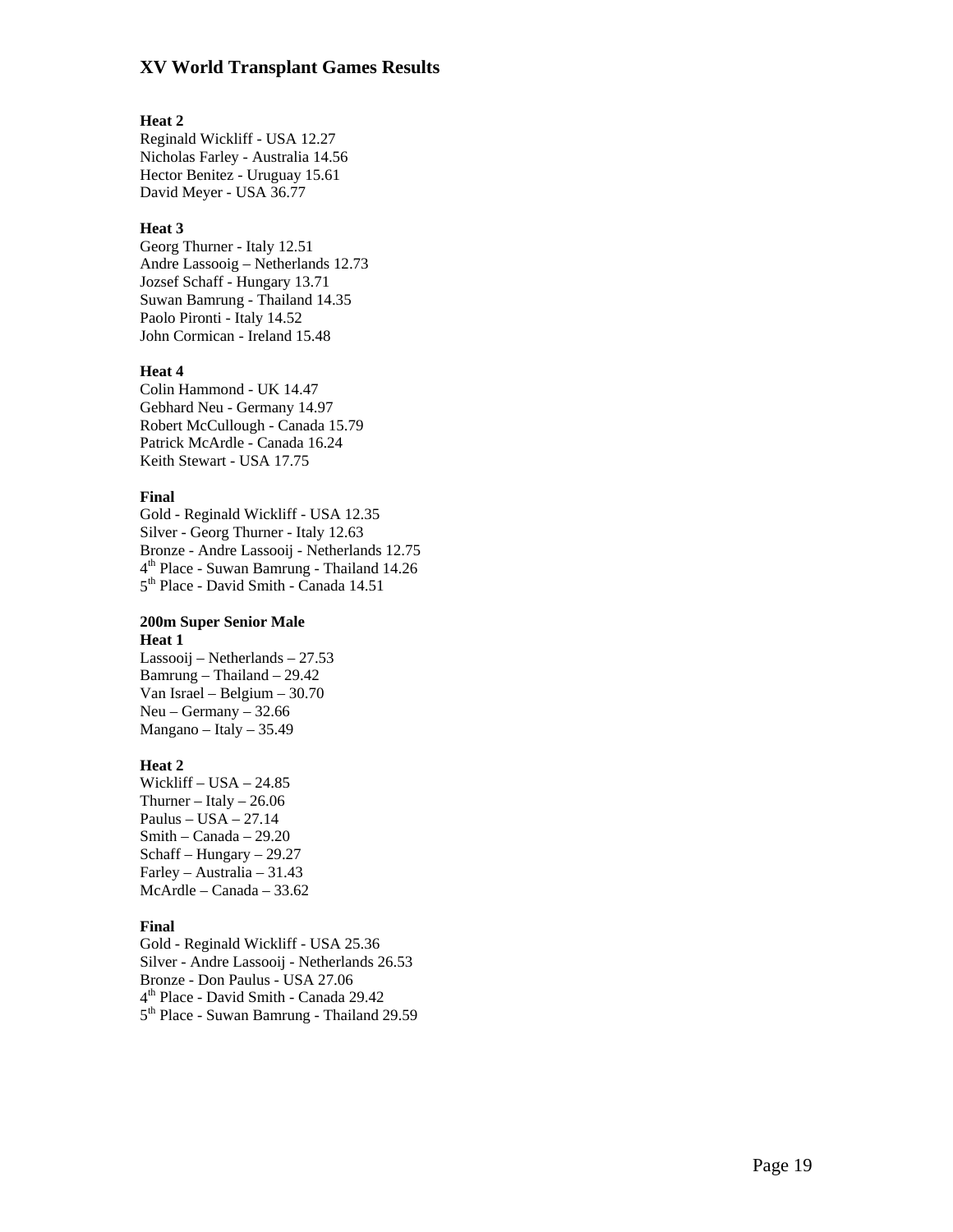#### **400m Super Senior Male**

#### **Heat 1**

Nehar Nurlu - Germany 1.01.38 Q Jozsef Schaff - Hungary 1.07.42 Q Giovanni Tuccillo - Italy 1.12.24 Q Enriquez Valles 1.16.97 Nicholas Farley - Australia 1.18.46

#### **Heat 2**

Guido Van Israel - Belgium 1.09.97 Q Colin Hammond - UK 1.11.54 Q Suwan Bamrung - Thailand 1.10.61 Q Panagiotis Mantelos - Greece 1.16.12 Q Rifat Khangar - Israel 1.43.92

#### **Final**

Gold - Nehar Nurlu - Germany 1.00.62 Silver - Guido Van Israel - Belgium 1.07.32 Bronze - Colin Hammond - UK 1.08.00<br>  $4^{\text{th}}$  Place - Jozsef Schaff - Hungary 1.08.20<br>  $5^{\text{th}}$  Place - Suwan Bamrung - Thailand 1.10.92<br>  $6^{\text{th}}$  Place - Giovanni Tuccillo - Italy 1.11.52<br>  $7^{\text{th}}$  Place - Panagiotis

#### **800m Super Senior Male**

Gold - Tony Gartland - Ireland 2.31.37 Silver - Peter McGouran - UK 2.33.57 Bronze - Joaquin Exposito - Spain 2.34.36<br>  $4^{\text{th}}$  Place - Redha Ahmad - Kuwait 2.44.26<br>  $5^{\text{th}}$  Place - David Smith - Canada 2.52.10<br>  $6^{\text{th}}$  Place - Jozsef Schaff - Hungary 2.52.45<br>  $7^{\text{th}}$  Place - Luc Bouron - 10<sup>th</sup> Place - David Brown - USA 4.26.45

#### **1500m Super Senior Male**

Gold - Andreas Wess - Germany 4.55.59 Silver - Tony Gartland - Ireland 4.58.63 Bronze - Joaquin Exposito - Spain 5.06.83<br>  $4^{\text{th}}$  Place - Giovanni Tuccillo - Italy 5.26.06<br>  $5^{\text{th}}$  Place - Peter McGouran - UK 5.26.51<br>  $6^{\text{th}}$  Place - Joel Labreuche - France 5.33.83<br>  $7^{\text{th}}$  Place - Chen Hoe 10th Place - Christopher Rainbault - France 6.00.77 11th Place - Fabrizio Paqualotto 6.06.21 12th Place - Robert McCullough - Canada 6.09.81 13th Place - David Brown - USA 9.28.32

#### **5km Race Walk Super Senior Male**

Gold - Miroslaw Burski - Poland 29.45.8 Silver - Joaquin Exposito - Spain 31.46.4 Bronze - Panagiotis Mantelos - Greece 31.48.3<br>4<sup>th</sup> Place - Francis Lucsak - France 31.59.8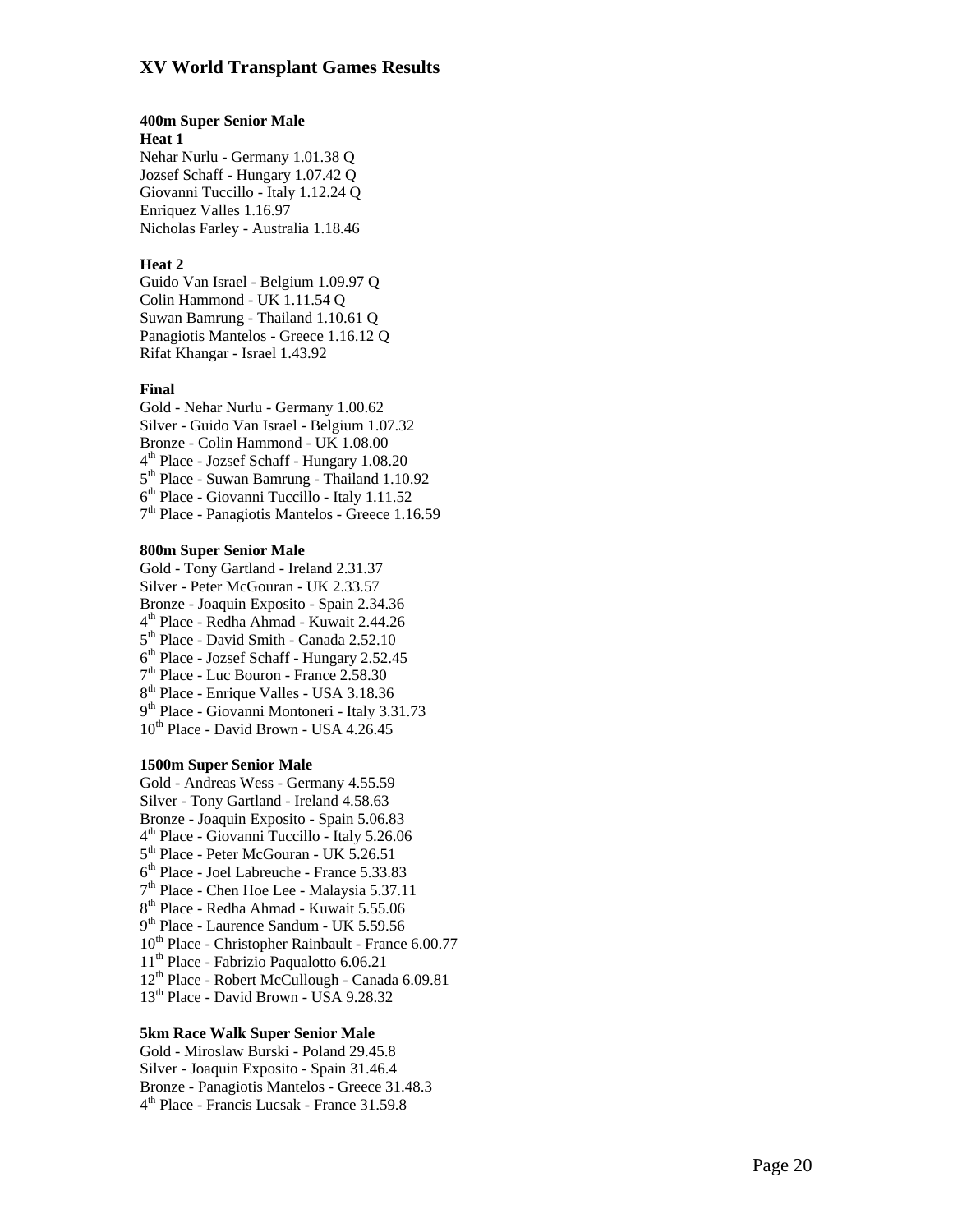$5<sup>th</sup>$  Place - Olav Fiske - Norway 32.51.8<br>  $6<sup>th</sup>$  Place - Andrzej Marciniak - Poland 33.29.5<br>  $7<sup>th</sup>$  Place - John Batty - UK 34.05.6<br>  $8<sup>th</sup>$  Place - Vatovec Vleo - Slovenia 35.09.4<br>  $9<sup>th</sup>$  Place - Cla 10<sup>th</sup> Place - Sze Teck Yong - Malaysia 35.57.2 11th Place - Jan De Kock - South Africa 36.06.4 12th Place - Rifat Khangar - Israel 39.38.9 13th Place - Wayne Kelly - Australia 39.44.5 14th Place - Chen Hoe Lee - Malaysia 40.32.3 15th Place - Ali Adbel Malek - Tunisia 40.58.2 Tied 16th - Serge Dubois - France 41.32.2 Tied 16th - Michel Dwyer - Ireland 41.32.2 18th Place - Nader Sulihan - Sudan 42.17.3 19th Place - Zachary Epstein - USA 45.42.2 20<sup>th</sup> Place - Fausto Batella - Italy 49.30.8

#### **Shot Put Super Senior Male**

Gold - Tom Henry - USA Silver - Joseph Kratzer - USA  $4^{\text{th}}$  Place - Yvon Henin - Belgium<br> $5^{\text{th}}$  Place - Mateo Jodar - Spain<br> $6^{\text{th}}$  Place - Xenos Christos - Greece<br> $7^{\text{th}}$  Place - Hector Benitez - Uruguay<br> $8^{\text{th}}$  Place - Paolo Pironti - Italy<br> $9^{\text{th}}$  Place - T th Place - Timo Viitamaki - Finland th Place - Petr Zitny - Czech Republic th Place - Vasilis Trigas - Greece th Place - Andras Majnar - Hungary th Place - Nikolaos Karantakos - Greece th Place - Michael El Latif - Greece

#### **Cricket Ball Throw Super Senior Male**

Gold - Tom Henry - USA Silver - Norio Nakazato - Japan Bronze - Joseph Kratzer - USA<br>  $4^{\text{th}}$  Place - Petr Zitny - Czech Republic<br>  $5^{\text{th}}$  Place - Frank Danielzik - Germany<br>  $6^{\text{th}}$  Place - Gebhard Neu - Germany<br>  $7^{\text{th}}$  Place - Georgis Pataridis - Czech Republic<br>  $8^$ 10<sup>th</sup> Place - Xenos Christos - Greece 11th Place - Joel Labreuche - France 12th Place - Neale Coulch - Australia 13th Place - Yvon Henin - Belgium 14th Place - Vasilis Trigas - Greece 15<sup>th</sup> Place - Elio Ceccon - Italy 16th Place - Dusa Koizko - Slovakia 17th Place - Sylvan Garreau - Canada 18th Place - Mateo Jodar - Spain 19<sup>th</sup> Place - Ricardo Arce - Argentina 20<sup>th</sup> Place - Nordine Kacini - Italy 21st Place - Ganasen Padayachee - South Africa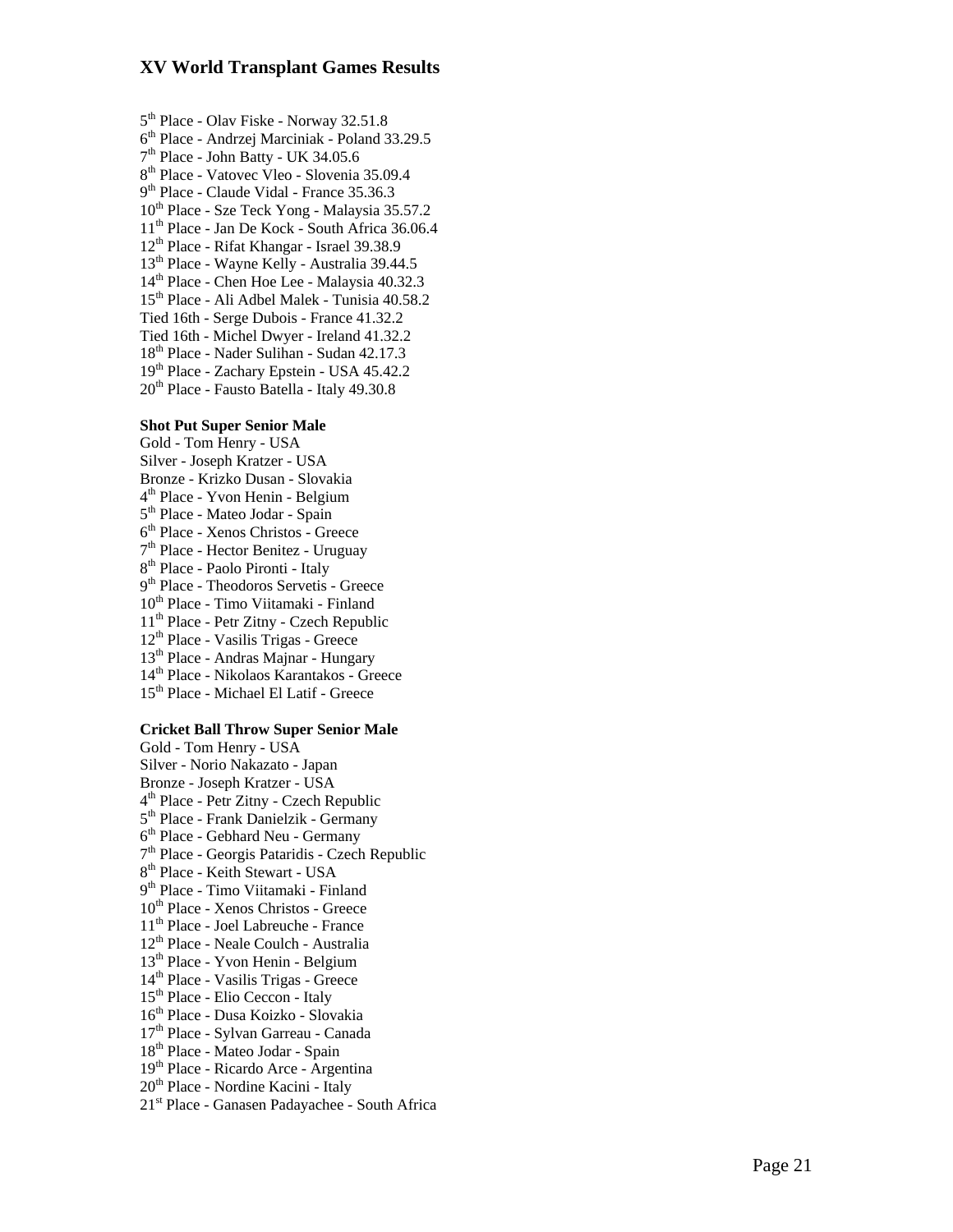- 22<sup>nd</sup> Place Andras Majnar Hungary
- 23rd Place Adel Bonni Tunisia
- 24th Place Chandra Singaraveloo Malaysia
- 25<sup>th</sup> Place Caraoghlanian Argentina
- 26<sup>th</sup> Place Paolo Pironti Italy
- 27th Place Kaldip Singh Malaysia
- 28th Place Chen Hoe Lee Malaysia
- 29<sup>th</sup> Place Fausto Batella Italy

#### **Long Jump Super Senior Male**

Gold - Georg Thurner - Italy Silver - Don Paulus - USA Bronze - Theodoros Servetis - Greece  $4^{\text{th}}$  Place - Juan Mohacho - Spain  $5^{\text{th}}$  Place - Norio Nakazato - Japan  $6^{\text{th}}$  Place - Nicholas Martin - UK  $7^{\text{th}}$  Place - Martin Garcia - Spain

#### **High Jump Super Senior Male**

Gold - Brian Armstrong - UK Silver - Vatovec Vleo - Slovenia Silver - Tom Henry - USA<br> $4<sup>th</sup>$  Place - Nikolaos Karantakos - Greece  $5<sup>th</sup>$  Place - Emanouil Manoulakis - Greece Tied 6th Place - Theodoros Servetis - Greece Tied 6th Place - Panagiotis Mantelos - Greece Tied 6<sup>th</sup> Place - Herman Stam - Netherlands<br>9<sup>th</sup> Place - Xenos Christos - Greece 10th Place - Liolios Anthanasios - Greece 11th Place - Roussetos Drosos - Argentina

#### **100m Super Senior Female Heat 1**

Helander – Finland – 13.68 McWhinnie – UK – 18.01 Avsenik – Slovenia – 20.17  $Zito - France - 27.53$ 

#### **Heat 2**

O'Connor – Ireland – 16.05 Jung – Canada – 17.50 Schick – Switzerland – 18.46 Dennis – USA – 21.72

#### **Final**

Gold - Tuija Helander - Finland 13.87 Silver - Marie O'Connor - Ireland 16.17 Bronze - Carrie Jung - Canada 17.61<br>4<sup>th</sup> Place - Janet McWhinnie - UK 19.58<br>5<sup>th</sup> Place - Elizabeth Schick - Switzerland 24.01

#### **200m Super Senior Female**

Gold - Marie O'Connor - Ireland 34.55 Silver - Melissa Salvador - USA 36.84 Bronze - Wirune Limsirisophon - Thailand 38.88<br>4<sup>th</sup> Place - Janet McWhinnie - UK 40.73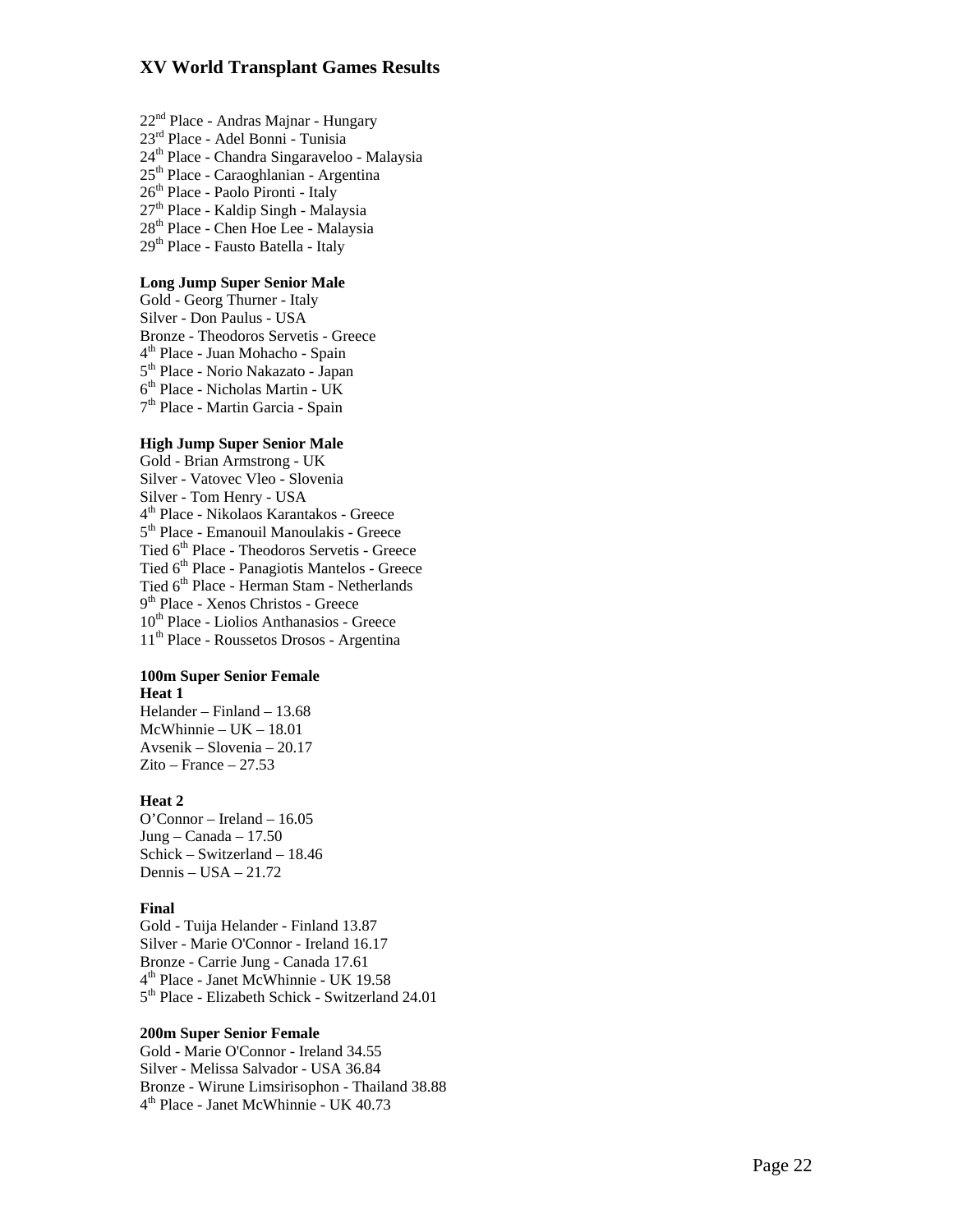$5<sup>th</sup>$  Place - Susana Rotonda - Argentina 40.92<br> $6<sup>th</sup>$  Place - Marina Avsenik - Slovenia 42.79<br> $7<sup>th</sup>$  Place - Shirley Dennis - USA 46.29

#### **400m Super Senior Female**

Gold - Tuija Helander - Finland 1.11.64 Silver - Elvira Meniburu - Argentina 1.22.90 Bronze - Janet McWhinnie - UK 1.39.20<br>4<sup>th</sup> Place - Petra Hug - Switzerland 2.05.13

#### **800m Super Senior Female**

Gold - Melissa Salvador - USA 3.23.34 Silver - Elvira Meniburu - Argentina 3.28.80 Bronze - Marina Avsenik - Slovenia 3.51.93<br>4<sup>th</sup> Place - Deborah Lanktree - Canada 3.57.69<br>5<sup>th</sup> Place - Kim Ronaldson - UK 4.09.76

#### **1500m Super Senior Female**

Gold - Elvira Meniburu - Argentina 6.51.14 Silver - Melissa Salvador - USA 6.54.83 Bronze - Deborah Lanktree - Canada 6.57.23<br>4<sup>th</sup> Place - Irene Jeffers - UK 8.49.54

#### **3km Race Walk Super Senior Female**

Gold - Andrasne Jung - Hungary 18.17.6 Silver - Susanne Hudson - South Africa 18.35.4 Bronze - Margaret Benson - Canada 19.08.8<br>  $4^{\text{th}}$  Place - Peterne Dobos - Hungary 24.04.0<br>  $5^{\text{th}}$  Place - Athanasia Botsa - Greece 24.48.0<br>  $6^{\text{th}}$  Place - Mervl - Kurula - Finland 25.55.1<br>  $7^{\text{th}}$  Place - Lenna 10<sup>th</sup> Place - Grace Newman - UK 28.23.1 11th Place - Loretta Young - Australia 30.57.8

#### **Shot Put Super Senior Female**

Gold - Andrasne Jung - Hungary Silver - Phily Geraards-Slentar - Netherlands Bronze - Dawn Fenton - UK<br>  $4^{\text{th}}$  Place - Sandra Holdsworth - Canada<br>  $5^{\text{th}}$  Place - Theodora Spanou - Greece<br>  $6^{\text{th}}$  Place - Mervi Kurula - Finland<br>  $7^{\text{th}}$  Place - Tarja Savolainen - Finland<br>  $8^{\text{th}}$  Place 10<sup>th</sup> Place - Louise Denault - Canada 11th Place - Bridie Nicholson - Ireland

#### **Cricket Ball Throw Super Senior Female**

Gold - Kim Ronaldson - UK Silver - Sandy Webster - USA Bronze - Anna Liakou - Greece<br>4<sup>th</sup> Place - Jane O'Connell - Australia<br>5<sup>th</sup> Place - Theodora Spanou - Greece<br>6<sup>th</sup> Place - Anette Falt - Sweden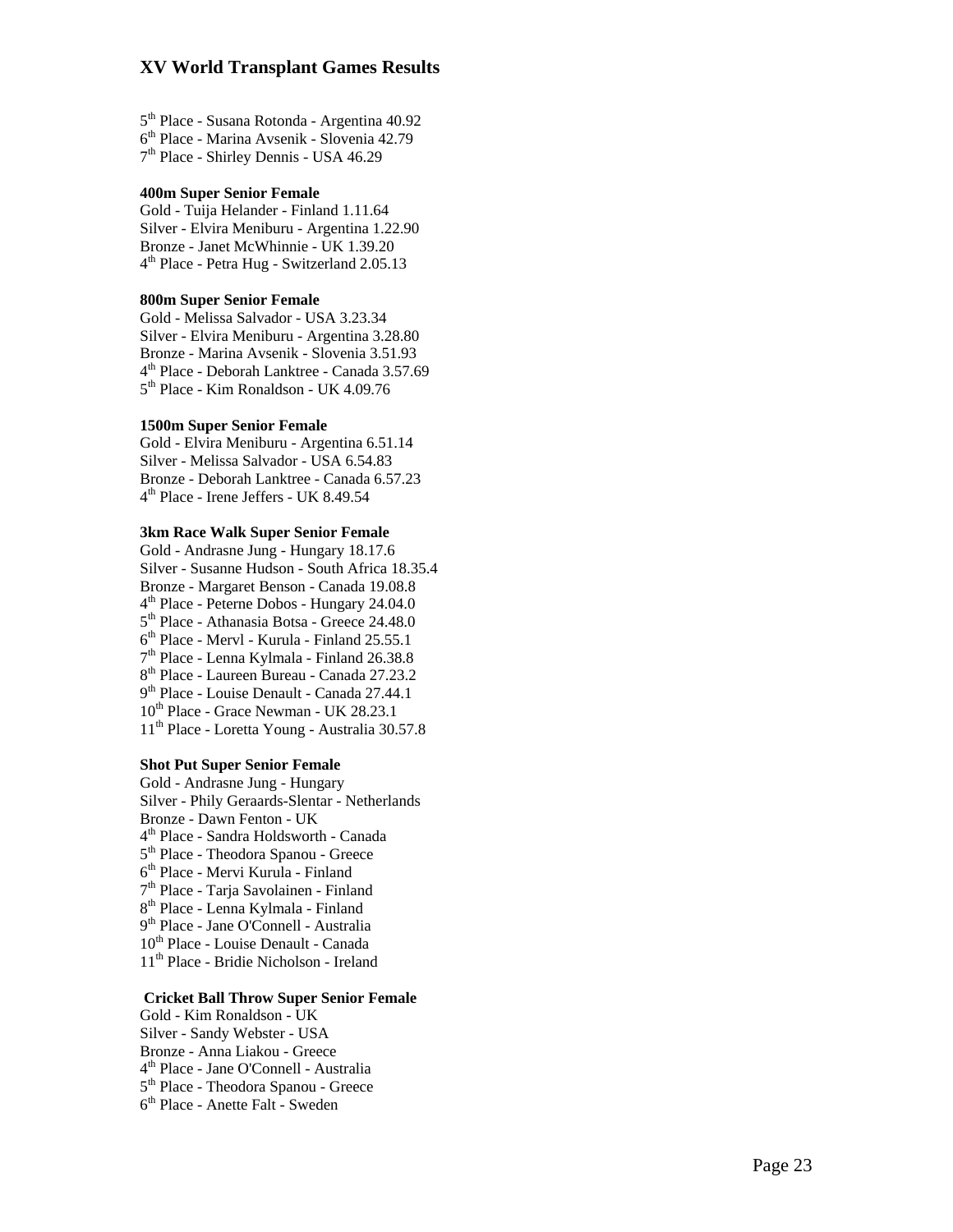$7<sup>th</sup>$  Place - Sheryl Stadnichuk - Canada  $8<sup>th</sup>$  Place - Phily Geraards - Netherlands  $9<sup>th</sup>$  Place - Sandra Holdsworth - Canada 10<sup>th</sup> Place - Shirley Dennis - USA th Place - Yumiko Kikuchi - Japan th Place - Lenna Kylmala - Finland th Place - Louise Denault - Canada th Place - Ineke Lambinon-Stemlen - Switzerland th Place - Jiraporn Yoonuch - Thailand th Place - Elena Linzalata - Italy th Place - Bridie Nicholson - Ireland

### **Long Jump Super Senior Female**

Gold - Tulsa Helander - Finland Silver - Carrie Jung - Canada<br>3<sup>rd</sup> Place (no medal) - Janet McWhinnie - UK

#### **High Jump Super Senior Female**

Gold - Tulsa Helander - Finland Silver - Cheryl Buxton - UK 4<sup>th</sup> Place - Theodora Spanou - Greece 5<sup>th</sup> Place - Tarja Savolainen - Finland

#### **100m Veteran Male**

#### **Heat 1**

Lalierick – 13.31 Marsh – UK – 13.91 Bryhn – Norway – 14.84 Schultz – South Africa – 15.09 Hardy – Canada – 16.93 Amorria – Tunisia – 18.42 Arkas – Greece – 19.00

#### **Heat 2**

 $Seneca - USA - 14.08$ Van Staen – Belgium – 14.24 Simonsmeier – Canada – 14.45  $Canal - Spain - 15.09$ Claytor II – USA – 15.74 Rotylka – 20.20

#### **Final**

Gold - Barry Laverick - UK 13.20 Silver - Graham Marsh - UK 13.97 Bronze - Lucien Van Staen - Belgium 14.27<br>4<sup>th</sup> Place - Clarence Seneca - USA 14.31<br>5<sup>th</sup> Place - Ulrich Simonsmeier - Canada 14.86<br>6<sup>th</sup> Place - Arild Bryhn - Norway 15.44

#### **200m Veteran Male**

Gold - Barry Laverick - UK 27.45 Silver - Clarence Seneca - USA 30.06<br>Bronze - Lucien Van Staen - Belgium 30.35  $4<sup>th</sup>$  Place – Francesco Canal - Spain 34.23<br> $5<sup>th</sup>$  Place - Esa Tero - Finald 37.28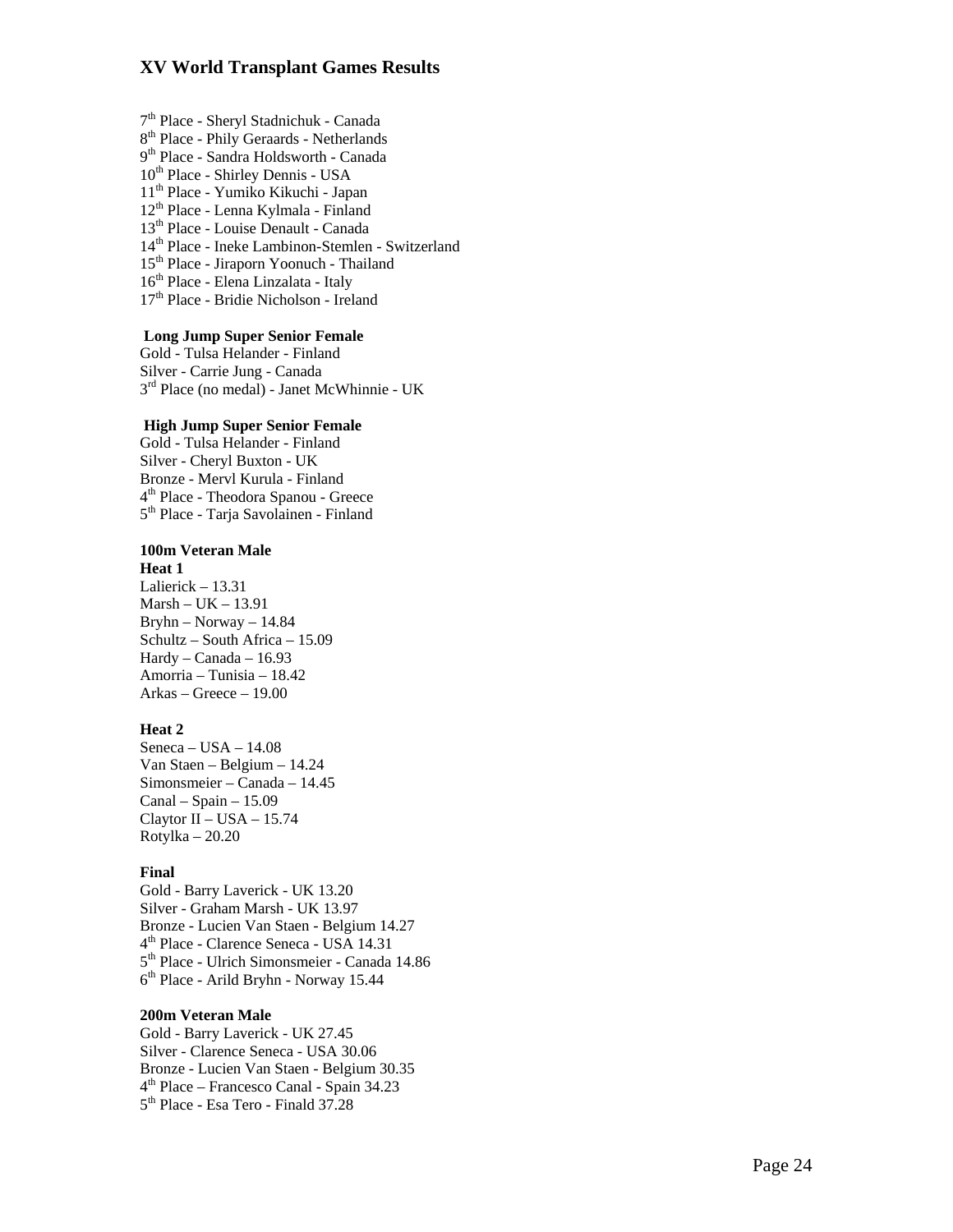#### **400m Veteran Male**

Gold - Barry Laverick - UK 1.04.30 Silver - Mario Fazzi - Italy 1.15.92 Bronze - Bernd Wardeiner - Germany 1.16.35<br>
4<sup>th</sup> Place - Michael Coonfield - USA 1.16.55<br>
5<sup>th</sup> Place - Chris Chiarello - USA 1.17.57<br>
6<sup>th</sup> Place - Giovanni Di Siervi - Italy 1.27.57

#### **800m Veteran Male**

Gold - Abdul Kathrada - South Africa 2.53.80 Silver - John Trafford - UK 3.03.39 Bronze - Colin Mitchelle - UK 3.06.36<br>4<sup>th</sup> Place - Chris Chiarello - USA 3.26.66<br>5<sup>th</sup> Place - Giovanni Di Siervi - Italy 3.38.02

#### **1500m Veteran Male**

Gold - Abdul Kathrada - South Africa 5.59.24 Silver - Guy Muller - France 6.18.00 Bronze - Bernd Wardeiner - Germany 6.23.39<br>4<sup>th</sup> Place - Ali Saleh - Kuwait 6.50.20<br>5<sup>th</sup> Place - Giovanni Di Siervi - Italy 7.30.57<br>6<sup>th</sup> Place - Chris Chiarello - USA 7.35.99

#### **5km Race Walk Veteran Male**

Gold - Colin Mitchelle - UK 32.10.3 Silver - Ali Saleh - Kuwait 32.41.2 Bronze - Roger Clarke - UK 32.48.9<br>  $4^{\text{th}}$  Place - John Trafford - UK 33.11.8<br>  $5^{\text{th}}$  Place - Miran Ohnjec - Slovenia 33.24.1<br>  $6^{\text{th}}$  Place - Mario Fazzi - Italy 37.15.7<br>  $7^{\text{th}}$  Place - Roger Trioulaire - Fran 10th Place - Carlo Silva - Italy 39.41.9 11th Place - Michikata Ohkubo - Japan 39.46.2 12th Place - Franklin Bialystok - Canada 39.51.1 13th Place - Pierre Carretier - France 43.33.0 14<sup>th</sup> Place - Michel Mougin - France 44.04.6 15th Place - Daniel Peck Lim Liau - Malaysia 46.24.6 16th Place - Walter Tschepp - Austria 47.42.0 17<sup>th</sup> Place - CJ Etzbeth - South Africa 48.40.7 18th Place - Hassan Hamid - Sudan 52.50.8

#### **Shot Put Veteran Male**

Gold - Heikki Hameenieml - Finland Silver - Mark Dewever - USA Bronze - Ward Berry - UK<br>  $4^{\text{th}}$  Place - Josef Civin - Czech Republic<br>  $5^{\text{th}}$  Place - Garry Campbell - Ireland<br>  $6^{\text{th}}$  Place - Nejib Chabbouh - Tunisia<br>  $7^{\text{th}}$  Place - Arild Bryhn - Norway<br>  $8^{\text{th}}$  Place - K 10<sup>th</sup> Place - Kaare Saether - Norway 11th Place - CJ Etzbeth - South Africa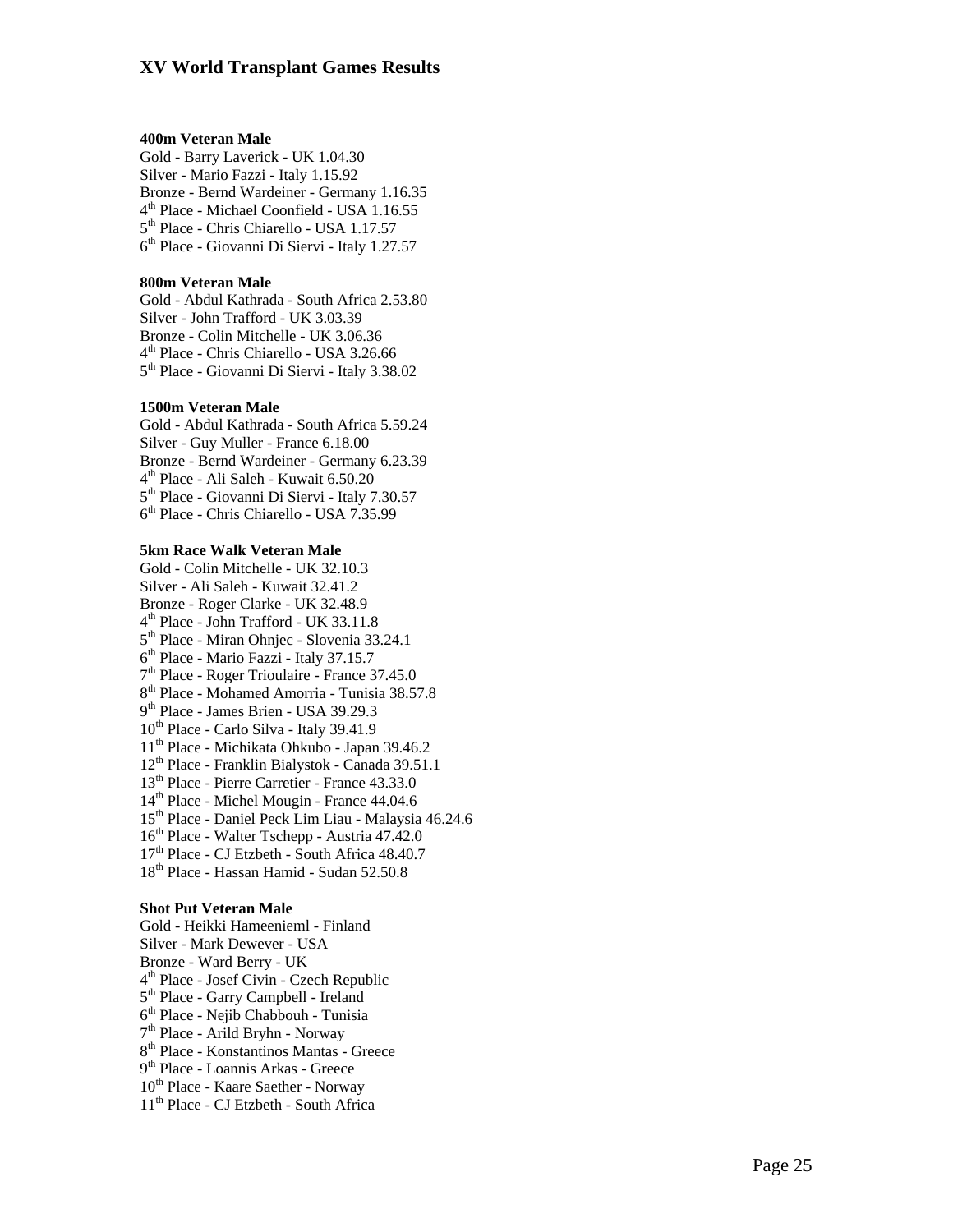#### **Cricket Ball Throw Veteran Male**

Gold - Marvin Meissner - Canada Silver - John Barnes - USA Bronze - Mark Dewever - USA<br>  $4^{\text{th}}$  Place - Jiri Smid - Czech Republic<br>  $5^{\text{th}}$  Place - Arild Bryhn - Norway<br>  $6^{\text{th}}$  Place - Stephen Feldheim - USA<br>  $7^{\text{th}}$  Place - Esa Tero - Finland<br>  $8^{\text{th}}$  Place - Ward Ber th Place - Josef Civin - Czech Republic th Place - Loannis Arkas - Greece th Place - Kaare Saether - Norway th Place - Ganesh Bahadur - Malaysia th Place - Walter Tschepp - Austria

15th Place - Malcolm Long - Australia

#### **Long Jump Veteran Male**

Gold - Barrie Laverick - UK Silver - Arild Bryhn - Norway Bronze - Francesc Canal - Spain<br>  $4^{\text{th}}$  Place - Graham Marsh - UK<br>  $5^{\text{th}}$  Place - John Barnes - USA<br>  $6^{\text{th}}$  Place - Esa Tero - Finland<br>  $7^{\text{th}}$  Place - Andrew Claytor Li - USA<br>  $8^{\text{th}}$  Place - Hector Benitez

#### **High Jump Veteran Male**

Gold - Barrie Laverick - UK Silver - Francesc Canal - Spain  $4<sup>th</sup>$  Place - John Barnes - USA<br> $5<sup>th</sup>$  Place - Lucien Van Staen - Belgium  $6<sup>th</sup>$  Place - Kaare Saether - Norway  $7<sup>th</sup>$  Place - Mauri Kuotola - Finland

#### **100m Veteran Female**

Gold - Genevieve Anthamatten - Switzerland 17.78 Silver - Krystyna Murdzek - Poland 18.49 Bronze - Monica Finn - Ireland 22.51<br>4<sup>th</sup> Place - Evelyne Long - France 22.85

**200m Veteran Female**  2<sup>nd</sup> Place - Krystyna Murdzek - Poland 40.92

#### **400m Veteran Female**

Gold - Tina Clayton - UK 1.41.12<br>2<sup>nd</sup> Place - Jutta Ludwig - Austria 1.45.02

#### **800m Veteran Female**

Gold - Tina Clayton - UK 5.10.87 01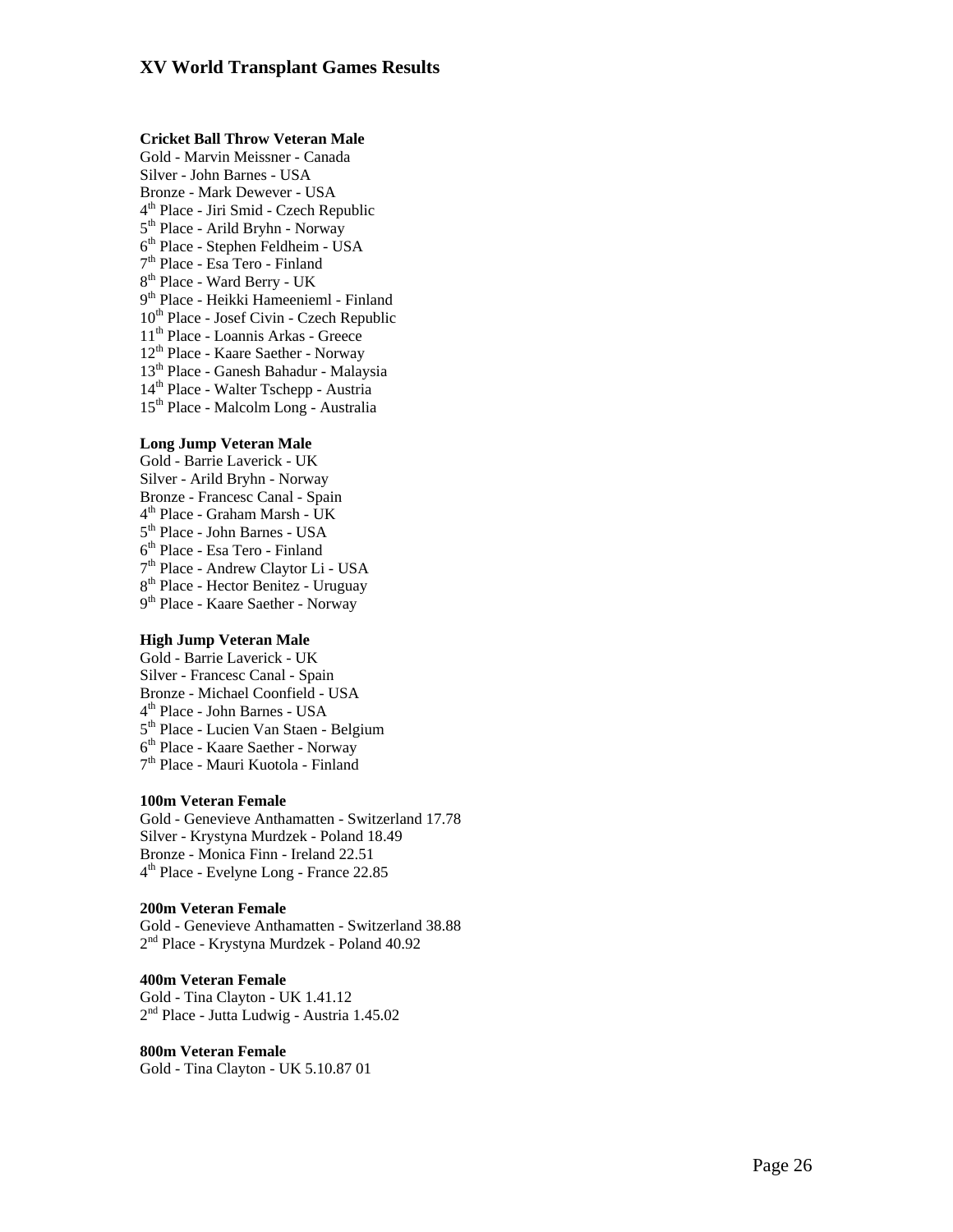#### **1500m Veteran Female**

Gold - Susan Harrison - Canada 8.13.29 Silver - Cheryl Chambers - USA 8.13.68 Bronze - Jutta Ludwig - Austria 9.08.77<br>4<sup>th</sup> Place - Monica Hemmerling - Germany 9.26.32<br>5<sup>th</sup> Place - Catherine Kasriel - USA 9.33.28

#### **3km Race Walk Veteran Female**

Gold - Marie-Jo Ardevol - France 22.19.3 Silver - Krystyna Murdzek - Poland 22.22.9 Bronze - Cheryl Chambers - USA 22.30.8<br>
4<sup>th</sup> Place - Carrie Apostle - Canada 22.47.2<br>
5<sup>th</sup> Place - Maria MacKenzie - Canada 22.51.1<br>
6<sup>th</sup> Place - Christine Griffiths - Australia 24.10.8<br>
7<sup>th</sup> Place - Darlene McNeil - C 10th Place - Catherine Kasriel - USA 25.07.2  $11<sup>th</sup>$  Place - Susan Womble - UK 29.36.0 12th Place - Anne Smyth - Ireland 29.36.3

#### **Shot Put Veteran Female**

Gold - Heletje-Heilie Uys - South Africa Silver - Heather Fisher - Canada Bronze - Laszlone Virag - Hungary<br>4<sup>th</sup> Place - Marlie Habets - Netherlands<br>5<sup>th</sup> Place - Annemarie Albrecht - Germany<br>6<sup>th</sup> Place - Lorraine Pearce - Australia<br>7<sup>th</sup> Place - Monica Finn - Ireland

#### **Cricket Ball Throw Veteran Female**

Gold - Marlie Habets - Netherlands Silver - Laszlone Virag - Hungary Bronze - Monika Hemmering - Germany<br>  $4^{\text{th}}$  Place - Heather Fisher - Canada<br>  $5^{\text{th}}$  Place - Klammsteiner Obexer - Italy<br>  $6^{\text{th}}$  Place - Genevieve Anthamatten - Switzerland<br>  $7^{\text{th}}$  Place - Monica Finn - Ireland

#### **Long Jump Veteran Female**

Gold - Krystyna Murdzek - Poland Silver - Genevieve Anthamatten - Switzerland 3rd Place (no medal) - Monica Finn - Ireland

#### **High Jump Veteran Female**

Gold - Lorraine Pearce - Australia

#### **100m Super Veteran Male**

**Heat 1**  Diaz – Spain – 14.59 Irvin – USA – 16.89 Ehnot – USA – 17.21 Awad – Canada – 17.75 Castro – Uruguay – 33.72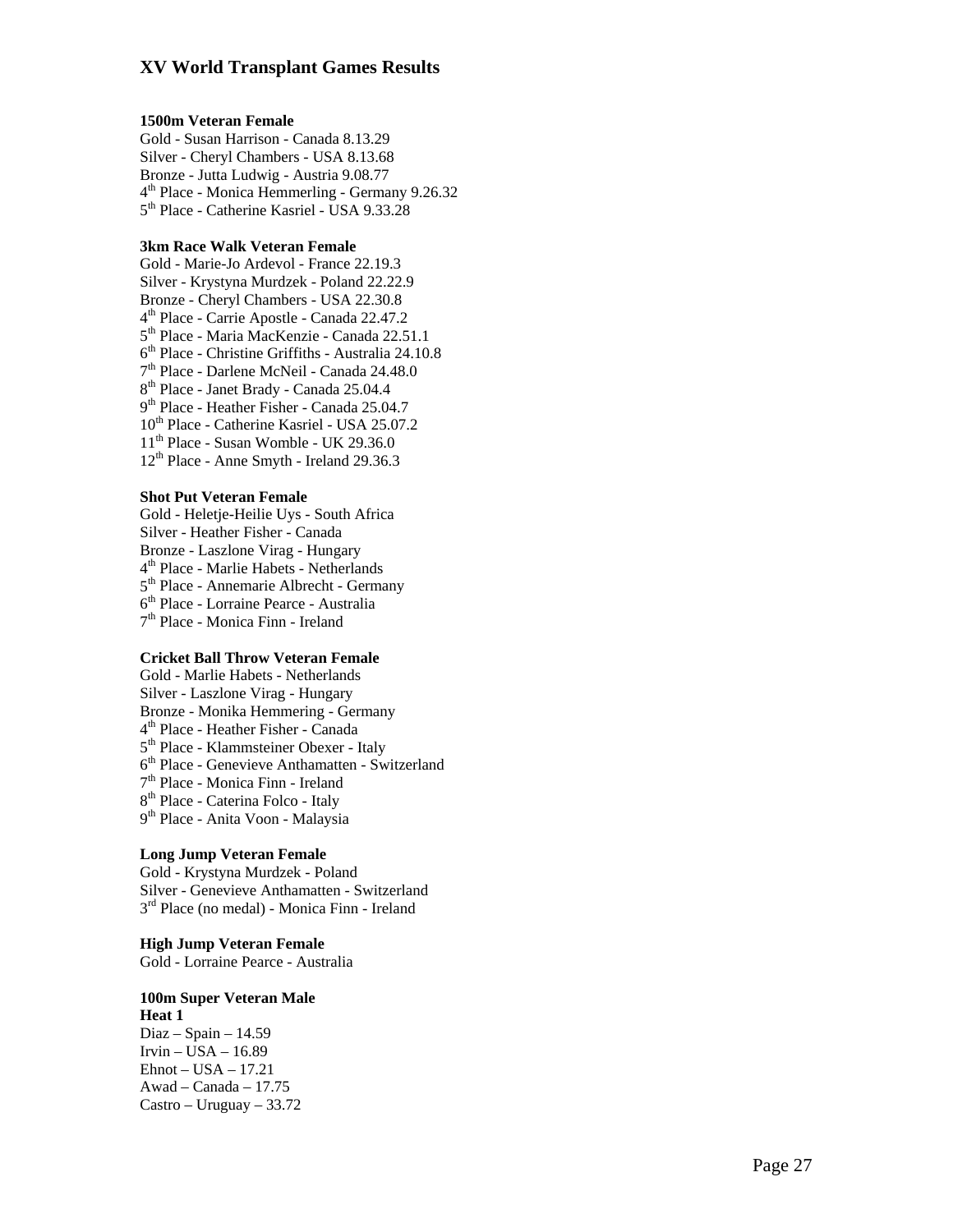#### **Heat 2**

 $Johnston – UK – 14.95$  $Connor-UK-15.71$ Fritsche – Germany – 16.36 Binder – USA – 16.40 Poortmans – Belgium – 17.01

#### **Final**

Gold - Mario Diaz - Spain 14.03 Silver - Herbert Connor - UK 15.22 Bronze - Derek Johnston - UK 15.23<br>  $4^{\text{th}}$  Place - Michael Binder - USA 16.87<br>  $5^{\text{th}}$  Place - Gunther Fritsche - Germany 16.89<br>  $6^{\text{th}}$  Place - Alfons Poortmans - Belgium 17.52<br>  $7^{\text{th}}$  Place - Donald Ehnot - US

#### **200m Super Veteran Male**

Gold – Diaz – Spain – 30.41 Silver – Foster – UK – 31.73 Bronze – Johnston – UK – 34.34<br> $4^{\text{th}}$  Place - Poortmans – Belgium – 37.36

#### **400m Super Veteran Male**

Gold - Mick Foster - UK 1.09.90 Silver - Bjorn Ivarrson - Sweden 1.12.94 Bronze - Vernon Wells - Australia 1.14.19<br>  $4<sup>th</sup>$  Place - Peter Stoetzer - Germany 1.20.78<br>  $5<sup>th</sup>$  Place - Josef Geiser - Germany 1.29.77<br>  $6<sup>th</sup>$  Place - Gabor Szmodits - Hungary 1.36.78

#### **800m Super Veteran Male**

Gold - Bjorn Ivarrson - Sweden 3.02.00 Silver - Mick Foster - UK 3.02.85 Bronze - Franz Brecklinghaus - Germany 3.07.22<br>4<sup>th</sup> Place - Alfons Poortmans - Belgium 3.22.02<br>5<sup>th</sup> Place - Peter Stoetzer - Germany 3.42.02<br>6<sup>th</sup> Place - Josef Geiser - Germany 4.05.54

#### **1500m Super Veteran Male**

Gold - Anthony Tony Scott - UK 6.07.50 Silver - Franz Brecklinghaus - Germany 6.09.83  $4^{\text{th}}$  Place - Bjorn Ivarsson - Sweden 6.27.53<br>  $5^{\text{th}}$  Place - Vernon Wells - Australia 6.38.79<br>  $6^{\text{th}}$  Place - Peter Stoetzer - Germany 7.30.57<br>  $7^{\text{th}}$  Place - Robert Stoetzer - Germany 7.49.73<br>  $8^{\text{th}}$  Pla

#### **5km Race Walk Super Veteran Male**

Gold - Gabor Szmodits - Hungary 31.52.0 Silver - Kaino Kiviaho - Finland 33.56.5 Bronze - Terry Wright - UK 34.40.0<br>  $4<sup>th</sup>$  Place - Asko Rasanen - Finland 36.30.7<br>  $5<sup>th</sup>$  Place - Donald Ehnot - USA 37.02.6<br>  $6<sup>th</sup>$  Place - Jean-Claude Lebourhis - France 37.41.0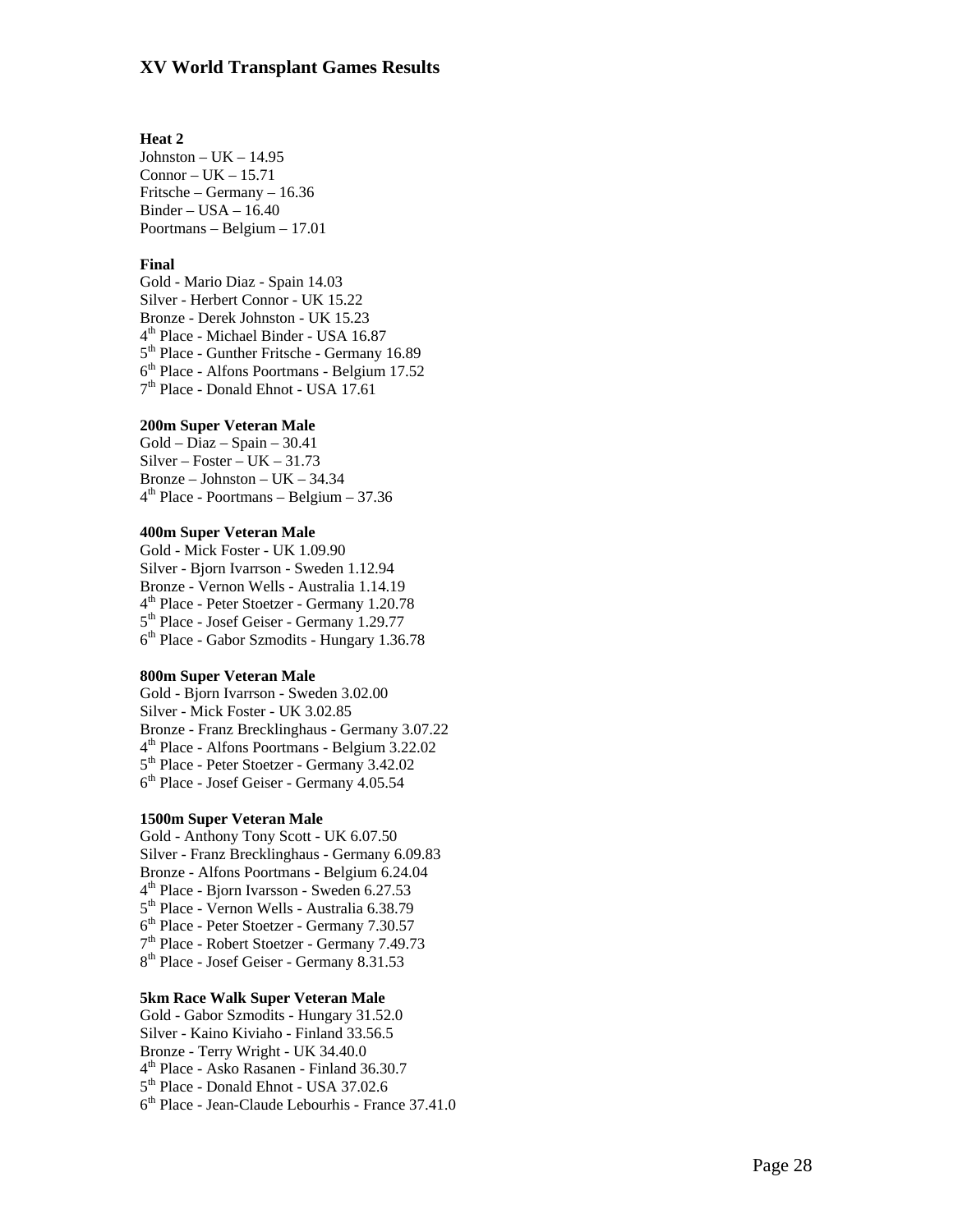$7<sup>th</sup>$  Place - Claude Barres - France 37.41.1<br> $8<sup>th</sup>$  Place - Carlo Maffeo - Italy 39.12.4<br> $9<sup>th</sup>$  Place - Giles MacDonald - Canada 41.19.7 th Place - Dominador Fermin - 42.27.6 th Place - Eamonn Malone - Ireland 45.16.1 th Place - Noboru Yamamoto - Japan 48.20.5

#### **Shot Put Super Veteran Male**

Gold - Gunther Fritsche - Germany Silver - John Anderson - USA Bronze - Rudolf Hirschka - Germany<br>  $4^{\text{th}}$  Place - Anderson Irvin - USA<br>  $5^{\text{th}}$  Place - Joseph Stott - USA<br>  $6^{\text{th}}$  Place - Richard Lingham - Canada<br>  $7^{\text{th}}$  Place - Roy Petzke - Australia<br>  $8^{\text{th}}$  Place - Car 10<sup>th</sup> Place - Carlo Maffeo - Italy

#### **Cricket Ball Throw Super Veteran Male**

Gold - Raimo Laine - Finland Silver - Rudolf Hirschka - Germany Bronze - Herbert Connor - UK<br>  $4^{\text{th}}$  Place - Jeff Schiff - USA<br>  $5^{\text{th}}$  Place - Giles MacDonald - Canada<br>  $6^{\text{th}}$  Place - Malcolm Souza-Lewis - UK<br>  $7^{\text{th}}$  Place - Martin Hee - USA<br>  $8^{\text{th}}$  Place - John Anderso 10<sup>th</sup> Place - Joseph Stott - USA 11th Place - Jean-Claude Lebourhis - France 12th Place - Edvin Johansen - Norway

#### **Long Jump Super Veteran Male**

Gold - Mario Diaz - Spain Silver - Derek Johnston - UK Silver - Terry Wright - UK<br>
4<sup>th</sup> Place - Gunther Fritsche - Germany<br>
5<sup>th</sup> Place - Mick Foster - UK<br>
6<sup>th</sup> Place - Herbert Connor - UK<br>
7<sup>th</sup> Place - Rudolf Hirschka - Germany<br>
8<sup>th</sup> Place - Peter Stoetzer - Germany<br>
9<sup>t</sup> 10<sup>th</sup> Place - Raimo Laine - Finland

#### **High Jump Super Veteran Male**

Gold - Malcolm Souza-Lewis - UK Silver - Derek Johnston - UK Bronze - Asko Rasanen - Finland 4th Place - John Anderson - USA

**100m Super Veteran Female**  Gold - Madeline Zito - France 27.53

**1500m Race Super Veteran Female**  Gold - Joan Bell - UK 8.49.55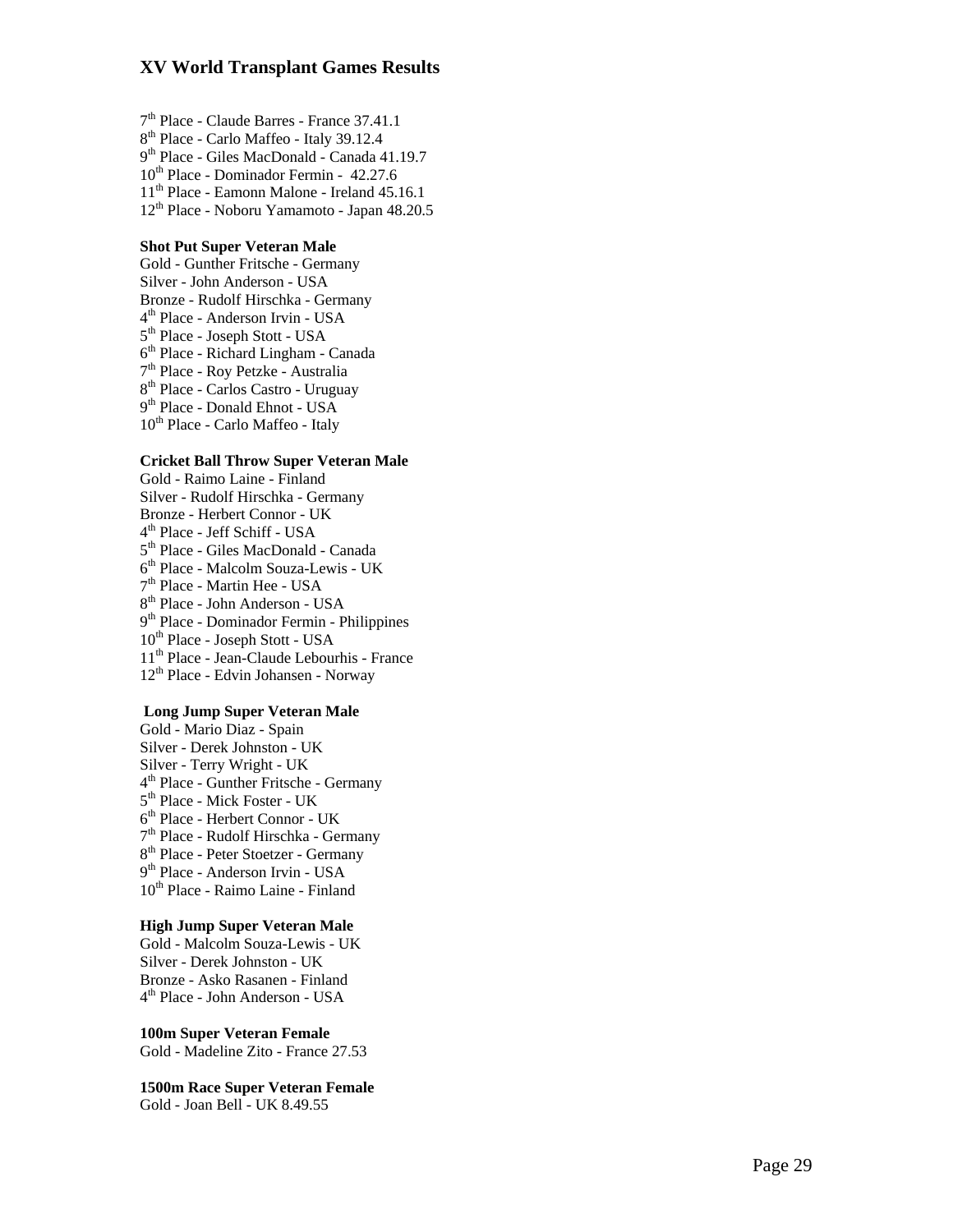#### **3km Race Walk Super Veteran Female**

Gold - Joan Bell - UK 22.36.8 Silver - Rita Solimene - USA 22.50.7 Bronze - Mary Albrow - Australia 24.00.3<br>  $4<sup>th</sup>$  Place - Muriel Baker - Australia 28.11.9<br>  $5<sup>th</sup>$  Place - Joan Whitney - UK 30.40.0<br>  $6<sup>th</sup>$  Place - Erilla Bancovich - Australia 34.33.0

#### **Shot Put Super Veteran Female**

Gold - Annemarie Kumpe - Germany 3<sup>rd</sup> Place (no medal) - Erilia Bancovich - Australia

#### **Cricket Ball Throw Super Veteran Female**

Gold - Rita Solimene - USA Silver - Felicity O'Brien - Canada Bronze - Kathleen Milne - UK<br>4<sup>th</sup> Place - Annemarie Kumpe - Germany<br>5<sup>th</sup> Place - Giuseppa Coco - Italy<br>6<sup>th</sup> Place - Erilia Bancovich - Australia<br>7<sup>th</sup> Place - Lynne Beaver - USA

**25m Child 5 & under Male**  Gold - Tyler Harrald - USA 7.23

#### **Long Jump Child 5 & Under Male**

Gold - Tyler Harrald - USA

#### **50m Race Child 6 - 9 Male**

Gold - John Frias - Canada 8.82 Silver - Hunter Messer - USA 9.57 Bronze - Fumitaka Endo - Japan 9.60<br>4<sup>th</sup> Place - Kareem El-Tyeb - Canada 10.44<br>5<sup>th</sup> Place - Ryley Brotman - Canada 11.94<br>6<sup>th</sup> Place - Jacob Kingdon-Kramer - Canada 12.57<br>7<sup>th</sup> Place - Victor White - USA 21.05

#### **Cricket Ball Throw Child 6 – 9 Male**

Gold - John Frias - Canada Silver - Fumitaka Endo - Japan Bronze - Victor White - USA<br>  $4^{\text{th}}$  Place - Jacob Kingdon-Kramer - Canada<br>  $5^{\text{th}}$  Place - Kareem El-Tyeb - Canada<br>  $6^{\text{th}}$  Place - Ryley Brotman - Canada<br>  $7^{\text{th}}$  Place - Jack Palmer - Canada<br>  $8^{\text{th}}$  Place -

#### **Long Jump Child 6 – 9 Male**

Gold - John Frias - Canada Silver - Fumitaka Endo - Japan Bronze - Jack Palmer - Canada<br>4<sup>th</sup> Place - Ryley Brotman - Canada<br>5<sup>th</sup> Place - Victor White - USA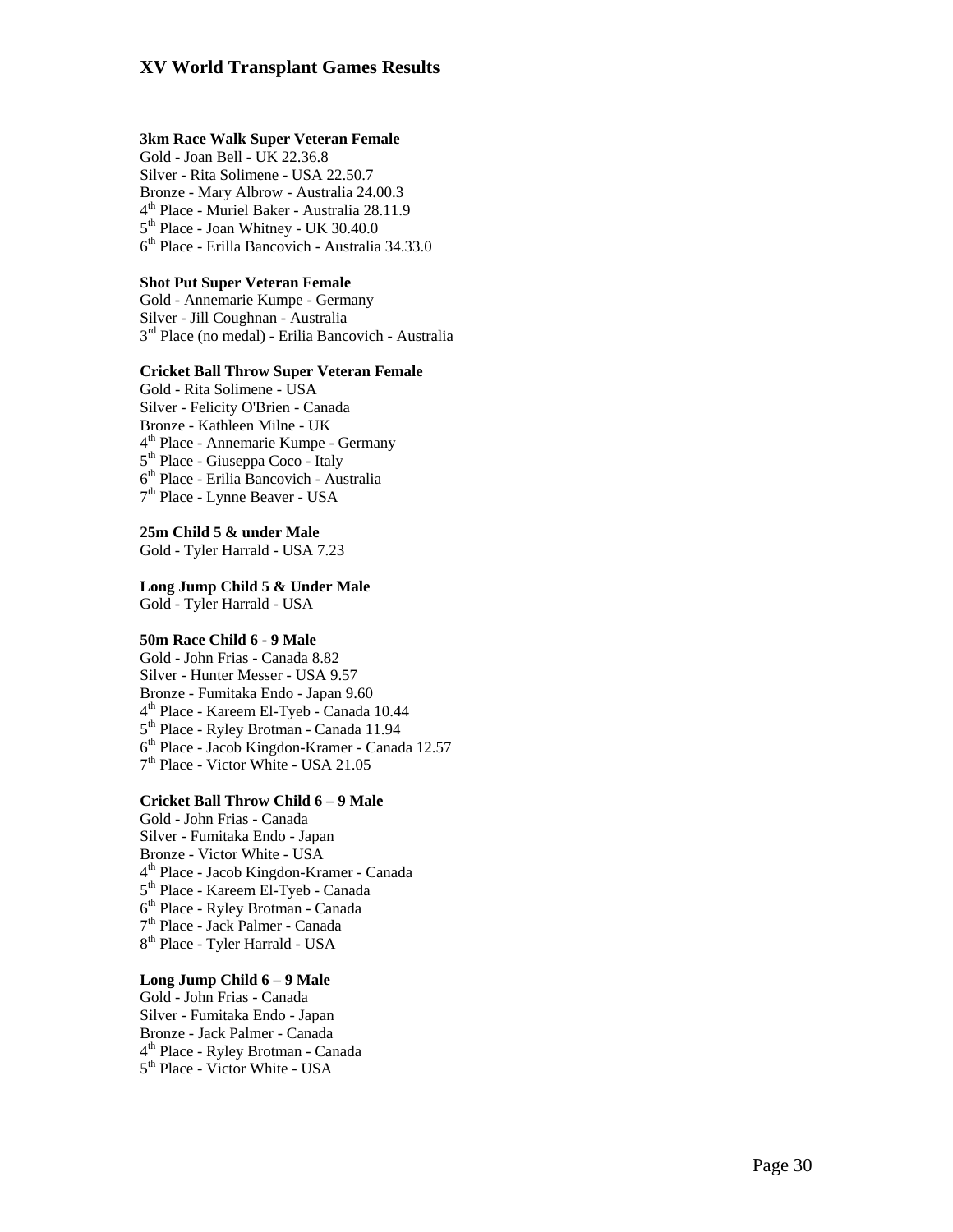#### **50m Race Child 10 - 13 Male Heat 1**

Matthew Sikorski - Canada 7.94 Q Brandon Dunham - USA 8.23 Q Joshua Kenny - USA 8.56 Q Petteri Mikander - Finland 8.59 Q Michael Ziehr - USA 8.68 Q Christopher Milliard - Canada 8.99 Q Jesse Jacob - USA 9.15

#### **Heat 2**

Jay Robinson - Canada 8.19 Q Frank Woltjes – Netherlands – 8.89 Q Jere Kettunen - Finland 9.23 Gaetan Bertuchoz - Switzerland 9.45 Hardeep Chumber - Canada 10.01

#### **Finals**

Gold - Matthew Sikorski - Canada 7.83 Silver - Jay Robinson - Canada 7.98  $4^{\text{th}}$  Place - Petteri Mikander - Finland 8.46<br> $5^{\text{th}}$  Place - Joshua Kenny - USA 8.60<br> $6^{\text{th}}$  Place - Christopher Milliard - Canada 8.73<br> $7^{\text{th}}$  Place - Frank Woltjes - Netherlands 8.95<br> $8^{\text{th}}$  Place - Michael

#### **Cricket Ball Throw Child 10 – 13 Male**

Gold - Jay Robertson - Canada Silver - Frank Woltjes - Netherlands Bronze - Jesse Jacob - USA<br>  $4^{\text{th}}$  Place - Michael Ziehr - USA<br>  $5^{\text{th}}$  Place - Petteri Mikander - Finland<br>  $6^{\text{th}}$  Place - Chris Milliard - Canada<br>  $7^{\text{th}}$  Place - Jere Kettunen - Finland<br>  $8^{\text{th}}$  Place - Josh 10th Place - Hardeep Chumber - Canada

#### **Long Jump Child 10 – 13 Male**

Gold - Matthew Sikorski - Canada Silver - Petteri Mikander - Finland Bronze - Joshua Kenny - USA<br>  $4^{\text{th}}$  Place - Jesse Jacob - USA<br>  $5^{\text{th}}$  Place - Jay Robertson - Canada<br>  $6^{\text{th}}$  Place - Jere Kettunen - Finland<br>  $7^{\text{th}}$  Place - Chris Milliard - Canada<br>  $8^{\text{th}}$  Place - Gaetan Be 10<sup>th</sup> Place - Hardeep Chumber - Canada

#### **High Jump Child 10 – 13 Male**

Gold - Gaetan Bertuchoz - Switzerland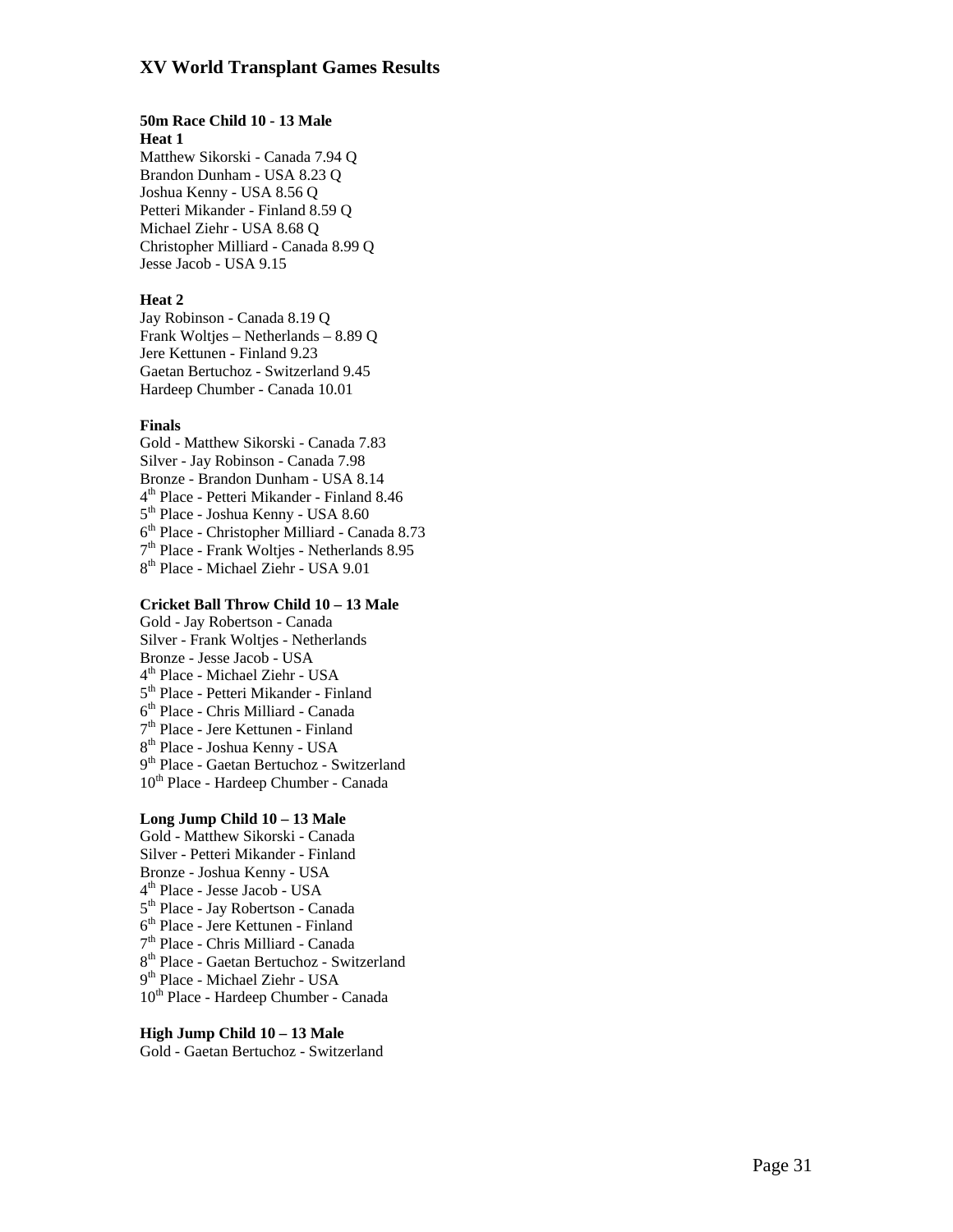#### **50m Race Child 6 - 9 Female**

Gold - Olivia Barron - Canada 10.55 Silver - Patrina Murphy - Canada 11.28 Bronze - Lindsea Friesen - USA 12.40<br>4<sup>th</sup> Place - Caitlin Touchet - USA 13.58

#### **Cricket Ball Throw Child 6 – 9 Female**

Gold - Caitlin Touchet - USA Silver - Devan Cruickshanks - Canada Bronze - Sarah Marshall - Canada

#### **Long Jump Child 6 – 9 Female**

Gold - Olivia Barron - Canada 1.59 Silver - Patrina Murphy - Canada 1.47 Bronze - Devan Cruickshanks - Canada<br>4<sup>th</sup> Place - Sarah Marshall - Canada

#### **50m Race Child 10 - 13 Female**

Gold - Emmanuelle Sabourin - Canada 7.87 Silver - Emilie Dafflon - Switzerland 9.19 Bronze - Alyssa Dawson - Canada 9.47<br>4<sup>th</sup> Place - Thitirat Kiatbamrung - Thailand 9.58<br>5<sup>th</sup> Place - Emily Morgan - Canada 10.32<br>6<sup>th</sup> Place - Shivan Friesen - USA 11.07

#### **Cricket Ball Throw Child 10 – 13 Female**

Gold - Emmanuelle Sabourin - Canada Silver - Alyssa Dawson - Canada Bronze - Samantha Eastop - Canada<br>4<sup>th</sup> Place - Virginie Laurendeau - Canada<br>5<sup>th</sup> Place - Emily Morgan - Canada

#### **Long Jump Child 10 – 13 Female**

Gold - Emmanuelle Sabourin - Canada Silver - Alyssa Dawson - Canada Bronze - Samantha Eastop - Canada<br>4<sup>th</sup> Place - Virginie Laurendeau - Canada

#### **100m Junior 14 - 15 Male**

Gold - Douglas Lampert - USA 13.26 Silver - Ian Kamphuis - USA 14.14 Bronze - Romain Basset - Switzerland 14.54<br>4<sup>th</sup> Place - Yohan Somerveille - France 15.19<br>5<sup>th</sup> Place - Andrew Cinderella - USA 16.41

#### **Cricket Ball Throw Junior 14 – 15 Male**

Gold - Douglas Lambert - USA Silver - Thomas Spencer - UK Bronze - Alexander Riis-Nielsen - Denmark<br>4<sup>th</sup> Place - Andrew Cinderella - USA

**Long Jump Junior 14 – 15 Male**  Gold - Andrew Cinderella - USA

**High Jump Junior 14 – 15 Male**  Gold - Douglas Lampert - USA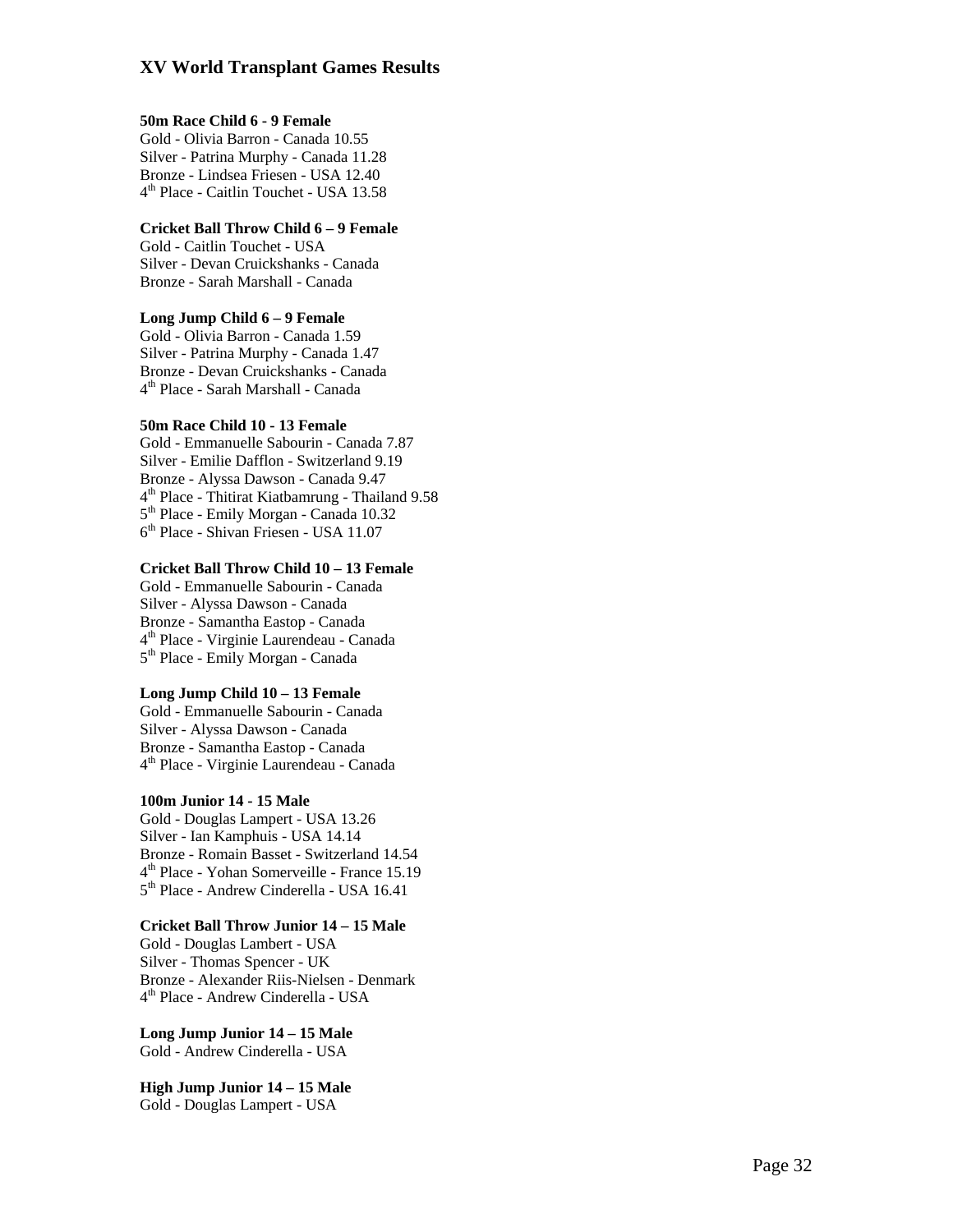**100m Junior 16 - 17 Male**  Gold - Darren Anderson - UK 13.44 Silver - Glenn Speirs - UK 13.46 Bronze - Alfadhli Meshal - Kuwait 13.66

**Shot Put Junior 16 – 17 Male**  Gold - Tiziano Esposito - Italy

**Cricket Ball Throw Junior 16 – 17 Male**  Gold - Darren Anderson - UK Silver - Fionn Fahy - Belgium Bronze - Glenn Speirs - UK

4th Place - Jonathan Fox - UK **Long Jump Junior 16 – 17 Male**  Gold - Darren Anderson - UK

Silver - Fionn Fahy - Belgium Bronze - George Newman - UK

**100m Junior 14 - 15 Female**  Gold - Brittney Andrews - USA 15.31 Silver - Dorota Domaniewska - Poland 19.34

**Shot Put Junior 14 -15 Female**  Gold - Julie Larsille - Belgium Silver - Brittney Andrews - USA

**Cricket Ball Throw Junior 14 -15 Female**  Gold - Julie Larsille - Belgium Silver - Brittney Andrews - USA Bronze - Dorota Domaniewska - Poland

**Long Jump Junior 14 -15 Female**  Gold - Brittney Andrews - USA

**100m Junior 16 - 17 Female**  Gold - Lauren Leach - UK 14.39 Silver - Elisa Negri - Italy 15.53 Bronze - Anne Berken - Germany 15.91

**High Jump Junior 16 – 17 Female**  Gold - Lauren Leach - UK Silver - Louise Wentworth - UK

**Shot Put Junior 16 – 17 Female**  Gold - Anne Berken - Germany Silver - Julia Gough - UK

**Cricket Ball Throw Junior 16 – 17 Female**  Gold - Elisa Negri - Italy Silver - Heidi Gellert - Australia Bronze - Louise Wentworth - UK

**Long Jump Junior 16 – 17 Female**  Gold - Louise Wentworth - UK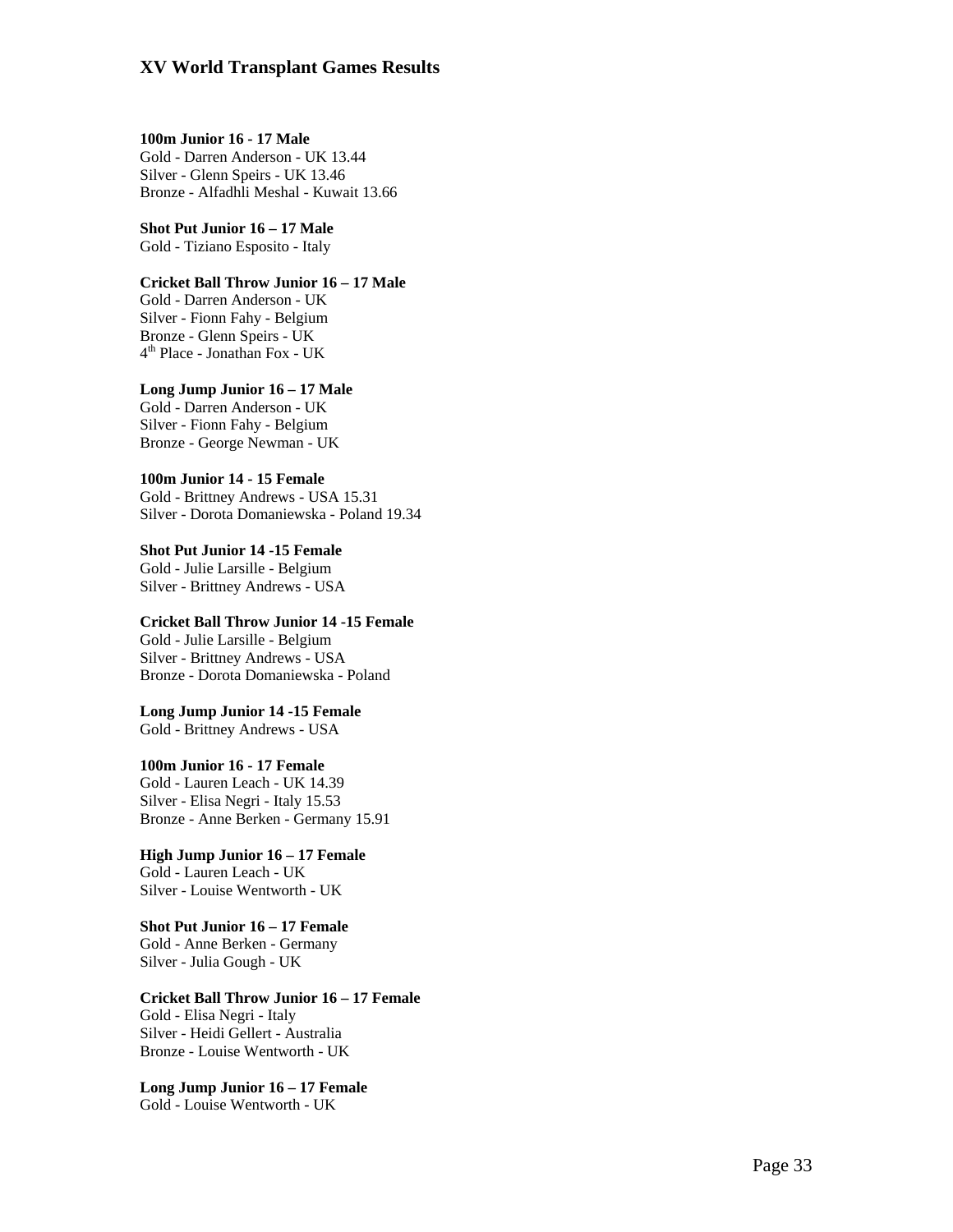### **Badminton**

### **Badminton Adult Male Singles**

Gold - Shinya Maruno - Japan Silver - Yusuke Kurata - Japan Bronze - Gustav Wallen - Sweden Bronze - Roy De Grange Jr. - USA Tied  $5<sup>th</sup>$  – Beard – USA Tied  $5<sup>th</sup>$  – Siderenko – Canada Tied  $5<sup>th</sup>$  – Clifford – Ireland Tied  $5<sup>th</sup>$  – McLoed – UK Tied  $9<sup>th</sup>$  – Maret – France Tied  $9<sup>th</sup>$  – Forrer – Belgium Tied  $9<sup>th</sup>$  – Gerber - USA

### **Badminton Senior Male Singles**

Gold - Kok Keong Yeau - Malaysia Silver - Janos Szendi - Hungary Bronze - Lilian-Regis Debray - France Bronze - Yves Burgot – France Tied  $5<sup>th</sup> - MacDonald - UK$ Tied  $5^{th}$  – Kaye – UK Tied 5<sup>th</sup> – Ojastenmaki – Finland Tied  $5<sup>th</sup>$  – Clarke – UK Tied  $9<sup>th</sup>$  – Camus – France Tied  $9^{th}$  – Hugg – USA Tied  $9<sup>th</sup> - Lewis - Canada$ Tied 9<sup>th</sup> – Bell – New Zealand Tied  $9<sup>th</sup> - Szabo - Hungary$ Tied  $9<sup>th</sup>$  – Dunda – Czech Republic

### **Badminton Super Senior Male Singles**

Gold - Kahoo Tay - Malaysia Silver - Kaldip Singh - Malaysia Bronze - Tin Seng Wu - Netherlands Bronze - Juan Jose Bea - Spain Tied  $5<sup>th</sup> - Nagy - Hungary$ Tied  $5<sup>th</sup>$  – Clarke – UK Tied  $5<sup>th</sup>$  – Singaravaloo – Malaysia Tied  $5<sup>th</sup>$  – Cormican – Ireland Tied 9<sup>th</sup> – Farley – Australia Tied  $9<sup>th</sup> - Zitny - Czech Republic$ Tied 9<sup>th</sup> – Nakazato – Japan Tied  $9<sup>th</sup>$  – Garcia – Spain Tied  $9<sup>th</sup>$  – Pataridis – Czech Republic Tied  $9<sup>th</sup>$  – Neu – Germany Tied  $9^{th}$  – Graves – USA Tied  $9^{th}$  – Luib – Hungary Tied  $17<sup>th</sup> - Di Giovanni Giovambattista – Italy$ Tied  $17^{\text{th}}$  – Meyer – USA Tied  $17<sup>th</sup> - G$ arreau – Canada

- 
- Tied  $17<sup>th</sup>$  Harding Australia
- Tied  $17<sup>th</sup>$  Breitung Switzerland
- Tied 17<sup>th</sup> Viitamaki Finland
- Tied  $17<sup>th</sup> Hamad Kuwait$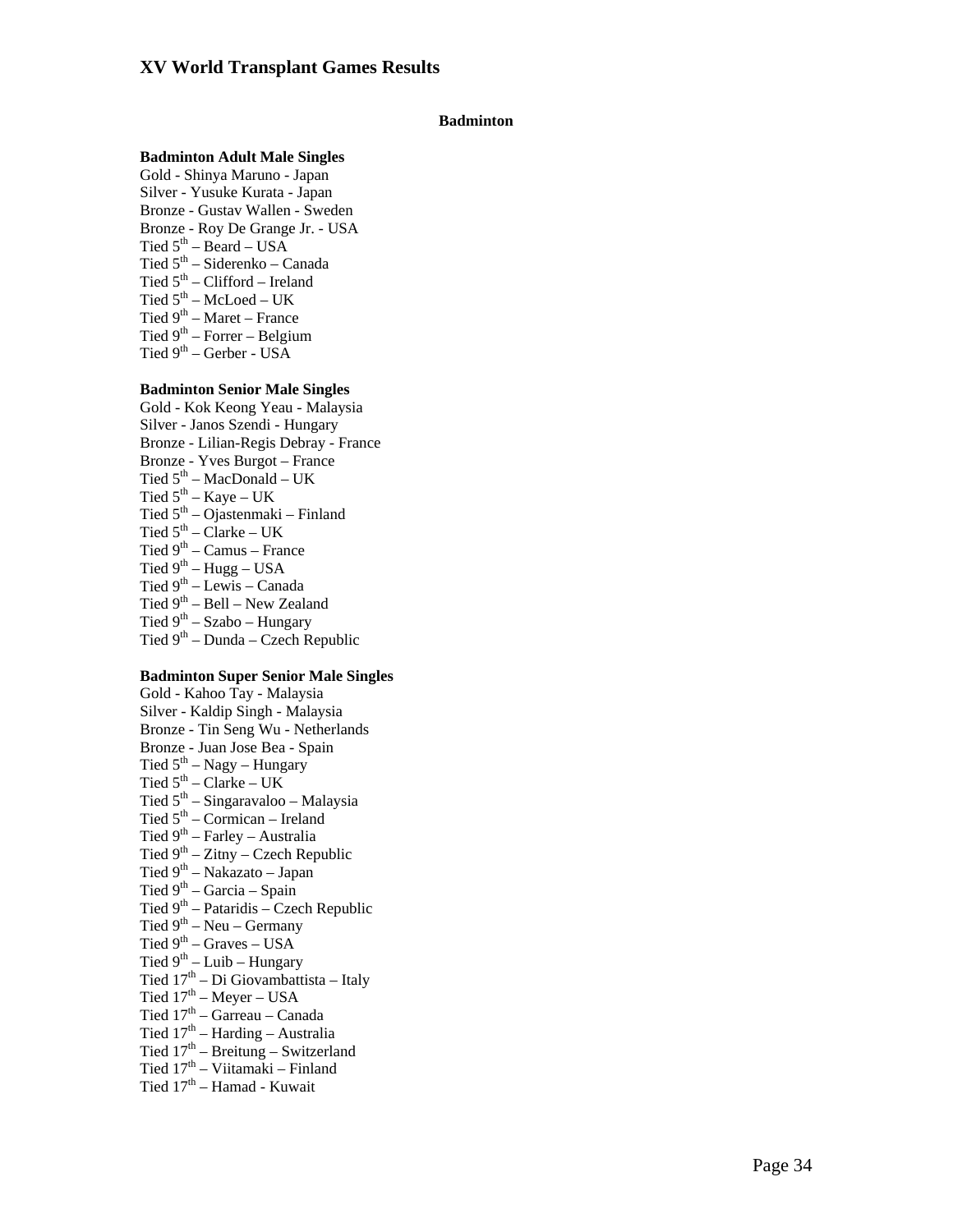### **Badminton Veteran Male Singles**

Gold - Paul German - UK Silver - Norbert McGarr - UK Bronze - Gaston Martin - Canada Bronze - Beat Gottschalck - Switzerland Tied  $5<sup>th</sup>$  – Vincent – Singapore Tied  $5<sup>th</sup>$  – Mitchell – UK Tied  $5<sup>th</sup>$  – Claytor II – USA Tied  $5<sup>th</sup> - O'Connor - New Zealand$ Tied  $9<sup>th</sup>$  – Bradley – USA Tied  $9<sup>th</sup>$  – Starren – Netherlands Tied  $9^{th}$  – Szekely – Hungary Tied 9th – Thongkrua – Thailand Tied  $9<sup>th</sup> - Akapaiboon - Thailand$ Tied  $9<sup>th</sup>$  – Meisner – Canada Tied  $9<sup>th</sup>$  – Bahadur – Malaysia Tied 9<sup>th</sup> – Napankangas – Finland Tied  $17<sup>th</sup> - M$ oughin – France Tied  $17<sup>th</sup>$  – Simonsmeier - Canada

### **Badminton Super Veteran Male Singles**

Gold - Adrian Woodcock - UK Silver - Malcolm Souza-Lewis - UK Bronze - Raimo Laine - Finland Bronze - Vince Korosztos - Hungary Tied  $5^{th}$  – Morin – USA Tied  $5<sup>th</sup> - Wong - Australia$ Tied  $5<sup>th</sup> - Dijkman - Netherlands$ 

### **Badminton Adult Male Doubles**

Gold - Maruno / Kurata - Japan Silver - Clark / McLeod - UK Bronze - Beard / De Grange Jr - USA Bronze - Moret / Mougin – France  $5<sup>th</sup>$  Place – Siderenko / Simonsmeier - Canada

### **Badminton Adult Male Doubles**

Gold Medal Match – Keong / Singaravaloo - Malaysia Gold Medal Match – Dunda / Zitny – Czech Republic Bronze - Kaye / MacDonald - UK Bronze - Dwyer / Cormican – Ireland Tied  $5<sup>th</sup>$  – Szendi / Szabo – Hungary Tied  $5<sup>th</sup>$  – Burgot / Camus – France Tied  $5<sup>th</sup>$  – Coustere / Debrais – France Tied  $5<sup>th</sup>$  – Clarke / Woodcock – UK Tied  $9<sup>th</sup>$  – Schouten / Barry – Canada Tied 9<sup>th</sup> – Bell / Tuhiwai - New Zealand Tied  $9^{th}$  – Lewis / Martin – Canada

### **Badminton Super Senior Male Doubles**

Gold - Kandup Singh / Tayka Ho - Malaysia Silver - Juan Jose Bea / Martin Garcia - Spain Bronze - Brent Beaumont / Lorrence O'Connor - New Zealand Bronze - Tin Seng Wu / Leo Starren - Netherlands Tied  $5<sup>th</sup> - Ng / Garreau - Canada$ Tied  $5<sup>th</sup>$  – Nagy / Luib – Hungary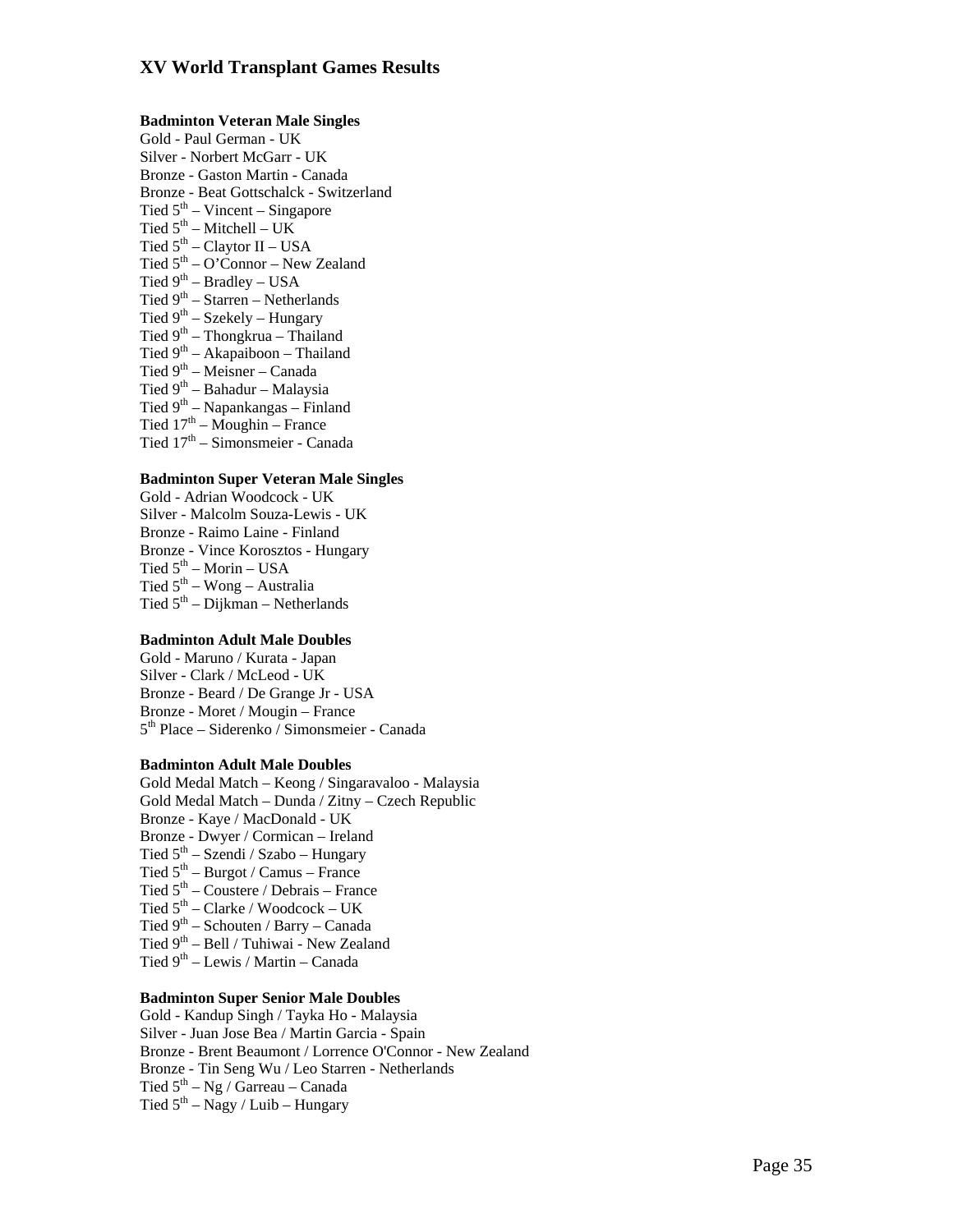Tied  $5<sup>th</sup>$  – Hoe / Bahadar – Malaysia Tied  $5<sup>th</sup>$  – Harding / Petzke - Australia

### **Badminton Veteran Male Doubles**

Gold - Norbert McGarr / Paul German - UK Silver - Vincent Yeo Kim Pheng / Lim Mui Seng - Singapore Bronze - Gyorgy Szekely / Vince Korosztos - Hungary Bronze - Scott Bradley / Joseph Morin - USA

### **Badminton Super Veteran Male Doubles**

Gold - Ben Dijkman / Pieter Osnabrugge – Netherlands 2nd Place (no medal) – Raimo Laine / Asko Rasanen - Finland

### **Badminton Adult Female Singles**

Gold - Gemma Pickett - UK Silver – Czilzia Adamsky – Hungary 3rd Place (no medal) – Davidson - UK

### **Badminton Senior Female Singles**

Gold - Anita Snijders-Nagel – Netherlands Silver - Sarah Smith - UK Bronze - Debbie Fowler - Australia Bronze - Martina Schmidt – Germany Tied  $5^{th}$  – Downer – UK Tied  $5<sup>th</sup>$  – Moeller – Denmark Tied  $5<sup>th</sup> - Jackson - Ireland$ Tied  $5<sup>th</sup>$  – Horvath – Hungary Tied 9th – Bishop – Canada Tied  $9<sup>th</sup> - Dalton - Ireland$ Tied 9<sup>th</sup> – Khuanawatbundith – Thailand Tied  $9^{th}$  – Hall – UK Tied  $9^{th}$  – Fanara – UK Tied  $9^{th}$  – Doyle – Ireland Tied  $9<sup>th</sup>$  – Hosford - UK

### **Badminton Super Senior Female Singles**

Gold - Andrasne Jung - Hungary Silver - Juliet Lewis - UK Bronze - Anette Fait - Sweden Bronze - Llonka Szekekyne - Hungary Tied  $5<sup>th</sup> - Lanktree - Canada$ Tied  $5<sup>th</sup>$  – Burgess – UK Tied  $5<sup>th</sup>$  – Hollander – Finland Tied  $5<sup>th</sup>$  – Ronaldson – UK Tied 9th – Kaare – Canada Tied  $9<sup>th</sup> - Kylmala - Finland$ Tied 9<sup>th</sup> – Shibahara – Japan Tied 9<sup>th</sup> – Savolainen – Finland Tied 9<sup>th</sup> – Denault - Canada

### **Badminton Veteran Female Singles**

Gold - Marlie Habets Geelen - Netherlands Silver - Anne Smyth - Ireland Bronze - Tina Clayton - UK Bronze - Marg Gambrill - UK Tied  $5<sup>th</sup> - Voon - Malaysia$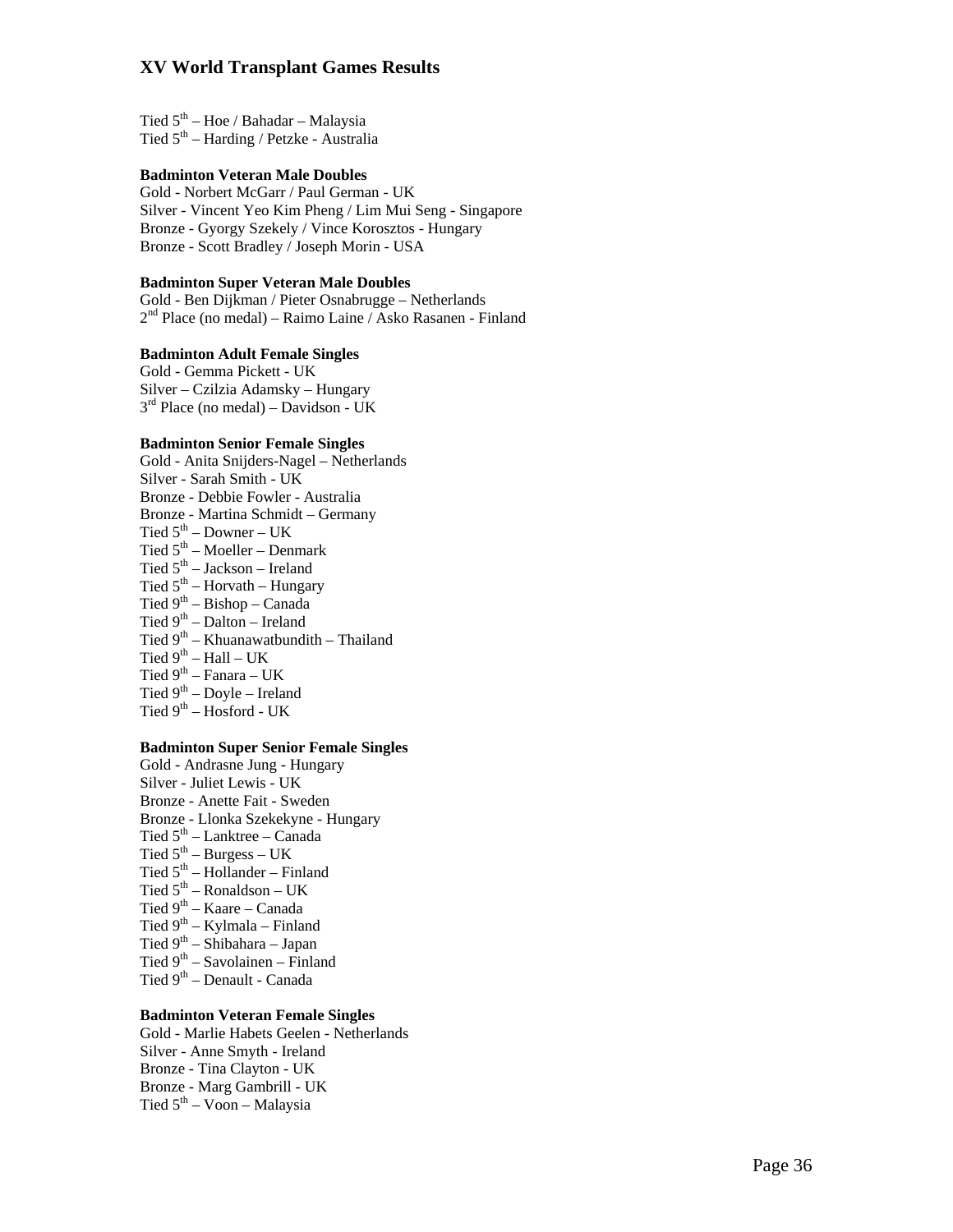Tied  $5<sup>th</sup>$  – Rowe – Canada Tied  $5^{th}$  – Kaku - Japan

### **Badminton Super Veteran Female Singles**

Gold - Joan Bell - UK Silver – Anne Woodbridge - UK  $3<sup>rd</sup>$  Place (no medal) – Edwards – UK

### **Badminton Adult Female Doubles**

Gold - Seona Rough / Debbie Fowler – Australia 2<sup>nd</sup> Place (no medal) – Kate Knox / Kayleen Davidson - UK

### **Badminton Senior Female Doubles**

Gold - Anita Snijders-Nagel / Marlie Habets – Netherlands Silver – Liz Hosford / Juliette Lewis – UK Bronze – Catherine Hall / Lisa Innes – UK Bronze – Claire Downer / Maria Fanara – UK Tied  $5^{th}$  – Szekelyne / Horvath – Hungary Tied  $5<sup>th</sup>$  – Sherlock / Treacy – Ireland Tied  $5<sup>th</sup> - Jackson / Smyth - Ireland$ Tied 5<sup>th</sup> - Berkin / Schmidt – Germany Tied 9th – Doyle / Dalton – Ireland Tied  $9<sup>th</sup>$  – Morningstar / Petter – Canada Tied  $9^{th}$  – Smith / McWhinnie – UK

# **Badminton Super Senior Female Doubles**

Gold - Judith Burgess / Kim Ronaldson - UK Silver - Masayo Shibahara / Zenpo Kaku - Japan Bronze - Louise Denault / Riitta Kaarre - Canada Bronze - Gale King / Lauren Bureau - Canada

### **Badminton Veteran Female Doubles**

Gold - Margaret Gambrill / Joan Bell - UK Silver - Anne Woodbridge / Jill Edwards - UK Bronze - Linda Rowe / Felecity O'Brien - Canada Bronze - Joan Whitney / Tina Clayton - UK

### **Badminton Child 6 - 9 Female Singles**

Gold - Olivia Barron - Canada Silver - Lindsea Friesen - USA

## **Badminton Child 6 - 9 Male Singles**

Gold - Hunter Messier - USA Silver - Jacob Kingdon-Kramer - Canada

### **Badminton Child 10 - 13 Female Singles**

Gold - Emmanuelle Sabourin - Canada Silver - Shivan Friesen – USA Bronze – Samantha Godwin - Netherlands

### **Badminton Junior 14 - 15 Male Singles**

Gold - Tom Spencer - UK Silver - Yohan Somerveille - France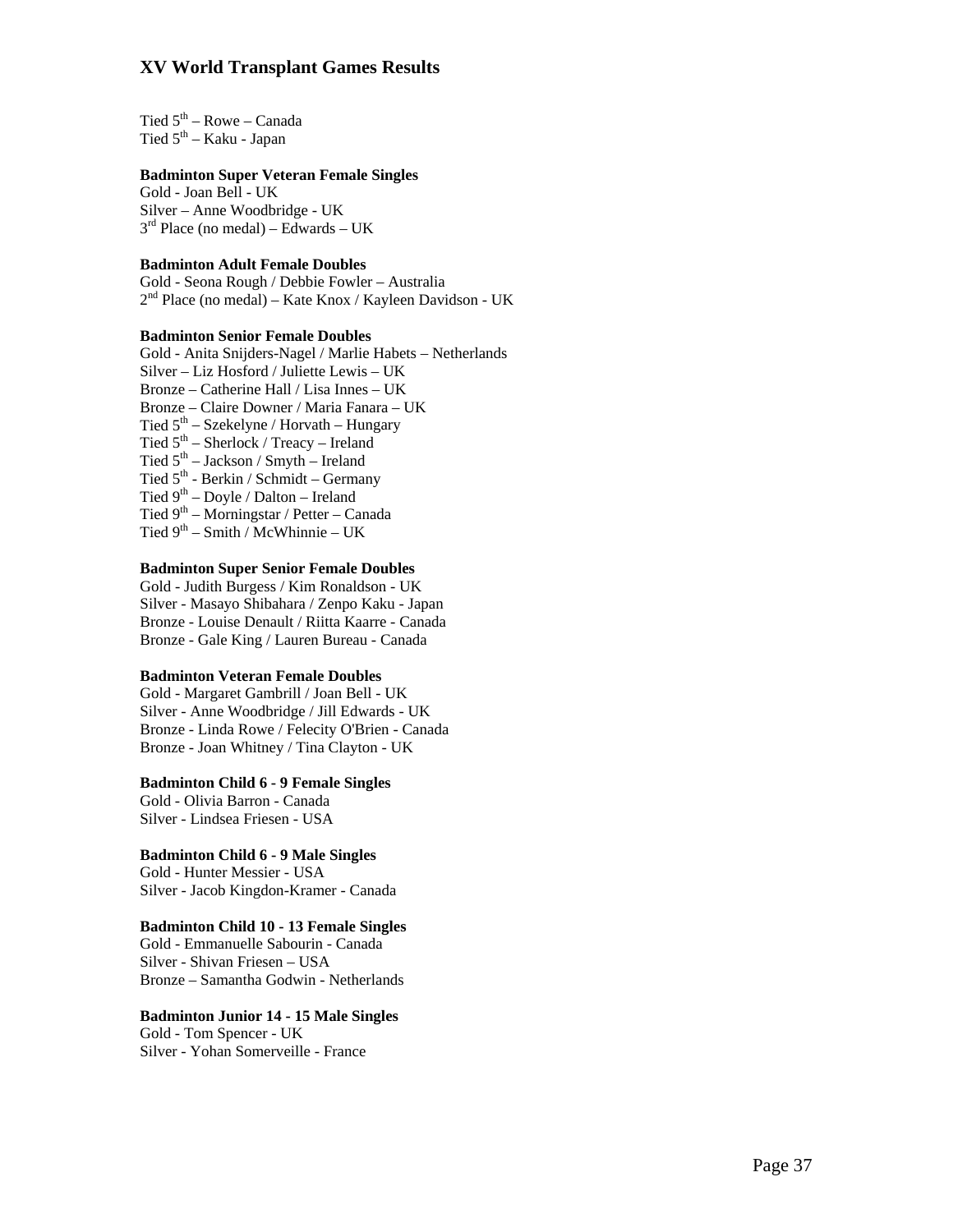# **Badminton Junior 16 - 17 Female Singles**

Gold - Jolien Prins - Netherlands Silver - Anne Berken - Germany Bronze - Charlene Mills - UK  $4<sup>th</sup>$  Place – Julia Gough - UK

# **Badminton Junior 16 - 17 Male Singles**

Gold - Jonathan Fox - UK Silver - Darren Anderson - UK Bronze - Thomas Motsch - France 4th Place – Charles Dyson - UK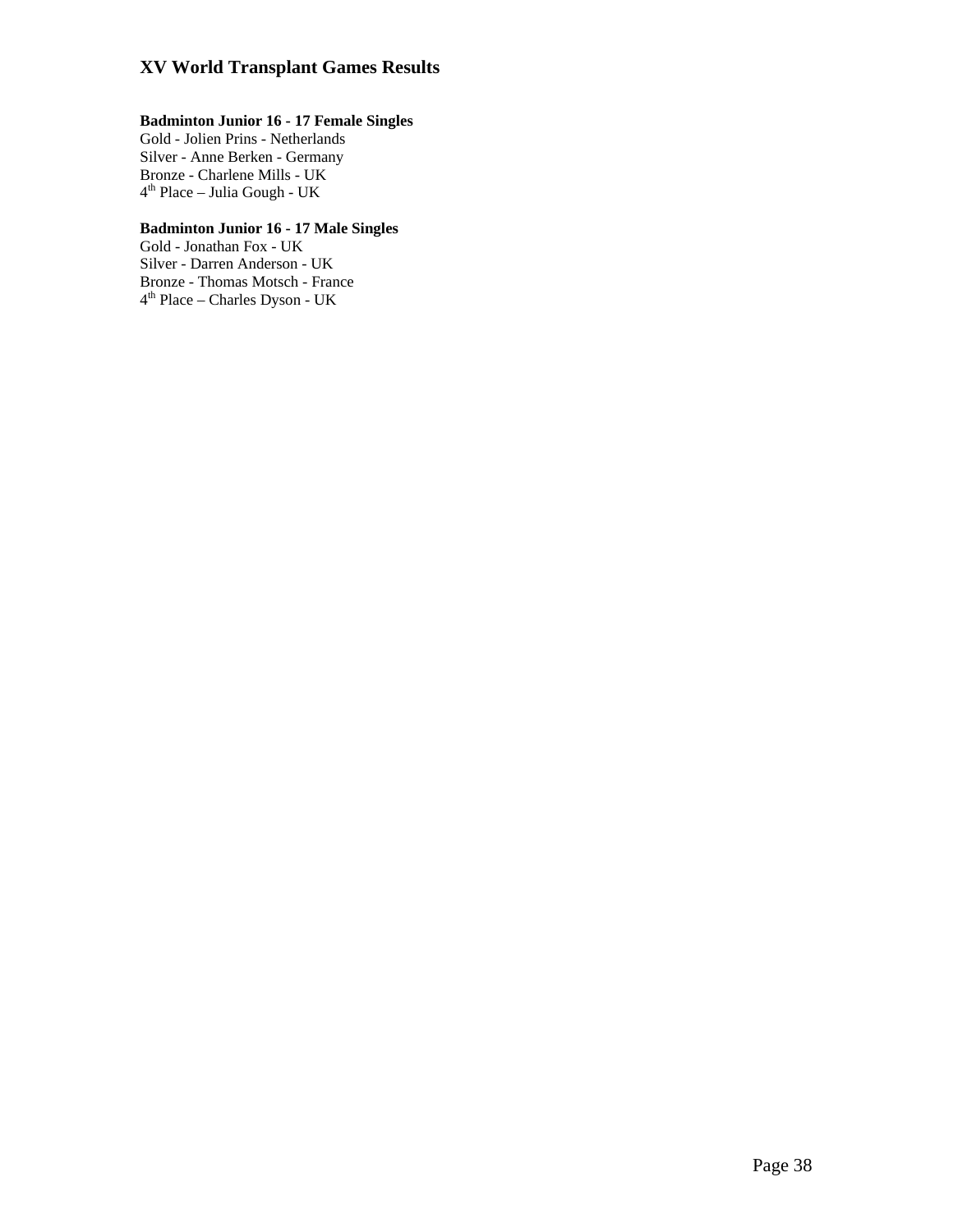# **Cycling**

## **Adult Male 5km Time Trials**

| Scott Miller - Australia |      | Gold          |
|--------------------------|------|---------------|
| Austin Magruder - USA    | 8.45 | Silver        |
| Thomas Motsch - France   |      | <b>Bronze</b> |
| Darren Martin - Canada   |      | 04            |

### **Senior Male 5km Time Trials**

| 7.58  | Gold          |
|-------|---------------|
| 8.03  | Silver        |
| 8.41  | <b>Bronze</b> |
| 8.47  | 04            |
| 8.48  | 05            |
| 8.55  | 06            |
| 9.23  | 07            |
| 9.31  | 08            |
| 9.41  | 09            |
| 9.46  | 10            |
| 9.50  | 11            |
| 9.56  | 12            |
| 10.29 | 13            |
| 10.31 | 14            |
| 10.36 | 15            |
| 10.38 | 16            |
| 10.42 | 17            |
| 11.30 | 18            |
|       |               |

# **Super Senior Male 5km Time Trials**

| Marc Woutersen - Netherlands | 7.52  | Gold          |
|------------------------------|-------|---------------|
| Olav Fikse - Norway          | 7.57  | Silver        |
| Rafael Lopez - Spain         | 8.09  | <b>Bronze</b> |
| Luc Bouron - France          | 8.25  | 04            |
| Damian Harding - Australia   | 8.29  | 05            |
| Elio Ceccon - Italy          | 8.33  | 06            |
| Joel Labreuche - France      | 8.35  | 07            |
| Laurent Poullain - France    | 8.43  | 08            |
| Francis Lucsak - France      | 8.59  | 09            |
| Jeffrey Miller - USA         | 9.11  | 10            |
| Franz Hoeller - Austria      | 9.19  | 12            |
| Patrick Mcardle - Canada     | 9.22  | 13            |
| Per Ole Jensvik - Norway     | 9.23  | 14            |
| Laurence Sandum - UK         | 9.35  | 15            |
| Joseph Kratzer - USA         | 9.39  | 16            |
| Mario Cristiani - Italy      | 10.02 | 17            |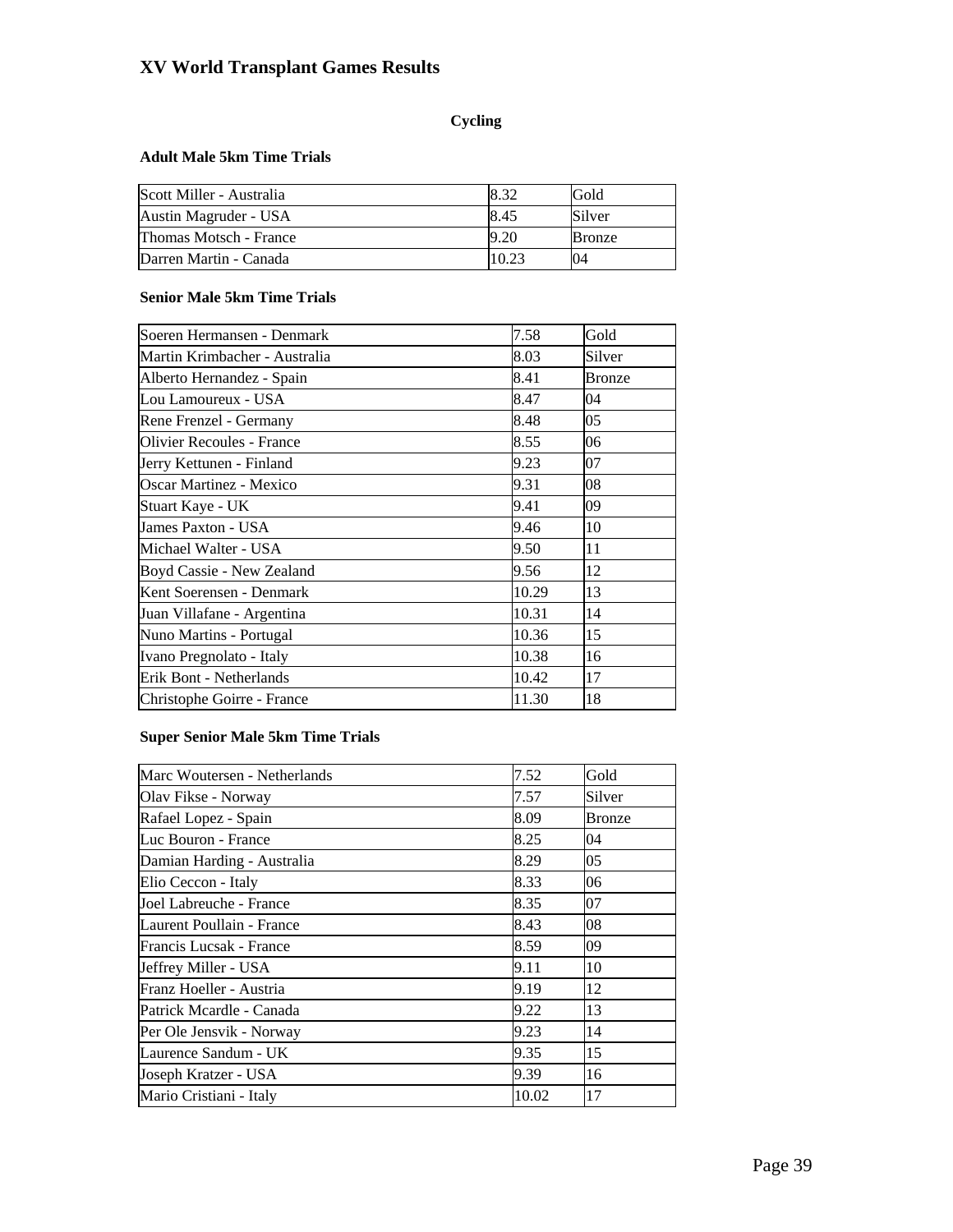| Giovanni Montoneri - Italy | 10.16 |    |
|----------------------------|-------|----|
| Jose Costa - Portugal      | 10.28 | 19 |
| Christer Olsson - Sweden   | 10.38 |    |
| Zachary Epstein - USA      | 11.07 |    |
| Patrick Barrett - USA      | 12.33 |    |

# **Veteran Male 5km Time Trials**

| Wim Hoentjen - Netherlands     | 8.43  | Gold   |
|--------------------------------|-------|--------|
| Michael Prenner - Italy        | 8.44  | Silver |
| Gerhard Van Dyk - South Africa | 8.45  | Bronze |
| Robert Hardy - Canada          | 8.54  | 04     |
| Joseph Danis - Canada          | 9.15  | 05     |
| David Simmons - USA            | 9.18  | 06     |
| Roger Clarke - UK              | 9.18  | 07     |
| Louresn Schultz - South Africa | 9.22  | 08     |
| Bill Wohl - USA                | 9.25  | 09     |
| Danny Horembach - Netherlands  | 9.39  | 10     |
| James Brien - USA              | 10.44 | 11     |
| Robert Price - USA             | 11.06 | 12     |
| J Rhodes - USA                 | 11.29 | 13     |
| Kurt Penner - Canada           | 12.38 | 14     |
| Nick Carson - USA              | 13.34 | 15     |

### **Super Veteran Male 5km Time Trials**

| Guy Bringas - France           | 8.48  | Gold          |
|--------------------------------|-------|---------------|
| Nernon Wells - Australia       | 9.04  | Silver        |
| Jean-Claude Lebourhis - France | 10.05 | <b>Bronze</b> |
| Jan Gunnar Skjelbekk - Norway  | 10.06 | 04            |
| Leif Ostin - France            | 11.34 | 05            |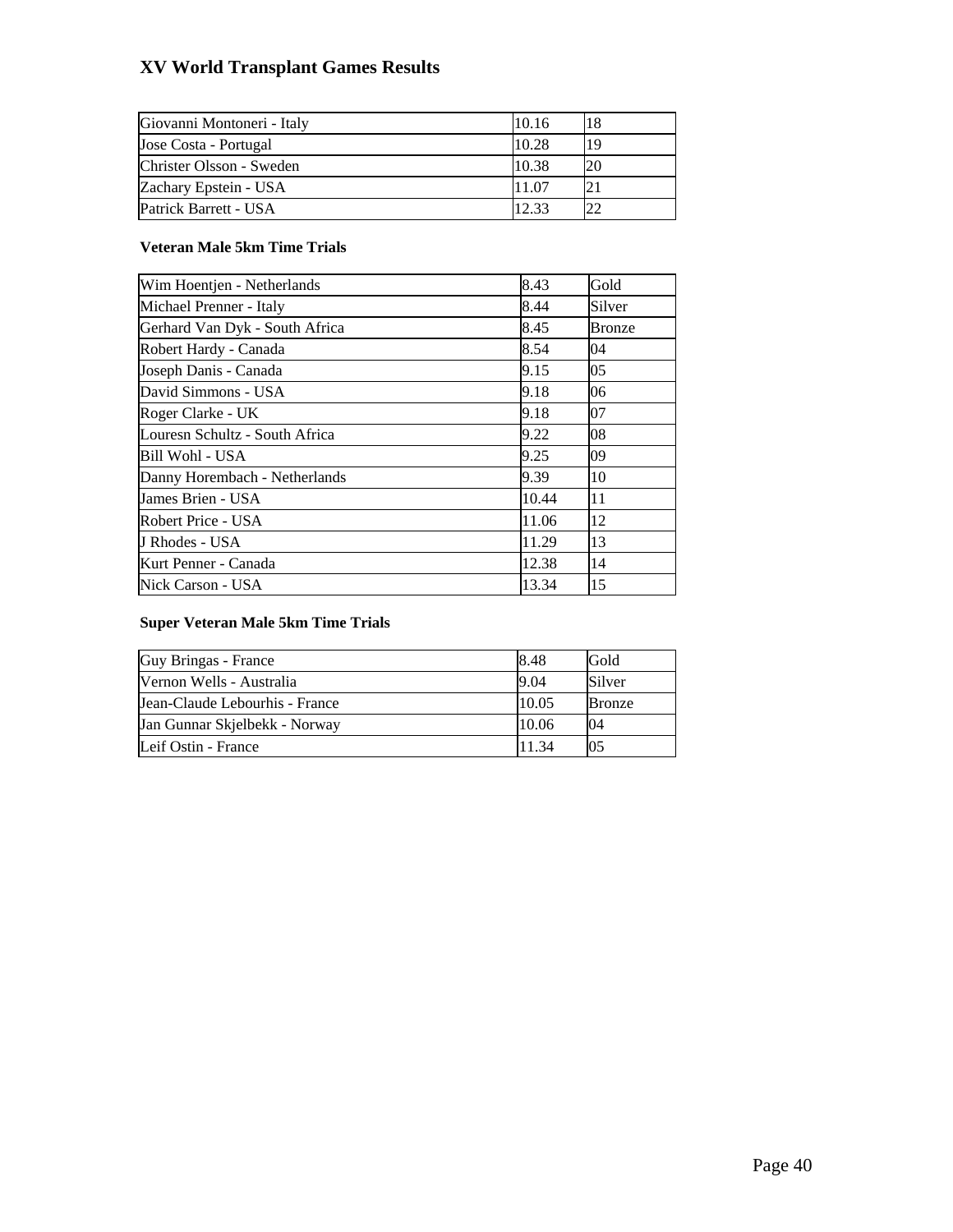# **Adult Female 5km Time Trials**

| Competitor                     | Minutes | Place  |
|--------------------------------|---------|--------|
| Elbrich Terpstra - Netherlands | 10.53   | Gold   |
| Heidi Gellert - Australia      | 10.53   | Silver |
| Jorie Von Ohlen - USA          | 13.57   |        |

### **Senior Female 5km Time Trials**

| Competitor                   | <b>Minutes</b> | Place         |
|------------------------------|----------------|---------------|
| Priscilla Chopping - Canada  | 9.05           | Gold          |
| Zoe Dixon - UK               | 10.09          | Silver        |
| Lisa Cuthbertson - Australia | 10.42          | <b>Bronze</b> |
| Amy Holdorf - USA            | 10.52          | 04            |

# **Super Senior Female 5km Time Trials**

| Competitor                     | <b>Minutes</b> | Place         |
|--------------------------------|----------------|---------------|
| Carmen Boudreau - Canada       | 10.12          | Gold          |
| Elizabeth Schick - Switzerland | 10.31          | Silver        |
| Stephanie Fraser - USA         | 10.36          | <b>Bronze</b> |
| Shirley Dennis - USA           | 13.02          | 04            |

### **Veteran Female 5km Time Trials**

| Competitor                       | <b>Minutes</b> | Place         |
|----------------------------------|----------------|---------------|
| Gisele Breuil Bozzo - France     | 9.35           | Gold          |
| Monica Hofer Oberjakober - Italy | 9.59           | Silver        |
| Jill Bowers - USA                | 10.45          | <b>Bronze</b> |
| Annemarie Albrecht - Germany     | 10.52          | 04            |
| Martha Black - USA               | 13.30          | 05            |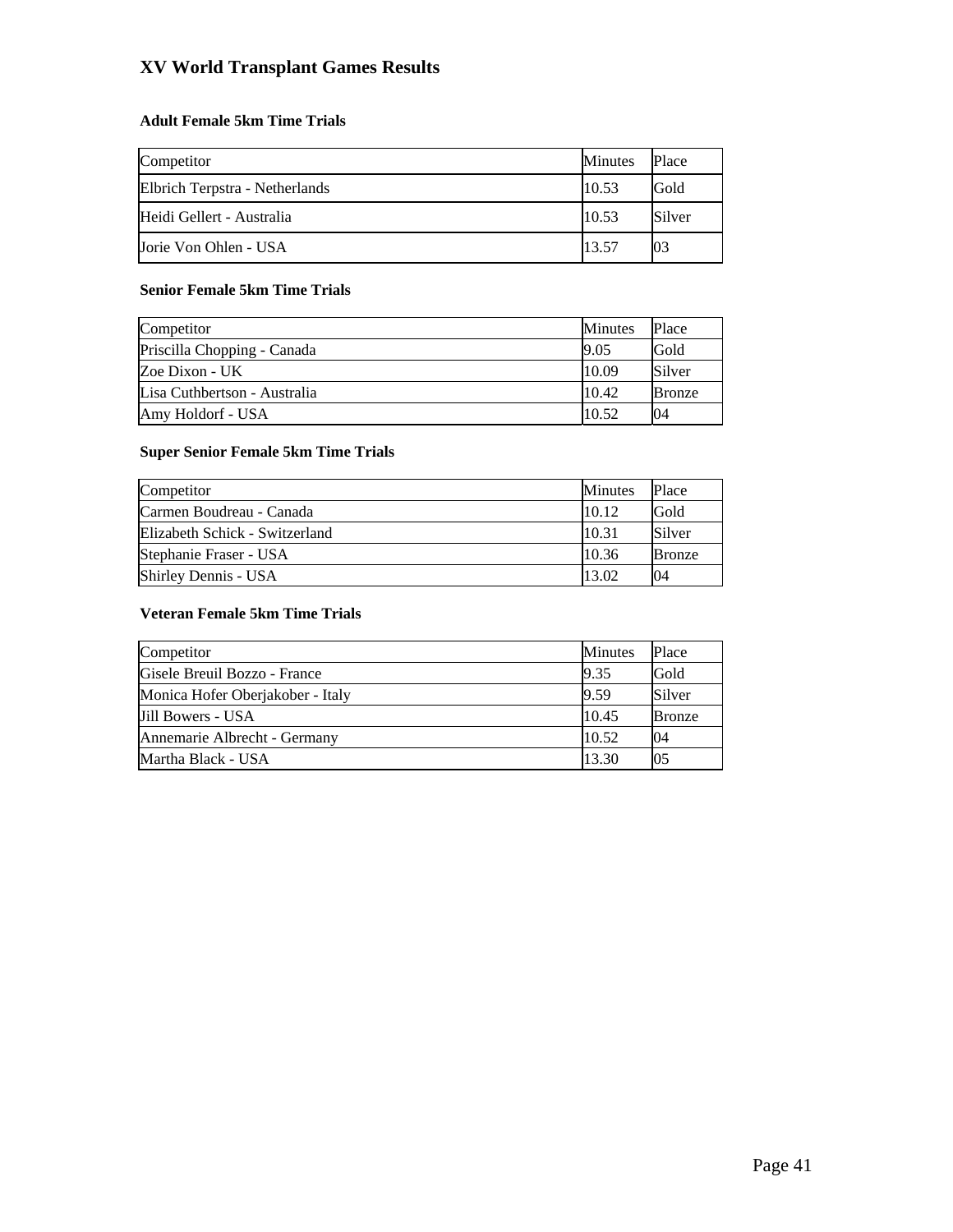# **Adult Male 20km Road Race**

| Name                        | Minutes | Place         |
|-----------------------------|---------|---------------|
| Erlend Gjerde - Norway      | 33.56   | Gold          |
| Austin Magruder - USA       | 34.08   | Silver        |
| Scott Miller - Australia    | 34.23   | <b>Bronze</b> |
| Miguel Gago - Spain         | 38.52   | 04            |
| Thomas Motsch - France      | 39.14   | 05            |
| Glen Mclennan - New Zealand | 40.40   | 06            |
| Darren Martin - Canada      | 55.01   | 07            |
| Andrew Oliver - Canada      | 36.43   | 08            |

### **Senior Male 20km Road Race**

| Name                          | <b>Minutes</b> | Place  |
|-------------------------------|----------------|--------|
| Martin Krimbacher - Austria   | 33.57          | Gold   |
| Soeren Hermansen - Denmark    | 33.58          | Silver |
| Lou Lamoureux - USA           | 34.52          | Bronze |
| Olivier Recoules - France     | 35.36          | 04     |
| Alberto Hernandez - Spain     | 38.00          | 05     |
| Rene Frenzel - Germany        | 38.21          | 06     |
| Oscar Martinez - Mexico       | 38.52          | 07     |
| Jerry Kettunen - Finland      | 40.35          | 08     |
| Stuart Kaye - UK              | 41.40          | 09     |
| Kent Soerensen - Denmark      | 42.07          | 10     |
| James Paxton - Usa            | 42.14          | 11     |
| Christophe Goirre - France    | 42.45          | 12     |
| Juan Villafane - Argentina    | 46.00          | 13     |
| Carlo Bruengger - Switzerland | 50.04          | 14     |
| Nuno Martins - Portugal       | 50.58          | 15     |

# **Super Senior Male 20km Road Race**

| Name                         | <b>Minutes</b> | Place  |
|------------------------------|----------------|--------|
| Rafael Lopez - Spain         | 35.37          | Gold   |
| Olav Fikse - Norway          | 35.38          | Silver |
| Marc Woutersen - Netherlands | 35.38          | Bronze |
| Laurent Poullain - France    | 35.38          | 04     |
| Elio Ceccon - Italy          | 35.39          | 05     |
| Joel Labreuche - France      | 35.39          | 06     |
| Luc Bouron - France          | 35.41          | 07     |
| Per Ole Jensvik - Norway     | 38.13          | 08     |
| Franz Hoeller - Austria      | 38.13          | 09     |
| Jeffrey Miller - USA         | 38.14          | 10     |
| Giovanni Montoneri - Italy   | 39.01          | 11     |
| John Batty - UK              | 39.01          | 12     |
| Francis Lucsak - France      | 39.31          | 13     |
| Joseph Kratzer - USA         | 40.40          | 14     |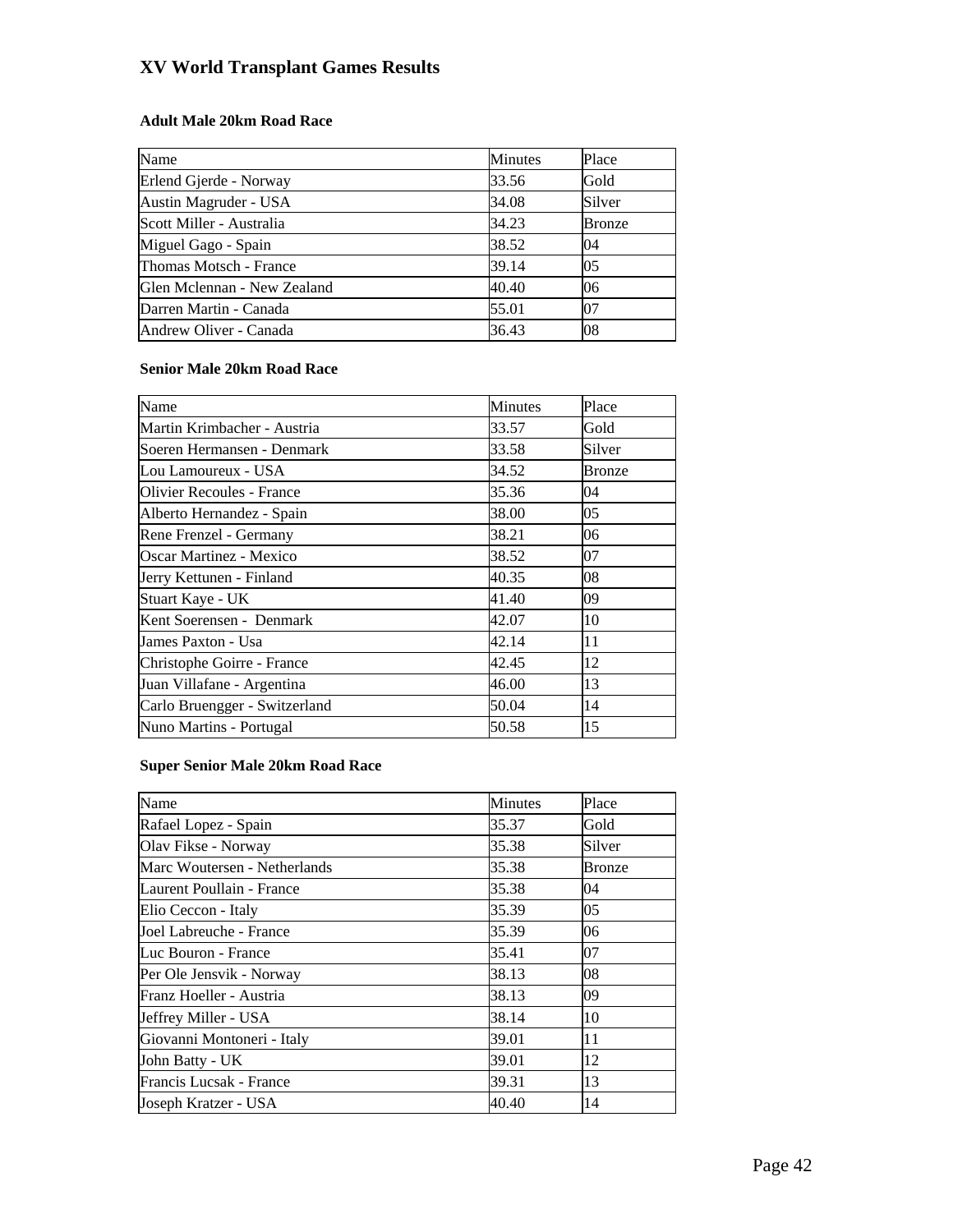| Patrick Mcardle - Canada   | 40.40 | 15 |
|----------------------------|-------|----|
| Laurence Sandum - UK       | 41.17 | 16 |
| Jose Costa - Portugal      | 43.39 | 17 |
| Christer Olsson - Sweden   | 46.21 | 18 |
| Zachary Epstein - USA      | 48.37 | 19 |
| Jan De Kock - South Africa | 52.04 | 20 |
| Ali Abdel Malek - Tunisia  | 54.22 | 21 |
| Patrick Barrett - USA      | 54.59 | 22 |
| Mario Cristiani - Italy    | 42.47 | 23 |

### **Veteran Male 20km Road Race**

| Name                           | <b>Minutes</b> | Place  |
|--------------------------------|----------------|--------|
| Gerhard Van Dyk - South Africa | 36.48          | Gold   |
| Wim Hoentjen - Netherlands     | 36.49          | Silver |
| Michael Prenner - Italy        | 36.49          | Bronze |
| Jose Cia - Spain               | 36.51          | 04     |
| David Simmons - USA            | 36.53          | 05     |
| Robert Hardy - Canada          | 36.55          | 06     |
| Roger Clarke - UK              | 36.56          | 07     |
| Louresn Schultz - South Africa | 36.57          | 08     |
| Joseph Danis - Canada          | 37.16          | 09     |
| Bill Wohl - USA                | 41.00          | 10     |
| James Brien - USA              | 42.09          | 11     |
| James Barry - Canada           | 43.30          | 12     |
| Robert Price - USA             | 51.05          | 13     |
| J Rhodes - USA                 | 57.03          | 14     |
| Kurt Penner - Canada           | 58.10          | 15     |

### **Super Veteran Male 20km Road Race**

| Name                           | <b>Minutes</b> | Place  |
|--------------------------------|----------------|--------|
| Vernon Wells - Australia       | 36.48          | Gold   |
| Guy Bringas - France           | 36.50          | Silver |
| Jan Gunnar Skjelbekk - Norway  | 41.55          | Bronze |
| Jean-Claude Lebourhis - France | 42.09          | 04     |
| Leif Ostin - Sweden            | 51.07          |        |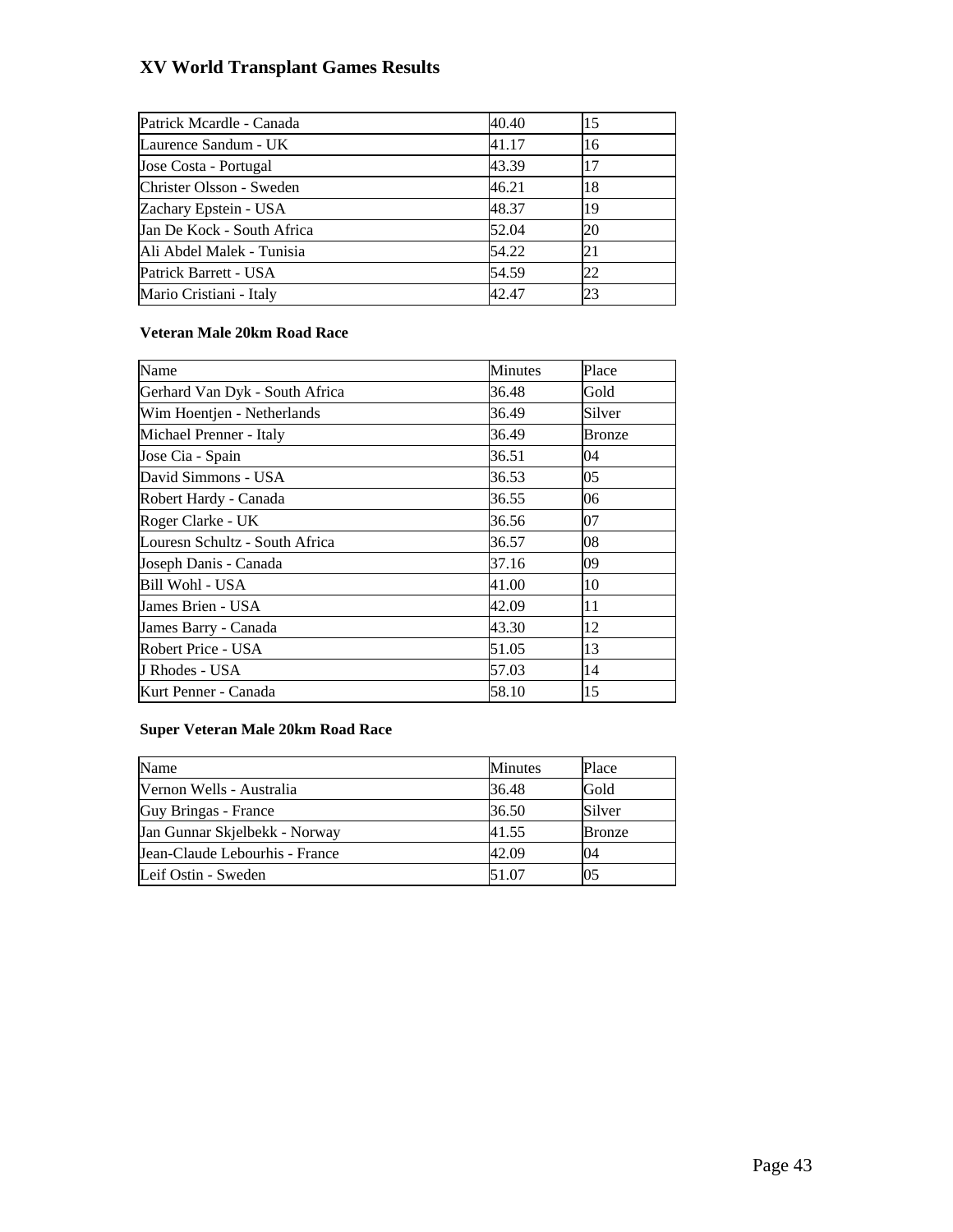# **Adult Female 20km Road Race**

| Name                           | <b>Minutes</b> | Place  |
|--------------------------------|----------------|--------|
| Elbrich Terpstra - Netherlands | 45.00          | Gold   |
| Heidi Gellert - Australia      |                | Silver |
| Jorie Von Ohlen - USA          | 1:05.57        | 03     |

### **Senior Female 20km Road Race**

| Name                         | <b>Minutes</b> | Place         |
|------------------------------|----------------|---------------|
| Priscilla Chopping - Canada  | 39.49          | Gold          |
| Lisa Cuthbertson - Australia | 44.23          | Silver        |
| Zoe Dixon - UK               | 44.56          | <b>Bronze</b> |
| Amy Holdorf - USA            | 47.24          | 04            |
| Sophie Morell - Australia    | 52.02          | 05            |

# **Super Senior Female 20km Road Race**

| Name                           | <b>Minutes</b> | Place         |
|--------------------------------|----------------|---------------|
| Carmen Boudreau - Canada       | 43.40          | Gold          |
| Stephanie Fraser - USA         | 44.45          | Silver        |
| Elizabeth Schick - Switzerland | 45.26          | <b>Bronze</b> |
| Marrijanne Lauridsen - Denmark | 49.22          | 04            |
| Shirley Dennis - USA           | 1.00.30        | 05            |

# **Veteran Female 20km Road Race**

| Name                             | <b>Minutes</b> | Place  |
|----------------------------------|----------------|--------|
| Gisele Breuil Bozzo - France     | 42.23          | Gold   |
| Monica Hofer Oberjakober - Italy | 43.20          | Silver |
| Jill Bowers - USA                | 44.45          | Bronze |
| Lynn Tetler - Canada             | 52.28          | 04     |
| Martha Black - USA               | 1.03.50        | 05     |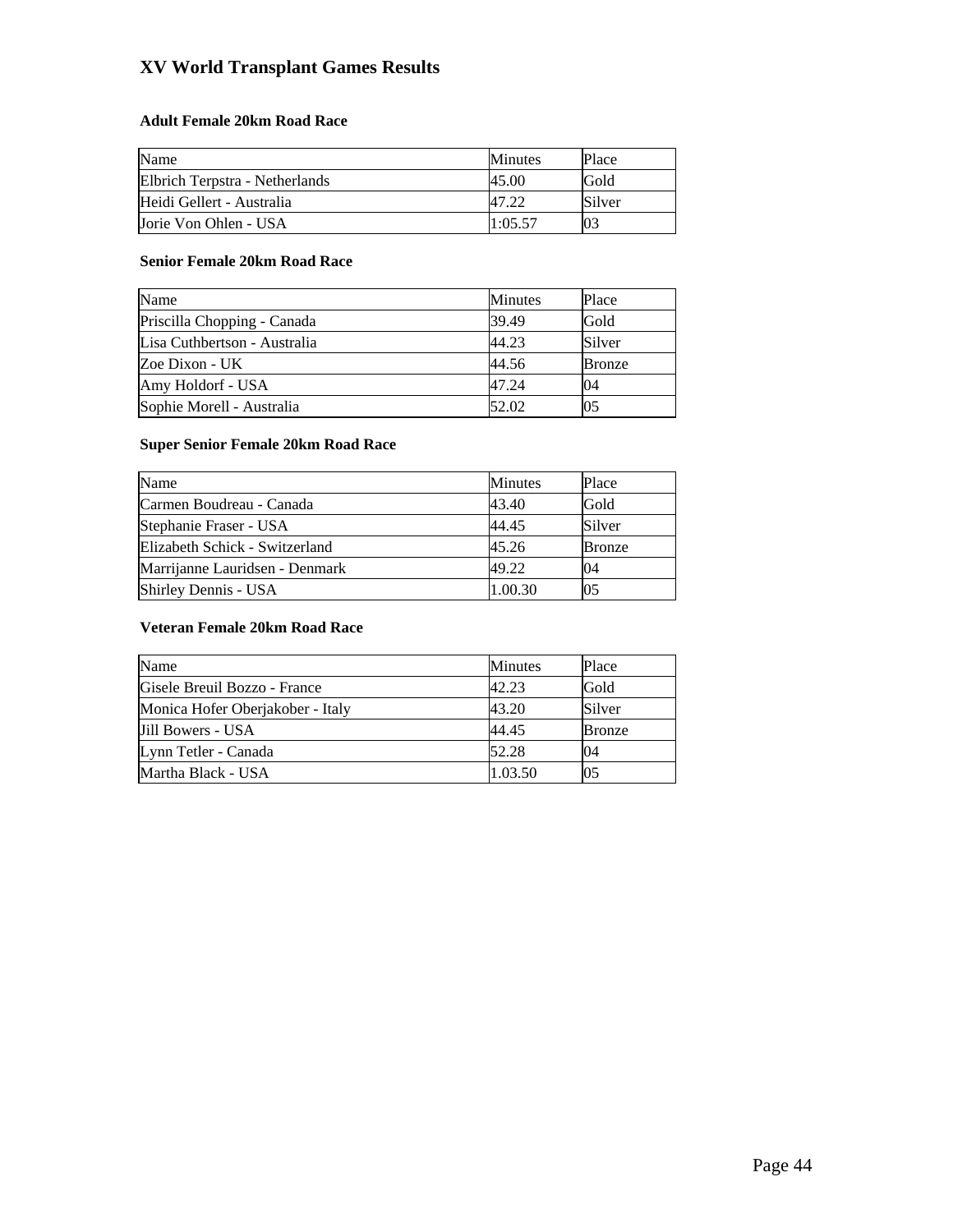# **Golf**

### **Adult Male**

| Name                        | <b>Strokes</b> |
|-----------------------------|----------------|
| Rohin Rosman - Australia    | 78             |
| Brent Dueck - Canada        | 94             |
| Gustav Wallen - Sweden      | 197            |
| Rasmus Henrichsen - Denmark | 110            |
| Nicolas Sidorenko - Canada  | 113            |

Medals (Gross)

Gold – Rohin Rosman – Australia (78) Silver – Brent Dueck – Canada (94)

Medals (Net) Gold – Gustav Wallen – Sweden (85) Silver – Rasmus Henrichsen – Denmark (85)

#### **Senior Male**

| Name                         | <b>Strokes</b> |
|------------------------------|----------------|
| Frank Clarke - UK            | 81             |
| Laurent Le Rouzic - France   | 81             |
| Ian Lewis-Jones - UK         | 83             |
| Ian Hillier - UK             | 86             |
| Glen Frewin - Australia      | 89             |
| Edward Sabat - Canada        | 90             |
| John Nokas - USA             | 92             |
| Ludovic Le Breton - France   | 98             |
| Vlad Krndija - Canada        | 100            |
| Todd Lawrence - Canada       | 102            |
| Barry Smith - Canada         | 108            |
| Lance Tyszka - Canada        | 115            |
| Roman Dunda - Czech Republic | 119            |
| Jasper Schouten - Canada     | 121            |

Medals (Gross) Gold – Frank Clarke – UK (81) Silver – Laurent Le Rouzic – France (81) Bronze – Ian Lewis-Jones – UK (83)

Medals (Net) Gold – Edward Sabat – Canada (65) Silver – Ian Hillier UK (74) Bronze – Ludovic Le Breton – France (74)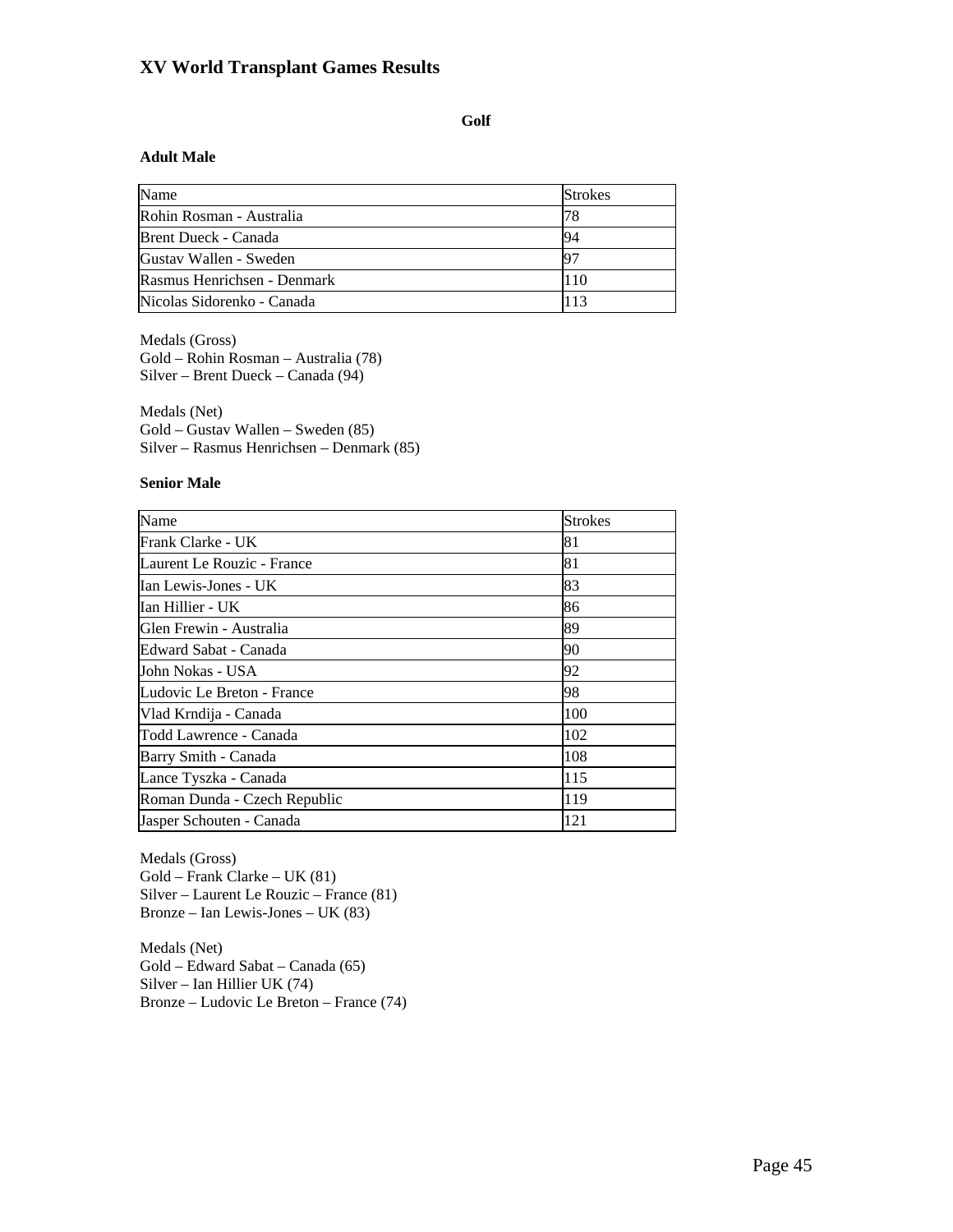### **Super Senior Male**

| Name                           | <b>Strokes</b> |
|--------------------------------|----------------|
| Neale Coulch - Australia       | 82             |
| Steve Whitehead - USA          | 84             |
| Carl-Johan Ahl - Sweden        | 85             |
| Suwan Bamrung - Thailand       | 90             |
| Wayne Kelly - Australia        | 90             |
| Shannon Dunkin - USA           | 91             |
| Dean Simmers - South Africa    | 93             |
| Don Benson - Canada            | 94             |
| John Akin - USA                | 95             |
| Ng Moi Boon Joseph - Singapore | 96             |
| Sylvain Garreau - Canada       | 96             |
| Jonathan Cope - USA            | 98             |
| Michael Dwyer - Ireland        | 101            |
| Norio Nakazato - Japan         | 102            |
| Murray Rose - Australia        | 106            |
| Joseph Kratzer - USA           | 107            |
| Lucio Fior - Italy             | 109            |

Medals (Gross) Gold – Neale Coulch – Australia (82) Silver – Steve Whitehead – USA (84) Bronze – Carl-Johan Ahl – Sweden (85)

Medals (Net) Gold – Shannon Dunkin – USA (69) Silver – Andrew Smith - USA (70) Bronze – Wayne Kelly – Australia (71)

### **Veteran Male**

| Name                            | <b>Strokes</b> |
|---------------------------------|----------------|
| Raimo Juuti - Finland           | 76             |
| Garry Campbell - Ireland        | 80             |
| Magnus Elovsson - Sweden        | 85             |
| John Barnes - UK                | 86             |
| Somyot Akapaiboon - Thailand    | 86             |
| Brian Myerson - Australia       | 87             |
| Tom Devereux - Ireland          | 87             |
| Anders Olsson - Sweden          | 88             |
| Graham Marsh - UK               | 89             |
| Thongchai Panchabuse - Thailand | 89             |
| Chai Leng Chua - Singapore      | 90             |
| Damien Ingwersen - Australia    | 92             |
| Nico Zonneveld - Netherlands    | 92             |
| Aubrey Goldstein - Canada       | 93             |
| Alan Power -New Zealand         | 95             |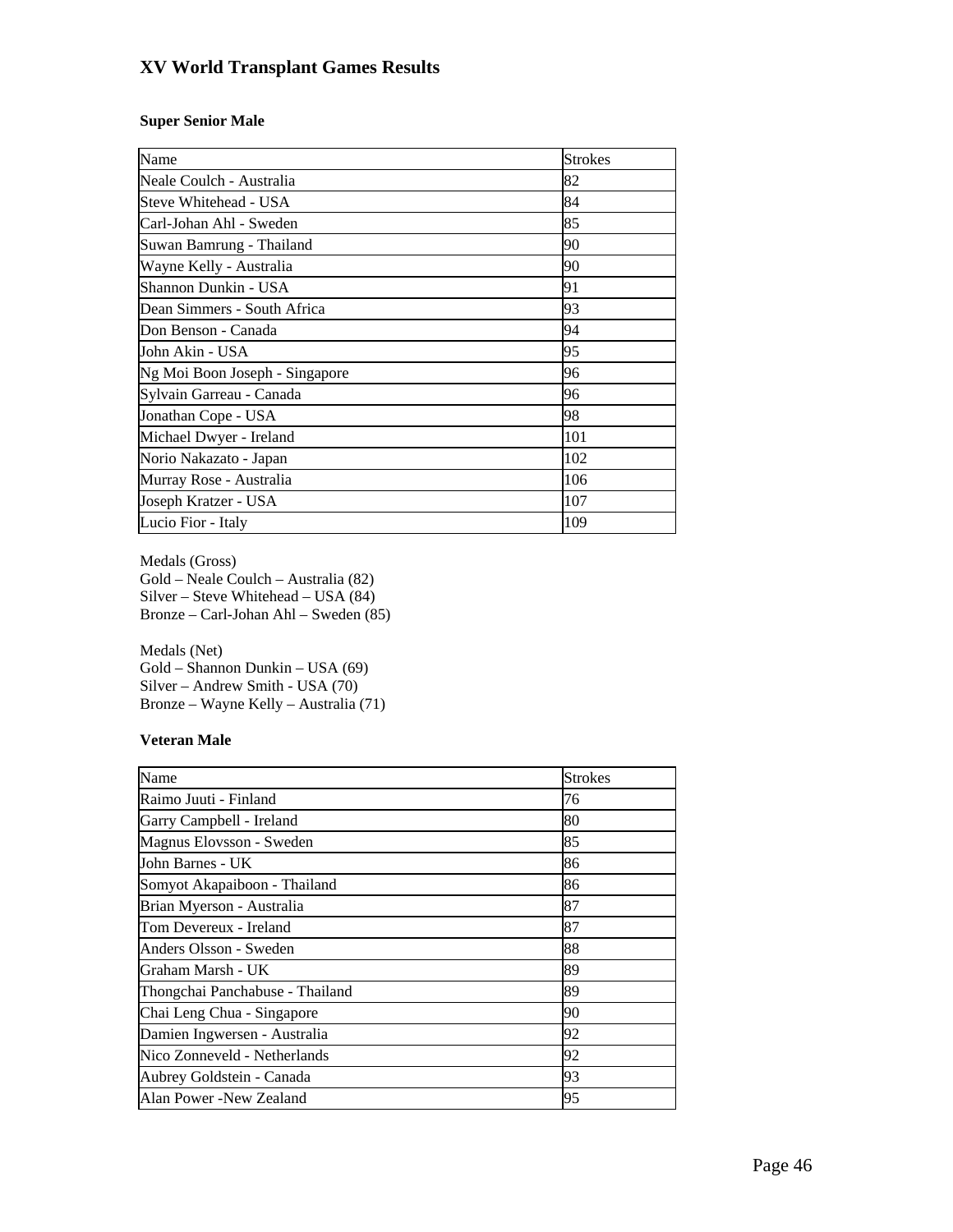| Glen Brashear - USA           | 95  |
|-------------------------------|-----|
| Larry Kreklewich - Canada     | 96  |
| Rejean Dupre - Canada         | 96  |
| Norbert Mcgarr - UK           | 98  |
| Karel Kooistra - Netherlands  | 100 |
| Chaisri Satchachai - Thailand | 102 |
| Hans Gabriel - Sweden         | 107 |
| Robert Walstra - Netherlands  | 114 |
| Franklin Bialystok - Canada   | 119 |

Medals (Gross)

Gold – Ramo Juuti – Finland (76) Silver – Garry Campbell – Ireland (80) Bronze – Magnus Elovsson – Sweden (85)

Medals (Net) Gold – Somyat Akapaiboon – Thailand (63) Silver – Brian Myerson - Australia (63) Bronze – Thongchai Panchabuse – Thailand (64)

### **Super Veteran Male**

| Name                            | <b>Strokes</b> |
|---------------------------------|----------------|
| Jean Thibert - Canada           | 86             |
| Jacques Lepage - France         | 92             |
| Brian Hain - USA                | 93             |
| Pieter Osnabrugge - Netherlands | 94             |
| Terry Mangan - Ireland          | 95             |
| Krister Erlund - Finland        | 96             |
| Johnnie Tofte - South Africa    | 97             |
| Carel Boullart - Netherlands    | 99             |
| Jorma Seppalainen - Finland     | 102            |
| Michael Binder - USA            | 106            |
| Jerry Shoemaker - USA           | 114            |
| Henk Zelhorst - Netherlands     | 115            |

Medals (Gross) Gold – Jean Thibert – Canada (86) Silver – Jacque Le Page – France (92) Bronze – Terry Mangan – Ireland (95)

Medals (Net) Gold – Brian Haine – USA (68) Silver – Pieter Osnabrugge - Netherlands (69) Bronze – Krister Erlund – Finland (74)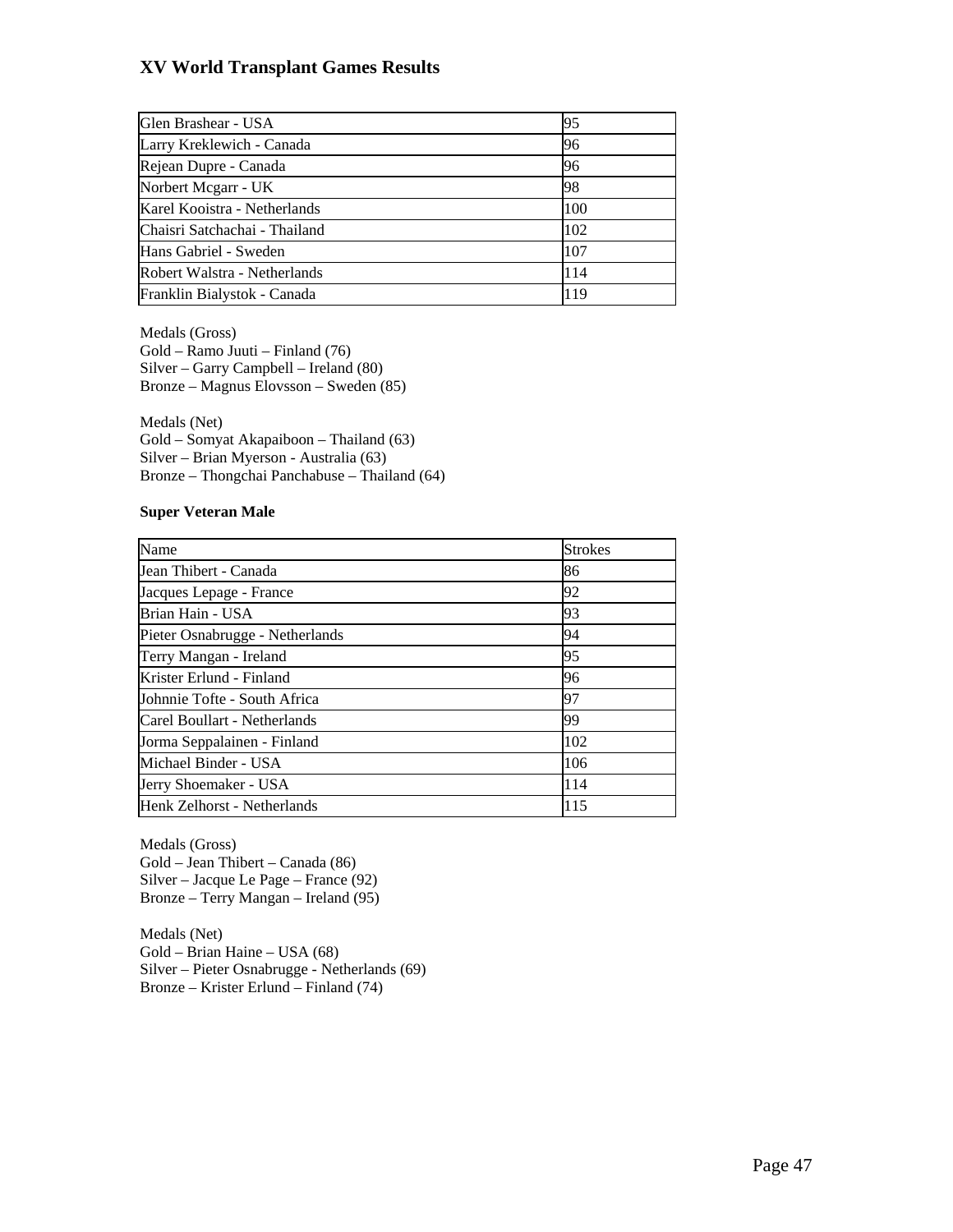### **Adult Female**

| Name                  | <b>Strokes</b> |
|-----------------------|----------------|
| Rachael Reynolds - UK | 84             |

Medals (Gross) Gold – Rachael Reynolds – UK (84)

### **Senior Female**

| Name                | Strokes |
|---------------------|---------|
| Teresa Snyder - USA | $\sim$  |

Medals (Gross) Gold – Teresa Snyder – USA (127)

### **Super Senior Female**

| Name                     | <b>Strokes</b> |
|--------------------------|----------------|
| Laurie Nimmons - USA     | 83             |
| Marie O'Connor - Ireland | 93             |
| Leslie Petter - Canada   | 105            |
| Patsy Twohill - USA      | 105            |
| Mary Siers - USA         | 123            |

Medals (Gross) Gold – Laurie Nimmons – USA (83) Silver – Patsy Twohill – France (105) Bronze – Leslie Petter – Canada (105)

Medals (Net) Gold – Marie O'Connor – Ireland (77) Silver – Mary Siers - USA (98)

### **Veteran Female**

| Name                              | <b>Strokes</b> |
|-----------------------------------|----------------|
| Caterina Folco - Italy            | -93            |
| Heletje Heilie Uys - South Africa | 94             |
| Nadine Ogonowski - Canada         | 105            |
| Margaret Gambrill - UK            | 111            |

Medals (Gross) Gold – Caterina Folco – Italy (93) Silver – Nadine Ogonowski – Canada (105)

Medals (Net) Gold – Heilie Uys – South Africa (77) Silver – Margaret Gambrill – UK (86)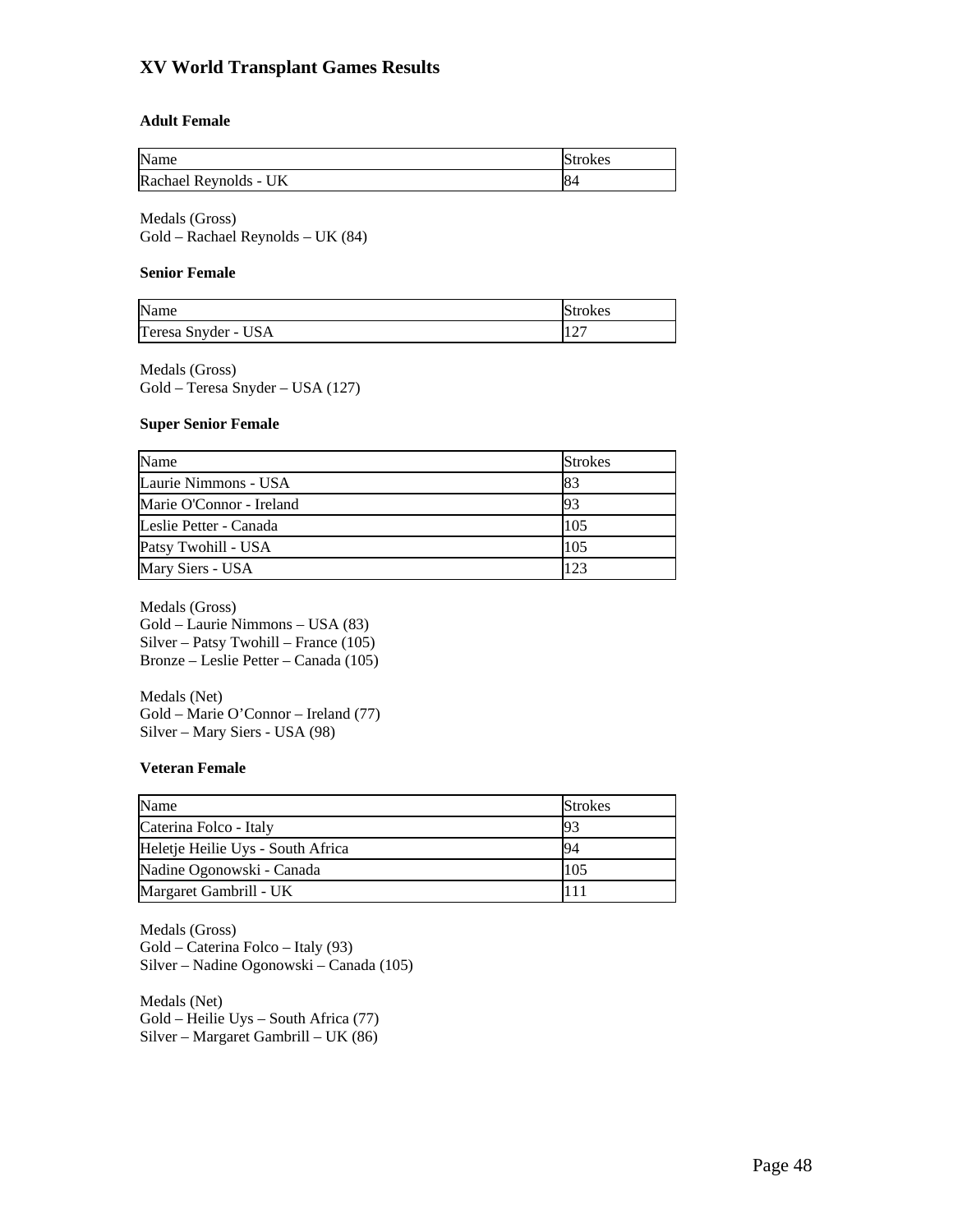# **Super Veteran Female**

| Name                | <b>Strokes</b> |
|---------------------|----------------|
| Kathleen Milne - UK | 106            |

Medals (Gross) Gold – Kathleen Milne – UK (106)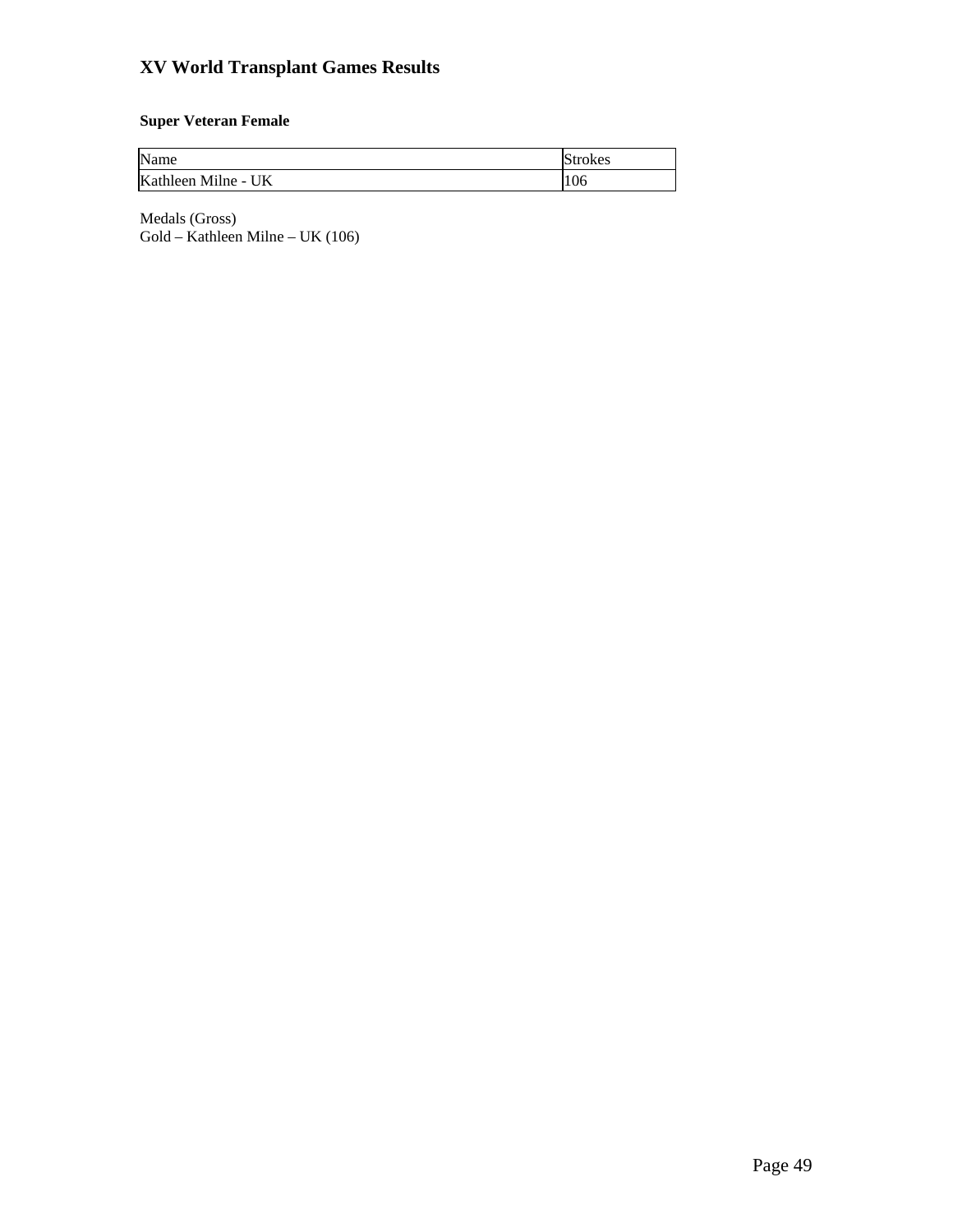### **Lawn Bowls Adult Male Singles**

Gold - Allan Poulson – Denmark<br> $2<sup>nd</sup>$  Place (no medal): Nicola Marcantonio - Italy

### **Lawn Bowls Super Senior Male Singles**

Gold - Alan Hurst - Australia Silver - Enzo Di Giovanbattista – Italy 3rd Place (no medal): Andrew Waddington - Australia

### **Lawn Bowls Veteran Male Singles**

Gold - Kurt Penner - Canada Silver - Colin Aspland - UK Bronze - Terry McMullen – Ireland Tied 4th – Marvin Meissner – Canada Tied  $4<sup>th</sup>$  – Malcolm Long – Australia Tied  $4<sup>th</sup> - J$ . Rhodes – USA Tied  $4<sup>th</sup>$  – Hugo Boyce - Ireland

### **Lawn Bowls Super Veteran Male Singles**

Gold - Peter Pritchard - Australia Silver - Jacobus Kallie-Mattheus - South Africa Bronze – Keith Galdino – Australia<br>4<sup>th</sup> Place – Robert McBlain – Australia<br>5<sup>th</sup> Place – Alan Beach – New Zealand<br>6<sup>th</sup> Place – David Higley - USA

### **Lawn Bowls Open Male Pairs**

Gold - McMullen / Boyce - Ireland Silver - Galdino / Pritchard - Australia Bronze - Clarke / Aspland – UK Tied 4<sup>th</sup> - Blaso Jr / Higley - USA Tied 4<sup>th</sup> - Devereux / Campbell - Ireland Tied $4^{\text{th}}$  – Penner / Chen – Canada Tied 4<sup>th</sup> - McBlain / Hurst - Australia Tied  $4<sup>th</sup> - Long / Waddington - Australia$ Tied  $4<sup>th</sup>$  - Beach / O'Connor - New Zealand

### **Lawn Bowls Super Senior Female Singles**

Gold - Kimberley Stahlbaum - Canada Silver - Susanne Hudson - South Africa Bronze - Dawn Fenton – UK<br>4<sup>th</sup> Place – Lyn Budge – Australia<br>5<sup>th</sup> Place – Heather Bishop – Canada<br>6<sup>th</sup> Place – Masayo Shibahara – Japan<br>7<sup>th</sup> Place – Melody Klassen - Canada

### **Lawn Bowls Veteran Female Singles**

Gold - Linda Rowe - Canada Silver - Zenpo Katu – Japan<br>3<sup>rd</sup> Place (no medal): Rosa Shields - Canada

### **Lawn Bowls Super Veteran Female Singles**

Gold - Barbara McLean - Australia Silver - Helen Determan – Canada 3rd Place (no medal): Jennie Diment - Canada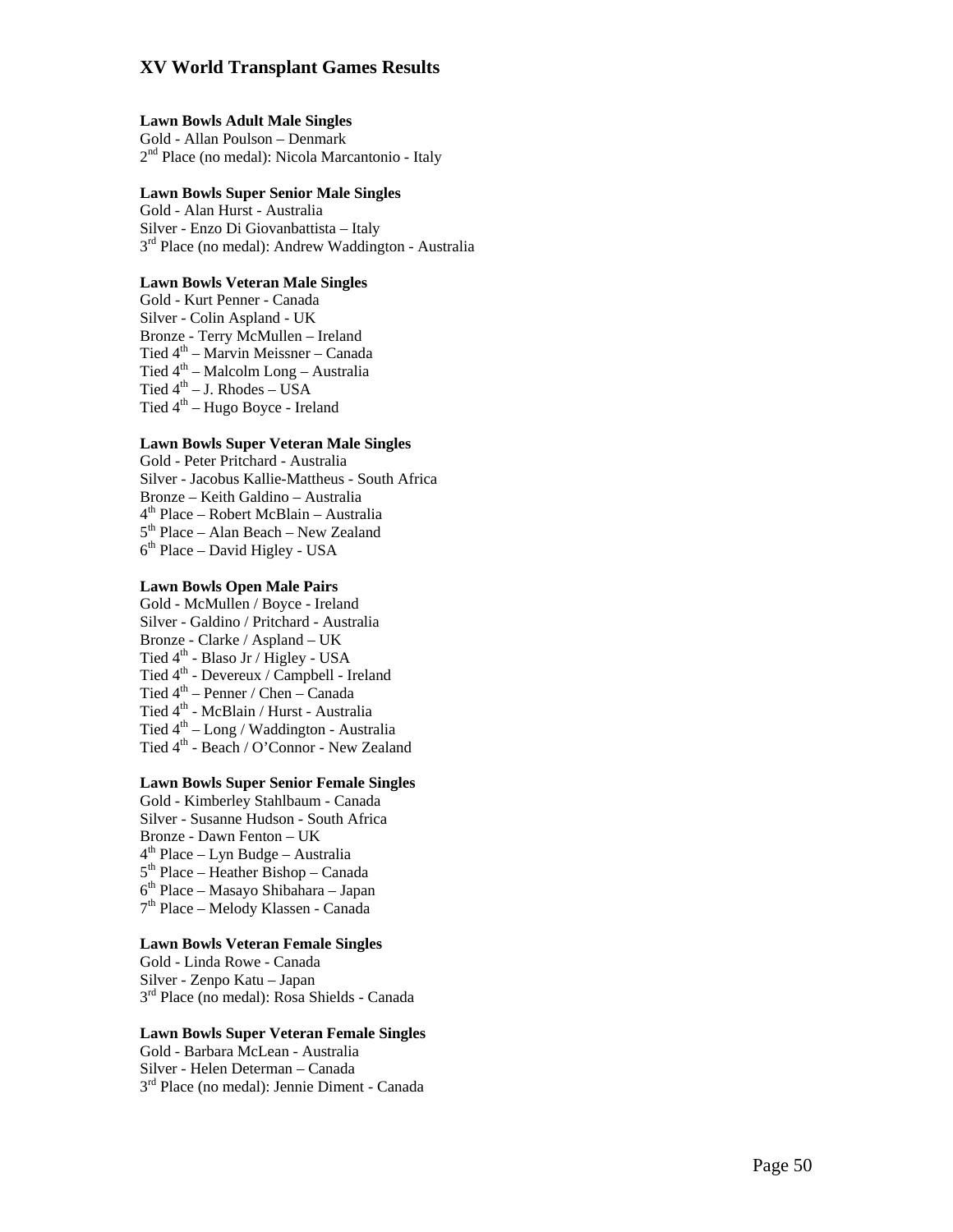# **Lawn Bowls Open Female Pairs**

Gold - King / Determan - Canada Silver - Mainville / O'Brien - Canada Bronze - McLean / Budge – Australia Tied 4<sup>th</sup>: Rowe / Stahlbaum – Canada Tied 4<sup>th</sup>: Fredette / Klassen - Canada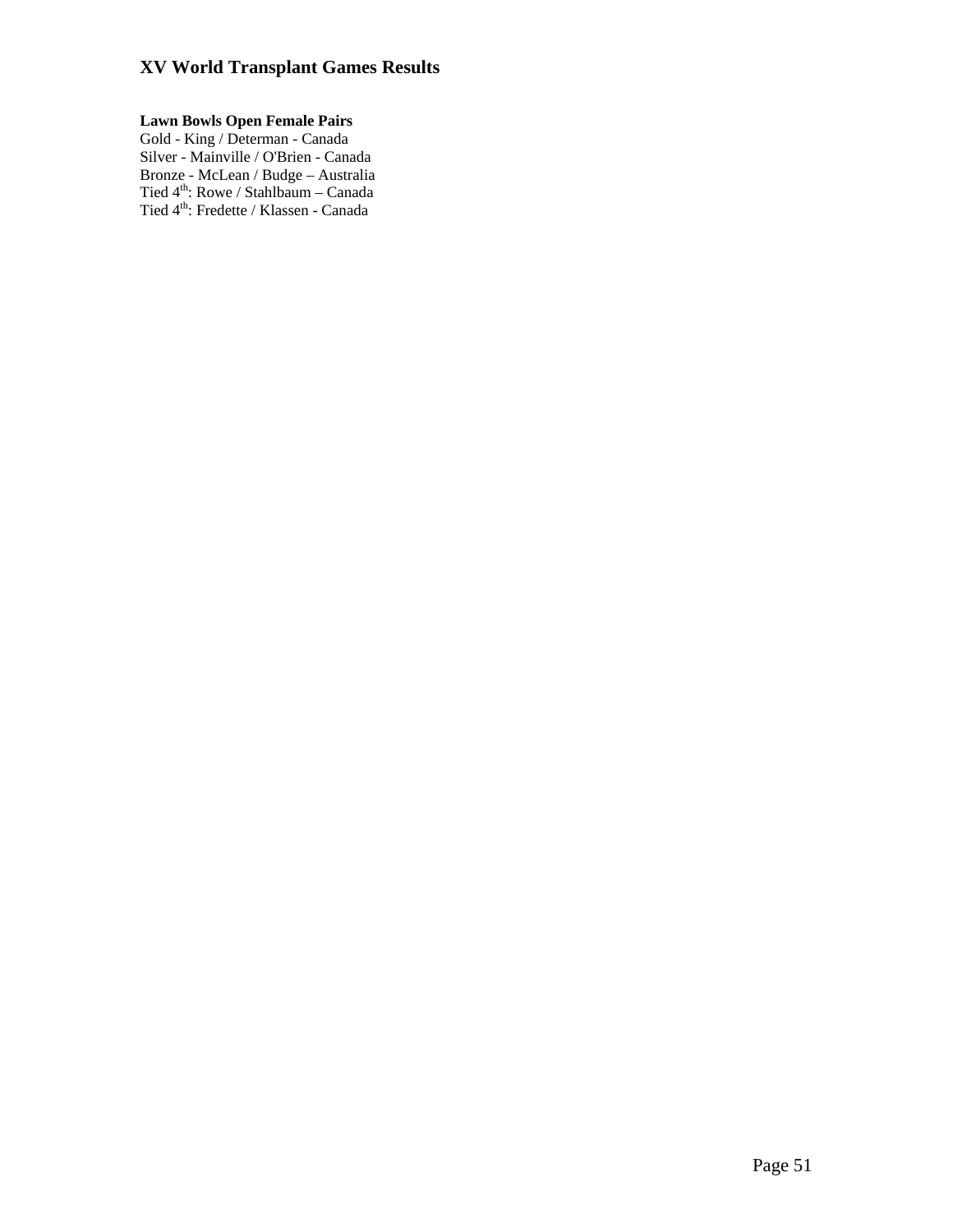# **Mini Marathon**

### **Adult Male 5km**

| Name                      | <b>Minutes</b> | Place         |
|---------------------------|----------------|---------------|
| Ville Ojanen - Finland    | 18.45          | Gold          |
| Benjamin Ziehr - USA      | 18.57          | Silver        |
| Mehdi Rezgui - Tunisia    | 20.55          | <b>Bronze</b> |
| Baske Hoven - Netherlands | 25.51          | 04            |
| Mark Black - Canada       | 26.16          | 05            |

## **Senior Male 5km**

| Name                             | Minutes | Place  |
|----------------------------------|---------|--------|
| Pablo Grunewald - Argentina      | 17.03   | Gold   |
| Jamie Tapia - Mexico             | 17.27   | Silver |
| Lilian-Regis Debray - France     | 18.30   | Bronze |
| Laszlo Venyercsan - Hungary      | 19.28   | 04     |
| Tony Miskelly - UK               | 19.43   | 05     |
| Hiroki Ishii - Japan             | 20.33   | 06     |
| Victor Frias - Argentina         | 21.56   | 07     |
| Shiro Itagaki - Japan            | 22.39   | 08     |
| Jerry Kettunen -                 | 23.17   | 09     |
| Rickard Nordstrom - Sweden       | 24.20   | 10     |
| <b>Olivier Recoules - France</b> | 24.21   | 11     |
| Andreas Jerney - Austria         | 29.13   | 12     |
| James Mclauchlan - Canada        | 30.48   | 13     |
| Edward Sabat - Canada            | 38.24   | 14     |

### **Super Senior Male 5km**

| Name                          | <b>Minutes</b> | Place  |
|-------------------------------|----------------|--------|
| Andreas Wess - Germany        | 17.08          | Gold   |
| Joaquin Exposito - Spain      | 17.31          | Silver |
| Tony Gartland - Ireland       | 18.33          | Bronze |
| Giovanni Tuccillo - Italy     | 18.49          | 04     |
| Peter Mcgouran - UK           | 19.31          | 05     |
| Redha Ahmad - Kuwait          | 20.57          | 06     |
| Fabrizio Pasqualotto - Italy  | 21.04          | 07     |
| Gerald Brown - UK             | 21.11          | 08     |
| Luc Bouron - France           | 22.04          | 09     |
| Laurence Sandum - UK          | 22.08          | 10     |
| Robert Mccullough - Canada    | 22.30          | 11     |
| Miroslaw Burski - Poland      | 23.01          | 12     |
| Christophe Raimbault - France | 23.03          | 13     |
| Panagiotis Mantelos - Greece  | 23.27          | 14     |
| Jean-Claude Pradier - France  | 24.10          | 15     |
| Guido Van Israel - Belgium    | 25.21          | 16     |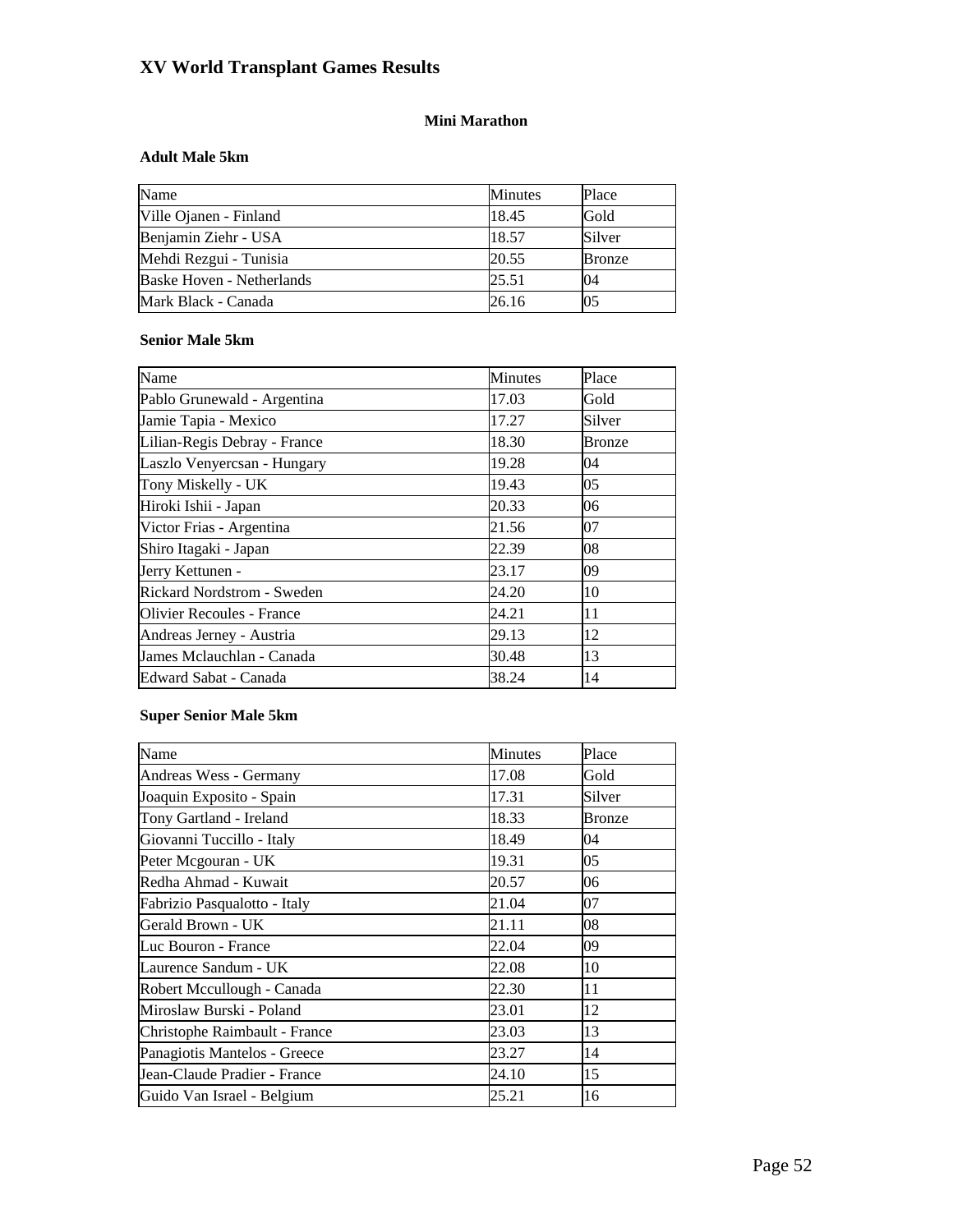| Enrique Valles - USA               |  |
|------------------------------------|--|
| Pierre Andre Grognuz - Switzerland |  |

### **Veteran Male 5km**

| Name                           | <b>Minutes</b> | Place  |
|--------------------------------|----------------|--------|
| Abdul Kathrada - South Africa  | 21.30          | Gold   |
| Guy Muller - France            | 22.12          | Silver |
| Ali Saleh - Kuwait             | 22.34          | Bronze |
| Michael Coonfield - USA        | 23.04          | 04     |
| Colin Mitchell - UK            | 24.54          | 05     |
| Michikata Ohkubo - Japan       | 27.22          | 06     |
| Chris Chiarello - USA          | 28.32          | 07     |
| Vicente Cabezas - Spain        | 28.33          | 08     |
| Mohamed Amorria - Tunisia      | 33.23          | 09     |
| Franklin Bialystok - Canada    | 34.18          | 10     |
| Francisco Martin - Puerto Rico | 38.25          | 11     |

### **Super Veteran Male 5km**

| Name                          | <b>Minutes</b> | Place         |
|-------------------------------|----------------|---------------|
| Anthony Tony Scott - UK       | 21.30          | Gold          |
| Franz Brecklinghaus - Germany | 21.53          | Silver        |
| Alfons Poortmans - Belgium    | 22.00          | <b>Bronze</b> |
| Kaino Kiviaho - Finland       | 22.20          | 04            |
| Robert Pardies - France       | 26.13          | 05            |
| Bjorn Ivarsson - Sweden       | 27.22          | 06            |
| Claude Barres - France        | 34.17          | 07            |
| Thomas Awad - Canada          | 44.27          | 108           |
| Joseph Stott - USA            | 47.35          | 09            |

# **Adult Female 3km**

| Name                        | <b>Minutes</b> | Place         |
|-----------------------------|----------------|---------------|
| Kate Farne - Austria        | 13.06          | Gold          |
| Jamie Bourassa - Canada     | 16.45          | Silver        |
| Katheryn Knox - UK          | 17.30          | <b>Bronze</b> |
| Patricia Cifuentes - France | 22.44          | 04            |
| Aline Fredette - Canada     | 27.25          |               |

### **Senior Female 3km**

| Name                      | Minutes | Place  |
|---------------------------|---------|--------|
| Helen Hayton - UK         | 16.09   | Gold   |
| Lynn Hindle - UK          | 16.22   | Silver |
| Zoe Dixon - UK            | 17.47   | Bronze |
| Isabel Lefebvre - Canada  | 28.31   | 04     |
| Cora Morningstar - Canada | 30.51   | 05     |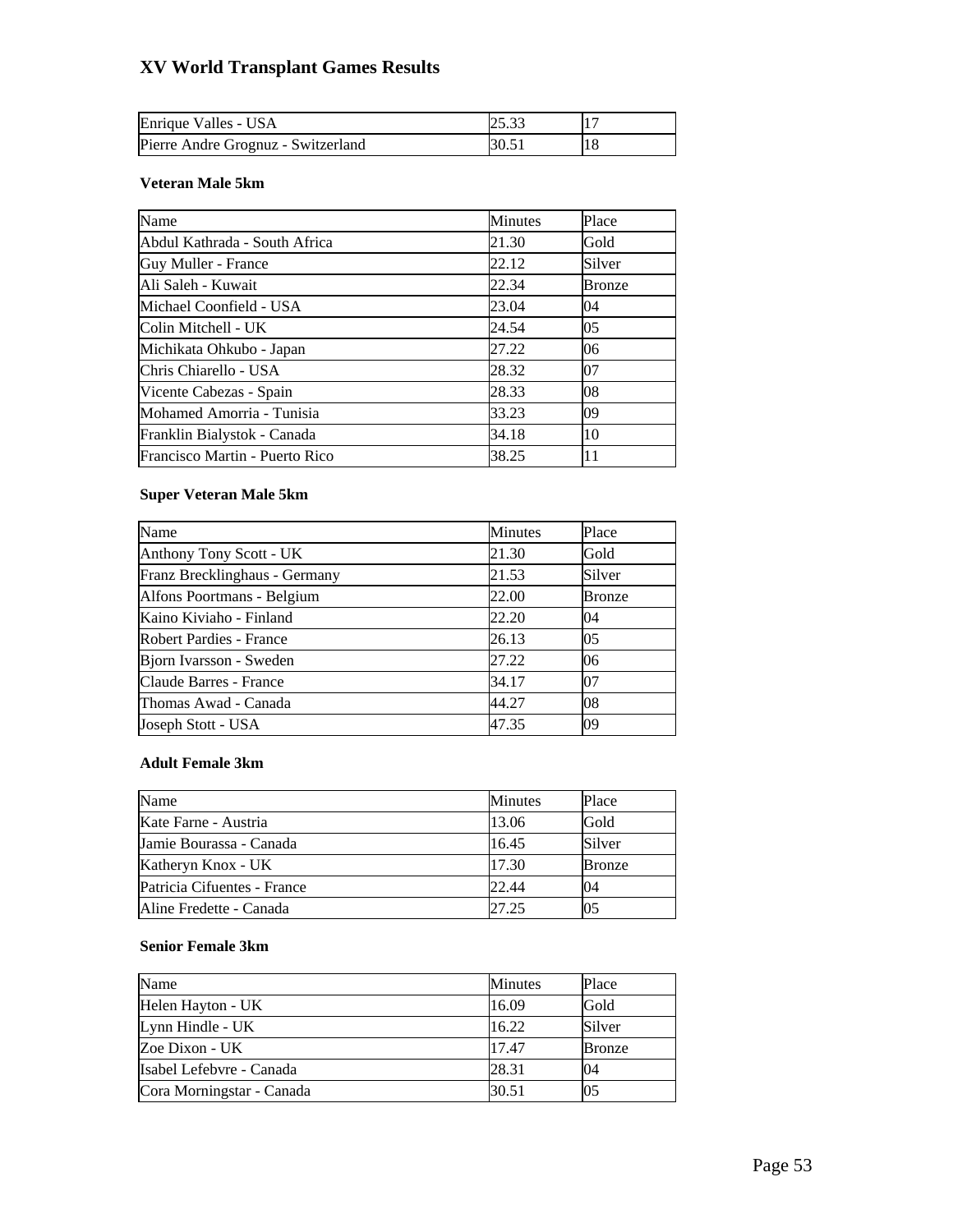### **Super Senior Female 3km**

| Name                          | <b>Minutes</b> | Place  |
|-------------------------------|----------------|--------|
| Andrasne Jung - Hungary       | 12.49          | Gold   |
| Elvira Mendiburu - Argentina  | 14.46          | Silver |
| Susanne Hudson - South Africa | 15.11          | Bronze |
| Melissa Salvador - USA        | 15.30          | 04     |
| Leslie Petter - Canada        | 16.43          | 05     |
| Margaret Benson - Canada      | 17.13          | 06     |
| Marina Avsenik - Slovenia     | 18.09          | 07     |
| Deborah Lanktree - Canada     | 18.14          | 08     |
| Claudia Korff - Germany       | 19.21          | 09     |
| Irene Jeffers - UK            | 19.51          | 10     |
| Carrie Jung - Canada          | 24.52          | 12     |
| Laureen Bureau - Canada       | 25.35          | 13     |
| Monica Collins - USA          | 41.43          | 14     |

### **Veteran Female 3km**

| Name                            | <b>Minutes</b> | Place          |
|---------------------------------|----------------|----------------|
| Susan Harrison - Canada         | 17.01          | Gold           |
| Gisele Breuil Bozzo - France    | 17.19          | Silver         |
| Darlene Mcneil - Canada         | 21.42          | Bronze         |
| Monika Hemmerling - Germany     | 23.14          | 04             |
| Nancy Mackrola - USA            | 23.31          | 0 <sub>5</sub> |
| Christine Griffiths - Australia | 23.41          | 06             |
| Catherine Coonfield - USA       | 25.24          | 07             |
| Catherine Kasriel - USA         | 25.39          | 108            |

### **Super Veteran Female 3km**

| Name                      | <b>Minutes</b> | Place  |
|---------------------------|----------------|--------|
| Joan Bell - UK            | 17.39          | Gold   |
| Rita Solimene - USA       | 17.56          | Silver |
| Annemarie Kumpe - Germany | 25.33          | Bronze |
| Joan Whitney - UK         | 32.46          | 04     |
| Mary Rhodes - USA         | 35.08          | 05     |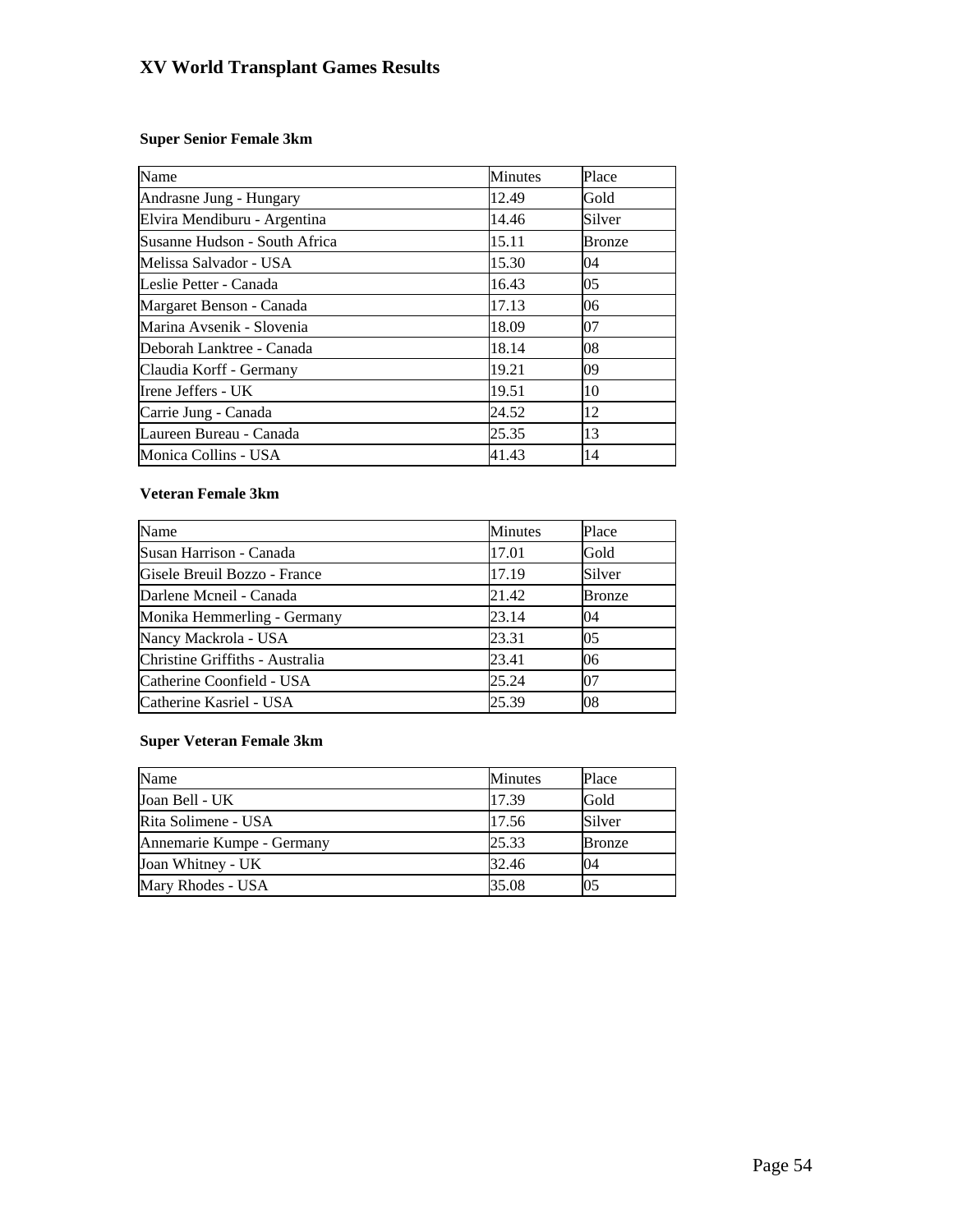### **Rowing (incomplete results)**

**Adult Male 1000m Singles**  Gold - Baske Hoven – Netherlands - 5:46.26

**Senior Male 1000m Singles**  Gold - Steven Dollery – Australia - 6.22.76

**Super Senior Male 1000m Singles**  Gold - Benny DeLouw – Netherlands - 7.02.54 Silver - David Smith –Canada - 7.55.11

**Veteran Male 1000m Singles**  Gold - Pertti Salminen – Finland - 6.11.56 Silver - Gregory Cash – Australia - 6.15.10

**Adult Male 1000m Doubles**  Gold - Hoven / De Louw – Netherlands - 5.22.97

**Senior Male 1000m Doubles**  Gold - Bedard / Smith - Canada - 5.48.69

**Super Senior Male 1000m Doubles**  Gold - Rose / Cash – Australia - 7.17.09

**Veteran Male 1000m Doubles**  Gold - Maher / Winter - Canada - 7.14.87

**Super Senior Female 1000m Singles**  Gold - Margaret Benson – Canada - 9.27.78

**Veteran Female 1000m Singles**  Gold - Janet Brady – Canada - 8.13.61

**Senior Female 1000m Doubles**  Gold - Benson / Anderson – Canada - 8.31.77

**Veteran Female 1000m Doubles**  Gold - Fisher / Brady - Canada - 6.40.44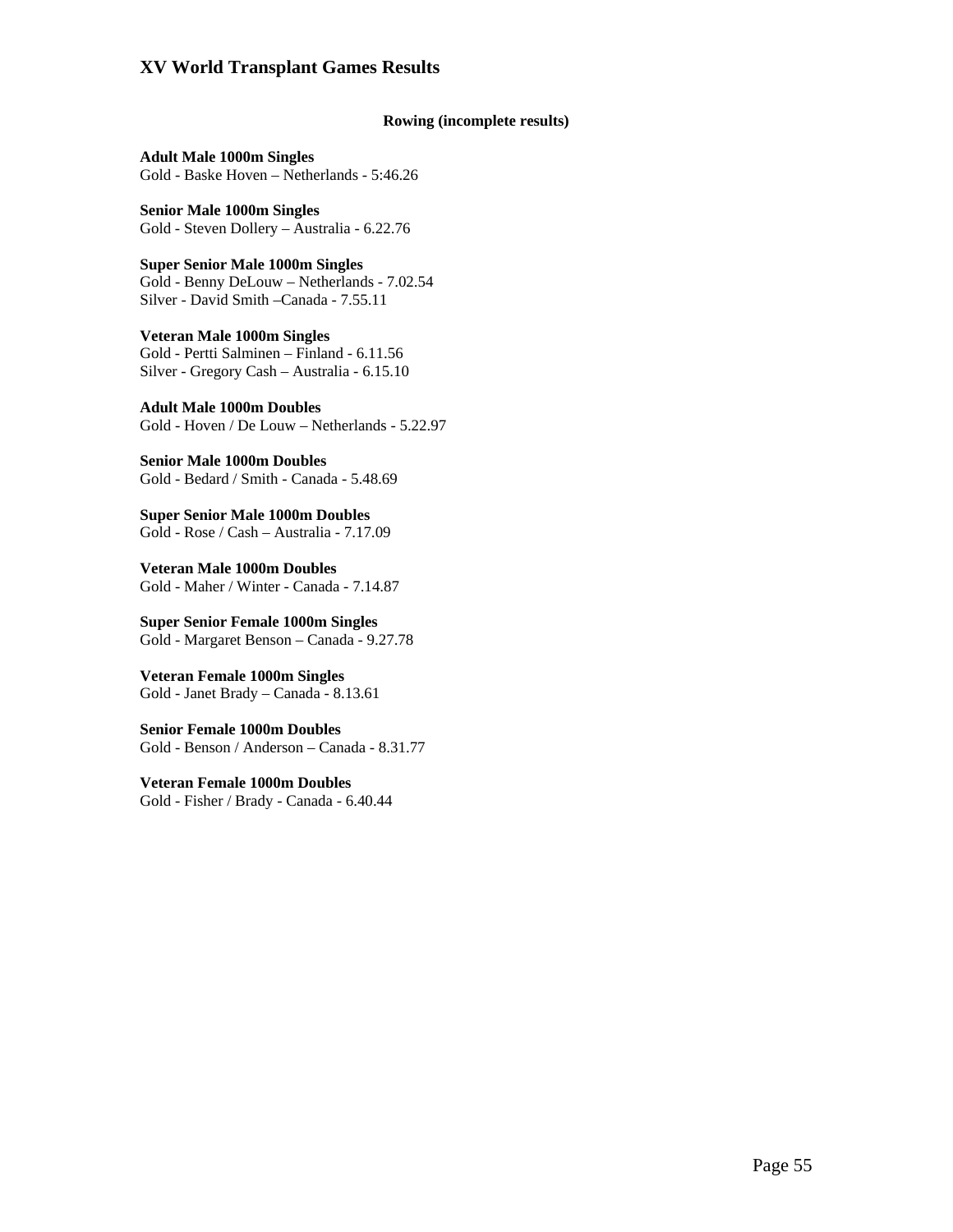### **Squash**

### **Squash Child 10 – 13 Male Singles**  Gold - Frank Woltjes - Netherlands

**Squash Junior 14 - 15 Male Singles**  Gold – Romain Basset - Switzerland

### **Squash Adult Male Singles**

Gold – Scott Cartner – UK 2nd Place (no medal) – Nicolas Sidorenko - Canada

### **Squash Senior Male Singles**

Gold – Ludovic Lebreton - France Silver – Richard Advocaat - Netherlands Bronze – Gareth Pollard – UK 4th Place – Jean Marie Loiler – France Tied  $5<sup>th</sup>$  – Andor Baranyai – Hungary Tied 5th – Ian Lewis-Jones - UK

### **Squash Super Senior Male Singles**

Gold – Amarjit Sehmbi - UK Silver - Don Benson - Canada Bronze – Gerald Brown – Canada 3rd Place – Nebojas Vasic – Slovenia Tied  $5<sup>th</sup>$  – Robert Benson – UK Tied  $5<sup>th</sup> - Jos Rood - Netherlands$ Tied  $7<sup>th</sup>$  – Colin Hammond – UK Tied  $7<sup>th</sup>$  – Ricardo Arce – Argentina Tied  $7<sup>th</sup>$  – Georgis Pataridis – Czech Republic Tied  $7<sup>th</sup>$  – Brent Beaumont – New Zealand Tied  $7<sup>th</sup>$  – Andrew Smith – USA Tied  $7<sup>th</sup>$  – Nicolas Smith - UK

### **Squash Veteran Male Singles**

Gold – Derek Johnson - UK

**Squash Super Veteran Male Singles** Gold – Roy Petzke – Australia

**Squash Adult Female Singles**  Gold - Lorna Shooter – Canada

#### **Squash Senior Female Singles**  Gold – Gail Smyth - Australia

### **Squash Super Senior Female Singles**

Gold – Marie O'Conner - Ireland Silver – Teresa White – UK  $3<sup>rd</sup>$  Place (no medal) – Yvette Draisma-Sluiter - Netherlands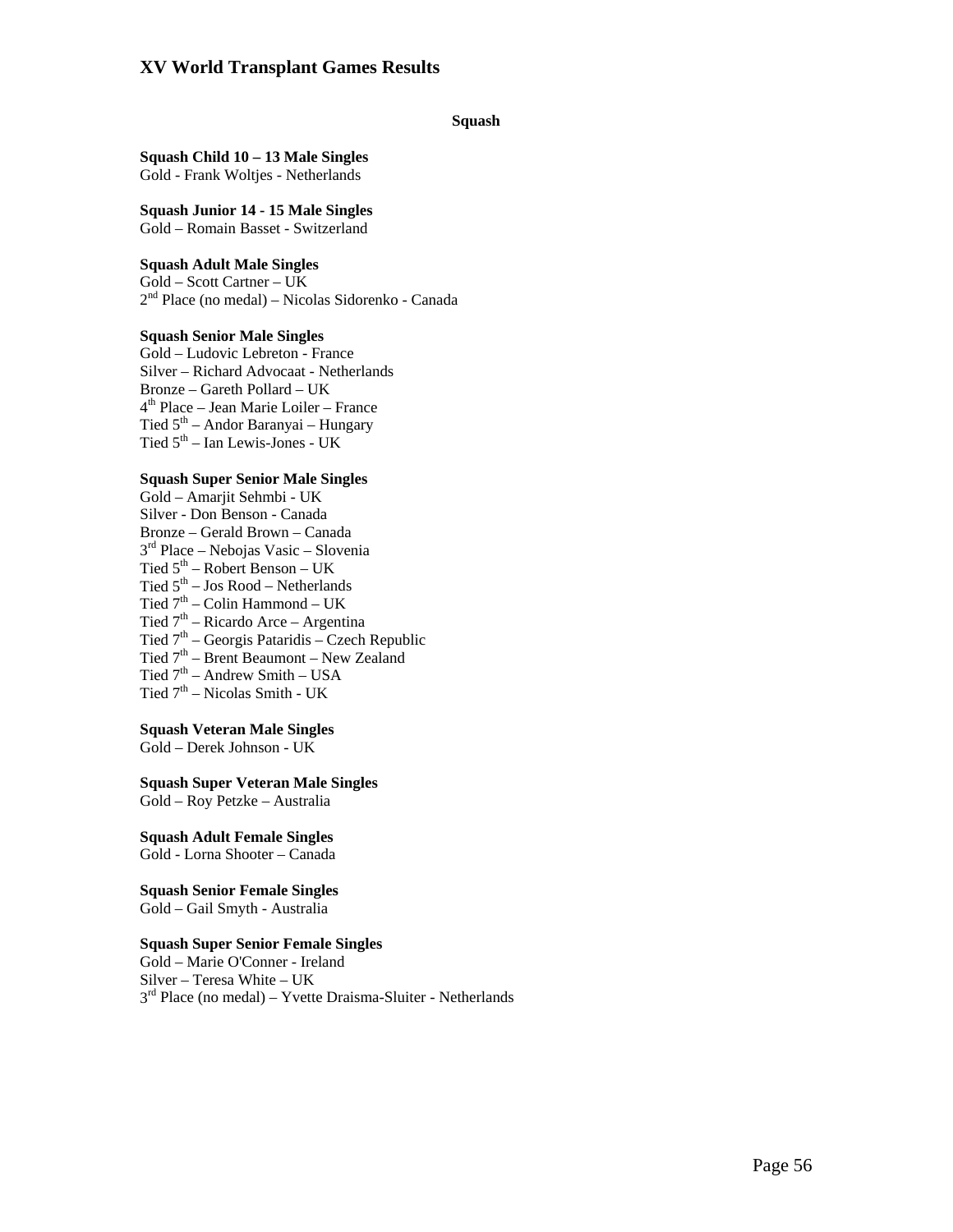### **Swimming**

#### **Adult Female 50m Butterfly Final**

Gold - Hutchison, Emma - Australia 33.95  $2<sup>nd</sup>$  Place (no medal) - Corcuff, Florence - France 42.76

### **Senior Female 50m Butterfly Final**

Gold - Ohta, Tomoe - Japan 34.53 Gold - Theobald, Stephanie - Australia 34.53 Bronze - Barlow, Sharon - United Kingdom 40.86  $4<sup>th</sup>$  Place - Songveeratham, Boonruedee - Thailand 46.67 5<sup>th</sup> Place - Holdorf, Amy - United States of America 57.84

### **Super Senior Female 50m Butterfly Final**

Gold – Buxton, Cheryl – UK 39.77 Silver – Jenkins, Janet – UK 40.05 Bronze – Jones, Cheryl – USA 42.74  $4<sup>th</sup>$  Place – Baker – UK 49.67  $5<sup>th</sup> Place - Savlors - USA 51.61$ 

### **Super Veteran Female 50m Butterfly Final**

Gold – Cavanagh, Judy – Australia 1:00.62  $2<sup>nd</sup> Place (no medal) – Rhodes – USA 2:22.53$ 

### **Adult Male 50m Butterfly Final**

Gold – McCole, Padraic – USA 29.61 Silver – Brack, Russell – Canada 29.79 Bronze – Wijers, John – Netherlands 32.68  $4<sup>th</sup>$  Place – Shavit – Israel 33.84

#### **Senior Male 50m Butterfly Final**

Gold - Bertoni, Gianmarco – Italy 32.42 Silver – Ortiz, Jose – Venezuela 33.60 Bronze – Allinson, Peter – UK 33.62  $4<sup>th</sup>$  Place – Warren – UK 36.23  $5<sup>th</sup> Place - Walter - USA 38.96$ 

### **Super Senior Male 50m Butterfly Final**

Gold – Valasco, Ray – USA 30.96 Silver – Kreilkamp, Peter – Germany 33.93 Bronze – Pei, Liu – China 35.93  $4<sup>th</sup>$  Place – Krucso – Hungary 38.95 5th Place – Harding – Australia 44.24

### **Veteran Male 50m Butterfly Final**

Gold – Glennon, Tom – USA 40.94 Silver – Carson, Nick – USA 56.31  $3<sup>rd</sup>$  Place (no medal) – Charretier, Pierre – France 1:02.45

### **Super Veteran Male 50m Butterfly Final**

Gold – Burgio, David – USA 43.82 Silver – Wittum, Michael – Germany 48.89  $3<sup>rd</sup>$  Place (no medal) – Filho – Brazil 53.94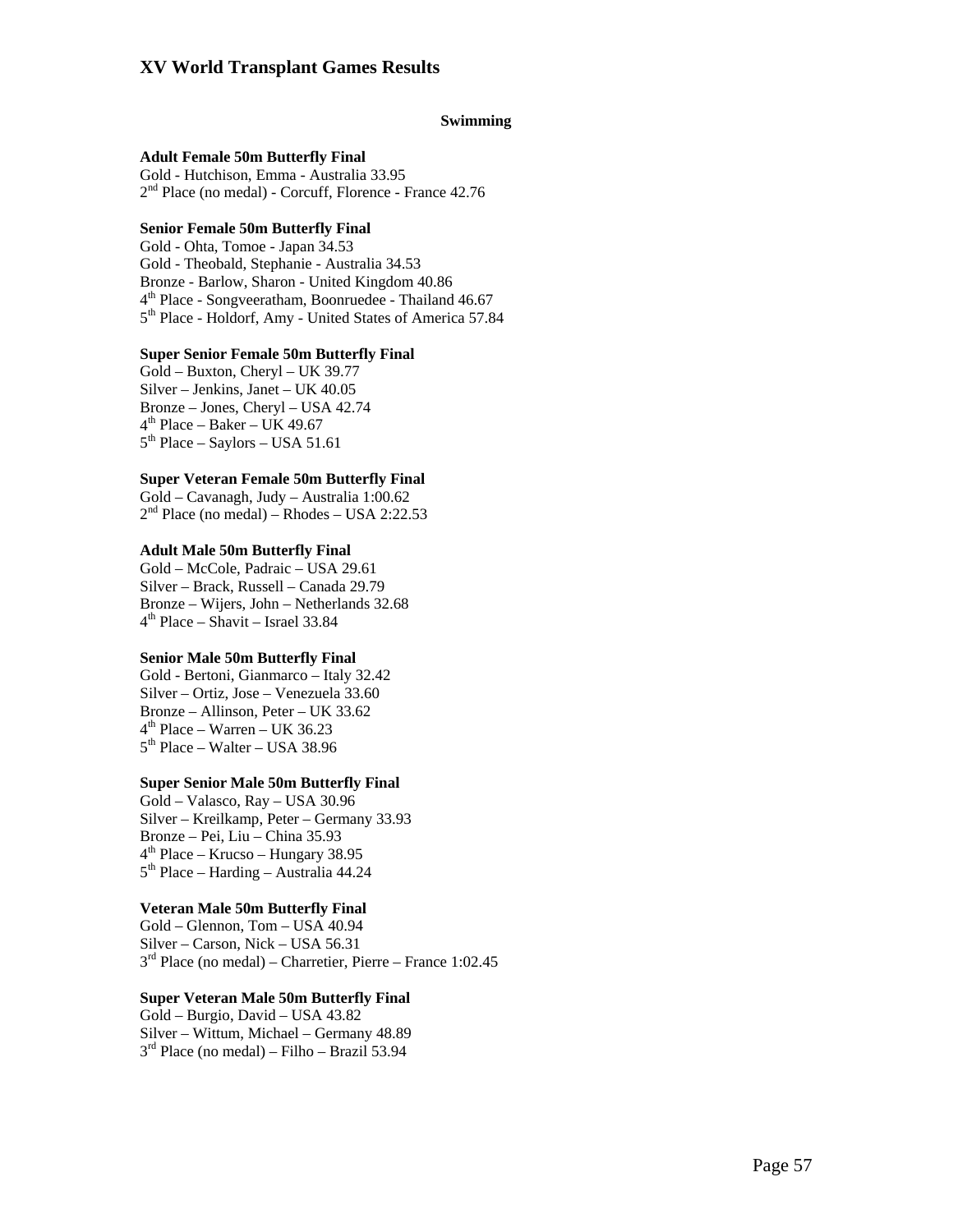### **Senior Male 100m Breaststroke Final**

Gold - Finozzi, Federico – Italy 1:20.13 Silver - Marrucci, Gabriele - Italy 1:26.83 Bronze - Triepels, Erwin – Netherlands - 1:29.83 Pollard, Gareth – UK 1:39.42 Frenzel, Rene – Germany 1:45.98 Bedard, Sylvain - Canada 1:54.11

### **Super Senior Male 100m Breaststroke Final**

Gold - Michel, Thierry – France 1:23.56 Silver - McCracken, Geoffrey - UK 1:26.38 Bronze - Jinxiang, Lu - China 1:26.82<br>  $4^{\text{th}}$  Place - Donnelly, Andrew - USA 1:32.63<br>  $5^{\text{th}}$  Place - Gedl, Zoltan - Hungary 1:36.01<br>  $6^{\text{th}}$  Place - Legatos, Gavriil – Greece - 1:39.73<br>  $7^{\text{th}}$  Place - Hicks, Ri DQ - Krucso, Zsolt – Hungary

### **Super Senior Male 100m Breaststroke Preliminaries**

McCracken, Geoffrey - UK 1:26.44 Jinxiang, Lu - China 1:30.56 Donnelly, Andrew - USA 1:30.81 Michel, Thierry – France 1:32.04 Krucso, Zsolt – Hungary 1:35.46 Gedl, Zoltan - Hungary 1:36.78 Legatos, Gavriil – Greece - 1:37.37 Hicks, Richard – USA 1:39.91 Batty, John – UK 1:45.08 Harding, Damian – Australia 1:48.66 Cope, Jonathan – USA 1:50.15 Pontonnier, Marc – France 1:53.90 Ebersold, Herve - France 1:54.52 Marciniak, Andrzej – Poland 1:54.53 Nidl, Jiri – Czech Republic - 2:00.42

### **Veteran Male 100m Breaststroke Final**

Gold - Waters, Howard – UK 1:40.09 Silver - Ohnjec, Miran – Slovenia - 1:41.98 Bronze - Trafford, John - UK 1:51.73<br>  $4^{\text{th}}$  Place - Wohl, Bill - USA 1:58.87<br>  $5^{\text{th}}$  Place - Charretier, Pierre - France 2:06.31<br>  $6^{\text{th}}$  Place - Haak, Pieter - Netherlands 2:13.94<br>  $7^{\text{th}}$  Place - Prendergast,

### **Super Veteran Male 100m Breaststroke Final**

Gold - Herman, Herbert – USA 1:52.64 Silver - Filho, Paulo – Brazil 1:55.30 Bronze - Matthews, Barry - UK 1:58.10<br>  $4<sup>th</sup>$  Place - Fritsche, Gunther – Germany 1:58.57<br>  $5<sup>th</sup>$  Place - Josefsson, Roland - Sweden 2:18.84<br>  $6<sup>th</sup>$  Place - Patten, Ian – Australia 2:34.34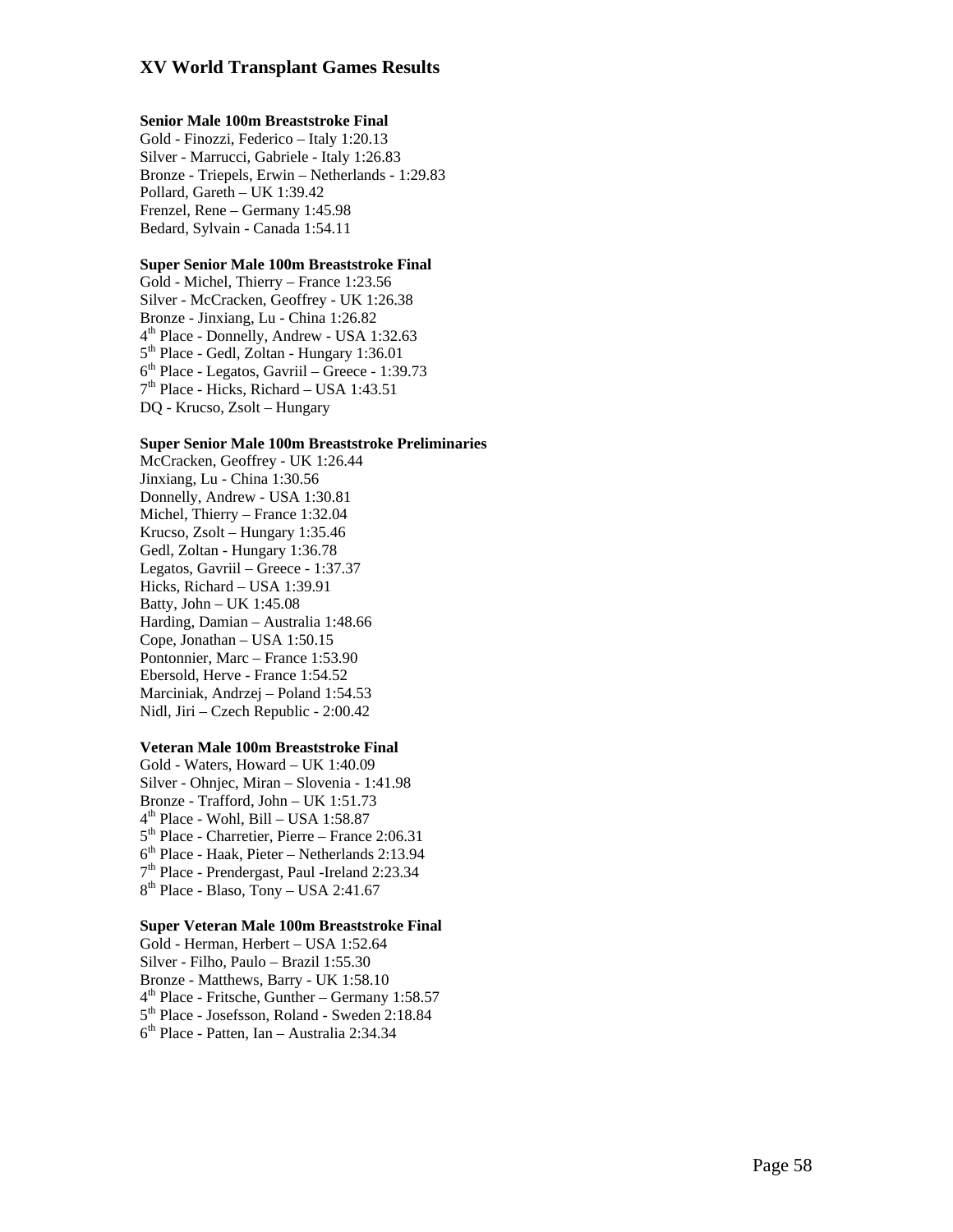### **Adult Female 50m Backstroke Final**

Gold - Mignani, Silvia – Italy 38.67 Silver - Habegger, Jessica - Switzerland 41.82 Bronze - Corcuff, Florence - France 47.58<br>4<sup>th</sup> Place - Steiger, Gabrielle – USA 1:03.00

### **Senior Female 50m Backstroke Final**

Gold - Morell, Sophie - Australia 43.76 Silver - Songveeratham, Boonruedee - Thailand 46.29  $4<sup>th</sup>$  Place - Peterson, Melissa - USA 57.01<br> $5<sup>th</sup>$  Place - Cardoso, Maria – Portugal 58.75  $6<sup>th</sup>$  Place - Mazzantini, Margherita - Italy 1:58.05

### **Super Senior Female 50m Backstroke Preliminaries**

Gold - Buxton, Cheryl – UK 39.90 Silver - Berente, Judit – Hungary 46.82 Bronze - Sincock, Wendy – UK 47.06<br>  $4^{\text{th}}$  Place - Woodbridge, Carol – USA 48.64<br>  $5^{\text{th}}$  Place - Moro, Waltraud – Austria 50.75<br>  $6^{\text{th}}$  Place - De Leeuw, Simone - Netherlands 52.60<br>  $7^{\text{th}}$  Place - Kirkman, Rob

### **Super Senior Female 50m Backstroke Preliminaries**

Buxton, Cheryl – UK 44.19 Sincock, Wendy – UK 47.69 Woodbridge, Carol – USA 48.77 Berente, Judit – Hungary 49.98 De Leeuw, Simone - Netherlands 52.34 Kirkman, Robyn – Australia 54.18 Moro, Waltraud – Austria 54.87 Saylors, Amy - USA 56.37 Ahmie, Suzanne – USA 59.38 Siman-Tov, Hagit – Israel 59.71 Martinez, Edylu – Venezuela 1:08.06

### **Veteran Female 50m Backstroke Final**

Gold - Invernizzi, Giovanna - Italy 59.00 Silver - Szalamanov, Georgine - Hungary 59.72 Bronze - Van Ulden, Jannie – Netherlands 1:25.36 Rey, Maria – Spain 1:45.96

### **Super Veteran 50m Backstroke Final**

Gold - Cavanagh, Judy - Australia 55.97 Silver - Albrow, Mary – Australia 57.97<br> $3<sup>rd</sup>$  Place (no medal) - Shaw, Gaea - USA 1:01.06

### **Adult Male 50m Backstroke Final**

Gold - Brack, Russell - Canada 34.14 Silver - Shavit, Matan - Israel 36.02 Bronze - Beehan, Murray - UK 45.65<br>4<sup>th</sup> Place - Gates, Michael – UK 57.41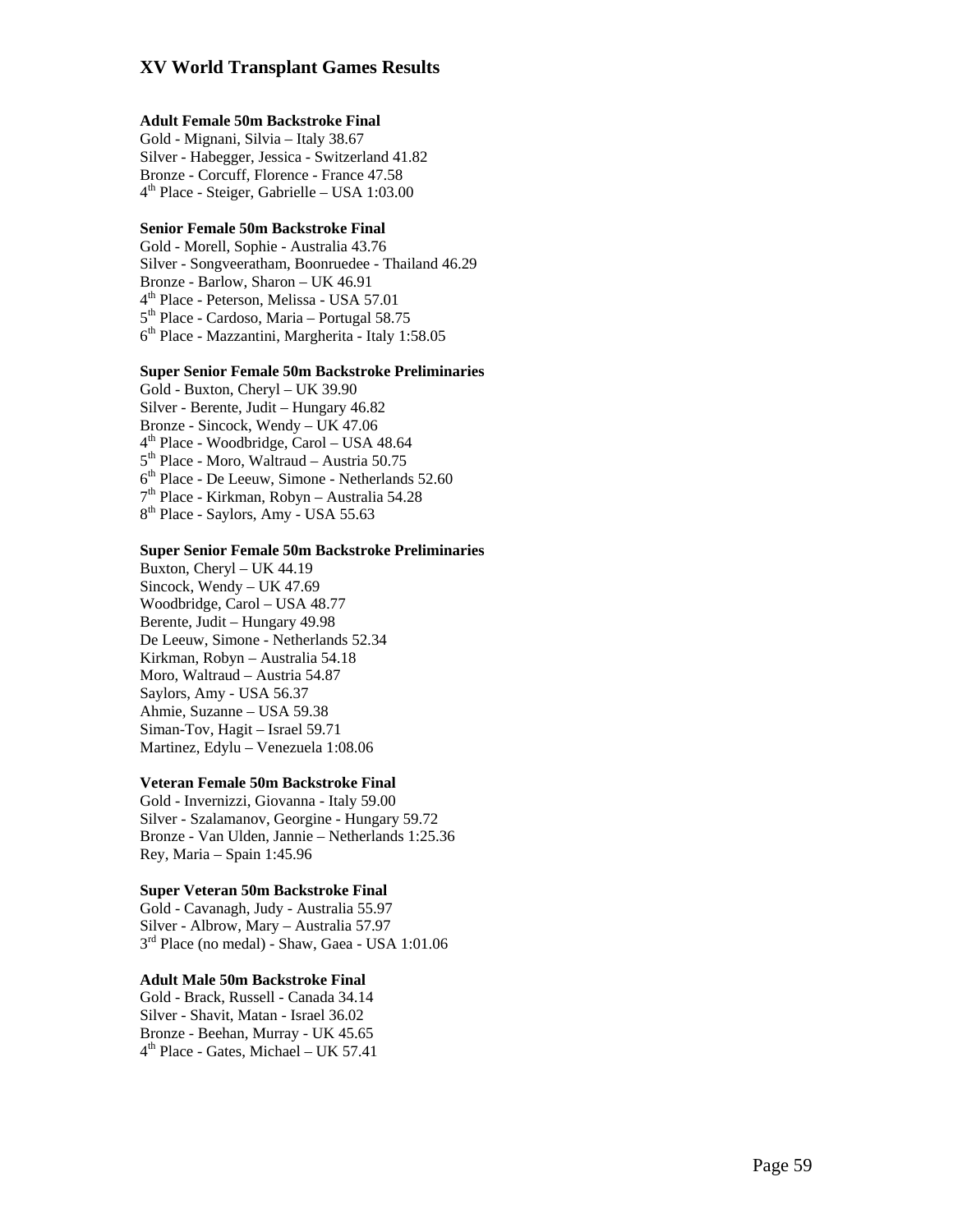### **Senior Male 50m Backstroke Final**

Gold - Ortiz, Jose – Venezuela 34.98 Silver - Bertoni, Gianmarco - Italy 37.49 Bronze - Marrucci, Gabriele - Italy 40.20<br>4<sup>th</sup> Place - Warren, Peter – UK 41.78

### **Super Senior Male 50m Backstroke Final**

Gold - Velasco, Ray – USA 34.74 Silver - Brooks, Noel – Australia 36.64 Bronze - Anson, Mick – UK 37.60<br>  $4^{\text{th}}$  Place - Gombos, Imre – Hungary 39.98<br>  $5^{\text{th}}$  Place - Michel, Thierry – France 40.26<br>  $6^{\text{th}}$  Place - Randerson, Simon UK – 41.23<br>  $7^{\text{th}}$  Place - Gedl, Zoltan – Hungary 43

### **Super Senior Male 50m Backstroke Preliminaries**

Brooks, Noel – Australia 36.97 Anson, Mick – UK 37.20 Velasco, Ray – USA 37.40 Randerson, Simon UK - 39.85 Gombos, Imre – Hungary 40.37 Michel, Thierry – France 41.77 Gedl, Zoltan – Hungary 42.95 Zinnecker, Klaus - Germany 44.88 Hicks, Richard – USA 44.96 Gontrand, Jean-Dominique - France 51.11 Hernandez, Carlos - Spain 1:01.60 Mangano, Giuseppe - Italy 1:13.51

### **Veteran Male 50m Backstroke Final**

Gold - Waters, Howard – UK 42.73 Silver - Ohnjec, Miran – Slovenia 51.40 Bronze - Carson, Nick – USA 57.82<br>  $4<sup>th</sup>$  Place - Trioulaire, Roger – France 59.28<br>  $5<sup>th</sup>$  Place - Silvi, Carlo – Italy 1:01.41<br>  $6<sup>th</sup>$  Place - Haak, Pieter – Netherlands 1:03.56

#### **Veteran Male 50m Backstroke Preliminaries**

Waters, Howard – UK 46.15 Ohnjec, Miran – Slovenia 53.09 Carson, Nick – USA 57.84 Trioulaire, Roger – France 1:00.18 Silvi, Carlo – Italy 1:00.36 Haak, Pieter – Netherlands 1:03.63 Prendergast, Paul – Ireland 1:06.42 Govia, Chedly – Tunisia 1:07.19

### **Super Veteran Male 50m Backstroke Final**

Gold - Wittum, Michael - Germany 49.67 Silver - Skaggs, Samuel – USA 52.33 Bronze - Hooper, Dave - Australia 53.01<br>4<sup>th</sup> Place - Winter, Dick - Canada 53.24<br>5<sup>th</sup> Place - Herman, Herbert – USA 58.62<br>6<sup>th</sup> Place - Mauhin, Jean – Belgium 1:04.21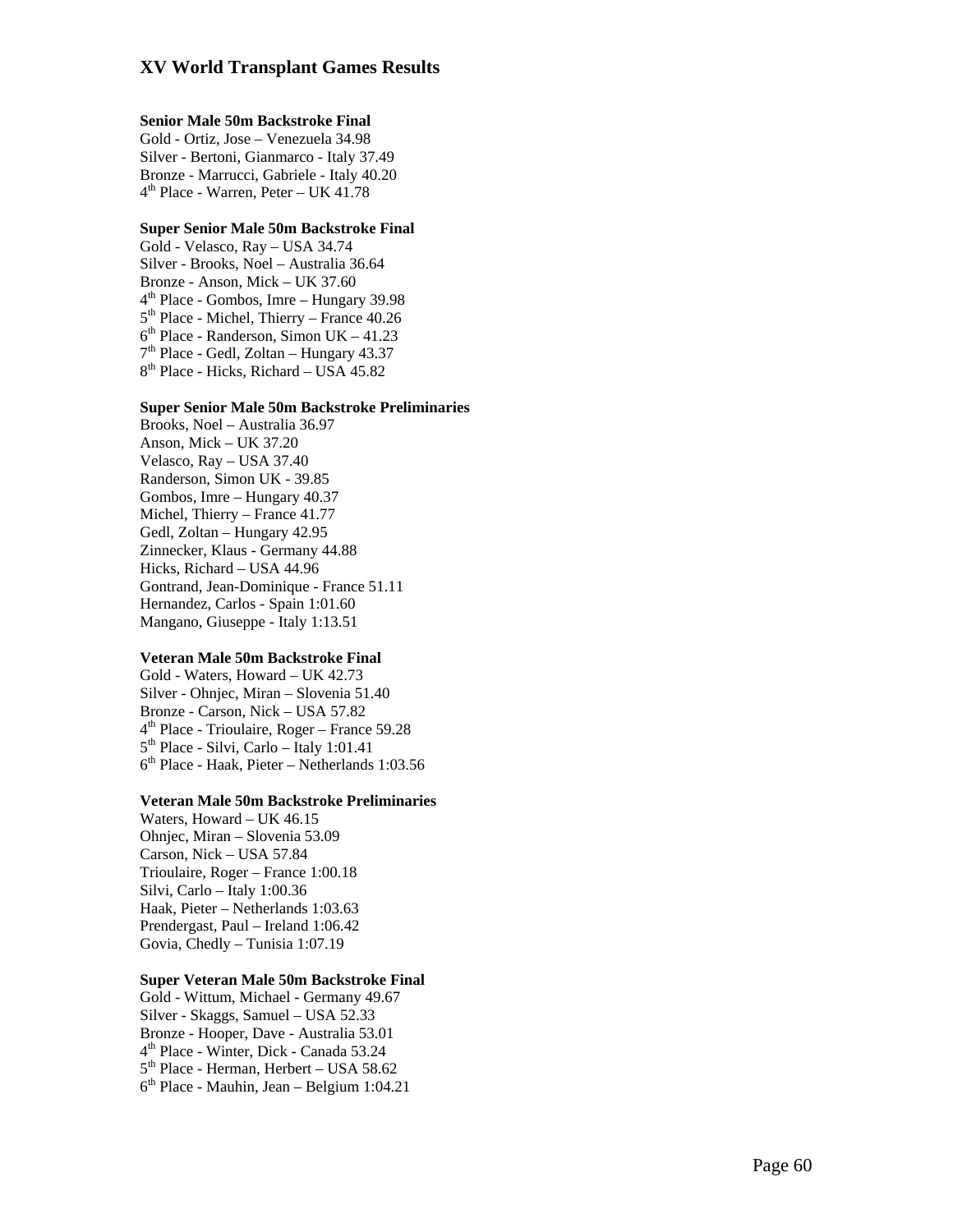### **Adult Female 100m Freestyle Final**

Gold - Corcuff, Florence - France 1:19.64  $2<sup>nd</sup>$  Place (no medal) - Switzerland - Habegger, Jessica 1:20.48

### **Senior Female 100m Freestyle Final**

Gold - Ohta, Tomoe - Japan 1:10.22 Silver - Theobald, Stephanie - Australia 1:11.85 Bronze - Hayton, Helen - UK 1:20.38  $4<sup>th</sup>$  Place - Holdorf, Amy – USA 1:47.32

### **Super Senior Female 100m Freestyle Final**

Gold - Buxton, Cheryl - UK 1:17.83 Silver - Berente, Judit - Hungary 1:22.34 Bronze - Coleman, Janet – UK 1:24.28 4th Place - Jones, Cheryl – USA 1:25.91 5th Place - Ahmie, Suzanne – USA 1:34.56  $6<sup>th</sup>$  Place - Baker, Denise – UK 1:37.93 7th Place - Fitzsimons, Carol – USA 1:45.89 8<sup>th</sup> Place - Wyper, Dorothy – Australia 1:46.74

### **Super Senior Female 100m Freestyle Preliminaries**

Buxton, Cheryl - UK 1:21.80 Coleman, Janet – UK 1:24.38 Jones, Cheryl – USA 1:25.32 Berente, Judit - Hungary 1:25.43 Ahmie, Suzanne – USA 1:34.47 Baker, Denise – UK 1:41.08 Korff, Claudia - Germany 1:41.45 Fitzsimons, Carol – USA 1:43.80 Wyper, Dorothy – Australia 1:43.96 Gill, Janice – USA 2:43.21

### **Veteran Female 100m Freestyle Final**

Gold - Schneiderne, Julianna – Hungary 2:11.75

### **Super Veteran 100m Freestyle Final**

Gold - Howard-Jones, Jean – UK 1:20.65 Silver - Cavanagh, Judy - Australia 1:47.00 Bronze - Albrow, Mary – Australia 1:48.74  $4<sup>th</sup>$  Place - Shaw, Gaea - USA 2:05.73

### **Adult Male 100m Freestyle Final**

Gold - McCole, Padraic – USA 1:00.70 Silver - Wijers, John – Netherlands 1:02.92 Bronze - Brack, Russell - Canada 1:05.64 4th Place - Shavit, Matan - Israel 1:14.50

### **Senior Male 100m Freestyle Final**

Gold - Triepels, Erwin - Netherlands 1:06.71 Silver - Allinson, Peter – UK 1:07.12 Bronze - Warren, Peter – UK 1:15.00 4th Place - Marrucci, Gabriele – Italy 1:16.17 5<sup>th</sup> Place - Dollery, Steven - Australia 1:20.23 6th Place - Pili, Enzo - Italy 1:20.80  $7<sup>th</sup>$  Place - Norman, Ian – UK 1:29.96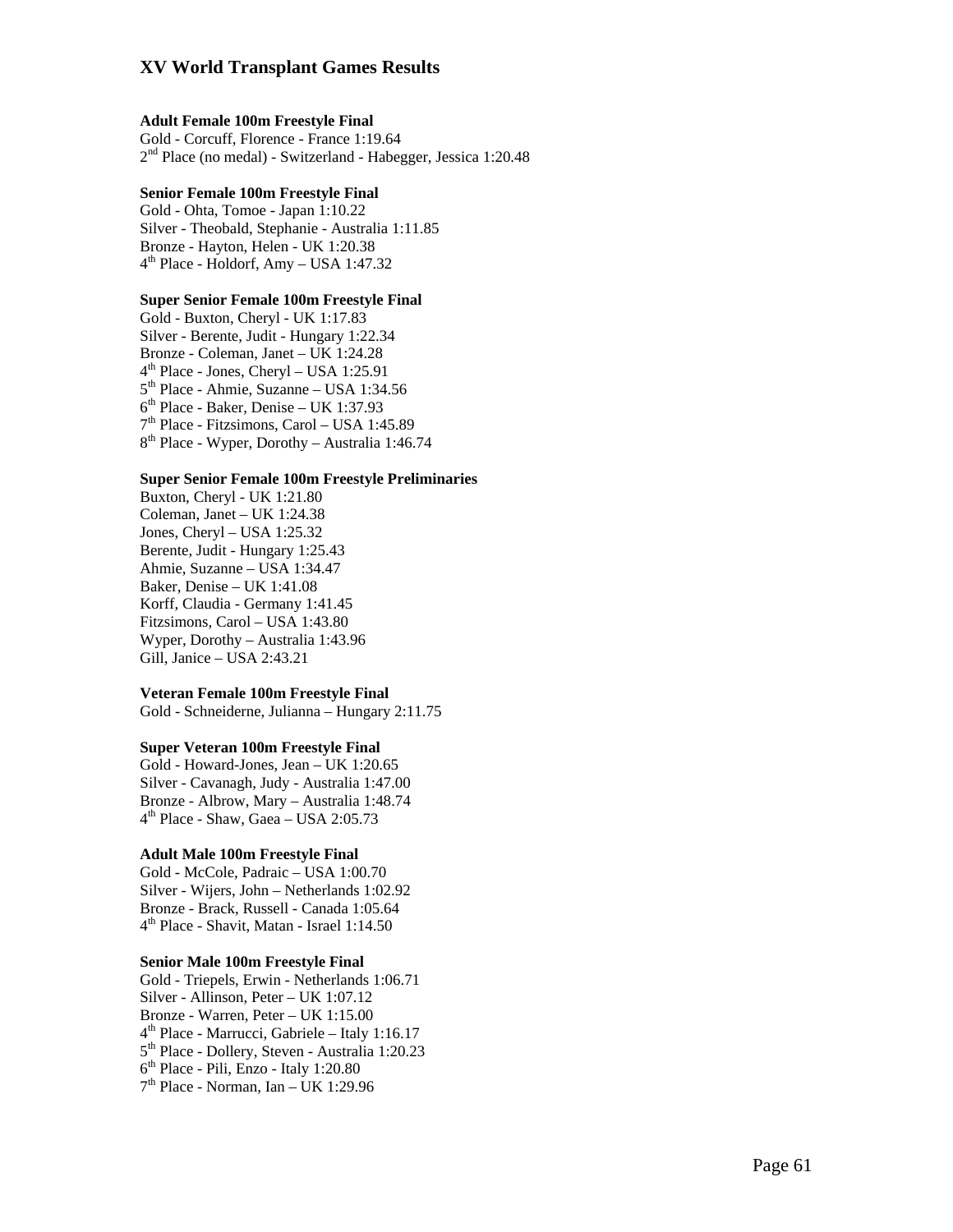### **Super Senior Male 100m Freestyle Final**

Gold - Velasco, Ray – USA 1:02.07 Silver - Anson, Mick – UK 1:06.85 Bronze - Kreilkamp, Peter – Germany 1:09.20 4th Place - Brooks, Noel – Australia 1:11.26  $5<sup>th</sup>$  Place - O'Hagan, Turlough - UK 1:11.44  $6<sup>th</sup> Place – Donnelly, Andrew – USA 1:11.94$ 7th Place - McCracken, Geoffrey – UK 1:12.23 8<sup>th</sup> Place - Gombos, Imre – Hungary 1:15.23

### **Super Senior Male 100m Freestyle Preliminaries**

Velasco, Ray - USA1:05. Kreilkamp, Peter – Germany 1:09.54 Brooks, Noel – Australia 1:09.86 McCracken, Geoffrey – UK 1:10.94 Anson, Mick – UK 1:11.26 Donnelly, Andrew – USA 1:11.28 O'Hagan, Turlough - UK 1:12.46 Gombos, Imre – Hungary 1:16.04 Randerson, Simon – UK 1:20.44 Cope, Jonathan – USA 1:26.28 Keet, Johan – South Africa 1:29.70 Epstein, Zachary - USA 1:32.93 Nidl, Jiri – Czech Republic 1:44.72

### **Veteran Male 100m Freestyle Final**

Gold - Gould, Terry – USA 1:12.11 Silver - Schilder, Huib - Netherlands 1:18.05 Bronze - Glennon, Tom – USA 1:23.82 4th Place - Simmons, David – USA 1:30.55 5<sup>th</sup> Place - Pohjonen, Antero - Finland 1:34.38 6th Place - Cash, Gregory – Australia 1:34.44 7th Place - Seneca, Clarence – USA 2:00.77 8<sup>th</sup> Place - Drevikovsky, Tomas – Czech Republic 2:21.78

### **Super Veteran Male 100m Freestyle Final**

Gold - Burgio, David – USA 1:35.42 Silver - Criscuolo, Matthew - USA 1:38.04 Bronze - Hooper, Dave – Australia 1:41.90 4th Place - Skaggs, Samuel – USA 1:42.33  $5<sup>th</sup>$  Place - Matthews, Barry – UK 1:44.00  $6<sup>th</sup>$  Place - Devald, Peter – Hungary 1:49.97 7th Place - Patten, Ian – Australia 1:55.00 8<sup>th</sup> Place - Mauhin, Jean – Belgium 1:57.95

### **Female 200m Freestyle Relay Final**

**Gold – Australia A 2:17.41**  1) Hutchison, Emma 2) Morell, Sophie 3) Cuthbertson, Lisa 4) Theobald, Stephanie **Silver - United Kingdom A 2:18.35**  1) Buxton, Cheryl 2) Barlow, Sharon 3) Wilkinson, Hazel 4) Leach, Lauren **Bronze - United Kingdom B 2:24.72**  1) Sincock, Wendy 2) Hayton, Helen 3) Jenkins, Janet 4) Coleman, Janet 4th Place - Netherlands 2:27.90 1) Asseldonk, Marjan 2) Diessen, Britt 3) Lagrand, Claudia 4) Van Der Schaar, Nina 5<sup>th</sup> Place - United States of America A 2:47.50 1) Woodbridge, Carol 2) Scheip, Rebecca 3) Jones, Cheryl 4) McFate, Marisa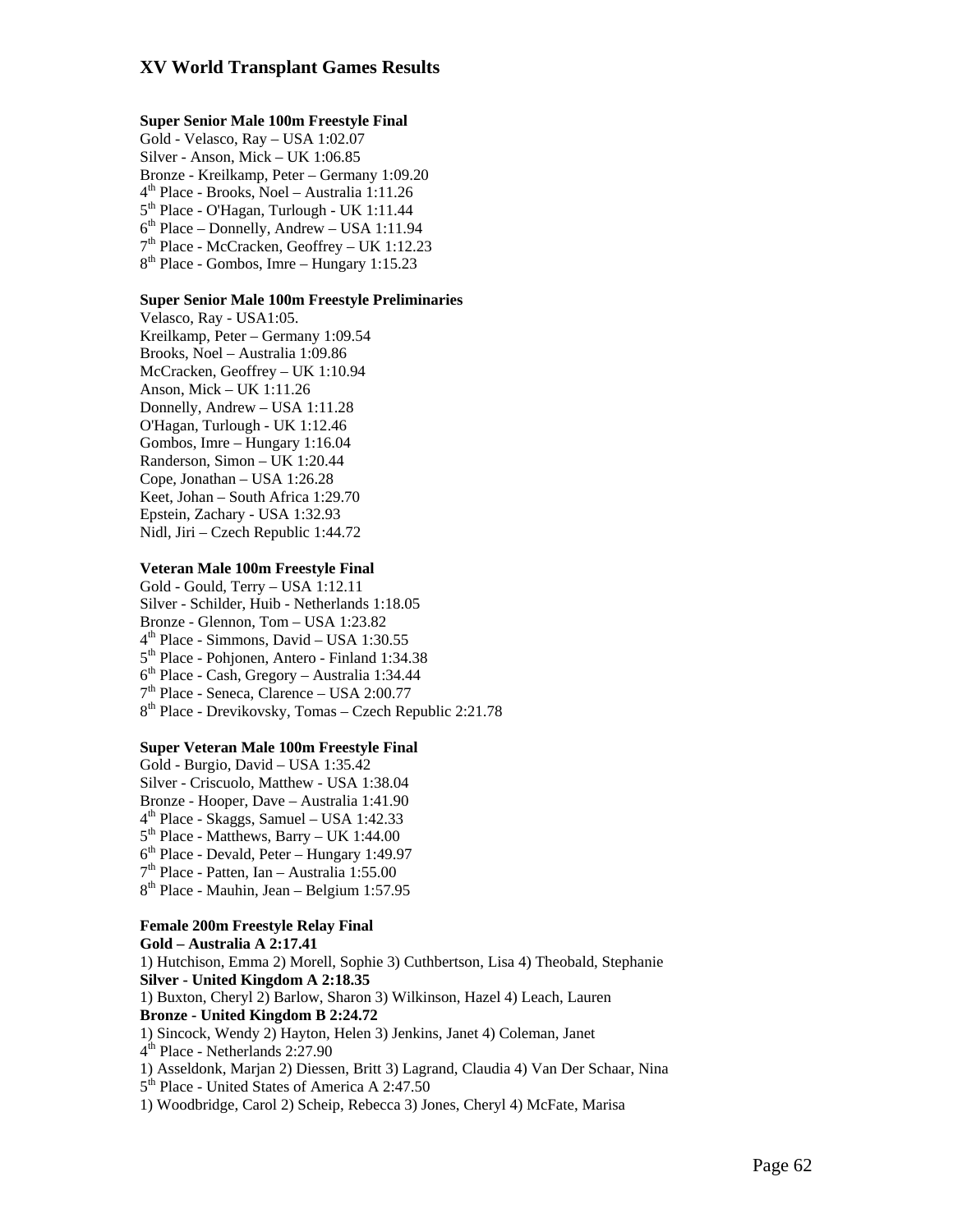6th Place - United States of America B 2:49.14

7th Place - Australia B 3:06.35 1) Russell, Jilly 2) Cavanagh, Judy 3) Kirkman, Robyn 4) Smyth, Gail 8th Place - France 3:39.42 1) Corcuff, Florence 2) Ardevol, Marie-Jo 3) Mauge, Florence 4) Breuil Bozzo, Gisele  $9<sup>th</sup>$  Place - Italy 4:23.59 1) Mazzantini, Margherita 2) Mignani, Silvia 3) Esposito, Monja 4) Coco, Giuesppa **Male 200m Medley Relay Final Gold** - United States of America A 2:17.96 1) Velasco, Ray 2) Gould, Terry 3) Donnelly, Andrew 4) McCole, Padraic **Silver** - Italy 2:18.10 1) Marrucci, Gabriele 2) Finozzi, Federico 3) Bertoni, Gianmarco 4) D'Avolio, Andrea **Bronze** - United Kingdom A 2:20.25 1) Anson, Mick 2) McCracken, Geoffrey 3) Allinson, Peter 4) O'Hagan, Turlough 4<sup>th</sup> Place - A Netherlands 2:24.01 1) Woutersen, Marc 2) Triepels, Erwin 3) Wijers, John 4) Schilder, Huib 5<sup>th</sup> Place - B United Kingdom 2:32.10 1) Randerson, Simon 2) Beehan, Murray 3) Newman, George 4) Pollard, Gareth 6th Place - A Canada 2:45.39 1) Maher, Chris 2) Bedard, Sylvain 3) Brack, Russell 4) Larochelle, Sebastien 7th Place - A France 2:55.41 1) Gontrand, Jean-Dominique 2) Ebersold, Herve 3) Michel, Thierry 4) Goirre, Christopher 8<sup>th</sup> Place - A Australia 2:55.94 1) Brooks, Noel 2) Dollery, Steven 3) Mulley, Trent 4) Campbell-Jones, Michael  $9<sup>th</sup>$  Place - A Hungary 2:58.31 1) Gombos, Imre 2) Gedl, Zoltan 3) Krucso, Zsolt 4) Devald, Peter  $10^{th}$  Place - B United States of America 2:58.60 1) Glennon, Tom 2) Hicks, Richard 3) Wohl, Bill 4) Cope, Jonathan 11<sup>th</sup> Place - C United States of America 3:10.65  $12<sup>th</sup>$  Place - B Italy 3:11.60 1) Silvi, Carlo 2) Pili, Enzo 3) Avanzi, Cristian 4) Esposito, Tiziano

### **Adult Female 400m Freestyle Final**

Gold – Lagrand, Claudia – Netherlands 6:48.56 Silver – Asseldonk, Marjan – Netherlands 7:02.14  $3<sup>rd</sup>$  Place (no medal) – McFate, Marissa – USA 7:03.49

### **Senior Female 400m Freestyle Final**

Gold – Songveeratham, Boonruedee – Thailand 7:32.68  $2<sup>nd</sup>$  Place (no medal) – Petersen, Melissa – USA 9:22.66

### **Super Senior Female 400m Freestyle Final**

Gold – Coleman, Janet – UK 6:24.72 Silver – Jones, Cheryl – USA 7:05.94 Bronze – Baker, Denise – UK 7:37.32 4th Place – Korff, Claudia – Germany 8:14.30  $5<sup>th</sup> Place - Wyper, Dorothy - Australia 8:20.23$  $6<sup>th</sup> Place - Kenyon, Lyndon - New Zealand 8:30.69$  $7<sup>th</sup>$  Place – Fitzsimons, Carol – USA 9:12.19

### **Super Veteran Female 400m Freestyle Final**

Gold – Solimene, Rita – USA 10:43.21 Silver – Shaw, Gaea – USA 11:09.89  $3<sup>rd</sup>$  Place (no medal) – Rhodes, Mary – USA 14:02.90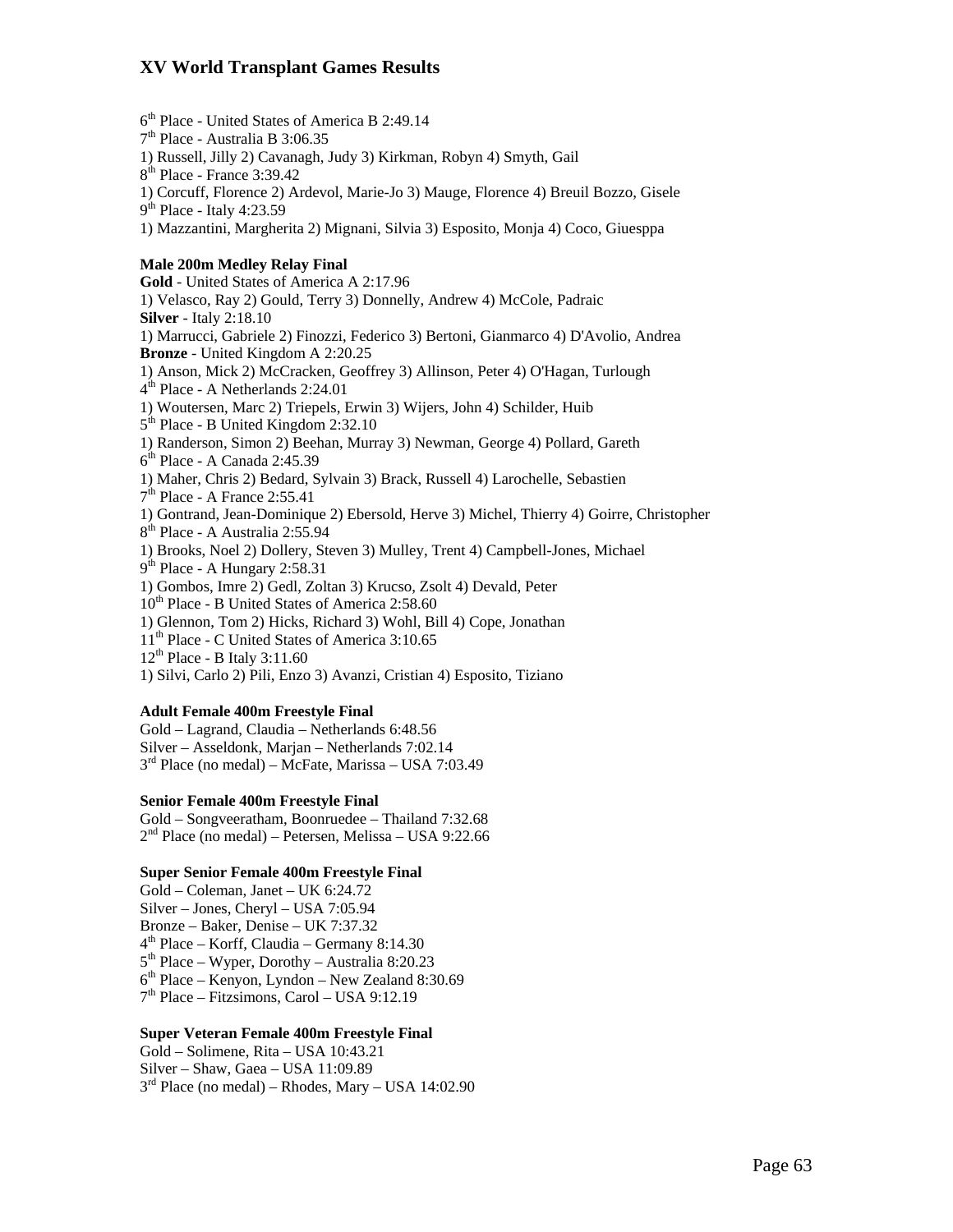### **Adult Male 400m Freestyle Final**

Gold – Wijers, John – Netherlands 4:58.24

### **Senior Male 400m Freestyle Final**

Gold – Walter, Michael – USA 6:32.36<br>2<sup>nd</sup> Place (no medal) – Dollery, Steven – Australia 6:59.10

### **Super Senior Male 400m Freestyle Final**

Gold – McCracken, Geoffrey – UK 5:24.74 Silver – Woutersen, Mark – Netherlands 5:31.31 Bronze – Ansen, Mick – UK 5:34.32<br>  $4^{\text{th}}$  Place – O'Hagen – UK 5:35.15<br>  $5^{\text{th}}$  Place – Gombos – Hungary 6:01.22<br>  $6^{\text{th}}$  Place – Cope – USA 7:09.77<br>  $7^{\text{th}}$  Place – Zinnecker – Germany 7:31.85<br>  $8^{\text{th}}$  Place –

#### **Veteran Male 400m Freestyle Final**

Gold – Gould, Terry – USA 6:04.87 Silver – Cash, Gregory – Australia 7:43.29 Bronze – Pohjonen, Antero – Finland 7:57.03<br> $4<sup>th</sup>$  Place – Cabezas – Spain 10.28.63

#### **Super Veteran 400m Freestyle Final**

Gold – Criscuolo, Matthew – USA 7:39.52 Silver – Burgio, David – USA 7:49.08 Bronze – Skaggs, Samuel – USA 8:12.02<br> $4<sup>th</sup>$  Place – Devald – Hungary 8:12.77<br> $5<sup>th</sup>$  Place – Patten – Australia 9:24.93

#### **Junior 14-15 Female 200m Freestyle Final**

Gold – Diessen, Britt – Netherlands 3:07.27 Silver – Larsille, Julie – Belgium 3:28:36

**Junior 16-17 Female 200m Freestyle Final**  Gold – Wilkinson, Hazel – UK 3:00.52

#### **Junior 16-17 Male 200m Freestyle Final**

Gold – D'Avolio, Andrea – Italy 3:09.67 Silver – Esposito, Tiziano – Italy 4:17.74

### **Adult Female 200m Freestyle Final**

Gold – Mignani, Silvia – Italy 2:55.14 Silver – Lagrand, Claudia – Netherlands 3:10.82 Bronze – McFate, Marisa – USA 3:16.59 4th Place – Asseldonk – Netherlands 3:24.88

### **Senior Female 200m Freestyle Final**

Gold – Hayton, Helen – UK 3:06.23 Silver – Morell, Sophie – Australia 3:14.74<br>3<sup>rd</sup> Place (no medal) – Peterson, Melissa – USA 4:18.55

### **Super Senior Female 200m Freestyle Final**

Gold – Coleman, Janet – UK 3:06.51 Silver – Jenkins, Janet – UK 3:18.80<br>Bronze – Baker, Denise – UK 3:40.39  $4<sup>th</sup>$  Place – Ahmie – USA 3:45.41<br> $5<sup>th</sup>$  Place – Wyper – Australia 3:53.39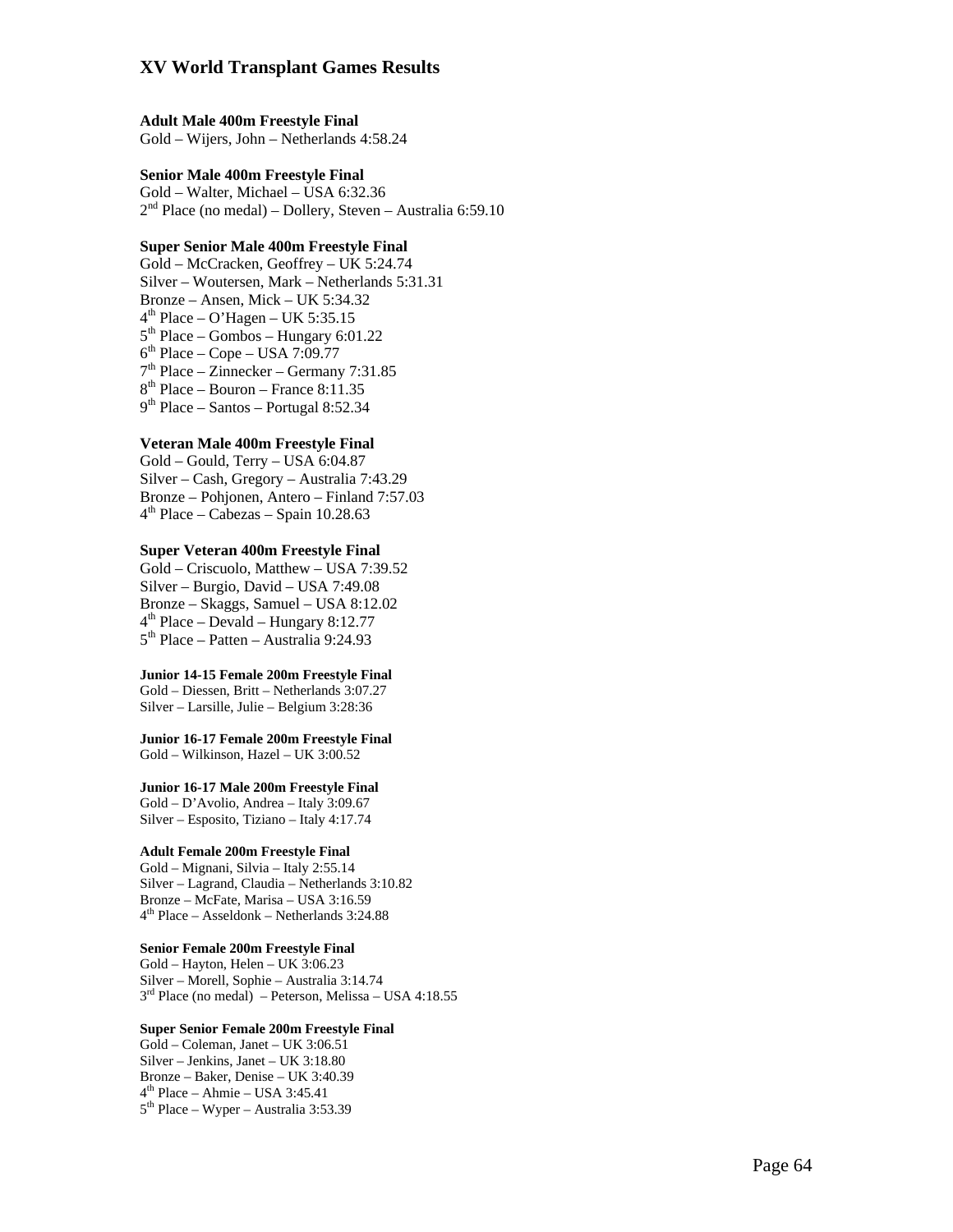$6<sup>th</sup> Place - Korff - Germany 3:56.06$ <br>  $7<sup>th</sup> Place - Kenyon - New Zealand 4:03.77$ 

### **Super Veteran Female 200m Freestyle Final**

Gold – Howard-Jones, Jean – UK 3:15.25

# **Adult Male 200m Freestyle Final**

 $2<sup>nd</sup> Place (no medal) – Wijers, John – Netherlands 2:16.73$ 

#### **Senior Male 200m Freestyle Final**

Gold – Allinson, Peter – UK 2:39.15 Silver – Walter, Michael – USA 2:54.52 Bronze – Marrucci, Gabriele – Italy 2:56.57<br> $4<sup>th</sup>$  Place – Pili, Enzo – Italy 3:11.42

#### **Super Senior Male 200m Freestyle Final**

Gold – Anson, Mick – UK 2:32.51 Silver – McCracken, Geoffrey – UK 2:34.90 Bronze – O'Hagan, Turlough – UK 2:35.18<br>  $4<sup>th</sup> Place$  – Donnelly, Andrew – USA 2:39.78<br>  $5<sup>th</sup> Place$  – Gombos, Imre – Hungary 2:44.09<br>  $6<sup>th</sup> Place$  – Randerson, Simon – UK 3:12.47

### **Super Senior Male 200m Freestyle Preliminaries**

Anson – UK 2:41.09 Donnelly – USA 2:43.22 McCracken – UK 2:43.68 Gombos – Hungary 2:44.09 O'Hagan – UK 2:45.27 Randerson – UK 3:05.33 Keet – South Africa 3:27.34 Pradier – France 4:58.87

### **Veteran Male 200m Freestyle Final**

Gold – Gould, Terry – USA 2:47.40 Silver – Glennon, Tom – USA 3:08.50 Bronze – Pohjonen, Antero – Finland 3:27.98<br>  $4<sup>th</sup> Place - Cash - Australia 3:32.62$ <br>  $5<sup>th</sup> Place - Cabezas - Spain 4:30.72$ 

#### **Super Veteran Male 200m Freestyle Final**

Gold – Criscuolo, Matthew – USA 3:30.47 Silver – Burgio, David – USA 3:30.92 Bronze – Skaggs, Samuel – USA 3:50.45<br>  $4<sup>th</sup> Place - Devald - Hungary 3:53.36$ <br>  $5<sup>th</sup> Place - Hooper - Australia 4:05.84$ <br>  $6<sup>th</sup> Place - Mauhin - Belgium 4:17.85$ <br>  $7<sup>th</sup> Place - Pattern - Australia 4:23.17$ 

### **Child 10-13 Female 50m Freestyle Final**

Gold – Scheip, Rebecca – USA 42.31 Silver – Laurendeau, Virginie – Canada 53.32 Bronze – Dafflon, Emilie – Switzerland 1:02.05<br> $4<sup>th</sup>$  Place – Friesen – USA 1:28.97

#### **Junior 14-15 Female 50m Freestyle Final**

Gold – Larsille, Julie – Belgium 39.42 Silver – Diessen, Britt – Netherlands 41.36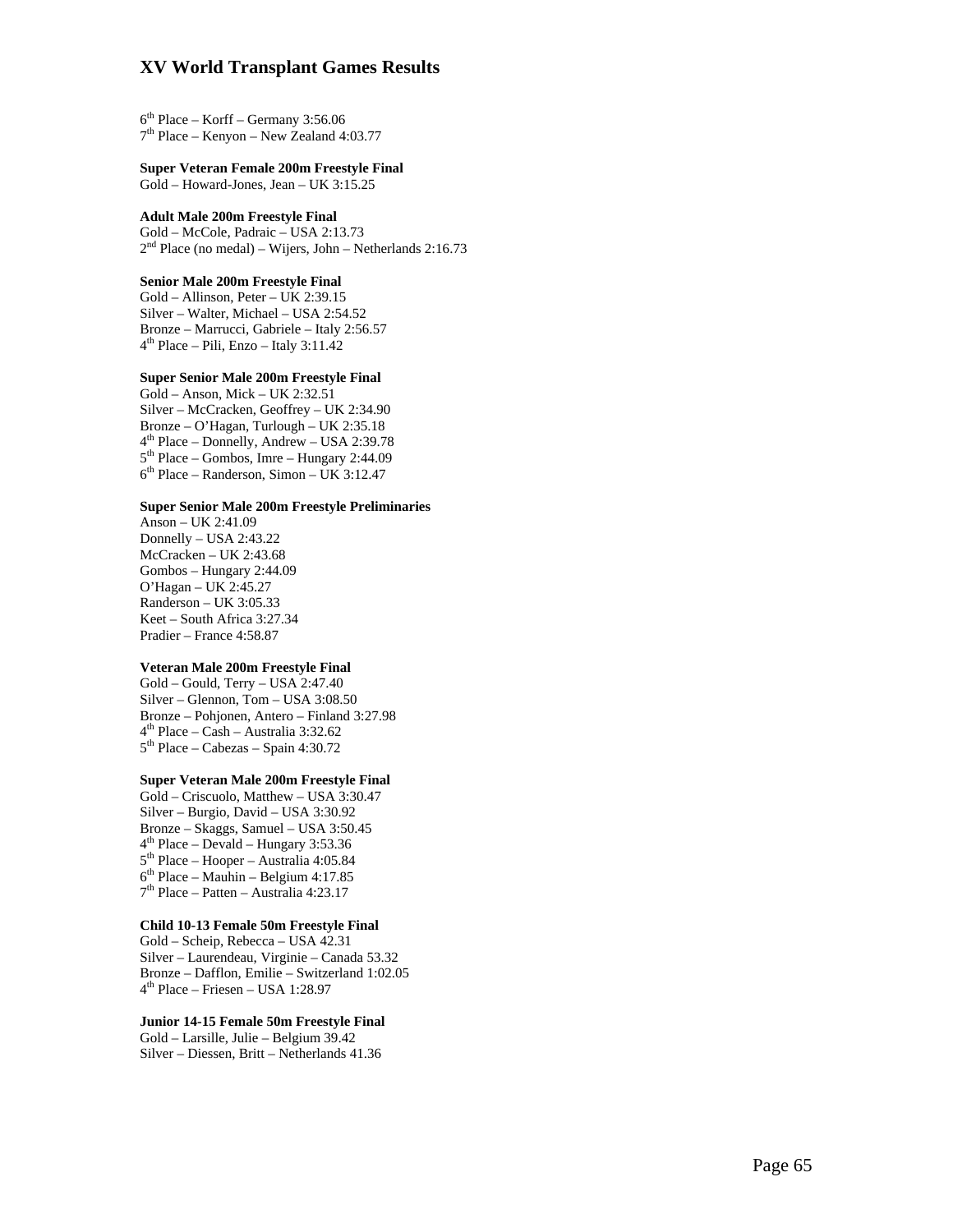### **Junior 16-17 Female 50m Freestyle Final**

Gold – Leach, Lauren – UK 33.51 Silver – Bauer, Simone – Germany 33.74 Bronze – Van Der Schaar, Nina – Netherlands 34.61<br>  $4<sup>th</sup>$  Place – Wilkinson – UK 36.10<br>  $5<sup>th</sup>$  Place – Czifra – Hungary 47.66<br>  $6<sup>th</sup>$  Place – Heide – Canada 53.69

#### **Child 10-13 Male 50m Freestyle Final**

Gold – Dunham, Brandon – USA 40.15 Silver – Nickerson, Benjamin – Canada 50.01 Bronze – Delzell, Robby – USA 57.55<br> $4<sup>th</sup>$  Place – Ziehr – USA 1:06.65

#### **Junior 14-15 Male 50m Freestyle Final**

Gold – Llyod, Cameron – UK 38.07 Silver – Somerveille, Yohan – France 53.83

#### **Junior 16-17 Male 50m Freestyle Final**

Gold – Newman, George – UK 30.73 Silver – Dodd, Matthew – UK 32.00 Bronze – D'Avolio, Andrea – Italy 32.38<br>  $4<sup>th</sup>$  Place – Fox – UK 33.53<br>  $5<sup>th</sup>$  Place – Meshal – Kuwait 47.16

### **Adult Female 50m Freestyle Final**

Gold – Hutchison, Emma – Australia 31.56 Silver – Habegger, Jessica – Switzerland 34.80 Bronze – Corcuff, Florence – France 35.38<br>  $4<sup>th</sup>$  Place – McFate – USA 39.71<br>  $5<sup>th</sup>$  Place – Esposito – Italy 1:03.07

#### **Senior Female 50m Freestyle Final**

Gold – Theobold, Stephanie – Australia 31.14 Silver – Barlow, Sharon – UK – 34.58<br>Bronze – Hayton, Helen – UK – 34.67  $4<sup>th</sup> Place - Cuthbertson - Australia 35.19$ <br> $5<sup>th</sup> Place - Holdorf - USA - 40.93$ 

#### **Super Senior Female 50m Freestyle Final**

Gold – Buxton, Cheryl – UK 33.43 Silver – Berente, Judit – Hungary 36.76 Bronze – Coleman, Janet – UK 37.51<br>  $4<sup>th</sup>$  Place – Jones – USA 37.74<br>  $5<sup>th</sup>$  Place – Ahmie – USA 38.87<br>  $6<sup>th</sup>$  Place – Siman-Tov – Israel 41.19<br>  $8<sup>th</sup>$  Place – Saylors – USA 44.13

#### **Super Senior Female 50m Freestyle Preliminaries**

Buxton, Cheryl – UK 34.66 Jones, Cheryl – USA 37.74 Berente, Judit – Hungary 37.87 Coleman – UK 39.25 Ahmie – USA 40.93 Sincock – UK 41.75 Siman-Tov – Israel 43.09 Kirkman – Australia 43.74 Woodbridge – USA 44.22 Saylors – USA 44.43 Kenyon – New Zealand 45.11 Fitzsimons – USA 45.41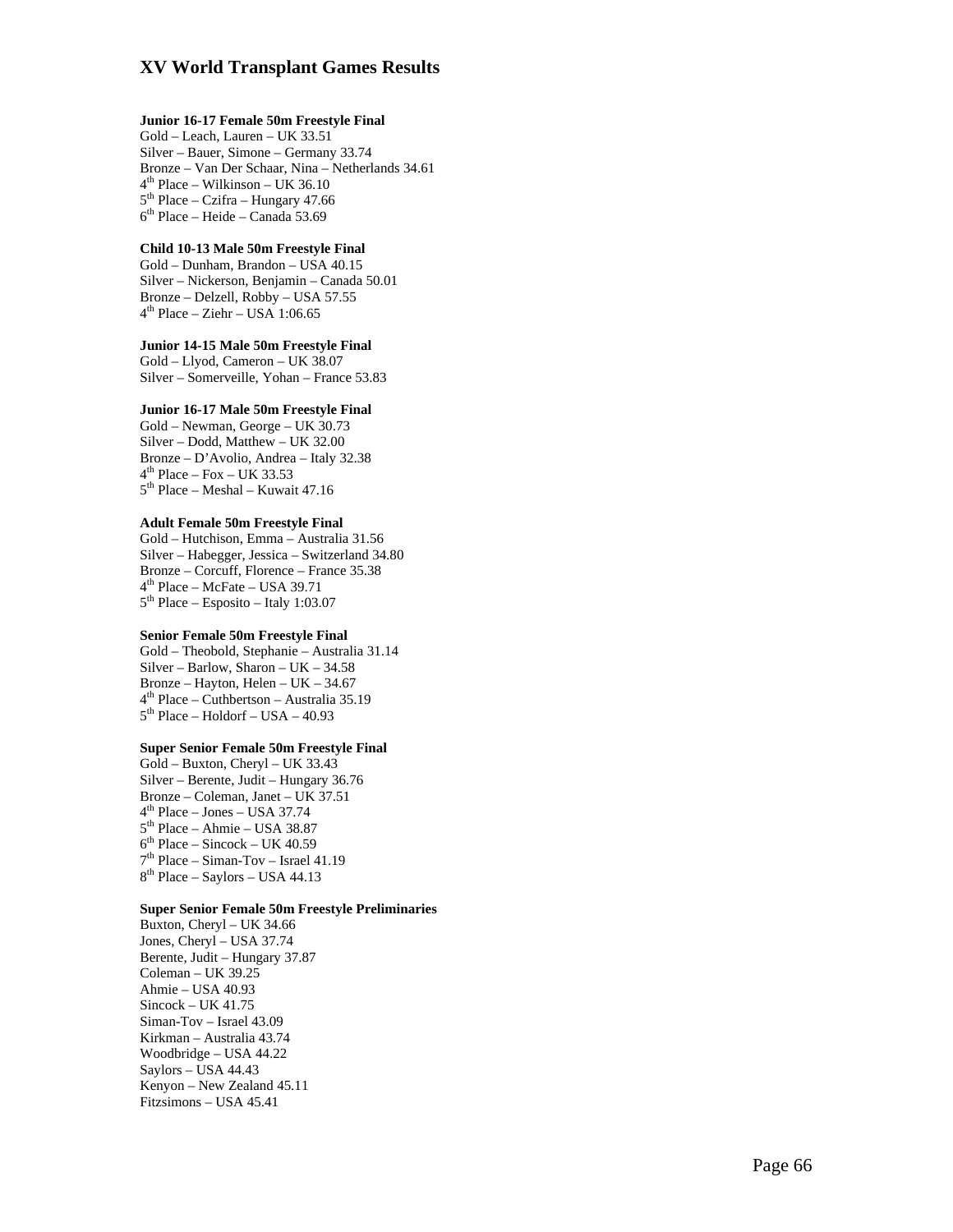Boudreau – Canada 47.15 Gill – USA 1:03.64

#### **Veteran Female 50m Freestyle Final**

Gold – Szalamanov, Georgine – Hungary 54.12  $2<sup>nd</sup>$  Place (no medal) – Schneiderne, Julianna – Hungary 57.56

### **Super Veteran Female 50m Freestyle Final**

Gold – Howard-Jones, Jean – UK 35.24 Silver – Cavanagh, Judy – Australia 43.63 Bronze – Shaw, Gaea – USA 50.17 4th Place – Albrow – Australia 51.98 5<sup>th</sup> Place – Edgell – Australia 1:06.91  $6<sup>th</sup> Place – Coco – Italy 1:13.90$ 

#### **Adult Male 50m Freestyle Final**

Gold – McCole, Padraic – USA 27.46 Silver – Brack, Russell – Canada 28.20 Bronze – Mulley, Trent – Australia 30.45  $4<sup>th</sup> Place - Shavit - Israel 30.66$  $5<sup>th</sup> Place - Beehan - UK 33.16$  $6<sup>th</sup> Place - Gjerde - Norway 33.39$ 

### **Senior Male 50m Freestyle Final**

Gold – Ortiz, Jose – Venezuela 28.01 Silver – Larochelle, Sebastien – Canada 28.22 Bronze – Finozzi, Federico – Italy 28.82  $4<sup>th</sup>$  Place – Allinson – UK 29.64  $5<sup>th</sup>$  Place – Warren – UK 32.15  $6<sup>th</sup> Place - Graham - UK 34.37$ 

#### **Senior Male 50m Freestyle Preliminaries**

Ortiz – Venezuela 28.05 Larochelle – Canada 28.90 Allinson – UK 30.30 Finozzi – Italy 30.35 Warren – UK 31.69 Hernandez – Spain 32.89 Avanzi – Italy 33.57 Graham – UK 33.97 Hugg – USA 34.08 Pili – Italy 35.14 Norman – UK 36.40 Itagaki – Japan 36.49 Campbell-Jones – Australia 36.77 Hamza – Tunisia 37.09 Goirre – France 39.83 McLaughlan – Canada 44.66

#### **Super Senior Male 50m Freestyle Final**

Gold – Velasco, Ray – USA 28.56 Silver – Brooks, Noel – Australia 30.09 Bronze – Kreilkamp, Peter – Germany 30.11  $4<sup>th</sup> Place - Henry - USA 33.03$  $5<sup>th</sup>$  Place – Krucso – Hungary 33.68  $6<sup>th</sup> Place - Nurlu - Germany 35.27$  $7<sup>th</sup>$  Place – Epstein – USA 35.50  $8<sup>th</sup>$  Place – Randerson – UK 36.31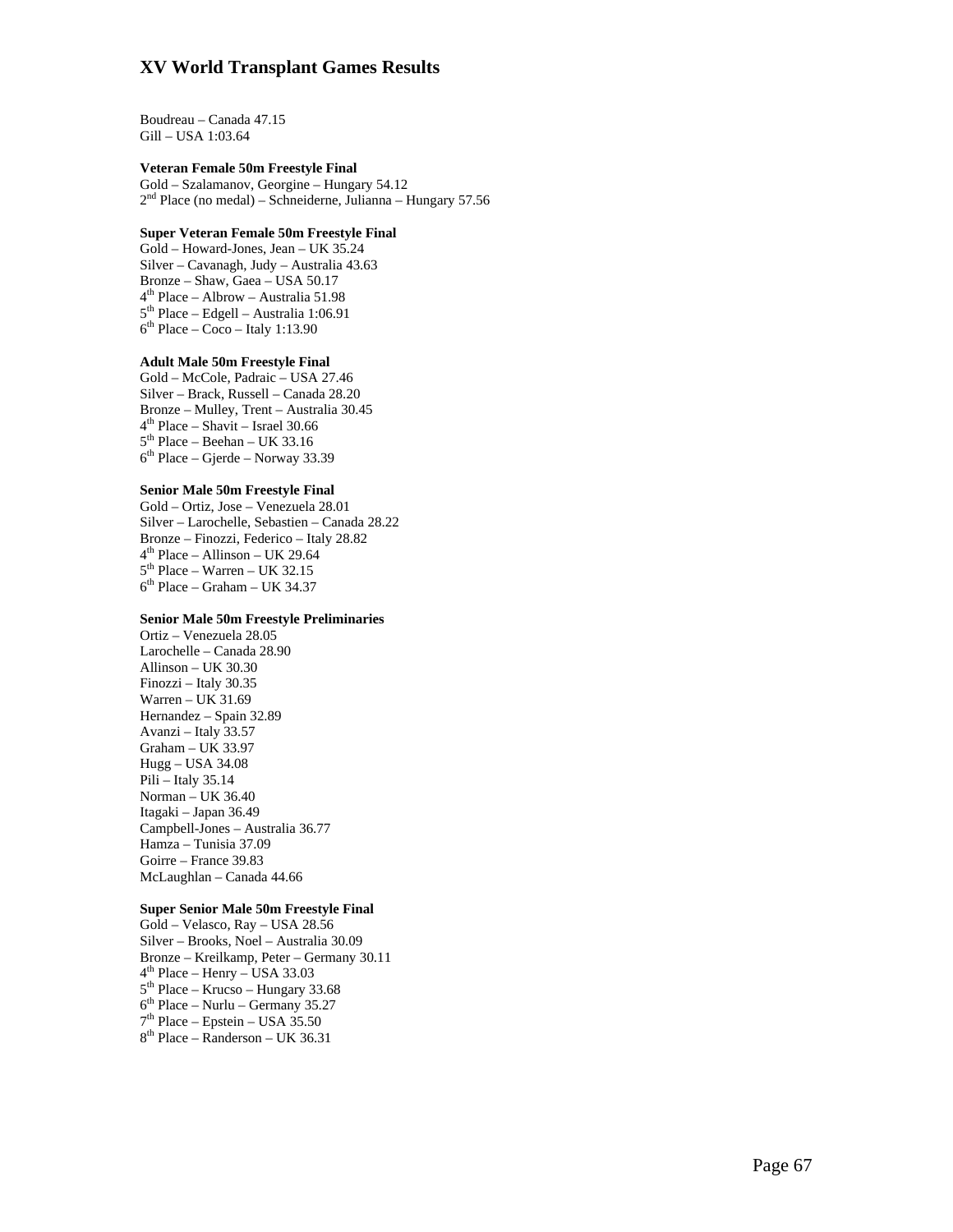#### **Super Senior Male 50m Freestyle Preliminaries**

Velasco – USA 29.14 Brooks – Australia 30.53 Kreilkamp – Germany 30.83 Henry – USA 32.06 Gombos – Hungary 33.43 Nurlu – Germany 33.52 Krucso – Hungary 33.73 Keet – South Africa 34.96 Randerson – UK 36.17 Epstein – USA 36.24 Zinnecker – Germany 36.85 Caraoghlanian – Argentina 36.97 Gontrand – France 38.99 Nidl – Czech Republic 43.89 Hernandez – Spain 45.54 Zavalla – Uruguay 1:04.66

#### **Veteran Male 50m Freestyle Final**

Gold – Gould, Terry – USA 31.81 Silver – Schilder, Huib – Netherlands 33.67  $4<sup>th</sup>$  Place – Waters – UK 34.90<br>  $5<sup>th</sup>$  Place – Simmons – USA 36.39<br>  $6<sup>th</sup>$  Place – Peterson – USA 37.95<br>  $7<sup>th</sup>$  Place – Van Staen – Belgium 38.16<br>  $8<sup>th</sup>$  Place – Kuotola – Finland 39.76

#### **Veteran Male 50m Freestyle Preliminaries**

Gould – USA 31.68 Glennon – USA 34.03 Schilder – Netherlands 34.26 Waters – UK 34.97 Simmons – USA 36.95 Peterson – USA 38.75 Kuotola – Finland 39.94 Van Staen – Belgium 40.27 Civin – Czech Republic 46.46 Carson – USA 49.79 Drevikovsky – Czech Republic 52.50

#### **Super Veteran Male 50m Freestyle Final**

Gold – Wittum, Michael – Germany 39.96 Silver – Hooper, Dave – Australia 40.62 Bronze – Criscuolo, Matthew – USA 41.64<br>  $4<sup>th</sup>$  Place – Winter – Canada 43.87<br>  $5<sup>th</sup>$  Place – Matthews – UK 44.03<br>  $6<sup>th</sup>$  Place – Herman – USA 44.82<br>  $7<sup>th</sup>$  Place – Lingham – Canada 47.74<br>  $8<sup>th</sup>$  Place

#### **Super Veteran Male 50m Freestyle Preliminaries**

Wittum – Germany 41.82 Hooper – Australia 42.36 Criscuolo – USA 42.72 Herman – USA 43.45 Matthews – UK 43.53 Winter – Canada 43.97 Lingham – Canada 45.31 Mauhin – Belgium 49.22 Devald – Hungary 51.26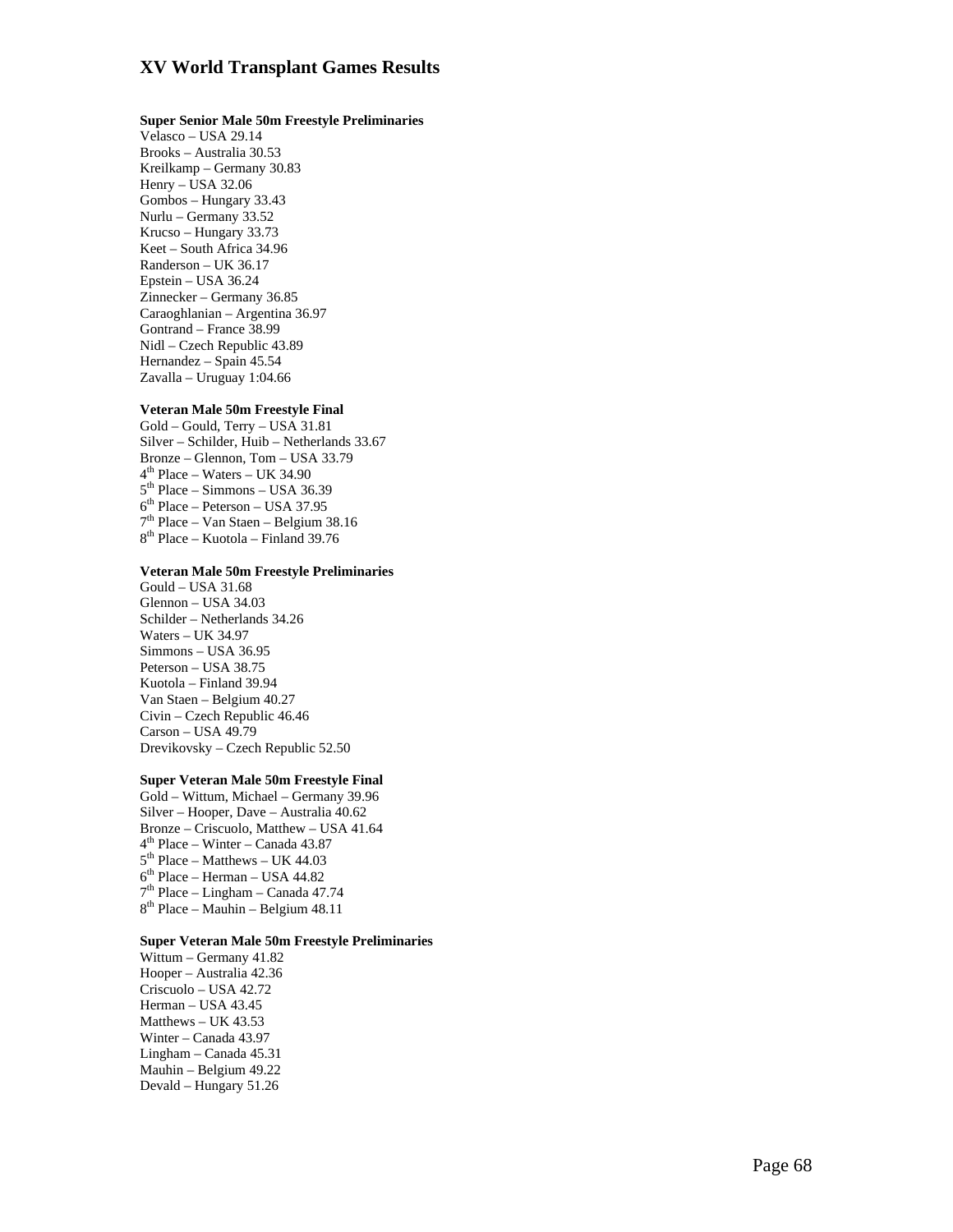#### **Child 10-13 Female 50m Backstroke Final**

Gold – Laurendeau, Virginie – Canada 54.67 Silver – Dafflon, Emilie – Switzerland 1:04.99 Bronze – Dawson, Alyssa – Canada 1:05.73

#### **Junior 14-15 Female 50m Backstroke Final**

Gold – Larsille, Julie – Belgium 47.70 Silver – Diessen, Britt – Netherlands 48.78

#### **Junior 16-17 Female 50m Backstroke Final**

Gold – Bauer, Simone – Germany 40.19 Silver – Wilkinson, Hazel – UK 44.41 Bronze – Leach, Lauren – UK 47.64  $4<sup>th</sup>$  Place – Gough – UK 56.07  $5<sup>th</sup>$  Place – Czifra – Hungary 56.21 6th Place – Gellert – Australia 1:32.97

#### **Child 10-13 Male 50m Backstroke Final**

Gold – Nickerson, Benjamin – Canada 54.45 Silver – Mikander, Petteri – Finland 1:03.00

### **Junior 14-15 Male 50m Backstroke Final**

Gold – Lloyd, Cameron – UK 45.05 Silver – Somerville, Yohan – France 1:03.93

### **Junior 16-17 Male 50m Backstroke Final**

Gold – D'Avolio, Andrea – Italy 41.18 Silver – Dodd, Matthew – UK 42.38

#### **Adult Female 100m Backstroke Final**

Gold – Mignani, Silvia – Italy 1:24.81  $2<sup>nd</sup>$  Place (no medal) – Habegger, Jessica – Switzerland 1:36.86

### **Senior Female 100m Backstroke Final**

Gold – Morell, Sophie – Australia 1:42.42  $2<sup>nd</sup>$  Place (no medal) – Songveeratham, Boonruedee – Thailand 1:45.55

### **Super Senior Female 100m Backstroke Final**

Gold – Sincock, Wendy – UK 1:47.70 Silver – Moro, Waltraud – Austria 1:52.56  $3<sup>rd</sup>$  Place (no medal) – De Leeuw, Simone – Netherlands 2:04.78

### **Veteran Female 100m Backstroke Final**

Gold - Breuil Bozzo, Gisele – France 1:55.46 Silver – Szalamanov, Georgine – Hungary 2:05.07  $3<sup>rd</sup>$  Place (no medal) – Invernizzi, Giovanna – Italy 2:08.82

#### **Super Veteran Female 100m Backstroke Final**

Gold – Cavanagh, Judy – Australia 2:00.14 Silver – Albrow, Mary – Australia 2:12.95  $3<sup>rd</sup>$  Place (no medal) – Rhodes, Mary – USA 3:08.03

#### **Adult Male 100m Backstroke Final**  Gold – Brack, Russell – Canada 1:16.63

**Senior Male 100m Backstroke Final**  Gold – Walter, Michael – USA 1:50.23

### **Super Senior Male 100m Backstroke Final**

Gold – Anson, Mick – UK 1:20.56 Silver – O'Hagan, Turlough – UK 1:23.21 Bronze – Randerson, Simon – UK 1:30.95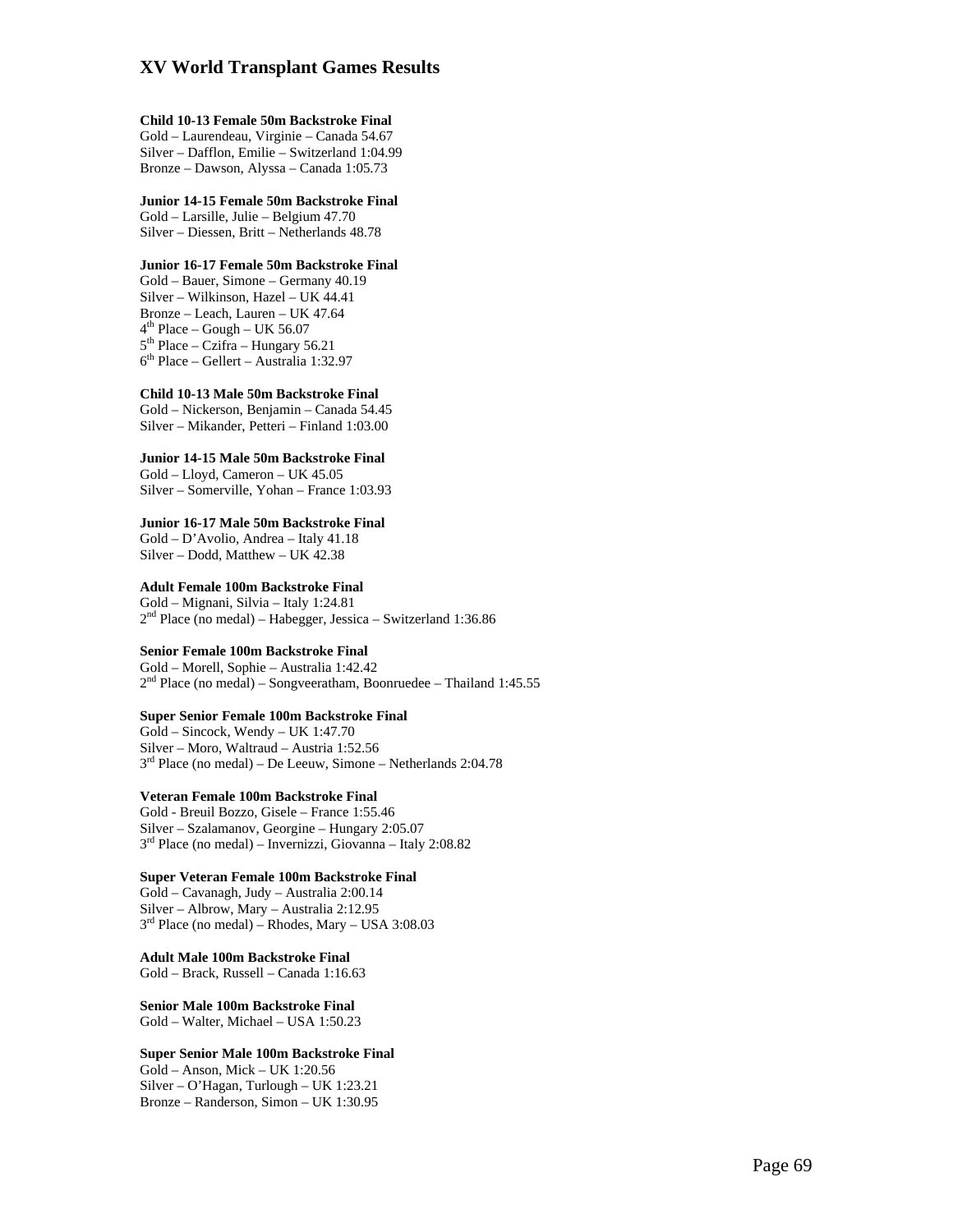$4<sup>th</sup>$  Place – Gedl – Hungary 1:32.59<br> $5<sup>th</sup>$  Place – Viitamaki – Finland 2:03.46

### **Veteran Male 100m Backstroke Final**

Gold – Glennon, Tom – USA 1:48.90 Silver – Trioulaire, Rogers – France 2:17.63<br> $3<sup>rd</sup>$  Place (no medal) – Prendergast – Ireland 2:35.98

### **Super Veteran Male 100m Backstroke Final**

Gold – Skaggs, Samuel – USA 1:53.82 Silver – Burgio, David – USA 1:53.97 Bronze – Criscuolo, Matthew – USA 1:57.92<br>  $4<sup>th</sup>$  Place – Hooper – Australia 2:08.02<br>  $5<sup>th</sup>$  Place – Herman – USA 2:10.22<br>  $6<sup>th</sup>$  Place – Patten – Australia 2:20.92

### **Child 10-13 Female 50m Breaststroke Final**

Gold – Scheip, Rebecca – USA 51.37 Silver – Friesen, Shivan – USA 1:32.18 Bronze – Dafflon, Emilie – Switzerland 1:40.91

**Junior 14-15 Female 50m Breaststroke Final**  Gold – Diessen, Britt – Netherlands 52.41

### **Junior 16-17 Female 50m Breaststroke Final**

Gold – Wilkinson, Hazel – UK 41.90 Silver – Van Der Schaar, Nina – Netherlands 42.38  $4^{th}$  Place – Bauer – Germany 44.49<br> $5^{th}$  Place – Czifra – Hungary 1:05.39<br> $6^{th}$  Place – Heide – Canada 1:38.95

### **Child 10-13 Male 50m Breaststroke Final**

Gold – Woltjes, Frank – Netherlands 57.45 Silver – Nickerson, Benjamin – Canada 1:10.73

### **Junior 14-15 Male 50m Breaststroke Final**

Gold – Lloyd, Cameron – UK 52.56 Silver – Spencer, Thomas – UK 53.13

### **Junior 16-17 Male 50m Breaststroke Final**

Gold – Newman, George – UK 38.12 Silver – Fox, Jonathon – UK 41.41 Bronze – Dodd, Matthew – UK 42.75<br> $4^{\text{th}}$  Place – Meshal – Kuwait 1:09.23

### **Adult Female 50m Breaststroke Final**

Gold – Hutchison, Emma – Australia 39.36 Silver – Mignani, Silvia – Italy 43.38 Bronze – Habegger, Jessica – Switzerland 45.85<br>  $4^{th}$  Place – Asseldonk – Netherlands 49.70<br>  $5^{th}$  Place – Lagrand – Netherlands 49.94<br>  $6^{th}$  Place – McFate – USA 57.93<br>  $7^{th}$  Place – Shooter – Canada 1:02.28

### **Senior Female 50m Breaststroke Final**

Gold – Theobald, Stephanie – Australia 41.45 Silver – Barlow, Sharon – UK 43.85 Bronze – Cuthbertson, Lisa – Australia 45.40<br>  $4<sup>th</sup>$  Place – Peterson – USA 55.94<br>  $5<sup>th</sup>$  Place – Mazzantini – Italy 1:56.03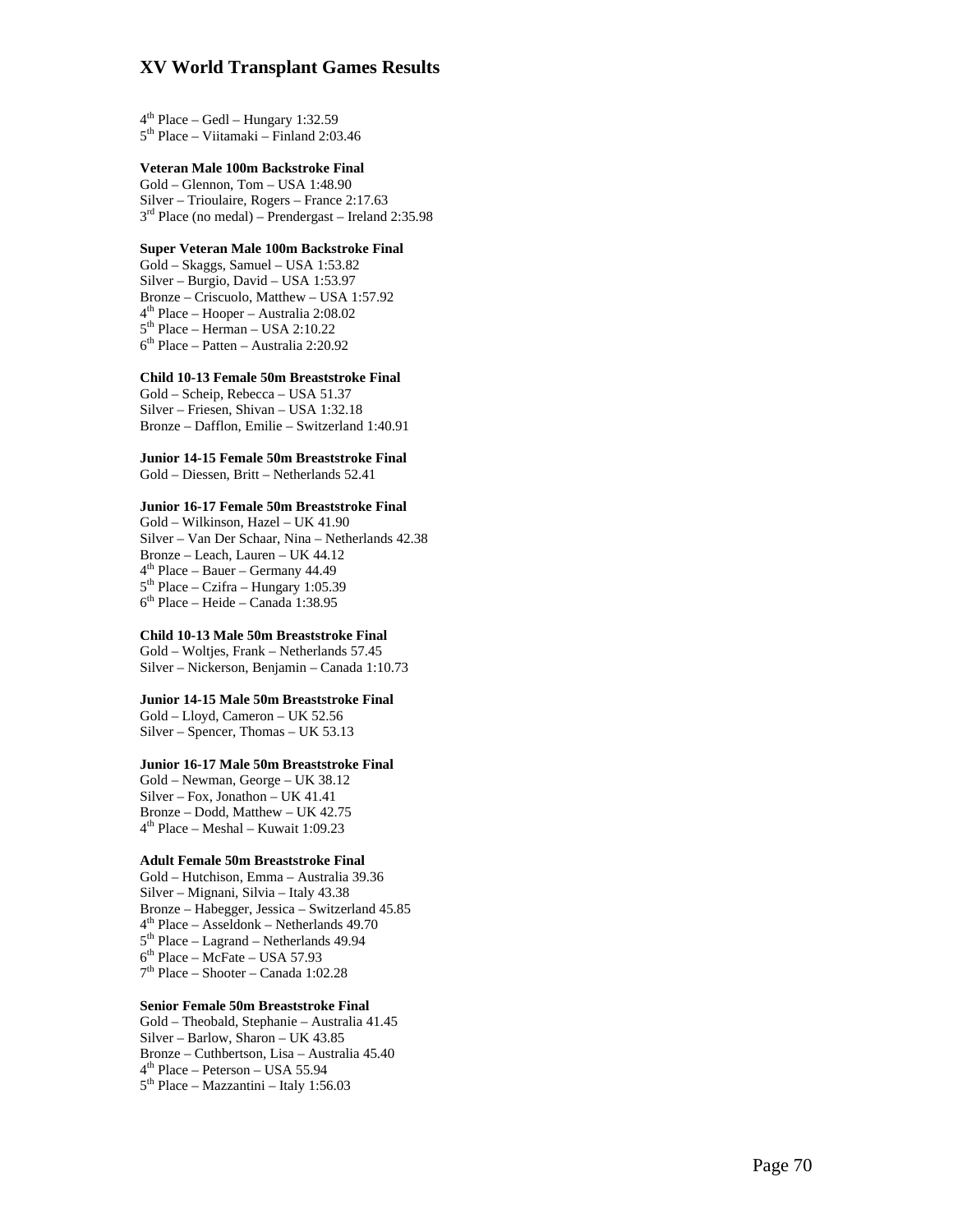### **Super Senior Female 50m Breaststroke Final**

Gold – Berente, Judit – Hungary 45.11 Silver – Jenkins, Janet – UK 48.29 Bronze – Siman-Tov, Hagit – Israel 50.12<br>  $4^{th}$  Place – Moro – Austria 50.29<br>  $5^{th}$  Place – Bizjak – Slovenia 55.02<br>  $6^{th}$  Place – De Leeuw – Netherlands 56.13<br>  $7^{th}$  Place – McDonald – New Zealand 1:15.06

### **Super Senior Female 50m Breaststroke Preliminaries**

Berente – Hungary 44.93 Jenkins – UK 49.00 Moro – Austria 52.10 Siman-Tov – Israel 54.41 Bizjak – Slovenia 55.64 Kirkman – Australia 57.46 De Leeuw – Netherlands 58.00 Woodbridge – USA 1:03.55 McDonald – New Zealand 1:14.07 Mauge – France 1:14.71 Gill – USA 1:21.56

### **Veteran Female 50m Breaststroke Final**

Gold – Brady, Janet – Canada 52.79 Silver – Rosenberg, Margaret – South Africa 56.23 4<sup>th</sup> Place – Russell – Australia 58.24<br>5<sup>th</sup> Place – Ardevol – France 1:01.19<br>6<sup>th</sup> Place – Van Ulden – Netherlands 1:10.33<br>7<sup>th</sup> Place – Rey – Spain 1:19.09

### **Super Veteran Female 50m Breaststroke Final**

Gold – Howard-Jones, Jean – UK 52.96 Silver – Kumpe – Germany 1:14.17<br> $3<sup>rd</sup> Place (no medal) – Edgell – Australia 1:28.62$ 

## **Adult Male 50m Breaststroke Final**

Gold – Beehan, Murray – UK 39.13 Silver – Mulley, Trent – Australia 40.63 Bronze – Shavit, Matan – Israel 41.55<br>  $4^{th}$  Place – Gjerde – Norway 42.80<br>  $5^{th}$  Place – Gates – UK 1:03.63

### **Senior Male 50m Breaststroke Final**

Gold – Finozzi, Federico – Italy 33.56 Silver – Bertoni, Gianmarco – Italy 36.05 Bronze – Marrucci, Gabriele – Italy 38.61<br>  $4<sup>th</sup> Place - Allinson - UK 39.39$ <br>  $5<sup>th</sup> Place - Ortiz - Venezuela 41.01$ <br>  $6<sup>th</sup> Place - Frenchzel - Germany 45.30$ <br>  $7<sup>th</sup> Place - Dolley - Australia 46.93$ <br>  $8<sup>th</sup> Place - Avanzi - Italy 47.31$ 

### **Super Senior Male 50m Breaststroke Final**

Gold – Michel, Thierry – France 36.49 Silver – Kreilkamp, Peter – Germany 38.21 Bronze – Jinxiang, Lu – China 39.04<br>  $4^{\text{th}}$  Place – McCracken – UK 39.25<br>  $5^{\text{th}}$  Place – Krucso – Hungary 41.14<br>  $6^{\text{th}}$  Place – Legatos – Greece – 42.68<br>  $7^{\text{th}}$  Place – Gedl – Hungary 43.62<br>  $8^{\text{th}}$  Place –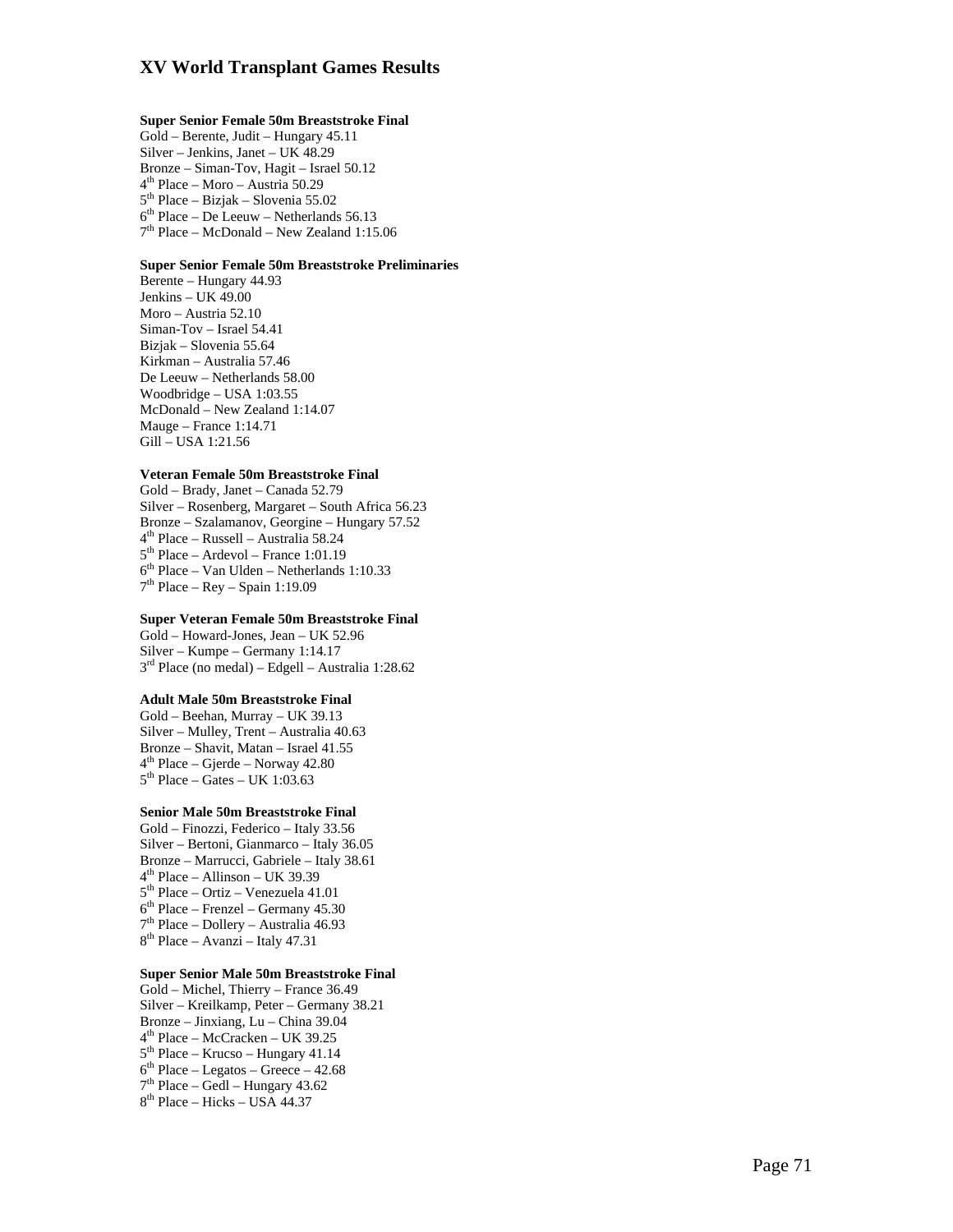### **Super Senior Male 50m Breaststroke Preliminaries**

McCracken – UK 39.30 Kreilkamp – Germany 39.49 Jinxiang – China 39.53 Michel – France 39.82 Krucso – Hungary 41.38 Legatos – Greece 42.23 Gedl – Hungary 42.28 Brooks – Australia 42.90 Hicks – USA 44.56 Keet – South Africa 47.13 Batty – UK 47.29 Pontonnier – France 48.16 Ebersold – France 48.78 Labreuche – France 49.12 Marciniak – Poland 50.21 Louw – Netherlands 59.30

### **Veteran Male 50m Breaststroke Final**

Gold – Ohnjec, Miran – Slovenia 42.70 Silver – Waters, Howard – UK 42.94 Bronze – Wohl, Bill – USA 48.88<br>  $4<sup>th</sup>$  Place – Trafford – UK 49.74<br>  $5<sup>th</sup>$  Place – Haak – Netherlands 50.71<br>  $6<sup>th</sup>$  Place – Chabbouh – Tunisia 51.18<br>  $7<sup>th</sup>$  Place – Charretier – France 52.43

### **Veteran Male 50m Breaststroke Preliminaries**

Ohnjec – Slovenia 43.49 Waters – UK 43.78 Wohl – USA 49.70 Trafford – UK 50.59 Chabbouh – Tunisia 51.30 Haak – Netherlands 51.99 Charretier – France 52.86 Smid – Czech Republic 56.17 Drevikovsky – Czech Republic 58.49 Civin – Czech Republic 59.92 Prendergast – Ireland 1:03.23 Blaso – USA 1:04.58 Carson – USA 1:10.24

## **Super Veteran Male 50m Breaststroke Final**

Gold – Filho, Paulo – Brazil 50.18 Silver – Wittum, Michael – Germany 50.25 Bronze – Herman, Herbert – USA 51.13<br>  $4^{\text{th}}$  Place – Matthews – UK 51.85<br>  $5^{\text{th}}$  Place – Fritsche – Germany 51.93<br>  $6^{\text{th}}$  Place – Stoetzer – Germany 52.17<br>  $7^{\text{th}}$  Place – Lingham – Canada 59.03<br>  $8^{\text{th}}$  Plac

**Junior 14-15 Female 50m Butterfly Final**  Gold – Diessen, Britt – Netherlands 53.85

### **Junior 16-17 Female 50m Butterfly Final**

Gold – Bauer, Simone – Germany 36.80 Silver – Van Der Schaar, Nina – Netherlands 40.76 Bronze – Wilkinson – UK 42.44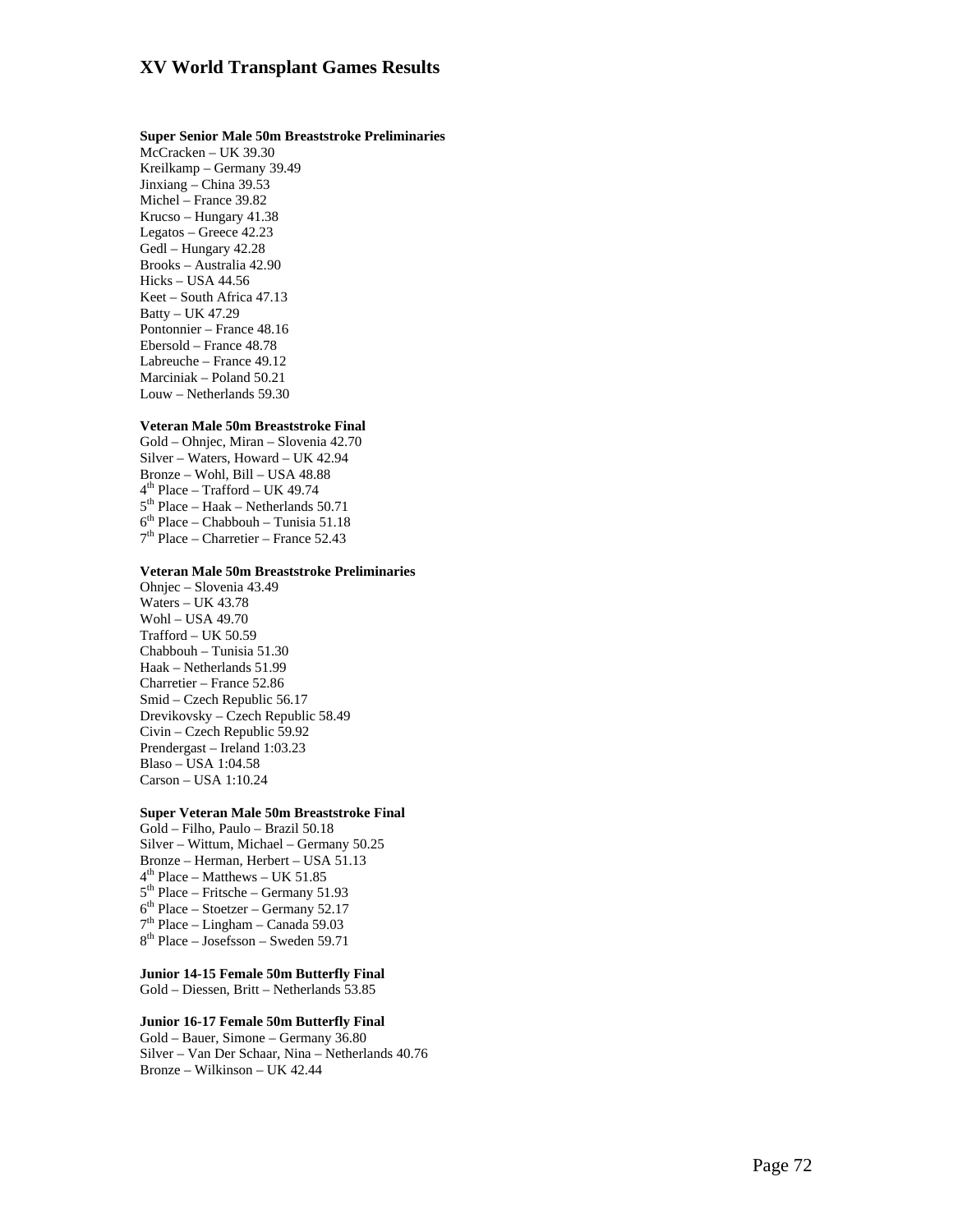**Junior 14-15 Male 50m Butterfly Final**  Gold – Lloyd, Cameron – UK 46.33

**Junior 16-17 Male 50m Butterfly Final**  Gold – Newman, George – UK 37.50 Silver – Dodd, Matthew – UK 39.94

**Adult Female 200m IM Final**  Gold – Hutchison, Emma – Australia 3:08.21  $2<sup>nd</sup>$  Place (no medal) – Corcuff – France 3:23.04

**Senior Female 200m IM Final**  Gold – Ohta, Tomoe – Japan 2:57.56 2nd Place – Theobald – Australia 3:10.43

**Super Senior Female 200m IM Final**  Gold – Jenkins, Janet – UK 3:33.04 Silver – Jones, Cheryl – USA 3:50.58 Bronze – Wyper, Dorothy – Australia 4:34.27 4th Place – Kenyon – New Zealand 5:04.27

**Super Veteran Female 200m IM Final**  Gold – Rhodes, Mary – USA 9:02.36

**Adult Male 200m IM Final**  Gold – McCole, Padraic – USA 2:43.53

**Senior Male 200m IM Final**  Gold – Finozzi, Frederico – Italy 2:54.71 Silver – Ortiz, Jose – Venezuela 3:16.98  $3<sup>rd</sup>$  Place (no medal) – Warren – UK 3:28.99

## **Super Senior Male 200m IM Final**

Gold – Velasco, Ray – USA 2:47.27 Silver – Woutersen, Marc – Netherlands 2:52.25 Bronze – O'Hagan, Turlough – UK 3:00.25 4th Place – Santos, Rui – Portugal 4:27.91

### **Veteran Male 200m IM Final**

Gold – Gould, Terry – USA 3:21.44 2nd Place (no medal) – Charretier, Pierre – France 4:54.98

**Super Veteran Male 200m IM Final**  Gold – Filho, Paulo – Brazil 4:34.56

**Child 6-9 Male 25m Butterfly Final**  Gold – Endo, Fumitaka – Japan 37.94

### **Child 6-9 Female 25m Backstroke Final**

Gold – Griffin, Jordyn – Australia 32.84 Silver – Cruickshanks, Devan – Canada 39.46 Bronze – Murphy – Canada 40.07

**Child 6-9 Male 25m Backstroke Final**  Gold – Endo, Fumitaka – Japan 28.27

**Child 6-9 Female 25m Breaststroke Final**  Gold – Cruickshanks, Devan – Canada 39.60 Silver – Murphy – Canada 40.09

**Child 6-9 Male 25m Breaststroke Final**  Gold – Endo, Fumitaka – Japan 38.60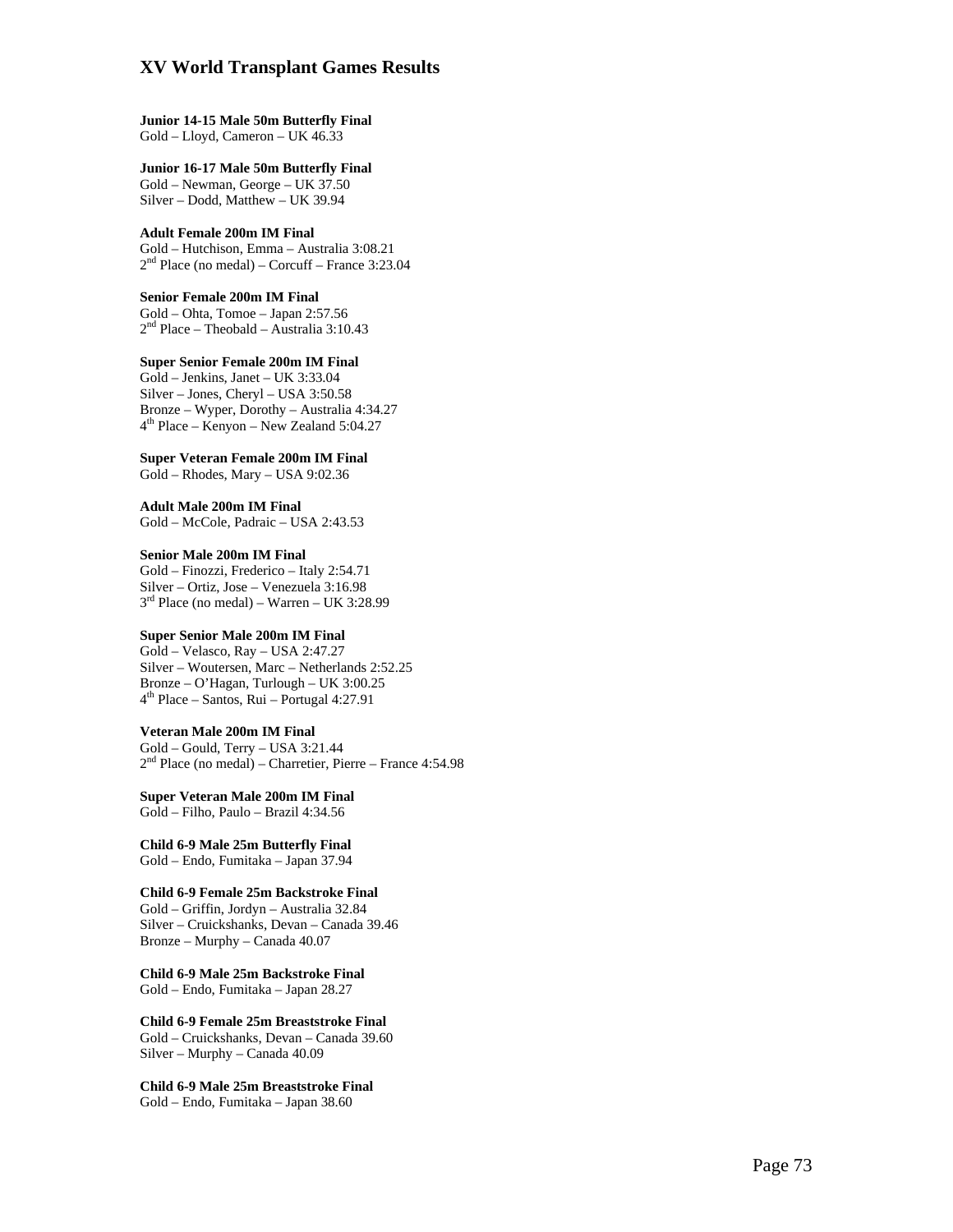#### **Child 6-9 Female 25m Freestyle Final**

Gold – Griffin, Jordyn – Australia 25.23 Silver – Friesen – USA 39.69

**Child 5 & Under Male 25m Freestyle Final**  Gold – Harrald, Tyler – USA 1:06.47

### **Child 6-9 Male 25m Freestyle Final**

Gold – Endo, Fumitaka – Japan 25.52 Silver – Messer, Hunter – USA 30.71

### **Female 200m Medley Relay Final**

Gold – Australia A 2:35.87 1) Morell, Sophie 2) Hutchison, Emma 3) Theobald, Stephanie 4) Cuthbertson, Lisa Silver – UK A 2:39.53 1) Buxton, Cheryl 2) Barlow, Sharon 3) Wilkinson, Hazel 4) Leach, Lauren Bronze – UK B 2:49.91 1) Sincock, Wendy 2) Hayton, Helen 3) Jenkins, Janet 4) Coleman, Janet  $4<sup>th</sup>$  Place – Netherlands 2:56.90 1) Diessen, Britt 2) Asseldonk, Marjan 3) Van Der Schaar, Nina 4) Lagrand, Claudia 5<sup>th</sup> Place – USA A 3:04.58 1) Woodbridge, Carol 2) Scheip, Rebecca 3) Jones, Cheryl 4) McFate, Marisa 6th Place – Australia B 3:32.96 1) Kirkman, Robyn 2) Russell, Jilly 3) Cavanagh, Judy 4) Smyth, Gail  $7<sup>th</sup>$  Place – USA B 3:34.06 1) Ahmie, Suzanne 2) Peterson, Melissa 3) Fitzsimons, Carol 4) Holdorf, Amy  $8<sup>th</sup>$  Place – France A 4:09.02 1) Ardevol, Marie-Jo 2) Mauge, Florence 3) Corcuff, Florence 4) Breuil Bozzo, Gisele

### **Male 200m Freestyle Final**

Gold – USA A 1:56.93 1) Gould, Terry 2) Donnelly, Andrew 3) McCole, Padraic 4) Velasco, Ray Silver – UK B 2:01.52 1) Anson, Mick 2) McCracken, Geoffrey 3) O'Hagan, Turlough 4) Allinson, Peter Bronze – Italy A  $2:02.65$ 1) Finozzi, Federico 2) Marrucci, Gabriele 3) Avanzi, Cristian 4) Bertoni, Gianmarco  $4<sup>th</sup>$  Place – Netherlands A 2:02.71 1) Triepels, Erwin 2) Schilder, Huib 3) Woutersen, Marc 4) Wijers, John  $5<sup>th</sup>$  Place – UK A 2:08.00 1) Newman, George 2) Warren, Peter 3) Beehan, Murray 4) Dodd, Matthew  $6<sup>th</sup> Place – USA B 2:15.29$ 1) Henry, Tom 2) Walter, Michael 3) Hicks, Richard 4) Glennon, Tom 7th Place – Australia A 2:15.90 1) Cash, Gregory 2) Campbell-Jones, Michael 3) Brooks, Noel 4) Mulley, Trent  $8<sup>th</sup>$  Place – Germany A 2:21.90 1) Nurlu, Nehar 2) Zinnecker, Klaus 3) Wittum, Michael 4) Kreilkamp, Peter  $9<sup>th</sup>$  Place – France A 2:33.29 1) Gontrand, Jean-Dominique 2) Michel, Thierry 3) Bouron, Luc 4) Goirre, Christopher  $10^{th}$  Place – Canada A 2:40.39

1) Brack, Russell 2) Maher, Chris 3) Bedard, Sylvain 4) Nickerson, Benjamin

 $11<sup>th</sup>$  Place – USA C 2:55.14

1) Burgio, David 2) Criscuolo, Matthew 3) Herman, Herbert 4) Skaggs, Samuel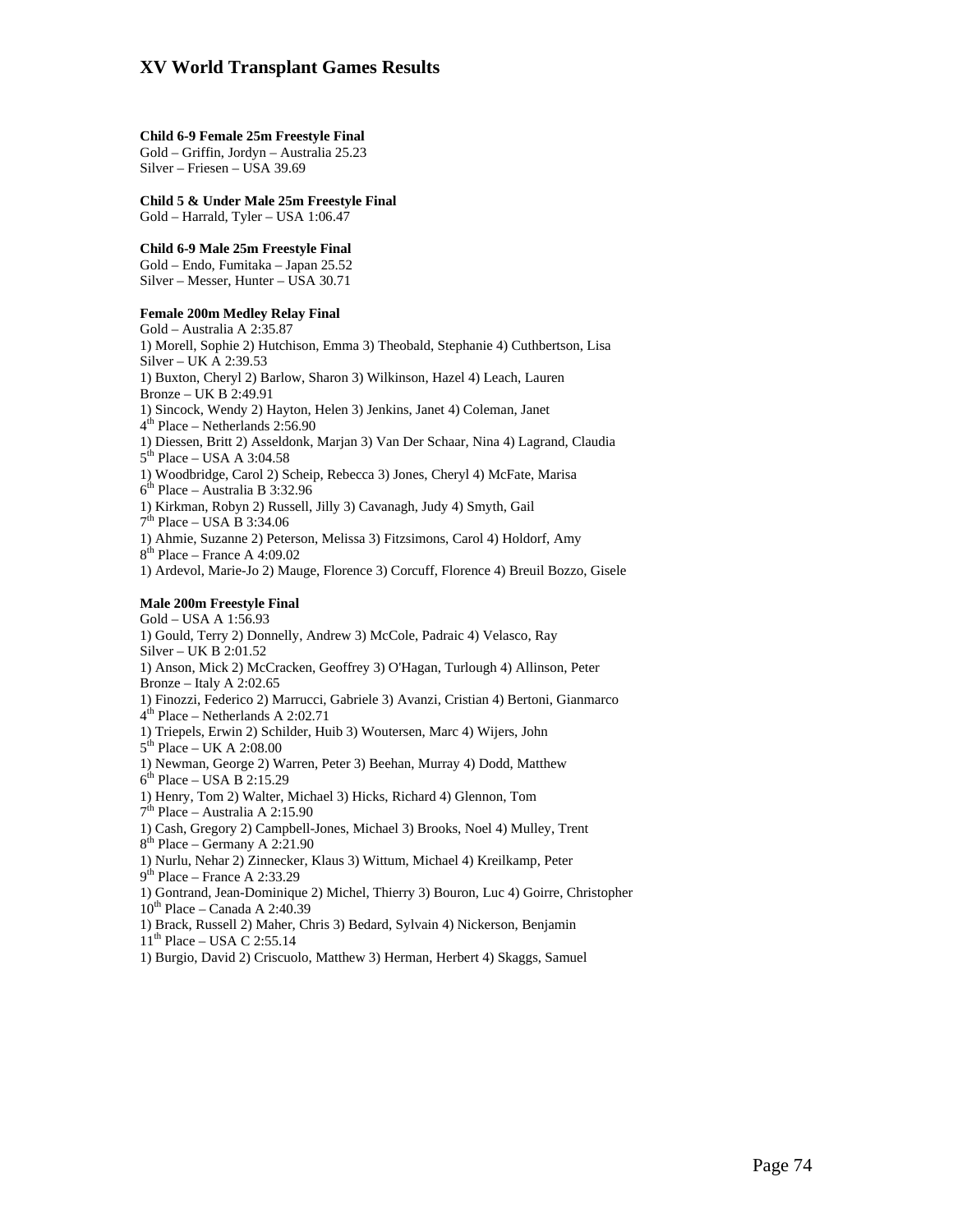# **Table Tennis**

### **Table Tennis Adult Male Singles**

Gold - M. Rigo - Italy Silver – F. Vojko - Slovenia Bronze - C. Gerber - USA Bronze - A. Billstrom – Sweden Tied 5<sup>th</sup> – Black – Canada Tied 5<sup>th</sup> – Maciak - USA

# **Table Tennis Senior Male Singles**

Gold - P. Chojnacki - Poland Silver - M. Coolen - Netherlands Bronze - Z. Balogh - Hungary Bronze – Szendi – Hungary Tied  $5<sup>th</sup> - Szabo - Hungary$ Tied  $5<sup>th</sup>$  – Ferencz – Hungary Tied  $5<sup>th</sup>$  – Simic – Slovenia Tied  $5^{th}$  – Bot – Hungary Tied  $9<sup>th</sup> - Laajimi - Tunisia$ Tied  $9<sup>th</sup>$  – Olexander – Ukraine Tied  $9^{th}$  – Laczo – Hungary Tied  $9<sup>th</sup>$  – Franer – Slovakia Tied  $9<sup>th</sup>$  – Alcubilla – Spain Tied  $9<sup>th</sup> - Lintula - Sweden$ Tied  $9<sup>th</sup>$  – Carbonel – Spain Tied  $16<sup>th</sup>$  – Lewis – Canada Tied  $16<sup>th</sup>$  – Gonzalez-Pecellin – Spain Tied  $16^{th}$  – Bell – New Zealand Tied  $16^{th}$  – Norman – UK Tied  $16^{th}$  – Myrbekk – Norway Tied  $16<sup>th</sup>$  – Martins - Portugal

## **Table Tennis Super Senior Male Singles**

Gold - C. Christos - Greece Silver - Kirchoff - Germany Bronze - Ludwig - Germany Bronze - Busschers - Netherlands Tied  $5^{th} - Ng - Singapore$ Tied  $5<sup>th</sup>$  – Brocard – France Tied  $5<sup>th</sup>$  – Manoulakis – Greece Tied 5<sup>th</sup> – Wahlandt – Slovakia Tied  $9<sup>th</sup>$  – Guilliano – Italy Tied  $9^{th}$  – Burke – Ireland Tied  $9^{th}$  – Pei – China Tied  $9^{th}$  – Nagy – Hungary Tied  $9^{th}$  – Novak – Hungary Tied  $9<sup>th</sup>$  – Breitung – Switzerland Tied  $9<sup>th</sup>$  – Perrin – France Tied  $9^{th}$  – Yong – Malaysia Tied  $17<sup>th</sup>$  – Stewart – USA Tied  $17<sup>th</sup>$  – Peters – USA Tied  $17<sup>th</sup>$  – Rettenegger – Austria Tied  $17<sup>th</sup> - Kriszko - Slovakia$ Tied  $17<sup>th</sup>$  – Drabsch – Australia Tied  $17<sup>th</sup>$  – Dubois - France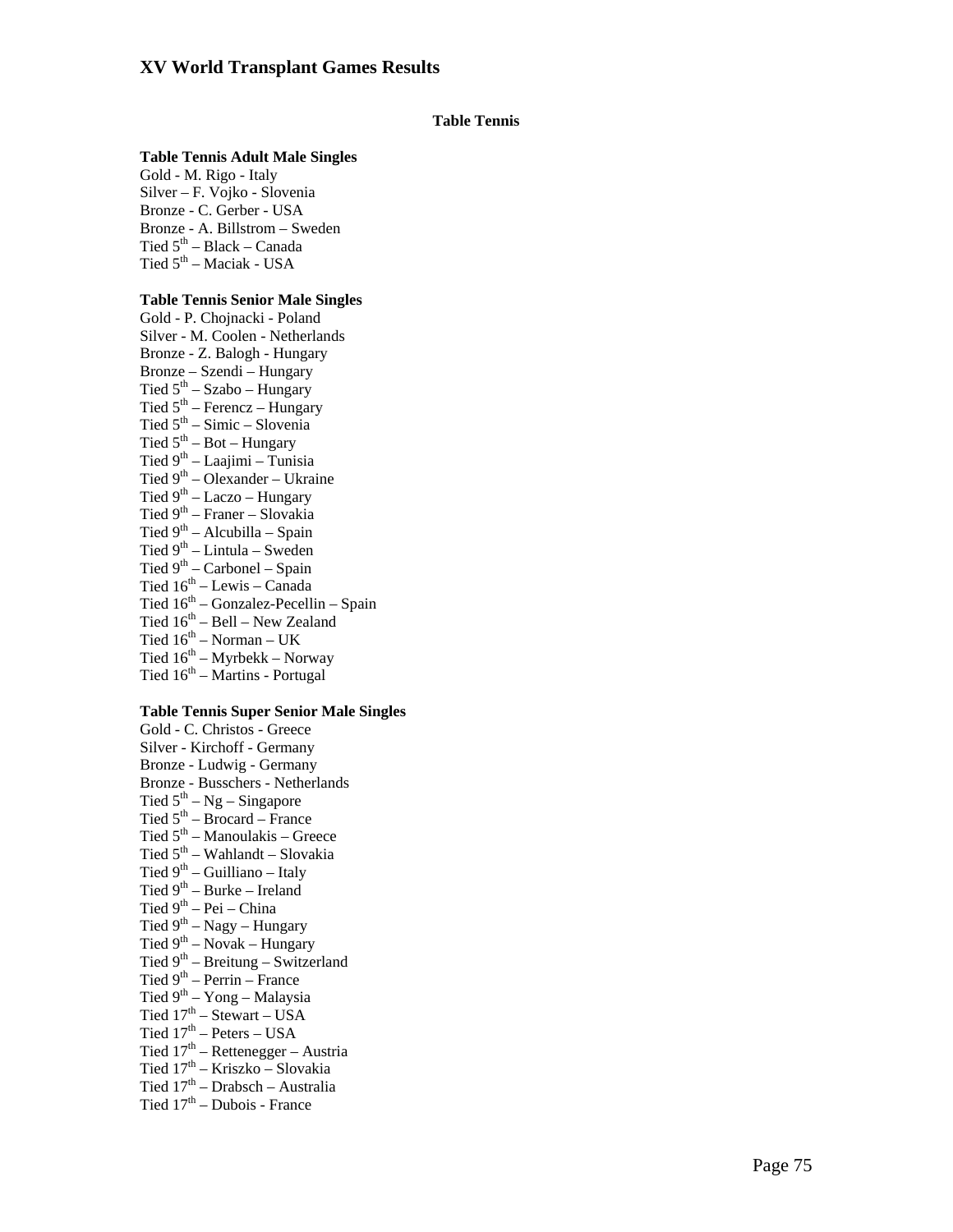Tied  $17<sup>th</sup>$  – Prpich - USA Tied  $17^{th} - Ng - Canada$ Tied  $17<sup>th</sup>$  – Borni - Tunisia

# **Table Tennis Veteran Male Singles**

Gold - T. Malloy - UK Silver - D. Robinson - UK Bronze - R. Clarke - UK Bronze - M. Lim - Singapore Tied  $5<sup>th</sup>$  – Barry – Canada Tied  $5<sup>th</sup>$  – Clarke – UK Tied  $5<sup>th</sup>$  – Balsera – Spain Tied  $5<sup>th</sup>$  – Gottschalck – Switzerland Tied  $5<sup>th</sup>$  – Schneider – Germany Tied  $10^{th}$  – Martyn – Austalia Tied  $10^{th}$  – Mouratidis – Greece Tied  $10^{th}$  – Baker Tied  $10^{th}$  – Pora – Hungary Tied  $10^{th}$  – Juzma – Slovakia Tied  $10^{th}$  – Arkas – Greece Tied  $10^{th}$  – Szekely – Hungary Tied  $10^{th}$  – Claytor II – USA Tied  $18^{th}$  – Hoareau – France Tied 18th – Wong – Malaysia Tied  $18^{th}$  – Pheng – Singapore Tied  $18^{th}$  – Martin – Canada

Tied 18th – Govia - Tunisia

### **Table Tennis Super Veteran Male Singles**

Gold - Babic - Canada Silver - Wong - Australia Bronze - Chen - Canada Bronze - Schiff - USA Tied  $5^{th}$  – Woodcock – UK Tied  $5<sup>th</sup>$  – Chua – Singapore Tied  $5<sup>th</sup>$  – Morin – USA Tied  $5<sup>th</sup>$  – Korosztos – Hungary Tied  $9<sup>th</sup> - Johansson - Norway$ Tied  $9^{th}$  – Wright – UK Tied 9<sup>th</sup> – Dijkman – Netherlands Tied 9<sup>th</sup> – Mueller - Canada

### **Table Tennis Adult Male Doubles**

Gold - Rigo / Gluliano - Italy Silver - Lintula / Billstrom - Sweden Bronze - Vojko / Josko - Slovenia Bronze - Milburn / O'Connor - New Zealand

## **Table Tennis Senior Male Doubles**

Gold - Busschers / Coolen - Netherlands Silver - Lacko / Novac - Hungary Bronze - Bat / Ferencz - Hungary Bronze - Nagy / Szendi - Hungary Tied 5th - Van Empel / Meyers – Netherlands Tied  $5<sup>th</sup> - Szabo / Balogh - Hungary$ Tied  $5<sup>th</sup>$  – Baragiola / Cassarino – Argentina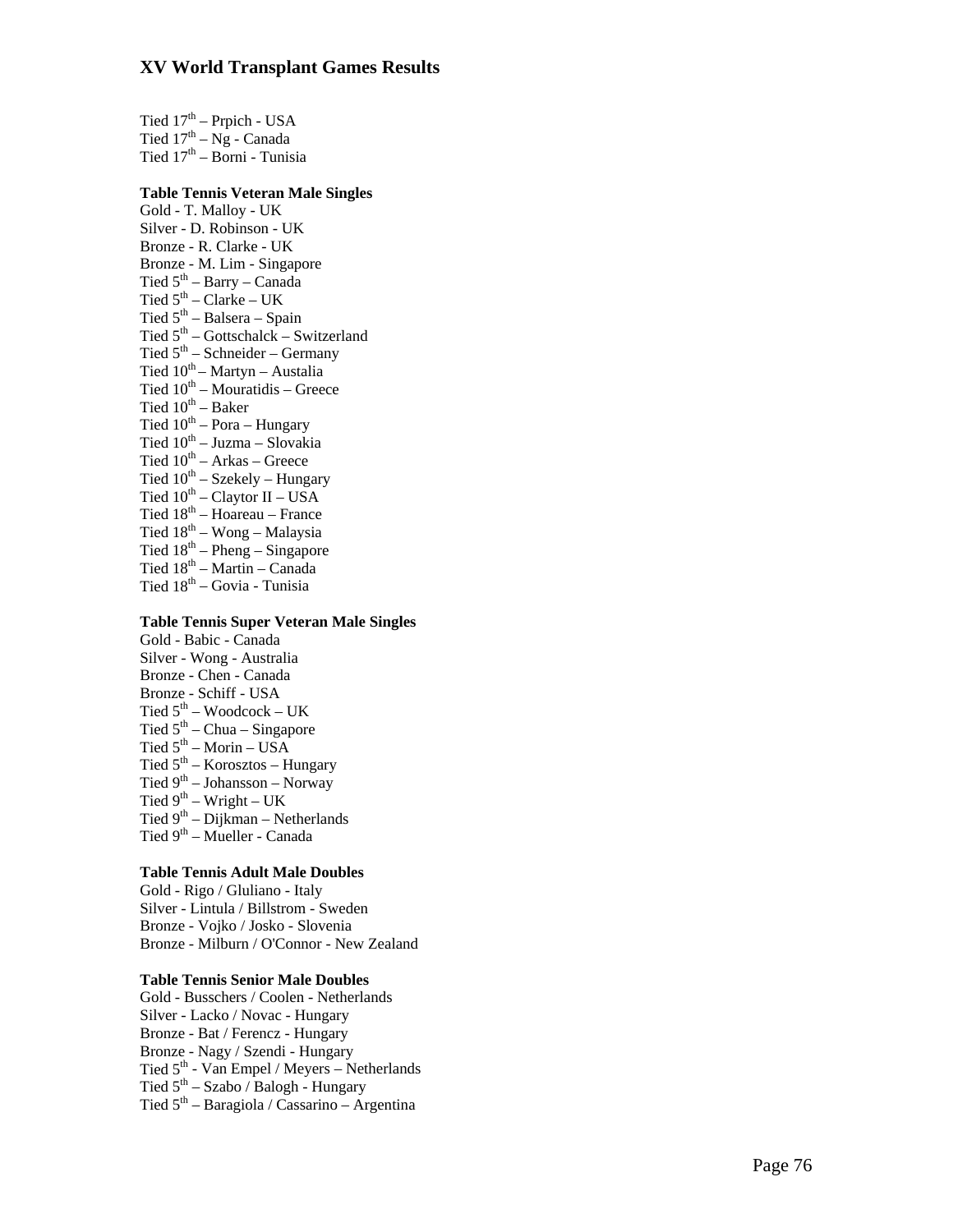Tied  $5<sup>th</sup>$  – Alcubilla / Balsera – Spain Tied  $9<sup>th</sup>$  – Franer / Wahlandt – Slovakia Tied  $9<sup>th</sup>$  – Carbonel / Pellecin - Spain

## **Table Tennis Super Senior Male Doubles**

Gold - Kirchoff / Ludwig - Germany Silver - Chow / Yo - Singapore Bronze - Drabsch / Wong - Australia Bronze - Yong / Vong – Malaysia Tied  $5<sup>th</sup>$  – Guitteny / Perrin - France Tied  $5<sup>th</sup> - Ng / Chen - Canada$ Tied  $5<sup>th</sup>$  – Brocard / Dubois – France Tied  $5<sup>th</sup>$  – Christos / Emanoul – Greece

## **Table Tennis Veteran Male Doubles**

Gold - Clarke / Robinson - UK Silver - Molloy / Wright - UK Bronze - Pora / Szakely - Hungary Bronze - Arkas / Mourtadis - Greece Tied  $5^{th}$  – Hin / Seng – Singapore Tied 5th – Baker / Martyn - Australia

# **Table Tennis Super Veteran Male Doubles**

 $2<sup>nd</sup>$  Place (no medal): Schiff / Morin - USA

**Table Tennis Adult Female Singles**

Gold - H. Koenig - Germany

# **Table Tennis Senior Female Singles**

Gold - A. Horvath - Hungary Silver - M. Schmidt - Germany Bronze - K. Alm - Germany Bronze - C. Downer - UK Tied  $5^{\text{th}}$  – Hall – UK Tied  $5<sup>th</sup>$  – Snijders-Nagel – Netherlands Tied  $5<sup>th</sup>$  – Bishop – Canada Tied  $8^{th}$  – King – Canada Tied  $8^{th}$  – Cardoso - Portugal

### **Table Tennis Super Senior Female Singles**

Gold - I. Szekelyne - Hungary Silver - E. Langbauer - Austria Bronze - I. Lambinion-Stemkens - Switzerland Bronze - G. Newman – UK Tied  $5<sup>th</sup>$  – Lewis – UK Tied  $5<sup>th</sup> - Botsa - Greece$ Tied  $5<sup>th</sup>$  – Holdsworth – Canada Tied  $5^{th}$  – White – UK Tied  $9^{th}$  – Burgess – UK Tied  $9<sup>th</sup>$  – Sorensen – Denmark

Tied 9<sup>th</sup> – Geraards-Slenter – Netherlands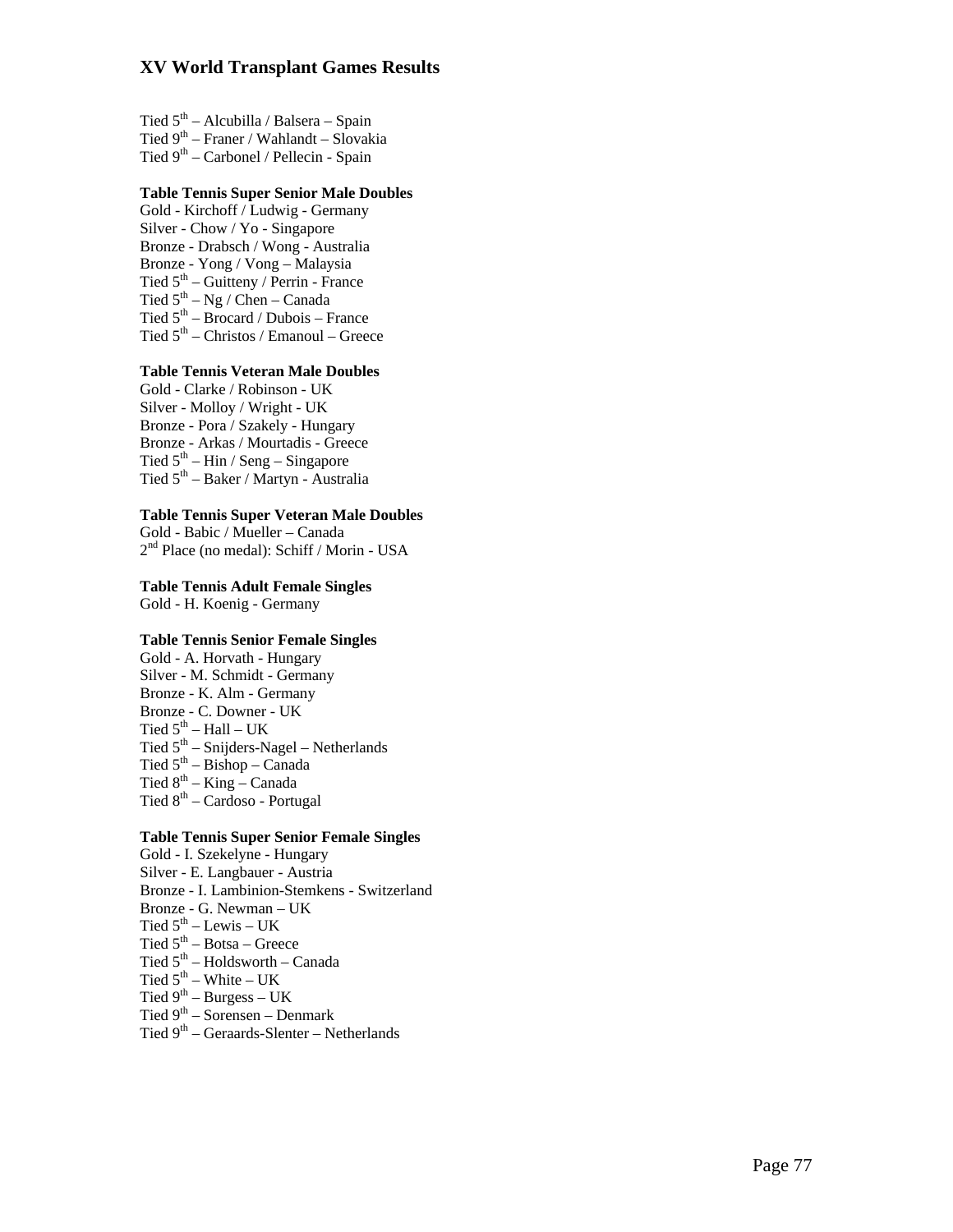### **Table Tennis Veteran Female Singles**

Gold - L. Pearce - Australia Silver - S. Womble - UK Bronze - C. Griffiths - Australia Bronze - L. Fabianova - Slovakia Tied  $5<sup>th</sup>$  – Pamperl – Switzerland Tied  $5<sup>th</sup>$  – Boucher – Canada Tied  $5^{\text{th}}$  – Huffman – USA Tied  $5<sup>th</sup>$  – Clayton - UK

# **Table Tennis Super Veteran Female Singles**

Gold - J. Edwards - UK Silver - A. Woodbridge - UK Bronze - E. Bancovich - Australia Bronze - F. O'Brien - Canada

# **Table Tennis Adult Female Doubles**

Gold - Koenig / Schmidt - Germany 2nd Place (no medal) - Downer / Knox - UK

# **Table Tennis Senior Female Doubles**

Gold - Burja / Horvath - Hungary Silver - Lewis / Hosford - UK Bronze - Snijders / Geraards - Netherlands Bronze - Hall / Burgess - UK

### **Table Tennis Super Senior Female Doubles**

Gold - Pearce / Griffiths - Australia Silver - Newman / Womble - UK Bronze - Stemkins / Pamper - Switzerland

# **Table Tennis Super Veteran Female Doubles**

Gold - Baker / Bankovich – Australia  $2<sup>nd</sup>$  Place (no medal): Edwards / Woodbridge - UK

**Table Tennis Child 6 - 9 Mixed Singles**  Gold - J. Kingdon-Kramer - Canada Silver -O. Barron - Canada

**Table Tennis Child Ages 10 - 13 Male Singles**  Gold - J. Jacob - USA

# **Table Tennis Junior Ages 14 - 15 Male Singles**

Gold - A. Riis-Neilson - Denmark Silver - R. Basset - Switzerland Bronze - I. Kamhuis – USA Tied  $4^{\text{th}}$  – Lampert – USA Tied  $4^{th}$  – Spencer – UK

### **Table Tennis Junior 16 - 17 Male Singles**

Gold - D. Anderson - UK Silver - F. Fahy - Belgium Bronze - C. Dyson - UK Bronze - T. Motsch - France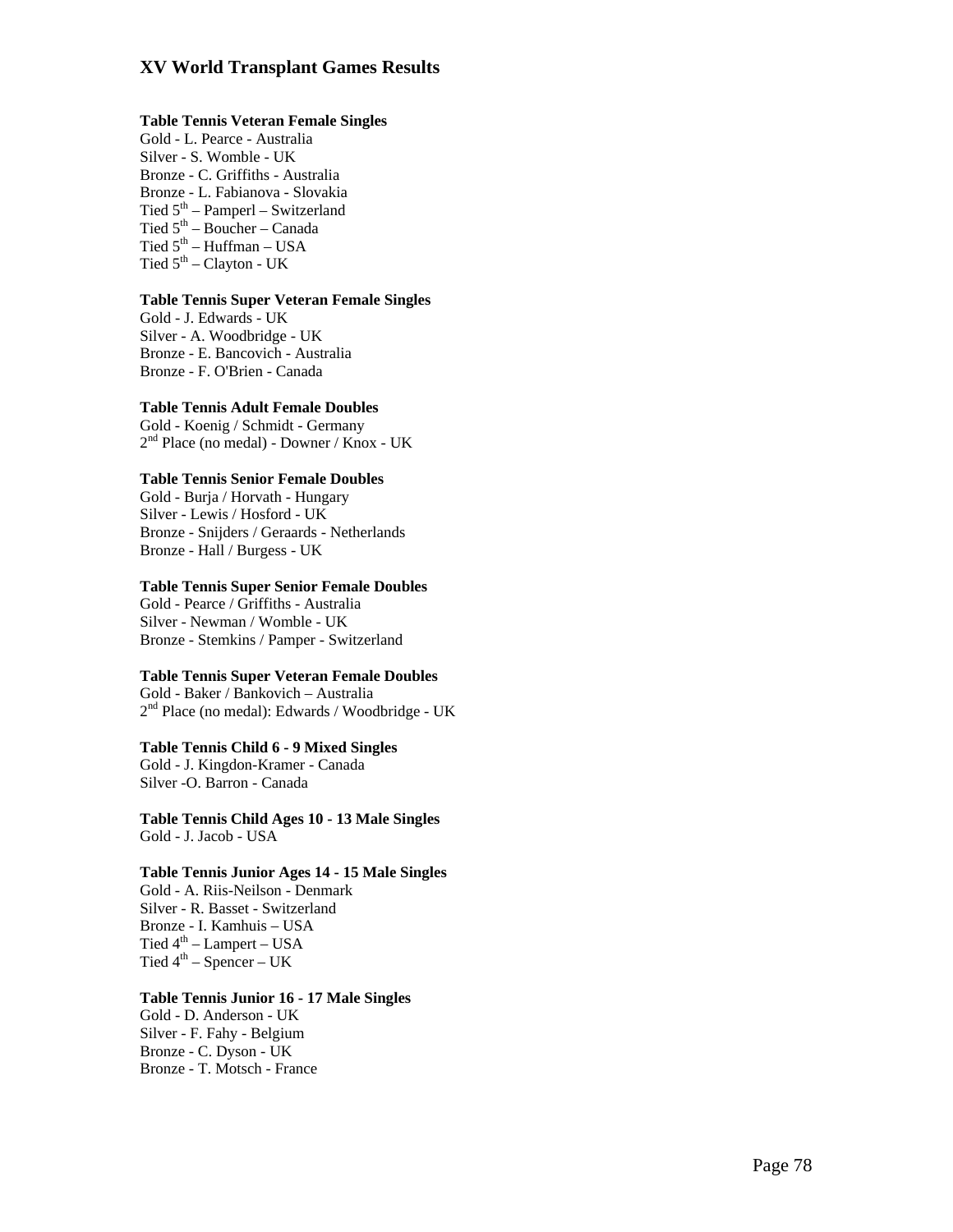**Table Tennis Junior 16 - 17 Female Singles**  Gold - C. Mills - UK Silver - L. Wentworth - UK Bronze - J. Gough - UK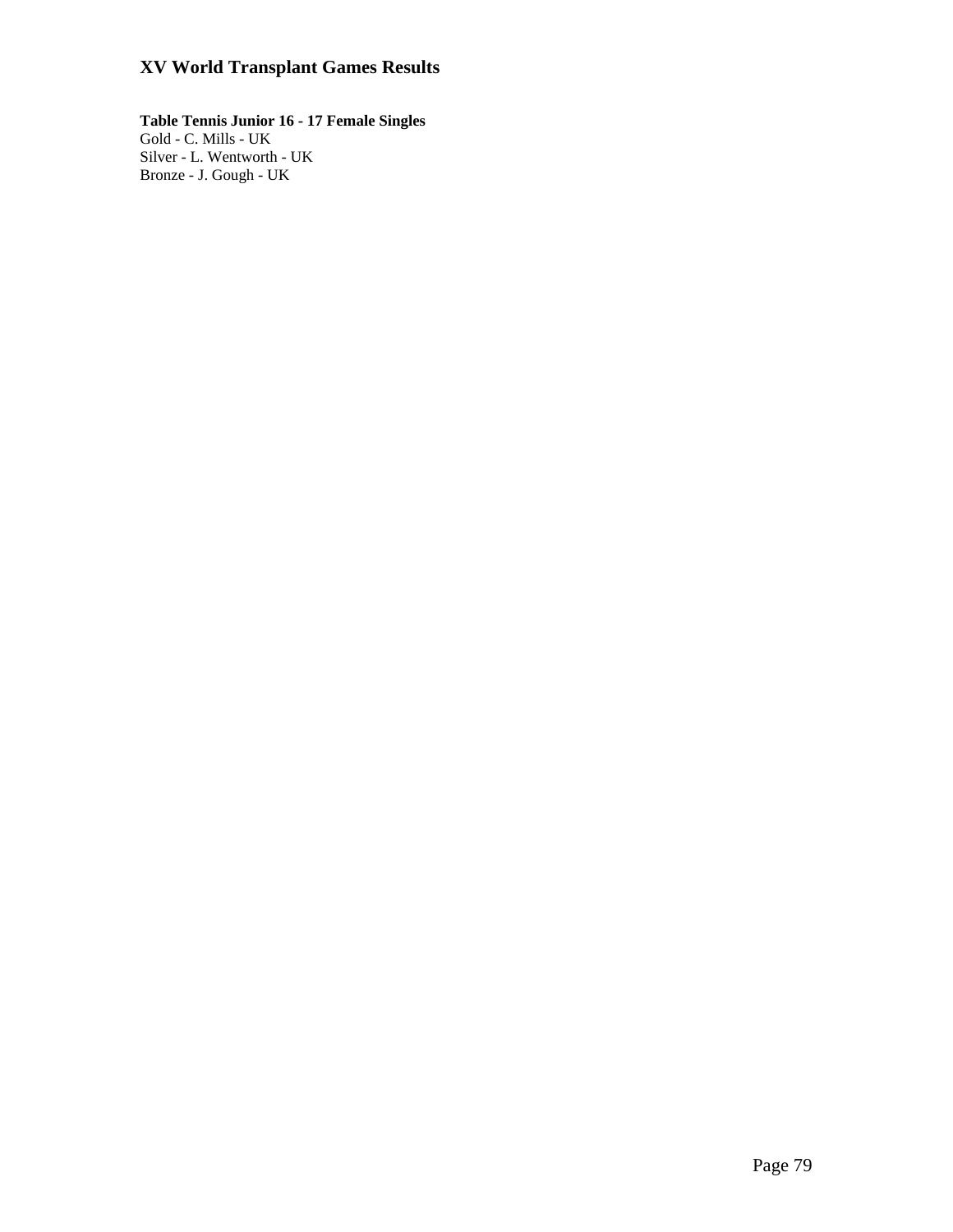## **Tennis**

### **Tennis Adult Male Singles**

Gold - Gergely Poos - Hungary Silver - Owen Skousen - USA Bronze - Eujenio Marin - Spain Bronze - Sergio Gonzales - Mexico Tied  $5<sup>th</sup>$  – Clifford – Ireland Tied  $5<sup>th</sup> - Van Empel - Netherlands$ Tied  $5<sup>th</sup>$  – Cartner - UK

## **Tennis Senior Male Singles** (incomplete information)

Gold - Ariel Baragiola - Argentina Silver - Piotr Chojnacki - Poland Bronze - Ludovic Le Breton - France Bronze - Stefano Poli - Italy Haegger – Germany Campos - Spain Franer - Slovakia Campbell-Souras – Australia Totsuka – Japan Saborit – Spain Fernandez – Spain Coolen – Germany Lintula – Sweden Costa – Portugal Loilier – France Tamakuma – Japan Alcubilla – Spain Hillier – UK Harris - UK

## **Tennis Super Senior Male Singles**

Gold - Gregg Dunkin - USA Silver - Jozef Wahlandt - Slovakia Bronze - Alberto Caraoghlanian - Argentina Bronze - Manuel Cano - Spain Tied  $5<sup>th</sup>$  – Cassarino – Argentina Tied  $5<sup>th</sup>$  – Danilzik – Germany Tied  $5<sup>th</sup> - Akin - USA$ Tied  $5^{th}$  – Sehmbi – UK Tied 9th – Benson - Australia Tied 9th – Rettenegger - Austria Tied 9th – Ng - Canada Tied 9th – Mohacho - Spain Tied 9th – Corranza – Spain Tied  $9^{th}$  – Martin – UK Tied  $9<sup>th</sup>$  – Cope – USA Tied  $9<sup>th</sup> - Krizko - Slovakia$ Tied 17<sup>th</sup> – Meaney – Canada Tied 17th – Drabsch – Australia Tied  $17^{\rm th} - \text{Vasic} - \text{Slovenia}$ Tied  $17<sup>th</sup>$  – Borni – Hungary Tied  $17<sup>th</sup>$  – Colter – USA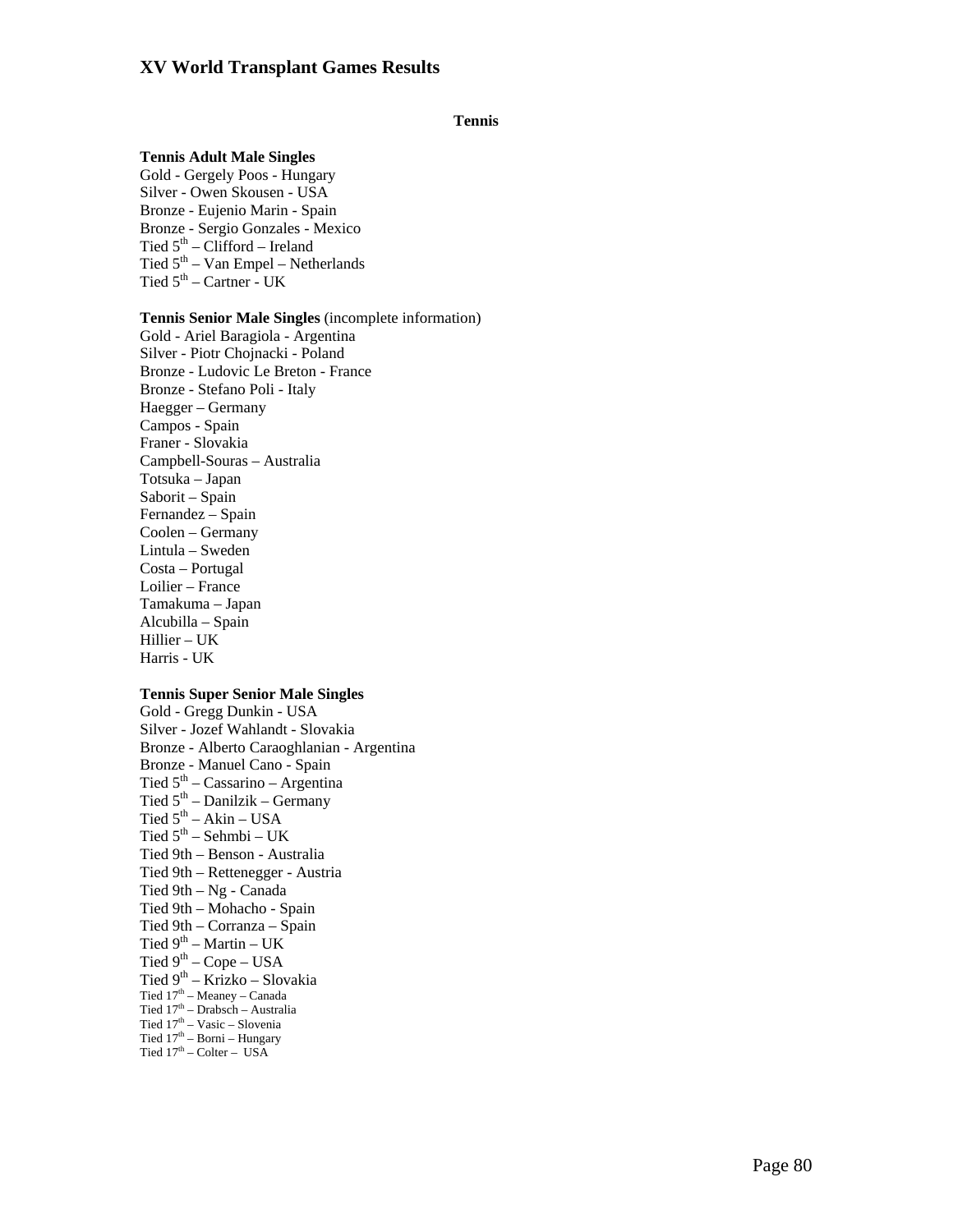### **Tennis Veteran Male Singles**

Gold - Walter Roose - Germany Silver - Mark Cocks - Australia Bronze - Daniel Horvat - Slovenia Bronze - Georg Sadowski - Slovenia Tied  $5<sup>th</sup>$  – Coria – Beligium Tied  $5<sup>th</sup>$  – Martin – Canada Tied 5<sup>th</sup> - Horembach – Netherlands Tied  $5<sup>th</sup>$  – Barnes – UK Tied  $9<sup>th</sup>$  – Goldstein – Canada Tied  $9<sup>th</sup>$  – Pora – Hungary Tied  $9^{th}$  – Juzma – Slovakia Tied  $9<sup>th</sup> - Balsera - Spain$ 

## **Tennis Super Veteran Male Singles**

Gold - Esko Rasanen - Finland Silver - Henk Jacobs - Netherlands Bronze - Henk Zelhorst - Netherlands Bronze - Adrian Woodcock - UK Tied  $5<sup>th</sup>$  – Connor – UK Tied  $5^{\text{th}}$  – Foster – UK Tied  $5<sup>th</sup>$  – Leymeister – USA Tied  $5<sup>th</sup> - Van Helden - Netherlands$ 

## **Tennis Adult Male Doubles**

Gold - Owen Skousen / Harold Jones - USA Silver - Eugenio Marin / Alejandro Sabarit - Spain Bronze - Scott Cartner / Mick Hillier - UK Bronze – Poos / Pora - Hungary  $4<sup>th</sup> Place – Clifford / Doyle – Ireland$ 

## **Tennis Senior Male Doubles**

Gold - Ariel Baragiola / Alberto Caraoughlanian - Argentina Silver - Stefan Haegger / Walter Roose - Germany Bronze - Ludovic Le Breton / Jean-Marie M. Loilier - France Bronze - Danny Horembach / Frank Wolties - Netherlands Tied  $5<sup>th</sup>$  - Coolen / Van Helden – Netherlands Tied  $5<sup>th</sup>$  – Fernandez / Alcubilla – Spain Tied  $5<sup>th</sup>$  – Carranza / Campos – Spain Tied  $8^{th}$  – Arce / Villifaine – Argentina Tied  $8<sup>th</sup>$  – Sabat / Meaney – Canada Tied 8th – Franer / Wahlandt – Slovakia

Tied 8<sup>th</sup> – Kuma / Tatsuka - Japan

## **Tennis Super Senior Male Doubles**

Gold - John Akin / Gregg Duncan - USA

Silver - Juan Mohacho / Manuel Cano - Spain

Bronze - Nicholas Martin / Amarjit Sehmbi - UK

Bronze - Robert Benson / Mike Cocks - Australia

Tied  $5<sup>th</sup>$  – Goldstein / NG – Canada

- Tied 5th Drabsch / Petzke Australia
- Tied 5th Krizko / Juzma Slovakia
- Tied 8th Danielzik / Sadowski Germany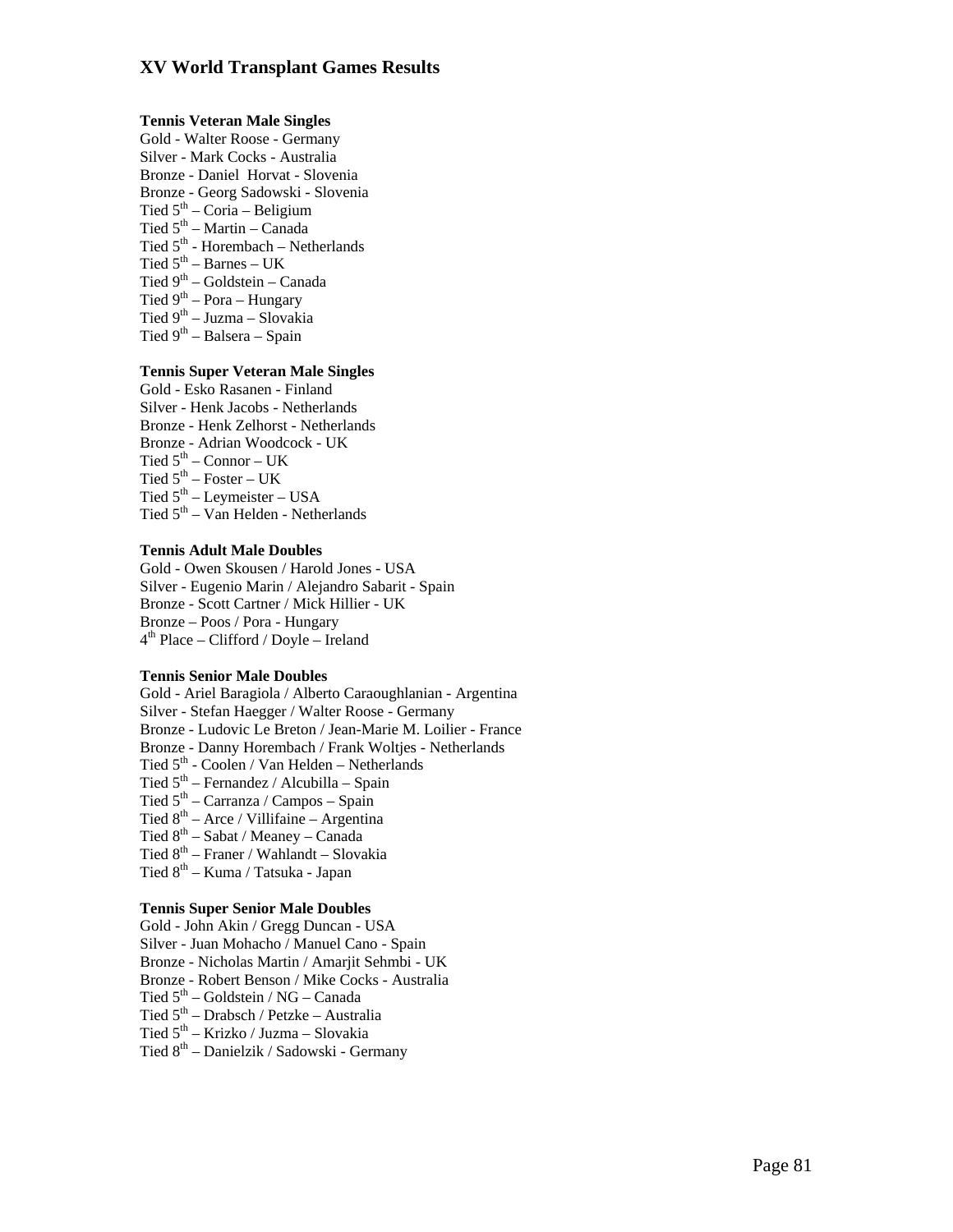## **Tennis Super Veteran Male Doubles**

Gold - Foster / Herbert Connor - UK 2nd Place (no medal) - Henk Jacobs / Henk Zelhorst - Netherlands

## **Tennis Adult Female Singles**

Gold - R. Eagleton - Ireland Silver - P. Cifuentes - France  $3<sup>rd</sup>$  Place (no medal) – Pickett - UK

# **Tennis Senior Female Singles**

Gold - M. Pena Garcia - Spain Silver - R. Mateos - Argentina Bronze - Z. Harris - Australia Bronze - K. Alm - Germany Tied 5th – Tachynski – Canada Tied  $5<sup>th</sup> - Mojca - Slovenia$ Tied  $5<sup>th</sup>$  – Innes - UK

## **Tennis Super Senior Female Singles**

Gold - M. Baecker - Germany Silver - S. Webster - USA Bronze - Y. Draisma-Sluiter - Netherlands Bronze - P. Dobos – Hungary Tied  $5<sup>th</sup> - O'Connell - Australia$ Tied  $5<sup>th</sup>$  – Liakou – Greece Tied  $5<sup>th</sup> - Dao - Vietnam$ 

## **Tennis Veteran Female Singles**

Gold - I. Obexer - Italy Silver - A. Albrecht - Germany Bronze - M. Pamperl - Switzerland Bronze - J. Ludwig - Austria Tied  $5<sup>th</sup>$  – Hus-De Jong – Netherlands Tied  $5<sup>th</sup>$  – Bergin - Canada

## **Tennis Adult Female Doubles**

Gold - Eagleton / Treacy – Ireland 2<sup>nd</sup> Place (no medal): Pickett / Downer - Australia

# **Tennis Senior Female Doubles**

Gold - M. Baecker / K. Alm - Germany Silver - Z. Harris / J. O' Connell - Australia

### **Tennis Super Senior Female Doubles**

Gold - S. Webster / M. Salvador - USA Silver - A. Mignone / I. Obexer - Italy Bronze - M. Hus / Y. Draisma-Sluiter - Netherlands Bronze - P. Hug / M. Pamperl - Switzerland

# **Tennis Open Mixed Doubles**

Gold – Sandy Webster / Gregg Dunkin USA Silver – Rosanna Mato / Ariel Baragiola ARG Bronze – Stefano Poli / Irmgard Obexer ITA Bronze – Owen Skousen / Jill Bowers USA Tied 5<sup>th</sup> – Harris / Miller – Australia Tied  $5<sup>th</sup>$  – Baecker / Danilzik – Germany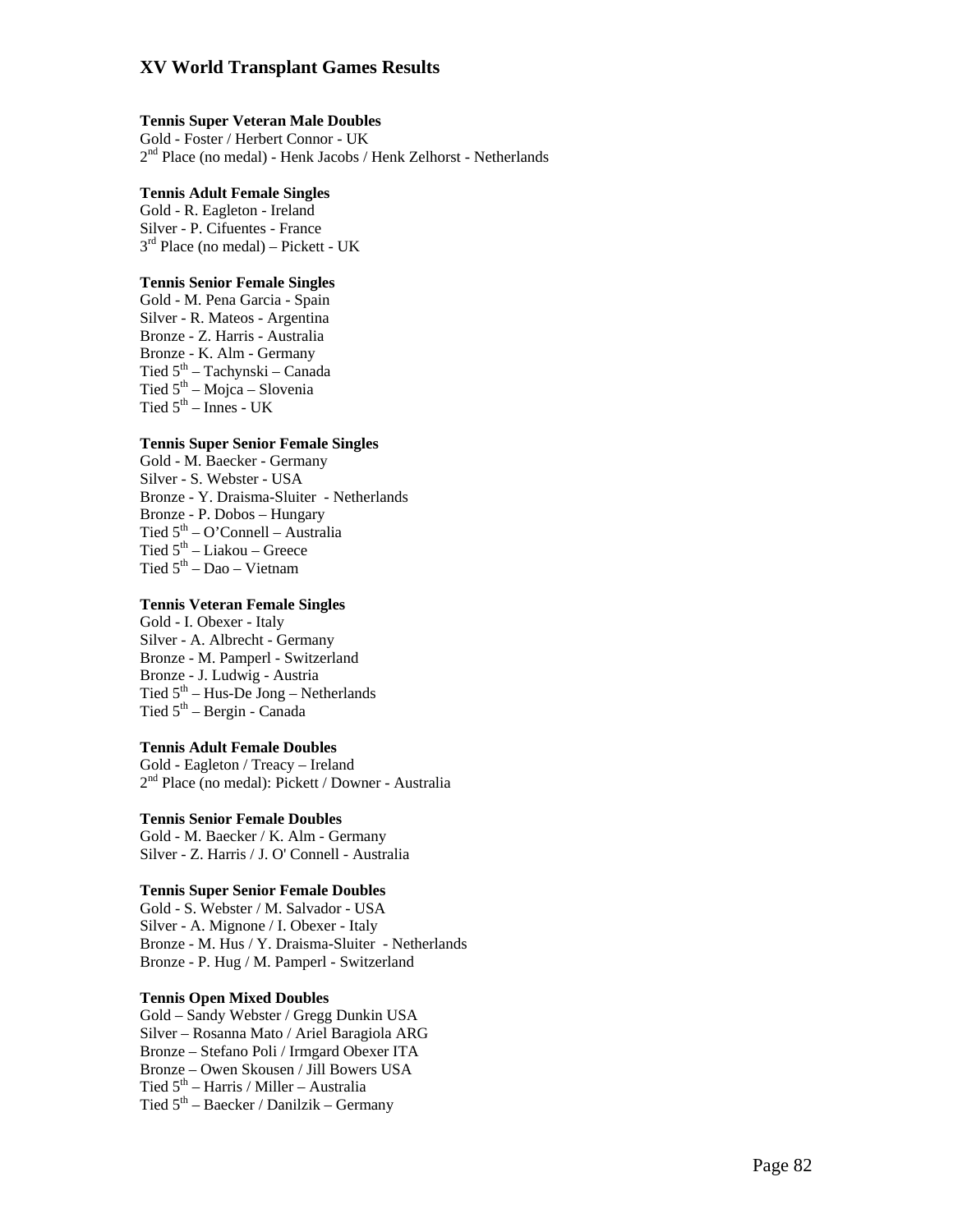Tied  $5<sup>th</sup>$  – Dobos / Poos – Hungary Tied  $5<sup>th</sup>$  – Apostle / Meany – Canada Tied  $9<sup>th</sup> - Cocks / O'Connell - Australia$ Tied  $9<sup>th</sup> - Mojca / Nebojsa - Slovenia$ Tied  $9<sup>th</sup> - Jacobs / Hus - Netherlands$ Tied 9th – Goldstein / Tachynski – Canada Tied  $9<sup>th</sup>$  – Draisma-Sluiter / Valkenburg – Netherlands Tied 9<sup>th</sup> – Alm / Sadowski – Germany Tied  $9^{th}$  – Ludwig / Rettenegger – Austria Tied 9<sup>th</sup> – Saborit / Garcia – Spain Tied  $17<sup>th</sup>$  – Griffiths / Drabsch – Australia Tied  $17<sup>th</sup>$  – Martin / Bergin – Canada Tied  $17<sup>th</sup>$  – Eckerth / Albrecht - Germany Tied 17th – Godwin / Horembach - Netherlands Tied  $17<sup>th</sup>$  – Martin / Innes - UK Tied  $17<sup>th</sup>$  – Collins / Shelfer - UK

# **Tennis Children 10-13 Male Singles**

Gold - Frank Woltjes - Netherlands Silver - M. Sikorski - Canada

# **Tennis Junior 14-17 Male Singles**

Gold - I. Kamphuis - USA Silver - F. Fahy - Belgium

## **Volleyball**

Gold – Hungary Silver – UK Bronze – Netherlands  $4<sup>th</sup>$  place – Italy Tied  $5<sup>th</sup>$  – Canada 1 Tied  $5^{\text{th}}$  – USA 1 Tied  $5<sup>th</sup> - USA$  2 Tied  $5<sup>th</sup>$  – Germany Tied  $9^{th}$  – Finland Tied 9<sup>th</sup> – Australia 2 Tied  $9<sup>th</sup>$  – Slovenia Tied  $9<sup>th</sup>$  – France Tied  $13<sup>th</sup>$  – South Africa Tied 13<sup>th</sup> – Tunisia Tied  $13^{\text{th}}$  – Canada 2 Tied  $13<sup>th</sup>$  – New Zealand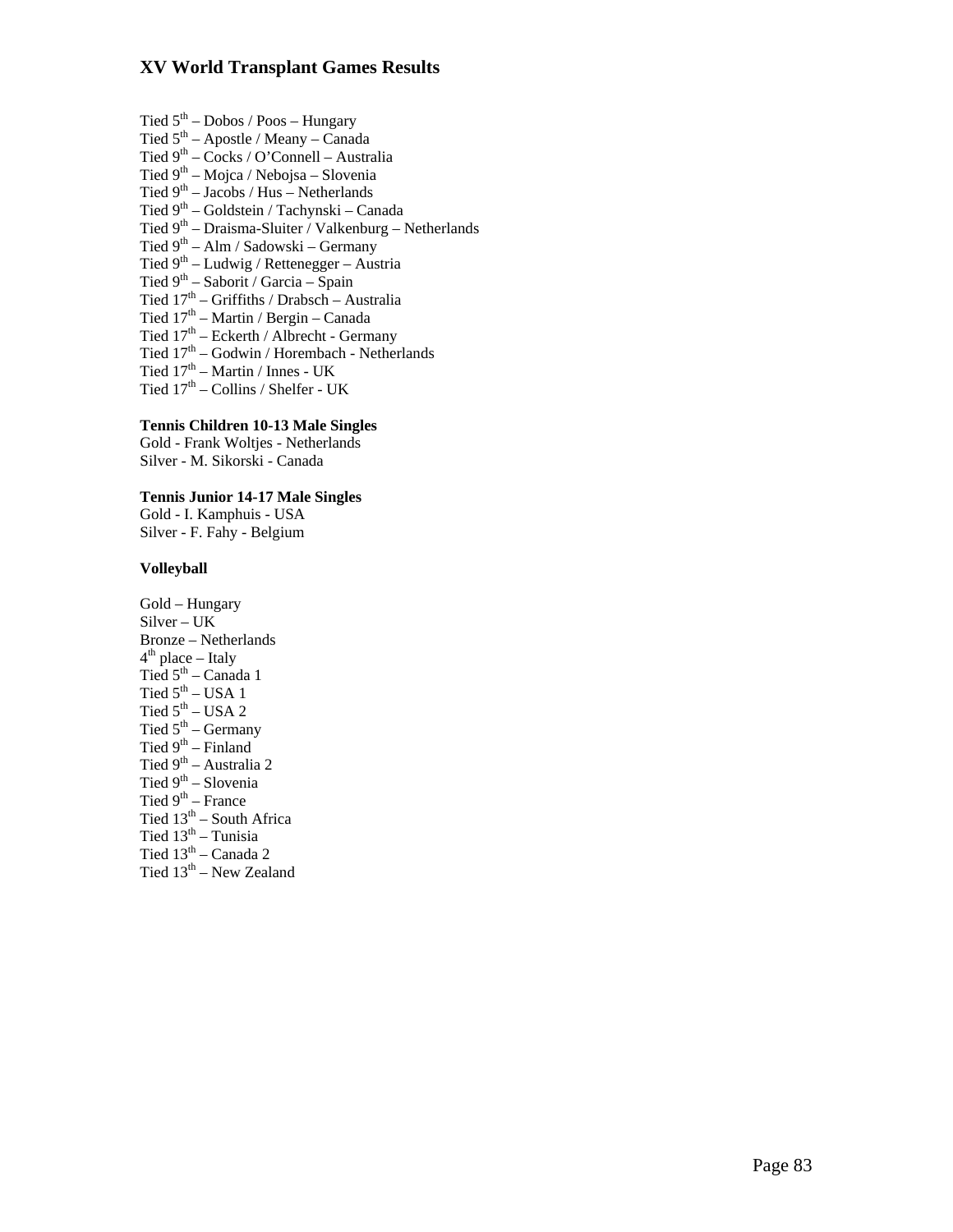| Ergebnisse des Deutschen Teams bei den 15. Weltspielen für Transplantierte vom 16. bis 24. Juli 2005 in London |                               |                               |                             |                                                           |  |  |
|----------------------------------------------------------------------------------------------------------------|-------------------------------|-------------------------------|-----------------------------|-----------------------------------------------------------|--|--|
| <b>Albrecht, Annemarie</b>                                                                                     | Kugel, 7.35, Platz 5          | 5 km Rad, 10.52, Platz 4      | Tennis, Einzel, Platz 2     |                                                           |  |  |
| Alm, Katrin                                                                                                    | Tischtennis, Einzel, Platz 3  | Tennis, Einzel, Platz 3       | Tennis, Doppel, Platz 1     |                                                           |  |  |
| Baecker, Monika                                                                                                | Tennis, Einzel, Platz 1       | Tennis, Doppel, Platz 1       |                             |                                                           |  |  |
| <b>Bauer, Simone</b>                                                                                           | 50m Rücken, 40.19, Platz 1    | 50m Brust, 44.49, Platz 4     | 50m Delphin, 36.80, Platz 1 | 50m Freistil, 33.74, Platz 2                              |  |  |
| Berken, Anne                                                                                                   | 100m, 15.91, Platz 3          | Kugel, 5.80, Platz 1          | Badminton, 2. Platz         |                                                           |  |  |
| <b>Brecklinghaus, Franz</b>                                                                                    | 800m, 3.07.22, Platz 3        | 1500m, 6.09.83, Platz 2       | 5000m, 21.53, Platz 2       |                                                           |  |  |
| Danielzik, Frank                                                                                               | Ball-Weitwurf, 66.27, Platz 5 |                               |                             |                                                           |  |  |
| <b>Eckerth, Andreas</b>                                                                                        | Weitsprung, 5.09, Platz 5     | Hochsprung, 1.55, Platz 2     |                             |                                                           |  |  |
| <b>Frenzel, Rene</b>                                                                                           | 5 km Rad, 8.48, Platz 5       | 20 km Rad, 38.21, Platz 6     | 50m Brust; 45.30, Platz 6   | 100m Brust, 1.45.98, Platz 5                              |  |  |
| Fritsche, Gunther                                                                                              | 100m, 16.89, Platz 5          | Kugel, 13.91, Platz 1         | Weitsprung, 3.96, Platz 4   | 50m Brust, 51.93, Platz 5<br>100m Brust, 1.58.57, Platz 4 |  |  |
| Geiser, Josef                                                                                                  | 400m, 1.29.77, Platz 5        | 800m, 4.05.54, Platz 6        | 1500m, 8.31.53, Platz 8     |                                                           |  |  |
| Haeger, Stefan                                                                                                 | Tennis, Doppel, Platz 2       |                               |                             |                                                           |  |  |
| <b>Hemmerling, Monika</b>                                                                                      | 1500m, 9.26.32, Platz 4       | Ball-Weitwurf, 29.92, Platz 3 | 3000m, 23.14, Platz 4       |                                                           |  |  |
| Hirschka, Rudolf                                                                                               | Kugel, 12.55, Platz 3         | Ball-Weitwurf, 47.33, Platz 2 | Hochsprung, 3.29, Platz 7   |                                                           |  |  |
| Kirchhoff, Rainer                                                                                              | Tischtennis, Einzel, Platz 2  | Tischtennis, Doppel, Platz 1  |                             |                                                           |  |  |